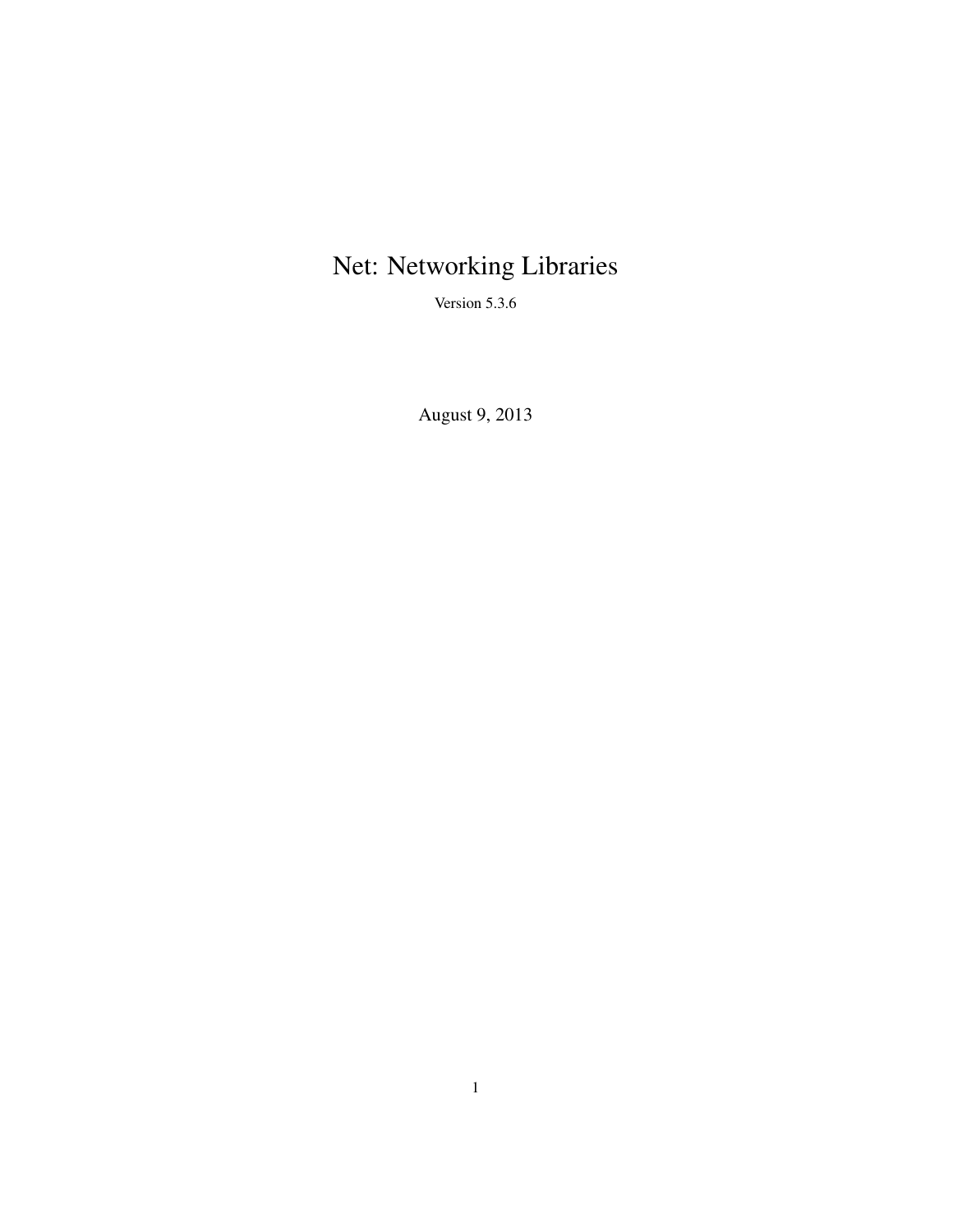## **Contents**

| 1 | <b>URLs and HTTP</b>                                                                                | 5        |
|---|-----------------------------------------------------------------------------------------------------|----------|
|   | 1.1                                                                                                 | 5        |
|   | 1.2<br>URL Functions                                                                                | 6        |
|   | 1.3<br>URL HTTPS mode $\ldots \ldots \ldots \ldots \ldots \ldots \ldots \ldots \ldots$              | 12       |
|   | 1.4                                                                                                 | 12       |
|   | 1.5                                                                                                 | 12       |
| 2 | <b>URI Codec: Encoding and Decoding URIs</b>                                                        | 14       |
|   | 2.1                                                                                                 | 14       |
|   | 2.2                                                                                                 | 18       |
|   | 2.3                                                                                                 | 18       |
| 3 | WebSocket                                                                                           | 19       |
|   | 3.1                                                                                                 | 19       |
|   | 3.2                                                                                                 | 19       |
|   | 3.3                                                                                                 | 20       |
|   | 3.4                                                                                                 | 22       |
| 4 | <b>FTP: Client</b>                                                                                  | 23       |
|   | 4.1                                                                                                 | 23       |
|   | 4.2<br><b>FTP</b> Unit                                                                              | 26       |
|   | 4.3<br>FTP Signature $\ldots \ldots \ldots \ldots \ldots \ldots \ldots \ldots \ldots \ldots \ldots$ | 26       |
| 5 | <b>Send URL: Opening a Web Browser</b>                                                              | 27       |
| 6 | <b>SMTP: Sending E-Mail</b>                                                                         | 30       |
|   | 6.1<br><b>SMTP</b> Functions                                                                        | 30       |
|   |                                                                                                     |          |
|   | 6.2                                                                                                 | 32       |
|   | 6.3                                                                                                 | 32       |
| 7 |                                                                                                     | 33       |
|   | sendmail: Sending E-Mail<br>7.1                                                                     | 33       |
|   |                                                                                                     | 34       |
|   | 7.2<br>7.3                                                                                          | 34       |
| 8 |                                                                                                     |          |
|   | <b>Headers: Parsing and Constructing</b><br>8.1                                                     | 35       |
|   | 8.2                                                                                                 | 35<br>39 |
|   | 8.3                                                                                                 | 39       |
|   |                                                                                                     | 40       |
| 9 | <b>IMAP: Reading Mail</b>                                                                           | 40       |
|   | 9.1<br>9.2                                                                                          |          |
|   | 9.3                                                                                                 | 42<br>45 |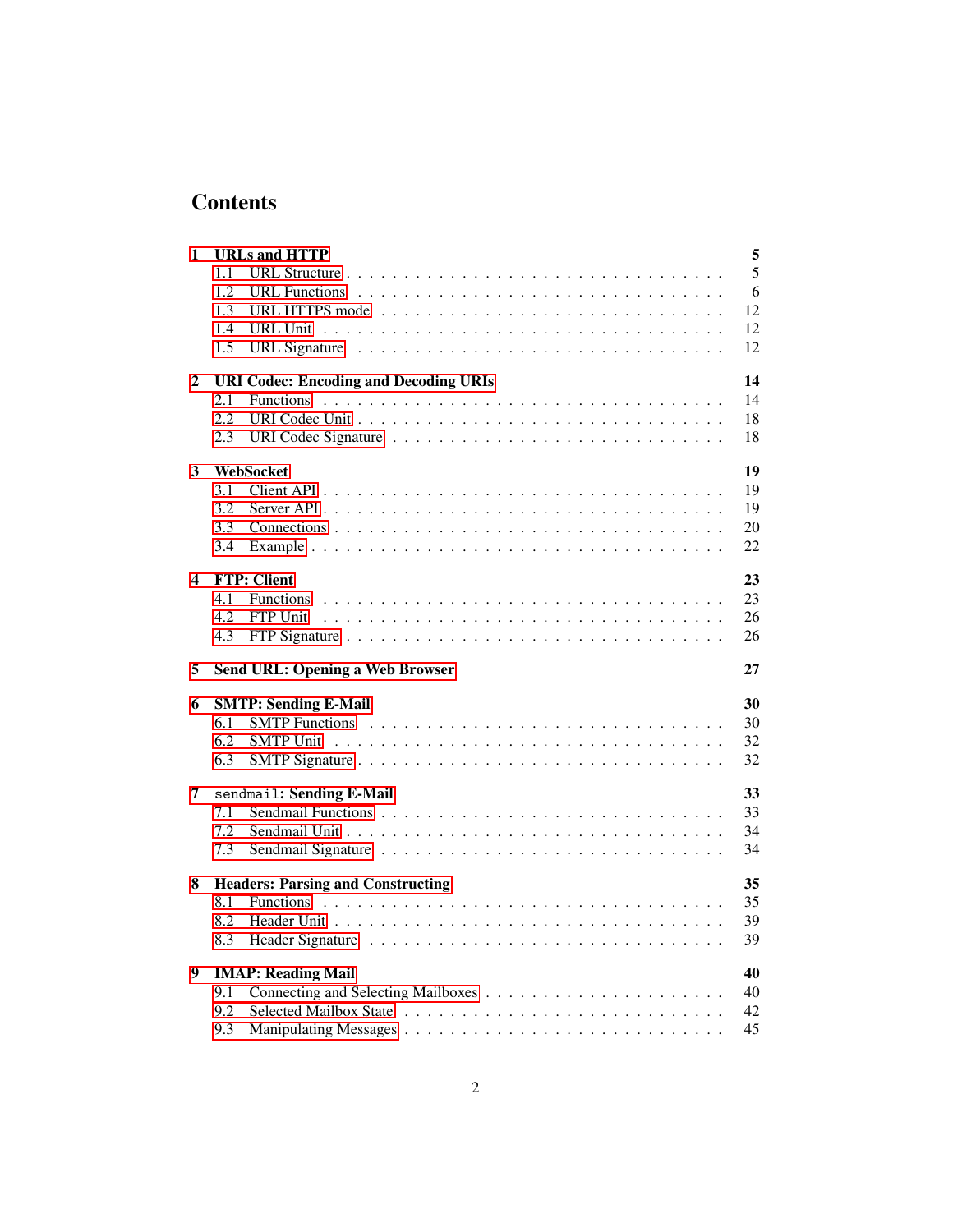| 9.4 |                                                |  |  |  |  |  |  |  | 47 |
|-----|------------------------------------------------|--|--|--|--|--|--|--|----|
| 9.5 | <b>IMAP Unit</b>                               |  |  |  |  |  |  |  | 49 |
| 9.6 |                                                |  |  |  |  |  |  |  | 49 |
|     | 10 POP3: Reading Mail                          |  |  |  |  |  |  |  | 50 |
|     |                                                |  |  |  |  |  |  |  | 52 |
|     |                                                |  |  |  |  |  |  |  | 53 |
|     |                                                |  |  |  |  |  |  |  | 54 |
|     |                                                |  |  |  |  |  |  |  | 54 |
|     |                                                |  |  |  |  |  |  |  |    |
|     | 11 MIME: Decoding Internet Data                |  |  |  |  |  |  |  | 55 |
|     |                                                |  |  |  |  |  |  |  | 55 |
|     |                                                |  |  |  |  |  |  |  | 58 |
|     |                                                |  |  |  |  |  |  |  | 59 |
|     |                                                |  |  |  |  |  |  |  | 60 |
|     | 12 Base 64: Encoding and Decoding              |  |  |  |  |  |  |  | 61 |
|     |                                                |  |  |  |  |  |  |  | 61 |
|     |                                                |  |  |  |  |  |  |  | 61 |
|     |                                                |  |  |  |  |  |  |  | 62 |
|     |                                                |  |  |  |  |  |  |  |    |
|     | 13 Quoted-Printable: Encoding and Decoding     |  |  |  |  |  |  |  | 63 |
|     |                                                |  |  |  |  |  |  |  | 63 |
|     |                                                |  |  |  |  |  |  |  | 64 |
|     |                                                |  |  |  |  |  |  |  | 64 |
|     |                                                |  |  |  |  |  |  |  | 64 |
|     | <b>14 DNS: Domain Name Service Queries</b>     |  |  |  |  |  |  |  | 65 |
|     |                                                |  |  |  |  |  |  |  | 65 |
|     |                                                |  |  |  |  |  |  |  | 66 |
|     |                                                |  |  |  |  |  |  |  | 66 |
|     |                                                |  |  |  |  |  |  |  |    |
|     | <b>15 NNTP: Newsgroup Protocol</b>             |  |  |  |  |  |  |  | 67 |
|     |                                                |  |  |  |  |  |  |  | 67 |
|     |                                                |  |  |  |  |  |  |  | 69 |
|     |                                                |  |  |  |  |  |  |  | 70 |
|     |                                                |  |  |  |  |  |  |  | 70 |
|     | 16 TCP: Unit and Signature                     |  |  |  |  |  |  |  | 71 |
|     |                                                |  |  |  |  |  |  |  | 71 |
|     |                                                |  |  |  |  |  |  |  | 73 |
|     | 17 TCP Redirect: tcp <sup>~</sup> via Channels |  |  |  |  |  |  |  | 74 |
|     |                                                |  |  |  |  |  |  |  |    |
|     | 18 SSL Unit: tcp <sup>o</sup> via SSL          |  |  |  |  |  |  |  | 75 |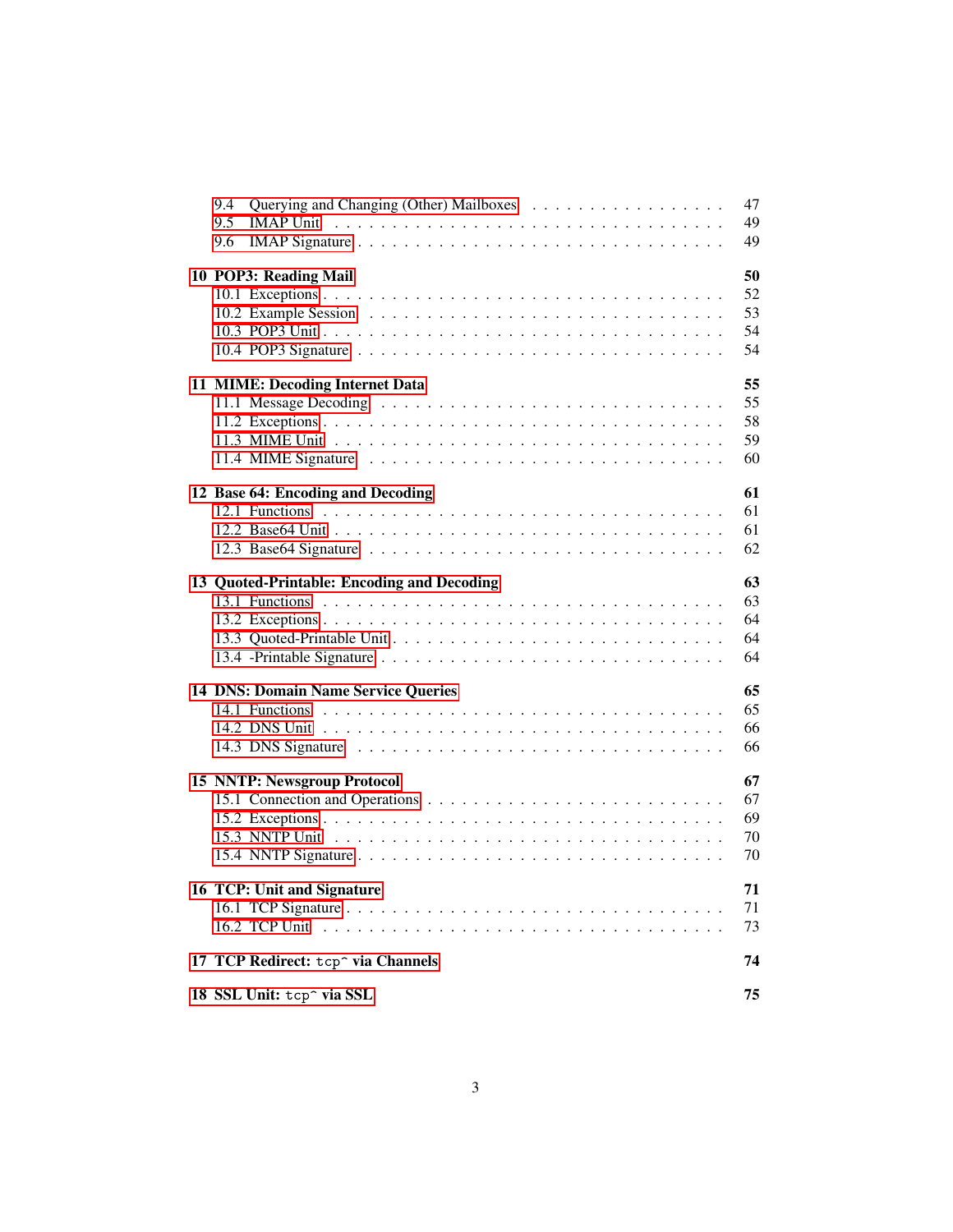| 19 CGI Scripts                                                                                   | 76 |  |  |  |  |
|--------------------------------------------------------------------------------------------------|----|--|--|--|--|
|                                                                                                  | 76 |  |  |  |  |
|                                                                                                  | 78 |  |  |  |  |
|                                                                                                  | 78 |  |  |  |  |
| 20 Cookie: HTTP Client Storage                                                                   | 79 |  |  |  |  |
|                                                                                                  | 79 |  |  |  |  |
|                                                                                                  | 81 |  |  |  |  |
| 20.2.1 Creating a cookie $\ldots \ldots \ldots \ldots \ldots \ldots \ldots \ldots \ldots \ldots$ | 81 |  |  |  |  |
|                                                                                                  | 82 |  |  |  |  |
|                                                                                                  | 82 |  |  |  |  |
|                                                                                                  | 82 |  |  |  |  |
| <b>Bibliography</b>                                                                              |    |  |  |  |  |
| <b>Index</b>                                                                                     | 84 |  |  |  |  |
| Index                                                                                            | 84 |  |  |  |  |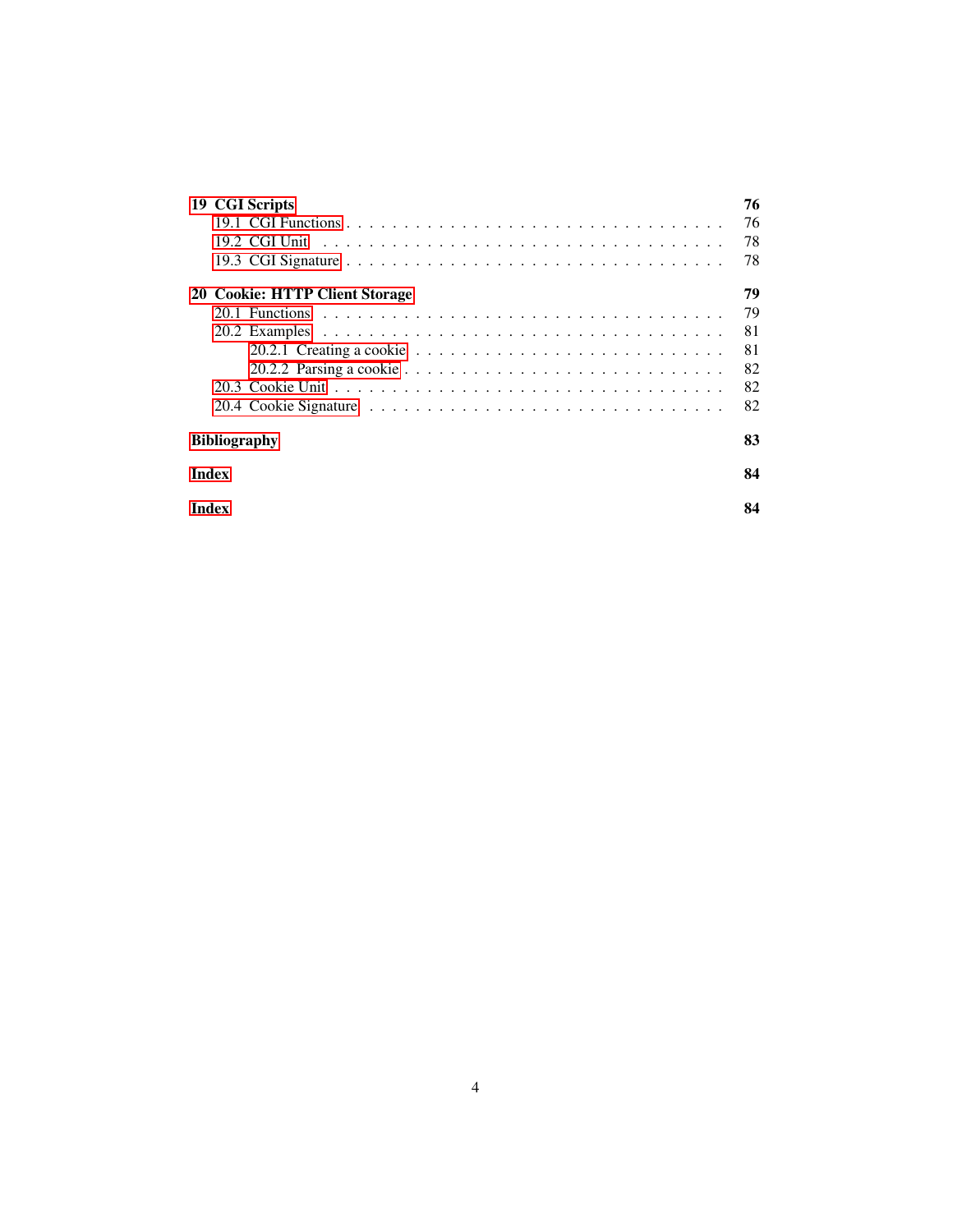## <span id="page-4-0"></span>1 URLs and HTTP

(require net/url)

The net/url library provides utilities to parse and manipulate URIs, as specified in RFC 2396 [RFC2396], and to use the HTTP protocol.

To access the text of a document from the web, first obtain its URL as a string. Convert the address into a url structure using string->url. Then, open the document using getpure-port or get-impure-port, depending on whether or not you wish to examine its MIME headers. At this point, you have a regular input port with which to process the document, as with any other file.

Currently the only supported protocols are "http", "https", and sometimes "file".

#### <span id="page-4-1"></span>1.1 URL Structure

```
(require net/url-structs)
```
The URL structure types are provided by the net/url-structs library, and re-exported by net/url.

```
(struct url (scheme
             user
             host
             port
             path-absolute?
             path
             query
             fragment)
         #:extra-constructor-name make-url)
 scheme : (or/c false/c string?)
 user : (or/c false/c string?)
 host : (or/c false/c string?)
 port : (or/c false/c exact-nonnegative-integer?)
 path-absolute? : boolean?
 path : (listof path/param?)
 query : (listof (cons/c symbol? (or/c false/c string?)))
 fragment : (or/c false/c string?)
```
The basic structure for all URLs, which is explained in RFC 3986 [RFC3986]. The following diagram illustrates the parts:

http://sky@www:801/cgi-bin/finger;xyz?name=shriram;host=nw#top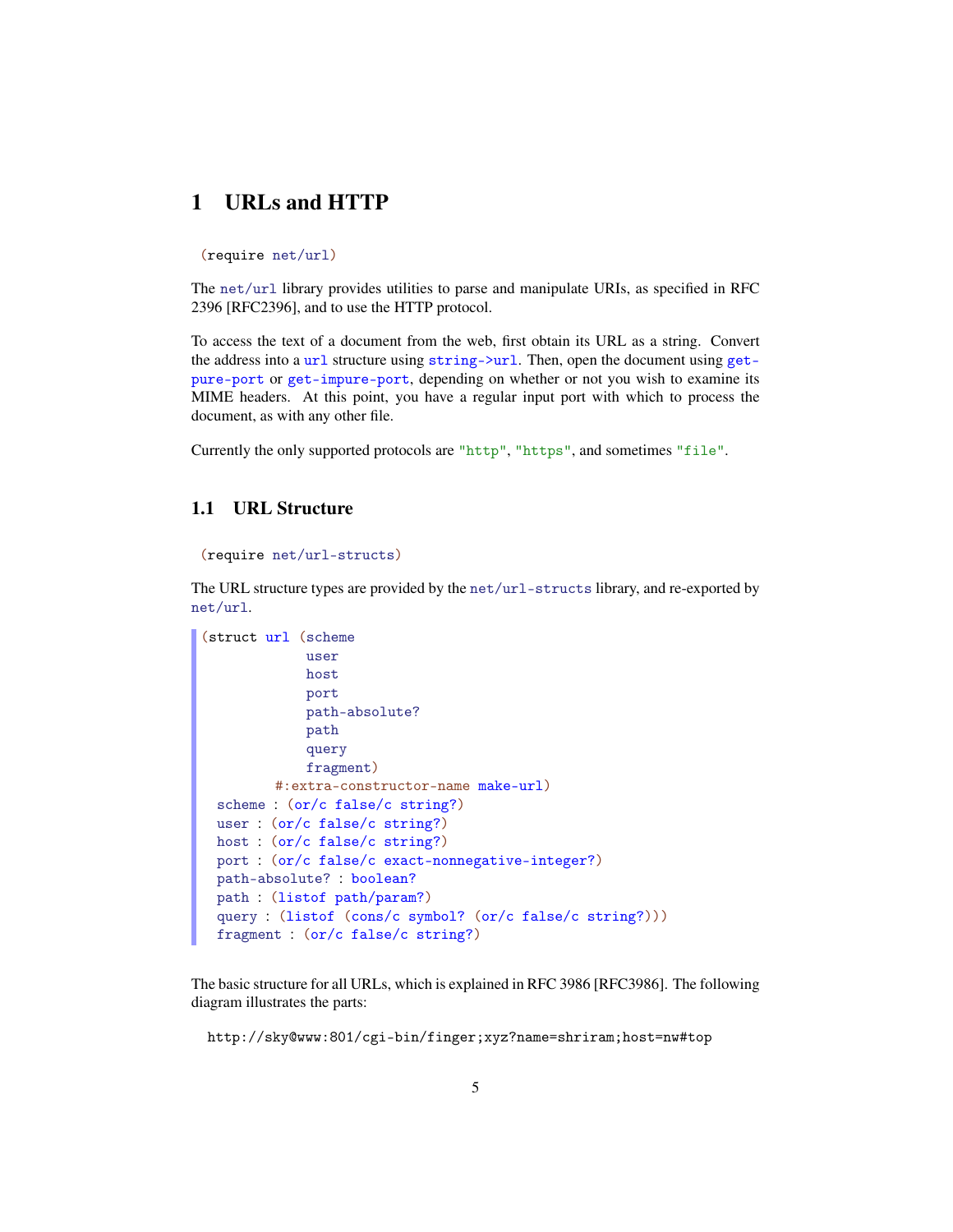${-1}$   ${2}$   ${3}$   ${4}$   ${-5}$ ----------}  ${6}$   ${-2}$ ---7-------------}  ${8}$  $1 = \text{scheme}, 2 = \text{user}, 3 = \text{host}, 4 = \text{port},$  $5 = path$  (two elements),  $6 = param$  (of second path element),  $7 = query, 8 = fragment$ 

The strings inside the user, path, query, and fragment fields are represented directly as Racket strings, without URL-syntax-specific quoting. The procedures string->url and url->string translate encodings such as %20 into spaces and back again.

By default, query associations are parsed with either ; or  $\&$  as a separator, and they are generated with & as a separator. The current-alist-separator-mode parameter adjusts the behavior.

An empty string at the end of the path list corresponds to a URL that ends in a slash. For example, the result of  $(\text{string-}\nu\text{rl}\ \text{http://racket-lang.org/a/")}$  has a path field with strings "a" and "", while the result of (string->url "http://racketlang.org/a") has a path field with only the string "a".

When a "file" URL is represented by a  $\text{url}$  structure, the path field is mostly a list of path elements. For Unix paths, the root directory is not included in path; its presence or absence is implicit in the path-absolute? flag. For Windows paths, the first element typically represents a drive, but a UNC path is represented by a first element that is "" and then successive elements complete the drive components that are separated by  $\alpha \in \mathbb{R}$ 

```
(struct path/param (path param)
       #:extra-constructor-name make-path/param)
 path : (or/c string? (or/c 'up 'same))
 param : (listof string?)
```
A pair that joins a path segment with its params in a URL.

#### <span id="page-5-0"></span>1.2 URL Functions

An HTTP connection is created as a *pure port* or a *impure port*. A pure port is one from which the MIME headers have been removed, so that what remains is purely the first content fragment. An impure port is one that still has its MIME headers.

```
(string~|~str) \rightarrow url?str: ( or/c (not/c #rx" ([^{\circ}:?7#] *):")<br>str: #rw": [_0 _0 _0 _1 _0 _1 _0 _0 _0 _1#rx"^[a-zA-Z][a-zA-Z0-9+.-]*:")
```
Parses the URL specified by  $str$  into a url struct. The string->url procedure uses formurlencoded->alist when parsing the query, so it is sensitive to the current-alistseparator-mode parameter for determining the association separator.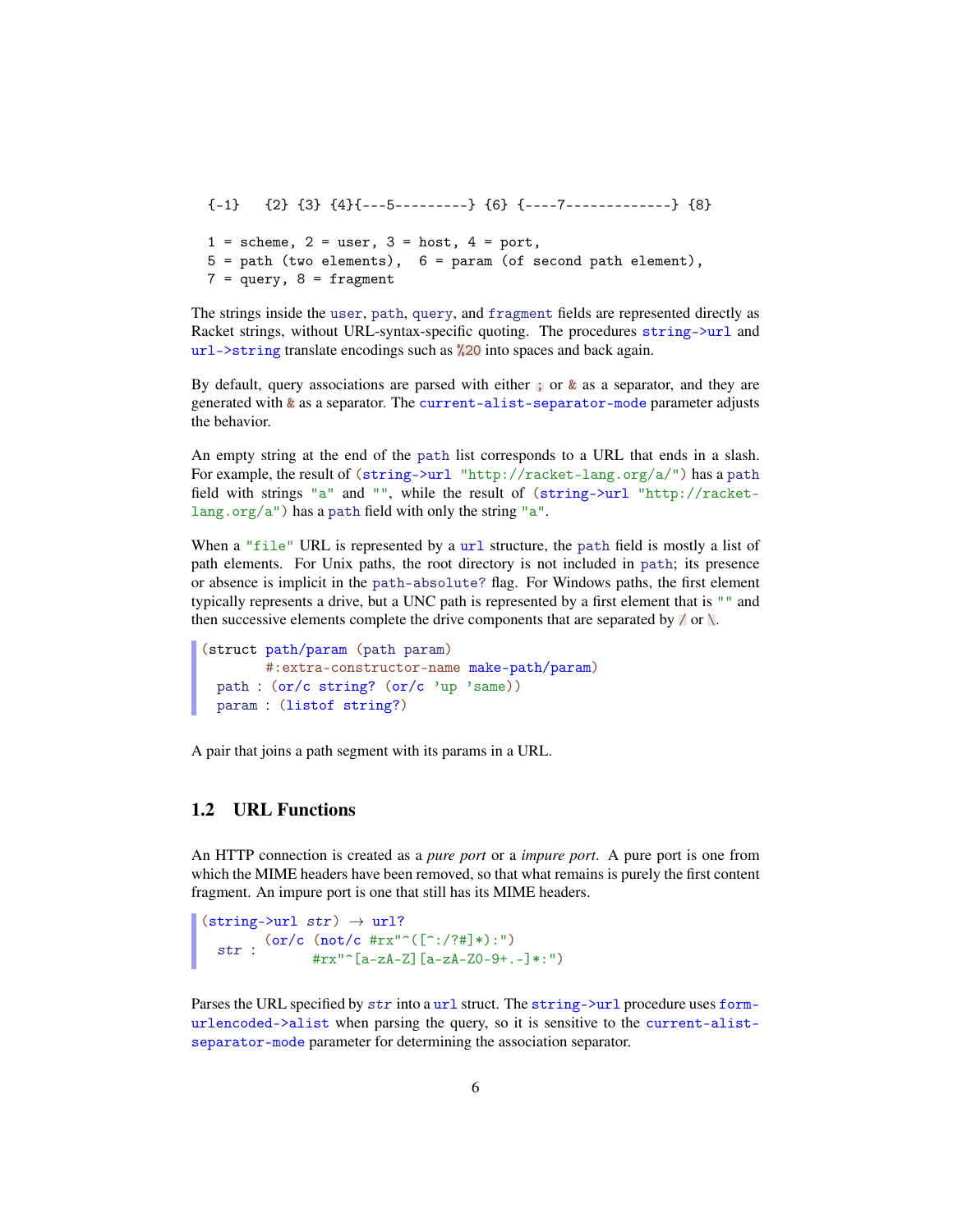The contract on  $str$  insists that, if the url has a scheme, then the scheme begins with a letter and consists only of letters, numbers,  $\pm$ ,  $\pm$ , and  $\pm$  characters.

If str starts with "file:", then the path is always parsed as an absolute path, and the parsing details depend on file-url-path-convention-type:

- 'unix : If "file:" is followed by  $//$  and a non- $/$ , then the first element after the  $//$ is parsed as a host (and maybe port); otherwise, the first element starts the path, and the host is "".
- 'windows : If "file:" is followed by  $//$ , then the  $//$  is stripped; the remainder parsed as a Windows path. The host is always "" and the port is always #f.

```
(combine-url/relative base relative) \rightarrow url?base : url?
 relative : string?
```
Given a base URL and a relative path, combines the two and returns a new URL as per the URL combination specification. They are combined according to the rules in RFC 3986 [RFC3986].

This function does not raise any exceptions.

```
(netscape/string-\\sqrt{1 str}) \rightarrow url?str : string?
```
Turns a string into a URL, applying (what appear to be) Netscape's conventions on automatically specifying the scheme: a string starting with a slash gets the scheme "file", while all others get the scheme "http".

```
\vert (url->string URL) \rightarrow string?
   URL : url?
```
Generates a string corresponding to the contents of a  $ur1$  struct. For a "file:" URL, the URL must not be relative, the result always starts  $file://$ , and the interpretation of the path depends on the value of file-url-path-convention-type:

- 'unix : Elements in URL are treated as path elements. Empty strings in the path list are treated like 'same.
- 'windows : If the first element is "" then the next two elements define the UNC root, and the rest of the elements are treated as path elements. Empty strings in the path list are treated like 'same.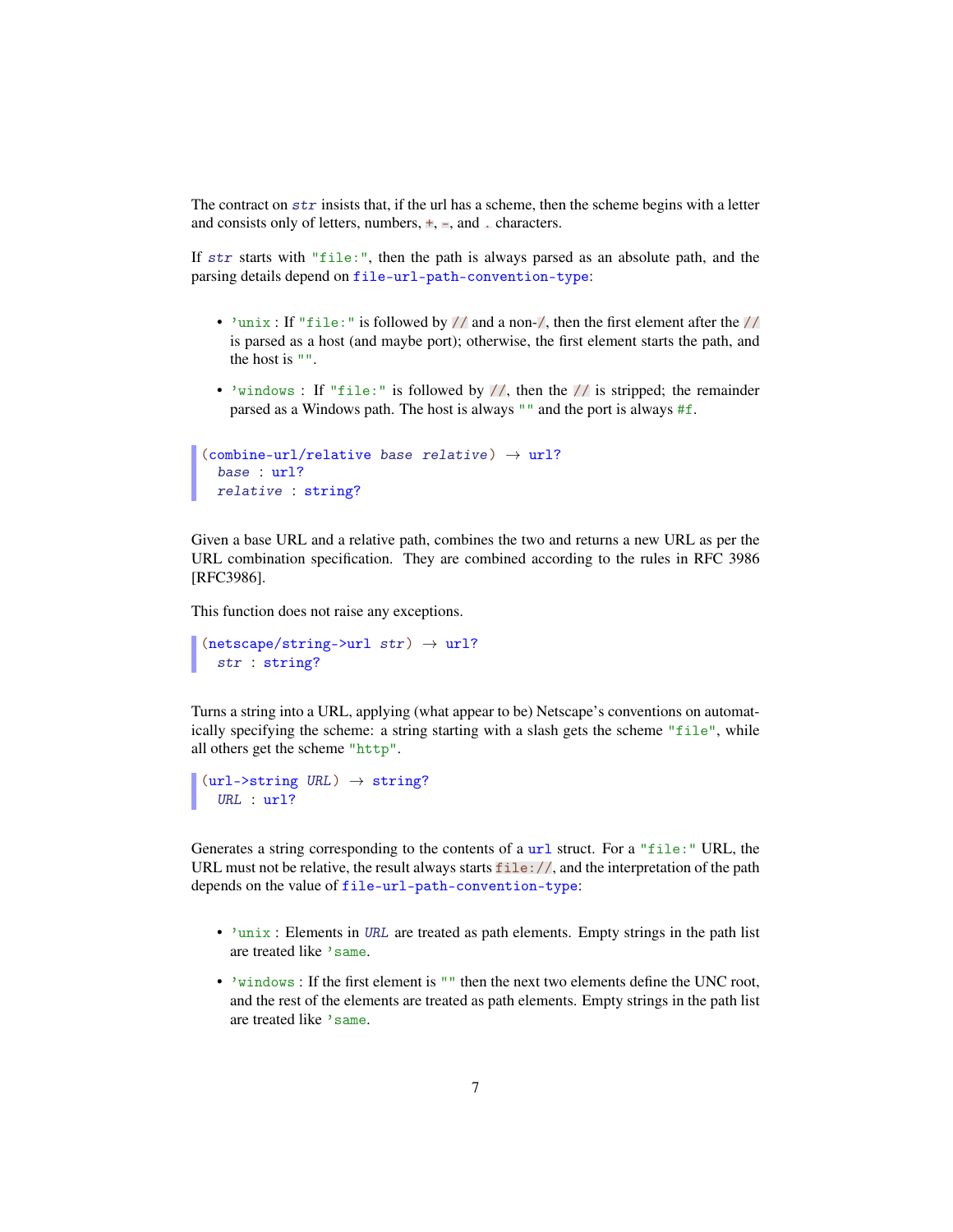The url->string procedure uses alist->form-urlencoded when formatting the query, so it is sensitive to the current-alist-separator-mode parameter for determining the association separator. The default is to separate associations with a &.

The encoding of path segments and fragment is sensitive to the current-url-encodemode parameter.

```
(path->url path) \rightarrow url?path : (or/c path-string? path-for-some-system?)
```
Converts a path to a url.

```
(url->path URL [kind]) \rightarrow path-for-some-system?URL : url?
  kind : (or/c 'unix 'windows) = (system-path-convention-type)
```
Converts URL, which is assumed to be a "file" URL, to a path.

```
(file-url-path-convention-type) \rightarrow (or/c 'unix 'windows)
(file-url-path-convention-type kind) \rightarrow void?kind : (or/c 'unix 'windows)
```
Determines the default conversion to and from strings for "file" URLs. See string->url and url->string.

```
(current-url-encode-mode) \rightarrow (or/c 'reconnected' unreserved)(current-url-encode-mode mode) \rightarrow void?mode : (or/c 'recommended 'unreserved)
```
Determines how  $url->string$  encodes !, \*,  $\cdot$ , (, and ) in path segments and fragments: 'recommended leave them as-is, while 'unreserved encodes them using %. The 'recommended mode corresponds to the recommendations of RFC 2396 [RFC2396], but 'unreserved avoids characters that are in some contexts mistaken for delimiters around URLs.

Internally, 'recommended mode uses uri-path-segment-encode and uri-encode, while 'unreserved mode uses uri-path-segment-unreserved-encode and uriunreserved-encode.

```
(get-pure-port URL
                [header
                #:redirections redirections]) \rightarrow input-port?
 URL : url?
 header : (listof string?) = null
 redirections : exact-nonnegative-integer? = 0
(head-pure-port URL [header]) \rightarrow input-port?URL : url?
 header : (listof string?) = null
```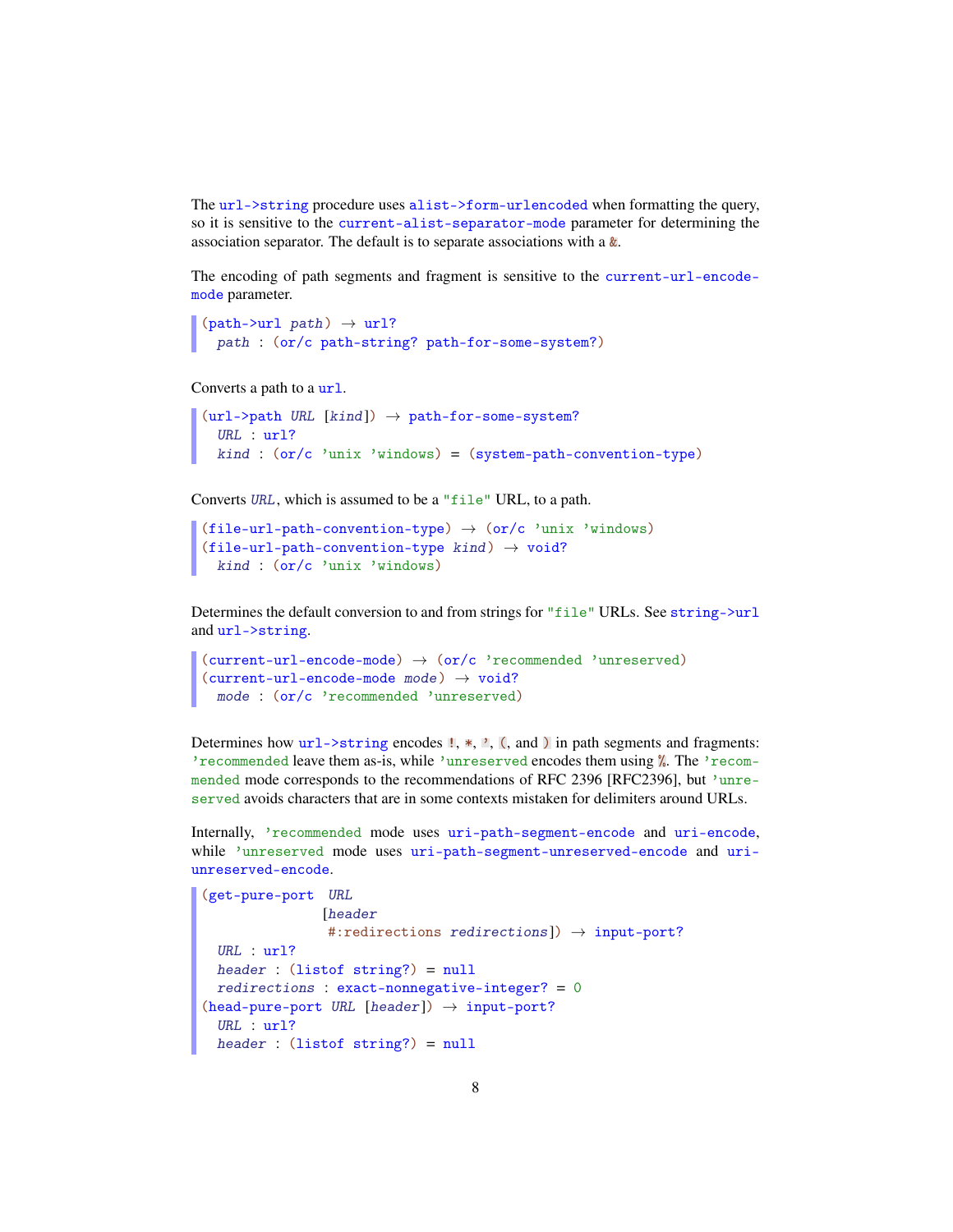```
(delete-pure-port~URL~[header]) \rightarrow input-port?URL : url?
  header : (listof string?) = null
```
Initiates a GET/HEAD/DELETE request for URL and returns a pure port corresponding to the body of the response. The optional list of strings can be used to send header lines to the server.

The GET method is used to retrieve whatever information is identified by URL. If redirections is not 0, then get-pure-port will follow redirections from the server, up to the limit given by redirections.

The HEAD method is identical to GET, except the server must not return a message body. The meta-information returned in a response to a HEAD request should be identical to the information in a response to a GET request.

The DELETE method is used to delete the entity identified by URL.

Beware: By default, "https" scheme handling does not verify a server's certificate (i.e., it's equivalent of clicking through a browser's warnings), so communication is safe, but the identity of the server is not verified. To validate the server's certificate, set current-httpsprotocol to a context created with ssl-make-client-context, and enable certificate validation in the context with ssl-set-verify!.

The "file" scheme for URLs is handled only by get-pure-port, which uses openinput-file, does not handle exceptions, and ignores the optional strings.

```
(get-impure-port~URL~[header]) \rightarrow input-port?URL : url?
 header : (listof string?) = null
(head-impure-port \textit{URL} [header]) \rightarrow input-port?URL : url?
 header : (listof string?) = null
(delete-impure-port~URL [header]) \rightarrow input-port?URL : url?
 header : (listof string?) = null
```
Like get-pure-port, etc., but the resulting impure port contains both the returned headers and the body. The "file" URL scheme is not handled by these functions.

```
(post-pure-port \text{ URL } post \text{ [header]} ) \rightarrow input-port?URL : url?
  post : bytes?
  header : (listof string?) = null
(\text{put-pure-port} \ \text{URL} \ \text{post} \ \text{[header]}) \rightarrow \text{input-port?}URL : url?
  post : bytes?
  header : (listof string?) = null
```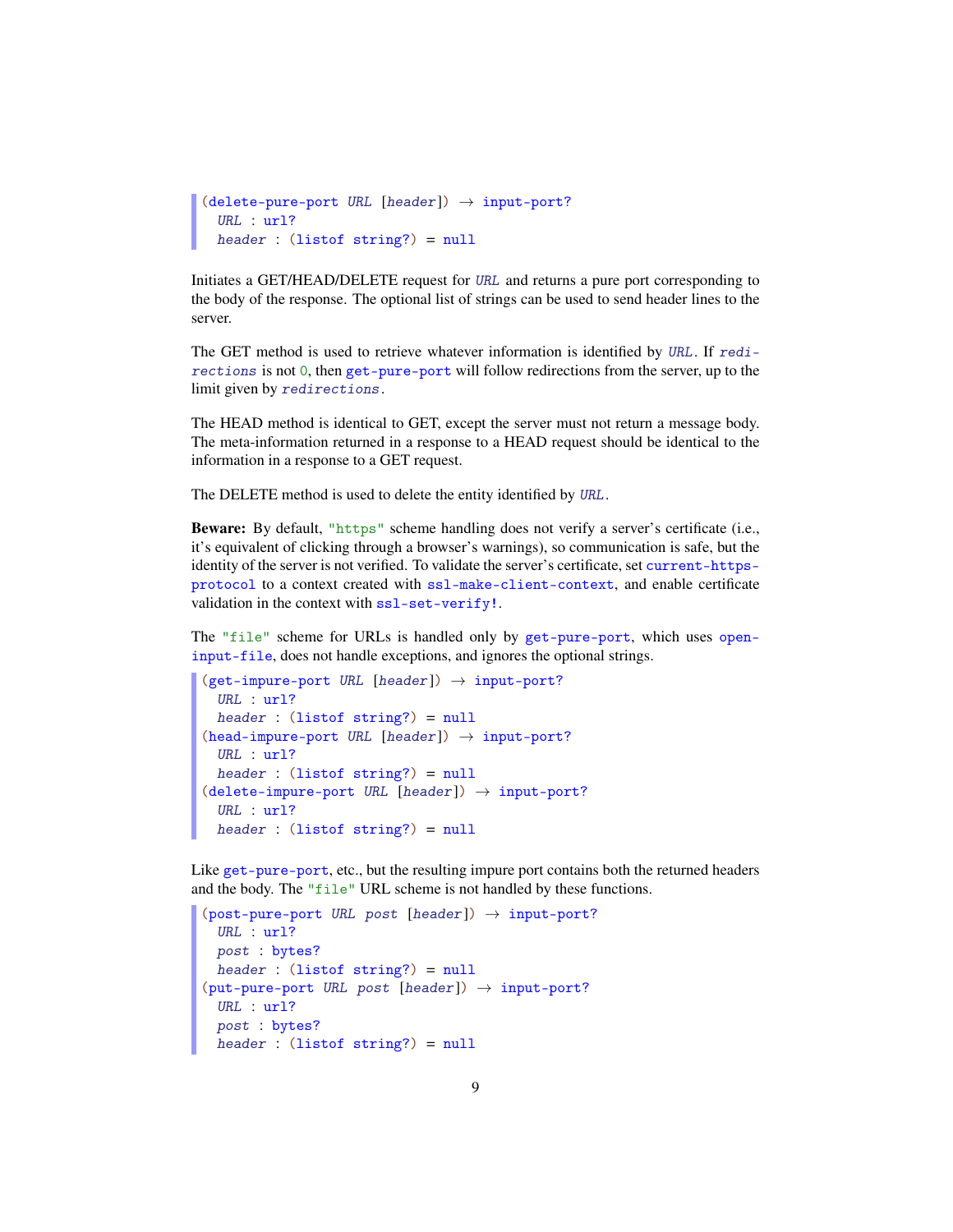Initiates a POST/PUT request for URL and sends the post byte string. The result is a pure port, which contains the body of the response is returned. The optional list of strings can be used to send header lines to the server.

Beware: See get-pure-port for warnings about "https" certificate validation.

```
(post-impure-port \textit{URL} \textit{post } [header]) \rightarrow input-port?URL : url?
  post : bytes?
  header : (listof string?) = null
(\text{put-impure-port} \;\; \text{URL} \;\; \text{post} \;\; \text{[header]}) \rightarrow \text{input-port?}URL : url?
  post : bytes?
  header : (listof string?) = null
```
Like post-pure-port and put-pure-port, but the resulting impure port contains both the returned headers and body.

```
(display-pure-port in) \rightarrow void?
   in : input-port?
```
Writes the output of a pure port, which is useful for debugging purposes.

```
(purity-port in) \rightarrow string?in : input-port?
```
Purifies a port, returning the MIME headers, plus a leading line for the form HTTP/ $\langle vers \rangle$   $\langle code \rangle$   $\langle message \rangle$ , where  $\langle vers \rangle$  is something like 1.0 or 1.1,  $\langle code \rangle$  is an exact integer for the response code, and  $\langle message \rangle$  is arbitrary text without a return or newline.

The net/head library provides procedures, such as extract-field for manipulating the header.

Since web servers sometimes return mis-formatted replies, purify-port is liberal in what it accepts as a header. as a result, the result string may be ill formed, but it will either be the empty string, or it will be a string matching the following regexp:

```
\frac{\|r\|}{r}\| \cdot \frac{2}{\r}\|r\| \cdot \frac{2}{\r}\|r\| \cdot \frac{2}{\r}\|r\|
```

```
(get-pure-port/headers url
                    [headers
                         #:redirections redirections
                         #:status? status?])
\rightarrow input-port? string?
```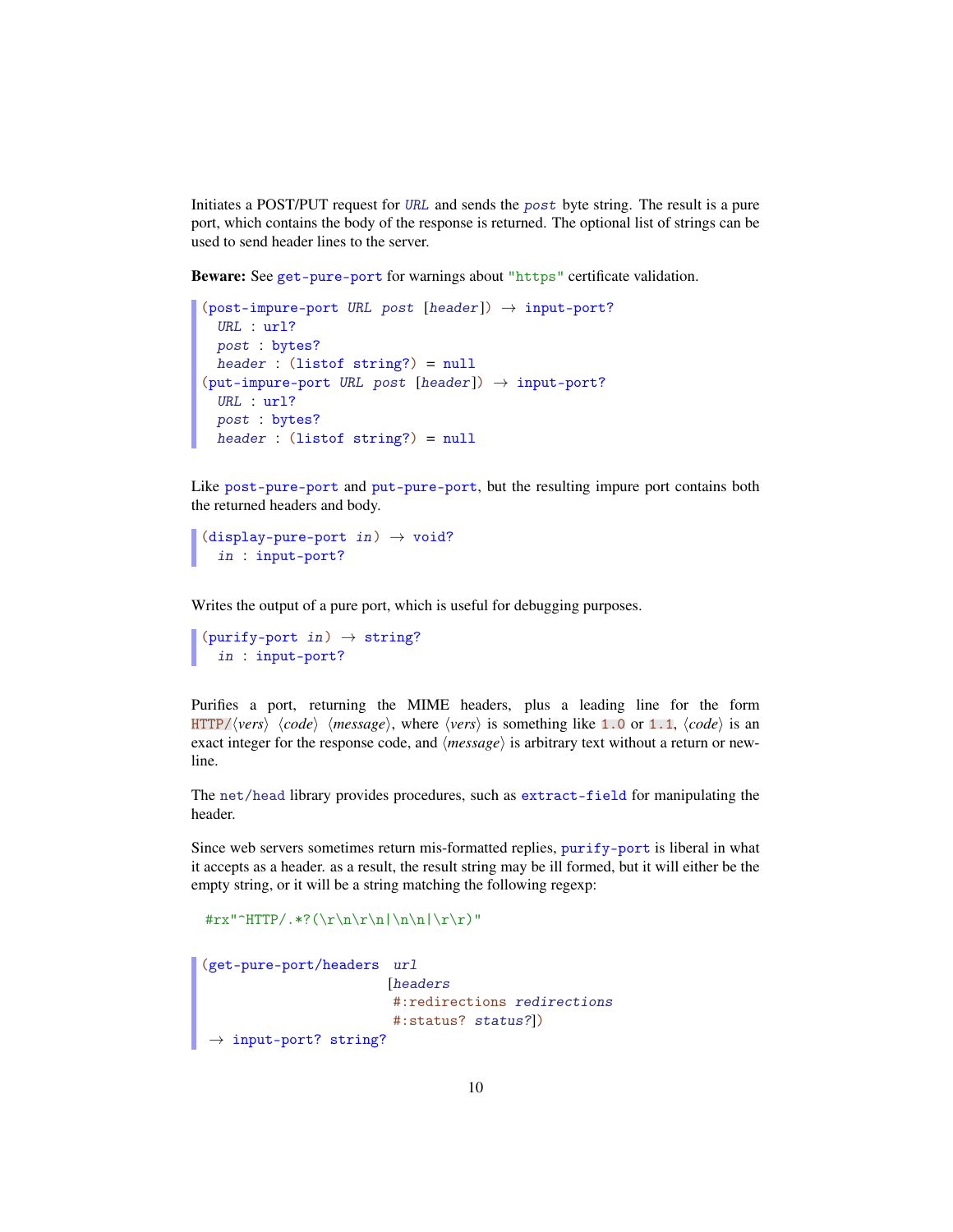```
url : url?
headers : (listof string?) = '()
redirections : exact-nonnegative-integer? = 0
status? : boolean? = #f
```
This function is an alternative to calling get-impure-port and purify-port when needing to follow redirections.

That is, it does a GET request on  $url$ , follows up to redirections redirections and returns a port containing the data as well as the headers for the final connection. If status? is true, then the status line is included in the result string.

```
(call/input-url \textit{URL connect handle}) \rightarrow anyURL : url?
  connect : (url? . -> . input-port?)
 handle : (input-port? . -> . any)
(call/input-url \textit{URL connect handle header}) \rightarrow anyURL : url?
  connect : (url? (listof string?) . -> . input-port?)
 handle : (input-port? . -> . any)
 header : (listof string?)
```
Given a URL and a connect procedure like get-pure-port to convert the URL to an input port (either a pure port or impure port), calls the handle procedure on the port and closes the port on return. The result of the handle procedure is the result of call/input-url.

When a header argument is supplied, it is passed along to the connect procedure.

The connection is made in such a way that the port is closed before call/input-url returns, no matter how it returns. In particular, it is closed if handle raises an exception, or if the connection process is interruped by an asynchronous break exception.

```
(current-proxy-servers)
\rightarrow (listof (list/c string? string? (integer-in 0 65535)))
(current-proxy-servers mapping) \rightarrow void?mapping : (listof (list/c string? string? (integer-in 0 65535)))
```
A parameter that determines a mapping of proxy servers used for connections. Each mapping is a list of three elements:

- the URL scheme, such as "http";
- the proxy server address; and
- the proxy server port number.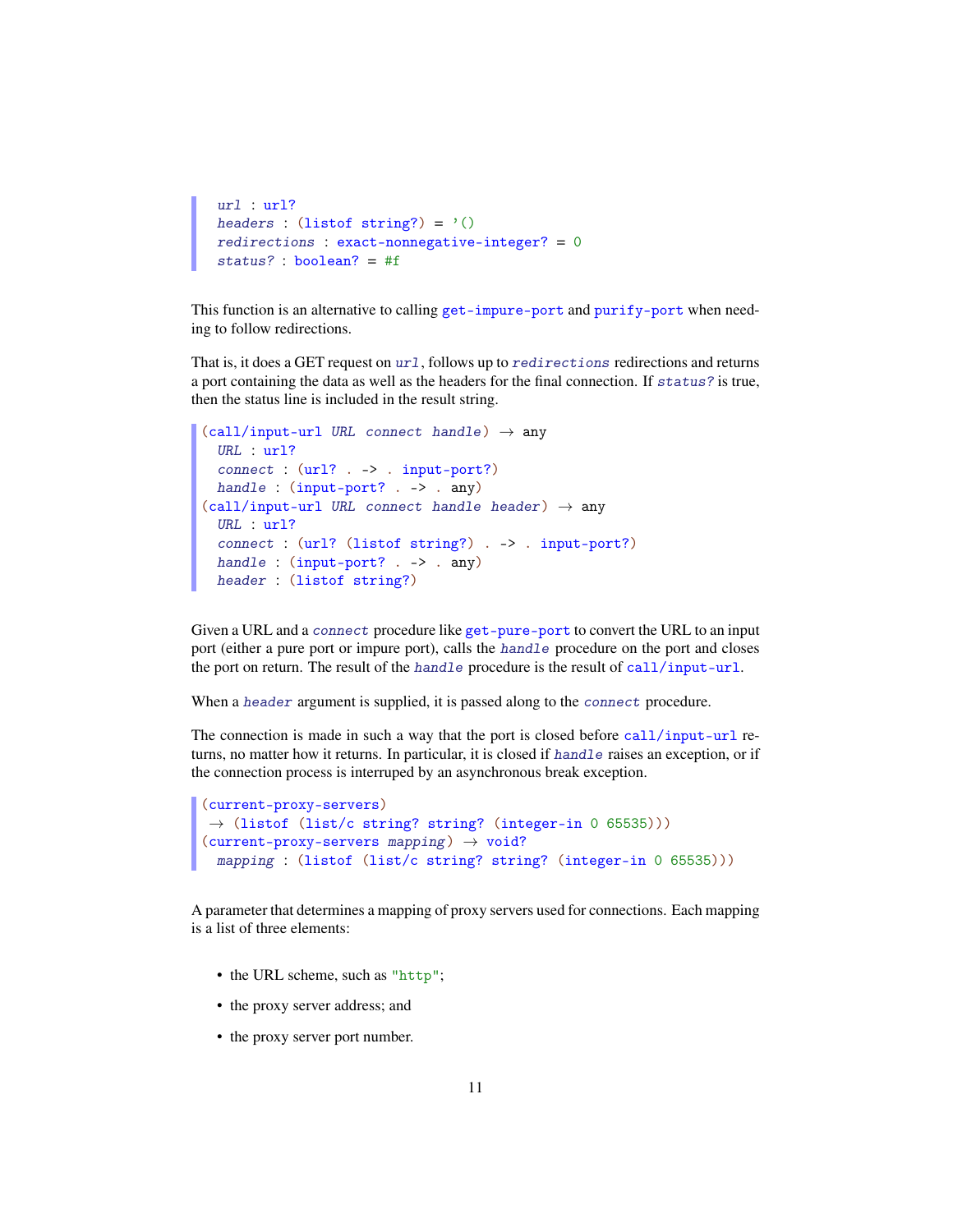Currently, the only proxiable scheme is "http". The default mapping is the empty list (i.e., no proxies).

 $(\text{url-exception? } x) \rightarrow boolean?$  $x : any/c$ 

Identifies an error thrown by URL functions.

#### <span id="page-11-0"></span>1.3 URL HTTPS mode

```
(require net/url-connect)
```
These bindings are provided by the net/url-connect library, and used by net/url.

```
(current-https-protocol) \rightarrow (or/c ss1-client-context? symbol?)(current-https-protocol protocol) \rightarrow void?protocol : (or/c ssl-client-context? symbol?)
```
A parameter that determines the connection mode for "https" connections; the parameter value is passed as the third argument to ssl-connect when creating an "https" connection. Set this parameter to validate a server's certificates, for example, as described with get-pure-port.

#### <span id="page-11-1"></span>1.4 URL Unit

```
(require net/url-unit)
```
url@ : unit?

Imports tcp^, exports url+scheme^.

The url+scheme<sup> $\sim$ </sup> signature contains current-connect-scheme, which url@ binds to a parameter. The parameter is set to the scheme of a URL when tcp-connect is called to create a connection. A tcp-connect variant linked to  $url@$  can check this parameter to choose the connection mode; in particular, net/url supplies a tcp-connect that actually uses ssl-connect when (current-connect-scheme) produces "https".

Note that net/url does not provide the current-connect-scheme parameter.

#### <span id="page-11-2"></span>1.5 URL Signature

(require net/url-sig)

url@, url^, and url+scheme^ are deprecated. They exist for backwardcompatibility and will likely be removed in the future. New code should use the net/url module.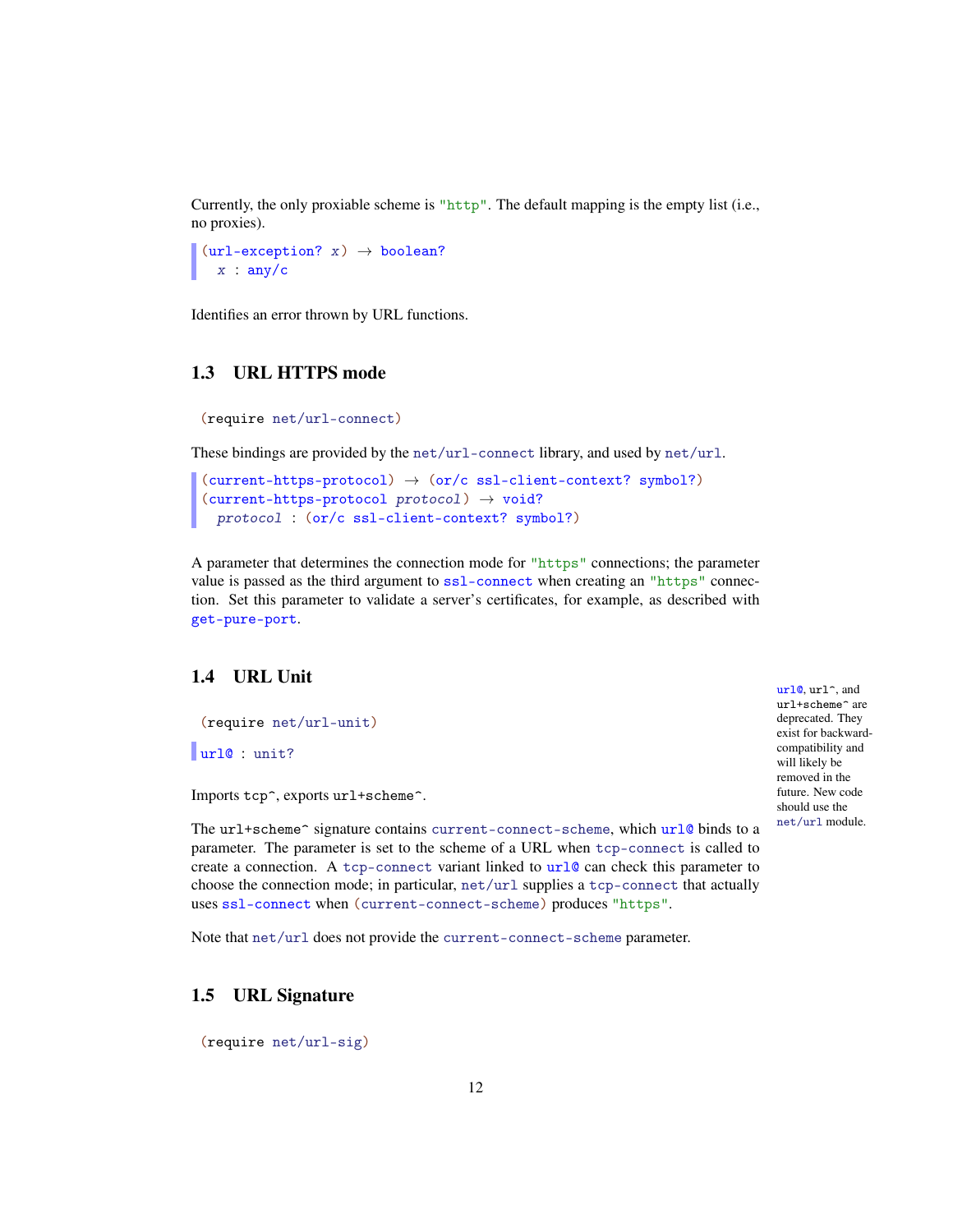url^ : signature

Includes everything exported by the net/url module except currenthttps-protocol and current-url-encode-mode. Note that the exports of  ${\tt net}/{\tt url}$  and the  ${\tt url}$  signature do not include current-connect-scheme.

url+scheme^ : signature

Adds current-connect-scheme to url<sup>^</sup>.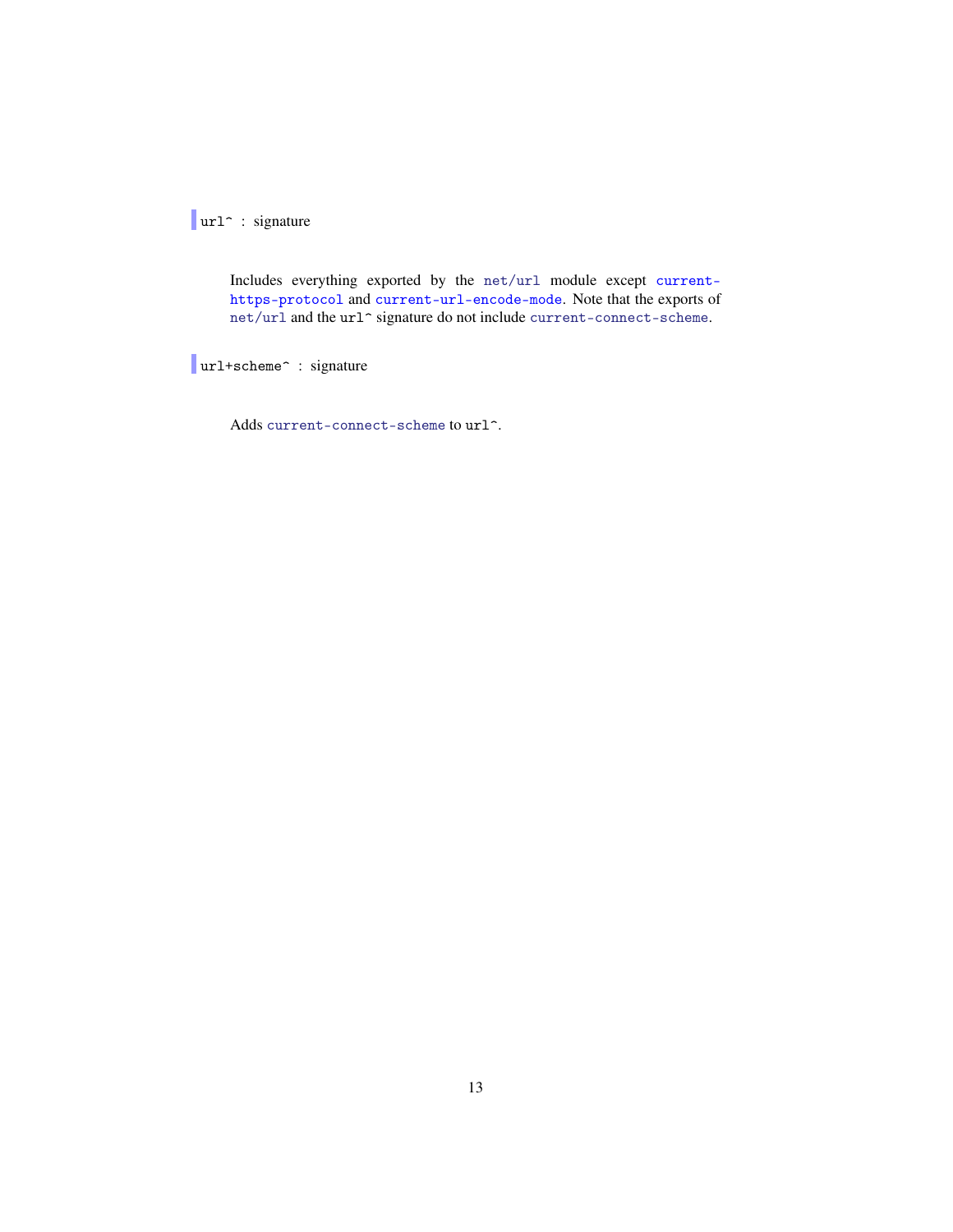### <span id="page-13-0"></span>2 URI Codec: Encoding and Decoding URIs

#### (require net/uri-codec)

The net/uri-codec module provides utilities for encoding and decoding strings using the URI encoding rules given in RFC 2396 [RFC2396], and to encode and decode name/value pairs using the application/x-www-form-urlencoded mimetype given the in HTML 4.0 specification. There are minor differences between the two encodings.

The URI encoding uses allows a few characters to be represented as-is: a through  $z$ , A through Z, 0-9,  $=$ ,  $=$ ,  $\ldots$ ,  $\ldots$ ,  $\star$ ,  $\ldots$ ,  $\star$ ,  $\ldots$ ,  $\star$ ,  $\star$ ,  $\star$ ,  $\star$ ,  $\star$ ,  $\star$ ,  $\star$ ,  $\star$ ,  $\star$ ,  $\star$ ,  $\star$ ,  $\star$ ,  $\star$ ,  $\star$ ,  $\star$ ,  $\star$ ,  $\star$ ,  $\star$ ,  $\star$ ,  $\star$ ,  $\star$ ,  $\star$ ,  $\star$ ,  $\star$ ,  $\star$ ,  $\star$ ,  $\mathscr{K}(xx)$ , where  $\langle xx \rangle$  is the two-character hex representation of the integer value of the character (where the mapping character–integer is determined by US-ASCII if the integer is less than 128).

The encoding, in line with RFC 2396's recommendation, represents a character as-is, if possible. The decoding allows any characters to be represented by their hex values, and allows characters to be incorrectly represented as-is. The library provides "unreserved" encoders that encode  $\mathbb{I}, *$ ,  $\mathbb{I}, (\mathbf{,} \text{ and } \mathbf{)}$  using their hex representation, which is not recommended by RFC 2396 but avoids problems with some contexts.

The rules for the application/x-www-form-urlencoded mimetype given in the HTML 4.0 spec are:

- Control names and values are escaped. Space characters are replaced by  $\pm$ , and then reserved characters are escaped as described in RFC 1738, section 2.2: Nonalphanumeric characters are replaced by  $\frac{\partial}{\partial x} \langle x \rangle$  representing the ASCII code of the character. Line breaks are represented as CRLF pairs: %0D%0A. Note that RFC 2396 supersedes RFC 1738 [RFC1738].
- The control names/values are listed in the order they appear in the document. The name is separated from the value by  $\equiv$  and name/value pairs are separated from each other by either ; or  $\&$ . When encoding, ; is used as the separator by default. When decoding, both ; and & are parsed as separators by default.

These application/x-www-form-urlencoded rules differs slightly from the straight encoding in RFC 2396 in that  $\pm$  is allowed, and it represents a space. The net/uri-codec library follows this convention, encoding a space as  $\pm$  and decoding  $\pm$  as a space. In addition, since there appear to be some broken decoders on the web, the library also encodes !,  $~\sim$ , ', (, and ) using their hex representation, which is the same choice as made by the Java's URLEncoder.

#### <span id="page-13-1"></span>2.1 Functions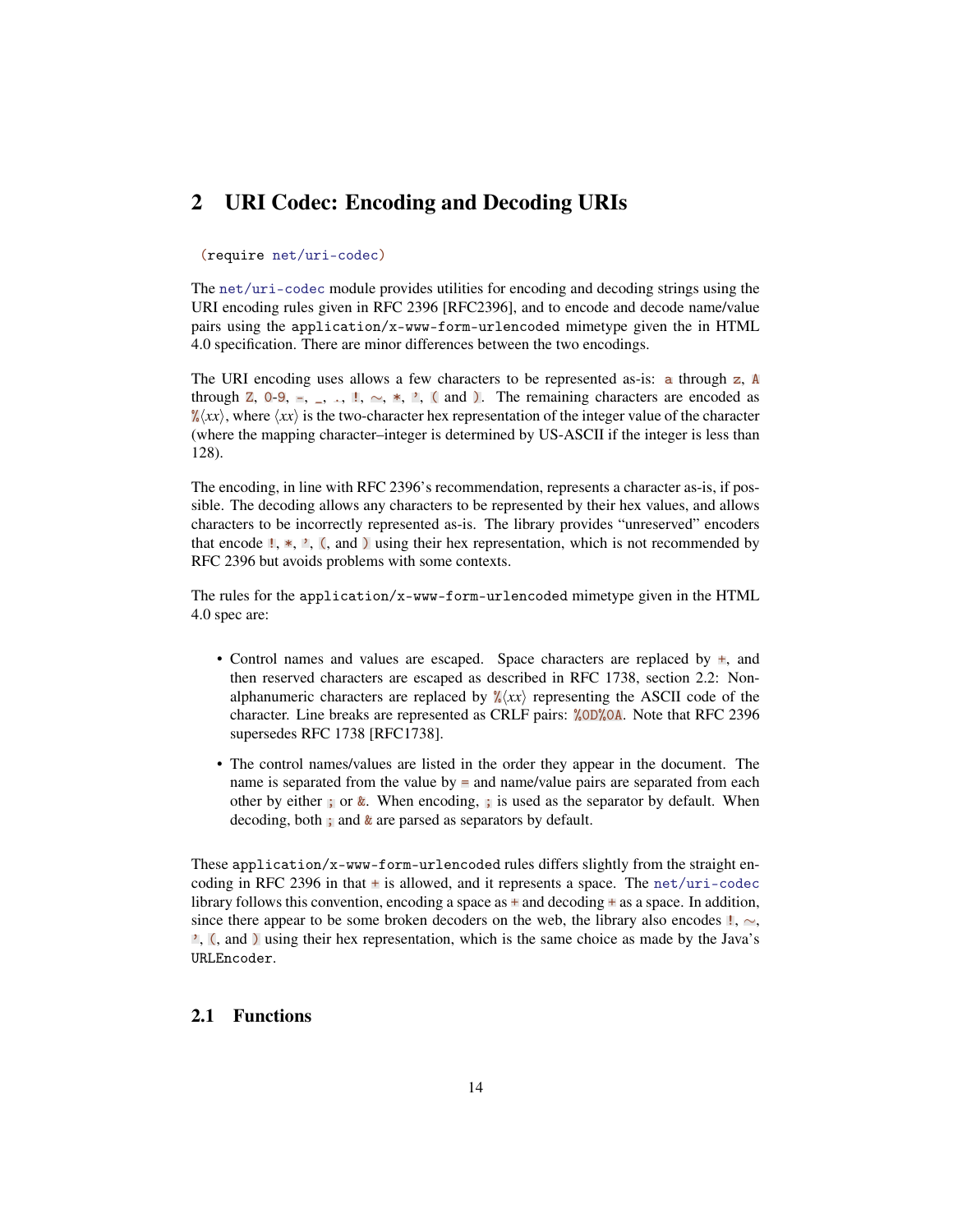```
(uri\text{-encode str}) \rightarrow \text{string?}str : string?
```
Encode a string using the URI encoding rules.

```
(uri-decode str) \rightarrow string?str : string?
```
Decode a string using the URI decoding rules.

```
(uri-path-segment-encode str) \rightarrow string?str : string?
```
Encodes a string according to the rules in [RFC3986] for path segments.

```
\vert (uri-path-segment-decode str) \rightarrow string?
   str : string?
```
Decodes a string according to the rules in [RFC3986] for path segments.

```
(uri-userinfo-encode str) \rightarrow string?str : string?
```
Encodes a string according to the rules in [RFC3986] for the userinfo field.

```
\vert (uri-userinfo-decode str) \rightarrow string?
   str : string?
```
Decodes a string according to the rules in [RFC3986] for the userinfo field.

```
\vert (uri-unreserved-encode str) \rightarrow string?
   str : string?
```
Encodes a string according to the rules in [RFC3986](section 2.3) for the unreserved characters.

```
\vert (uri-unreserved-decode str) \rightarrow string?
   str : string?
```
Decodes a string according to the rules in [RFC3986](section 2.3) for the unreserved characters.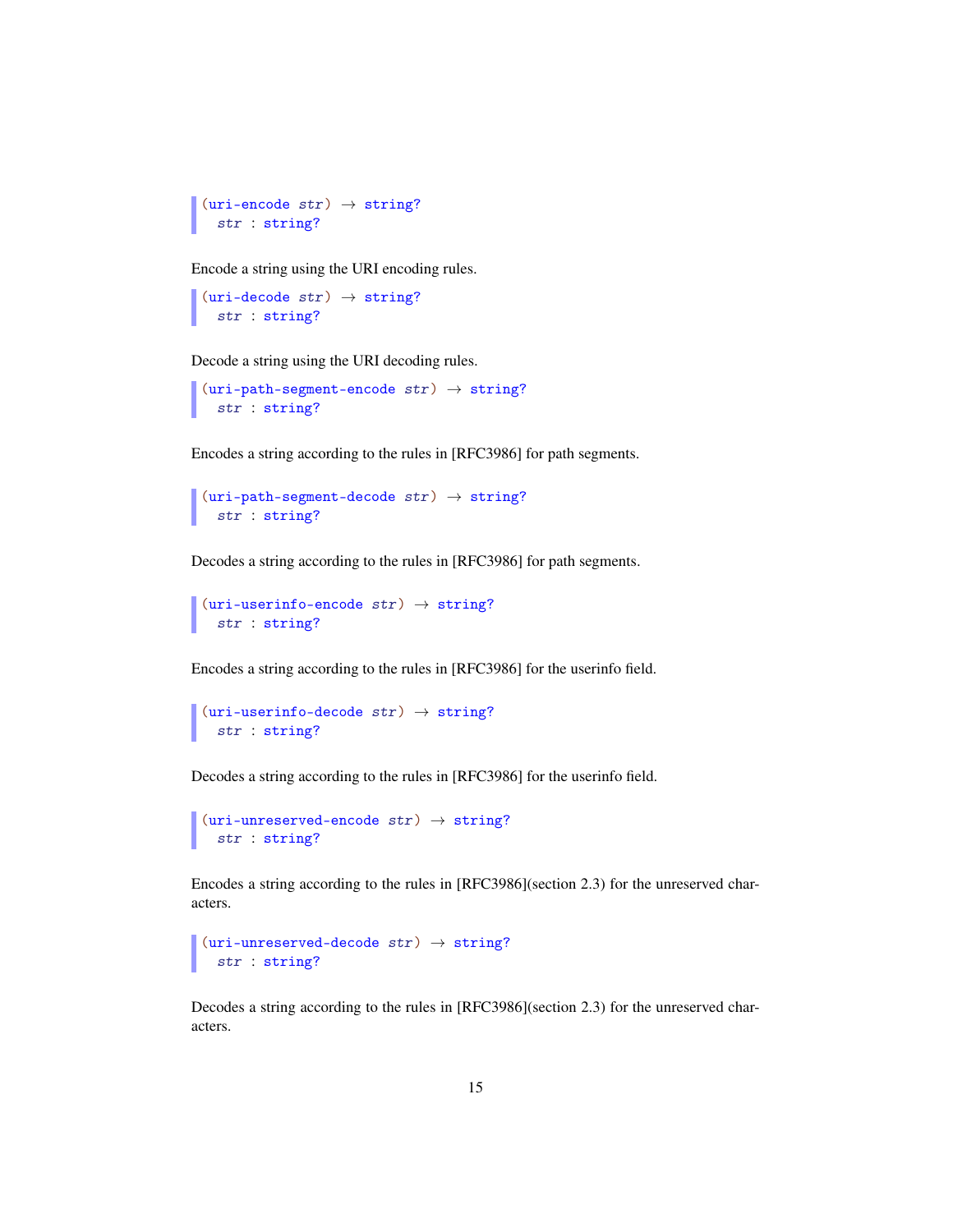```
(uri-path-segment-unreserved-encode str) \rightarrow string?str : string?
```
Encodes a string according to the rules in [RFC3986] for path segments, but also encodes characters that uri-unreserved-encode encodes and that uri-encode does not.

```
(uri-path-segment-unreserved-decode str) \rightarrow string?
  str : string?
```
Decodes a string according to the rules in [RFC3986] for path segments.

```
(form-urlencoded-encode str) \rightarrow string?
  str : string?
```
Encode a string using the application/x-www-form-urlencoded encoding rules. The result string contains no non-ASCII characters.

```
(from-urlencoded-decode str) \rightarrow string?str : string?
```
Decode a string encoded using the application/x-www-form-urlencoded encoding rules.

```
(alist-5form-urlencoded alist) \rightarrow string?alist : (listof (cons/c symbol? string?))
```
Encode an association list using the application/x-www-form-urlencoded encoding rules.

The current-alist-separator-mode parameter determines the separator used in the result.

```
(form-urlencoded->alist str)
\rightarrow (listof (cons/c symbol? string?))
str : string
```
Decode a string encoded using the application/x-www-form-urlencoded encoding rules into an association list. All keys are case-folded for conversion to symbols.

The current-alist-separator-mode parameter determines the way that separators are parsed in the input.

```
(current-alist-separator-mode)
→ (one-of/c 'amp 'semi 'amp-or-semi 'semi-or-amp)
(current-alist-separator-mode mode) \rightarrow void?mode : (one-of/c 'amp 'semi 'amp-or-semi 'semi-or-amp)
```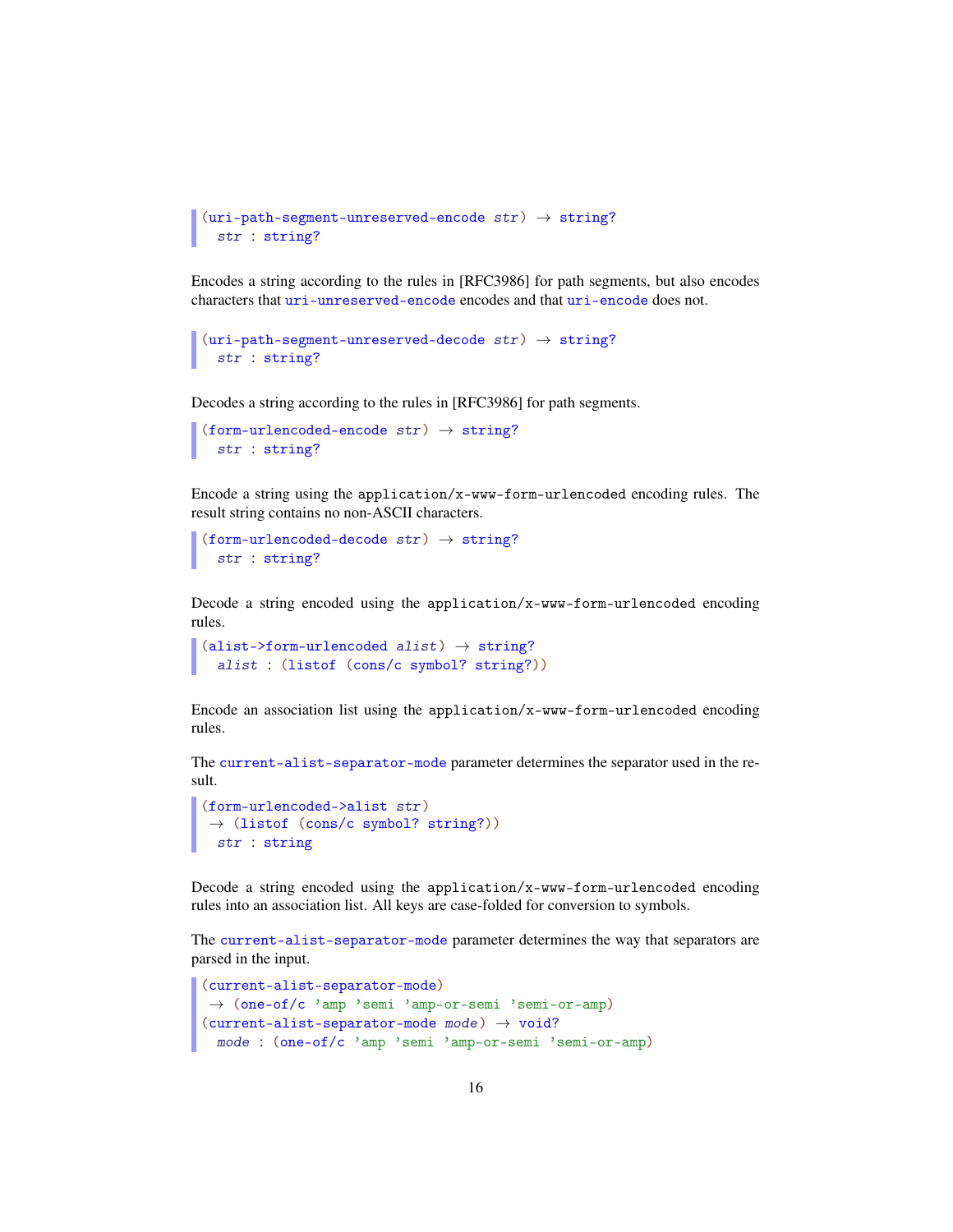A parameter that determines the separator used/recognized between associations in formurlencoded->alist, alist->form-urlencoded, url->string, and string->url.

The default value is 'amp-or-semi, which means that both  $\&$  and ; are treated as separators when parsing, and  $\&$  is used as a separator when encoding. The 'semi-or-amp mode is similar, but ; is used when encoding. The other modes use/recognize only one of the separators.

Examples:

```
> (define ex '((x . "foo") (y . "bar") (z . "baz")))
> (current-alist-separator-mode 'amp) ; try 'amp...
> (form-urlencoded->alist "x=foo&y=bar&z=baz")
'((x . "foo") (y . "bar") (z . "baz"))> (form-urlencoded->alist "x=foo;y=bar;z=baz")
'((x \tcdot "foo; y=bar; z=baz"))> (alist->form-urlencoded ex)
"x=foo&y=bar&z=baz"
> (current-alist-separator-mode 'semi) ; try 'semi...
> (form-urlencoded->alist "x=foo;y=bar;z=baz")
'((x \tcdot "foo") (y \tcdot "bar") (z \tcdot "baz"))> (form-urlencoded->alist "x=foo&y=bar&z=baz")
'((x . "foo&y=bar&z=baz"))
> (alist->form-urlencoded ex)
"x=foo;y=bar;z=baz"
> (current-alist-separator-mode 'amp-or-semi) ; try 'amp-or-
semi...
> (form-urlencoded->alist "x=foo&y=bar&z=baz")
'((x : "foo") (y : "bar") (z : "baz"))> (form-urlencoded->alist "x=foo;y=bar;z=baz")
'((x . "foo") (y . "bar") (z . "baz"))> (alist->form-urlencoded ex)
"x=foo&y=bar&z=baz"
> (current-alist-separator-mode 'semi-or-amp) ; try 'semi-or-
amp...
> (form-urlencoded->alist "x=foo&y=bar&z=baz")
'((x \tcdot "foo") (y \tcdot "bar") (z \tcdot "baz"))> (form-urlencoded->alist "x=foo;y=bar;z=baz")
'((x . "foo") (y . "bar") (z . "baz"))> (alist->form-urlencoded ex)
"x=foo;y=bar;z=baz"
```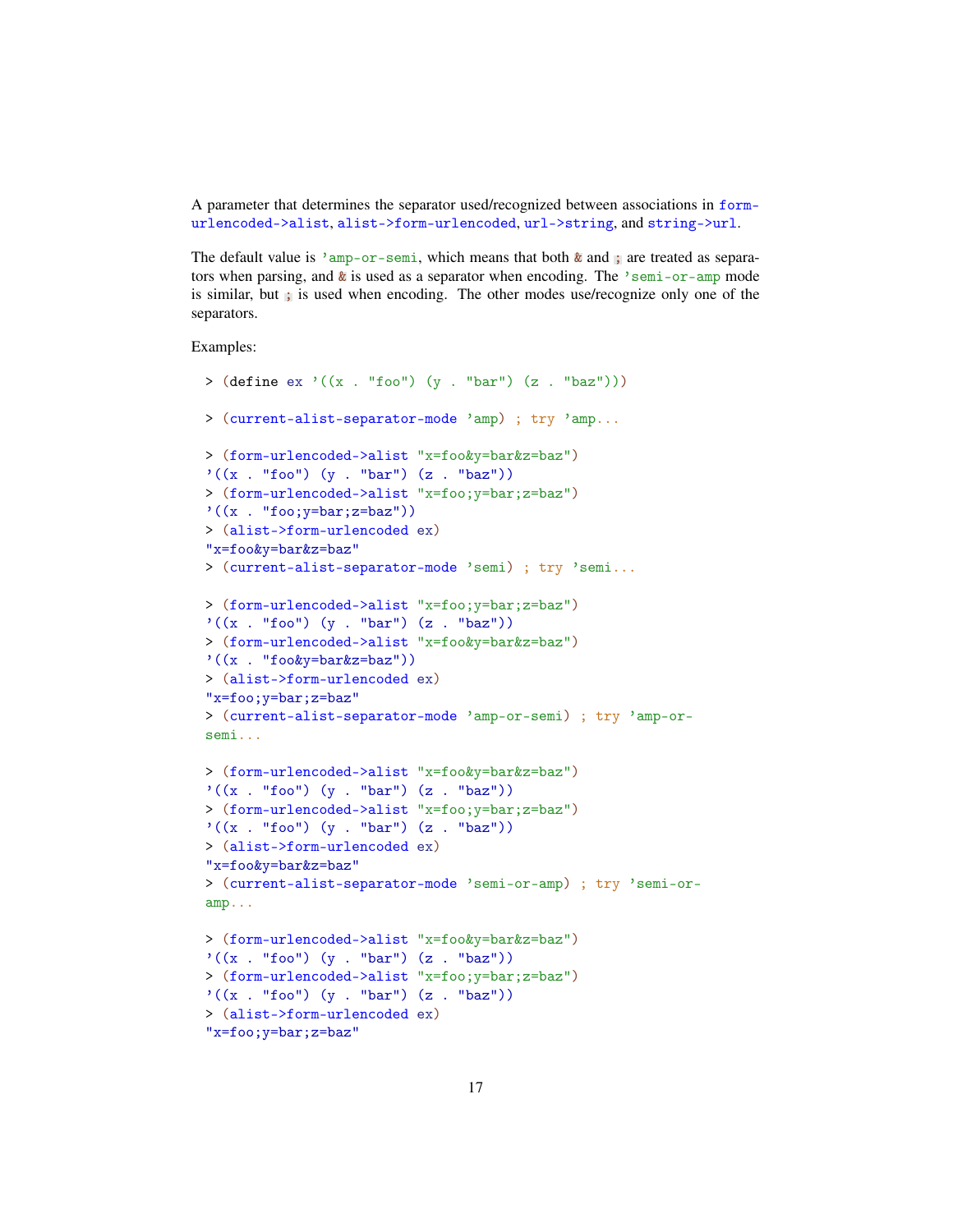#### <span id="page-17-0"></span>2.2 URI Codec Unit

(require net/uri-codec-unit)

uri-codec@ : unit?

Imports nothing, exports uri-codec^.

## <span id="page-17-1"></span>2.3 URI Codec Signature

(require net/uri-codec-sig)

uri-codec<sup>o</sup> : signature

uri-codec@ and uri-codec^ are deprecated. They exist for backwardcompatibility and will likely be removed in the future. New code should use the net/uri-codec module.

Includes everything exported by the net/uri-codec module except uri-path-segmentunreserved-encode and uri-path-segment-unreserved-decode.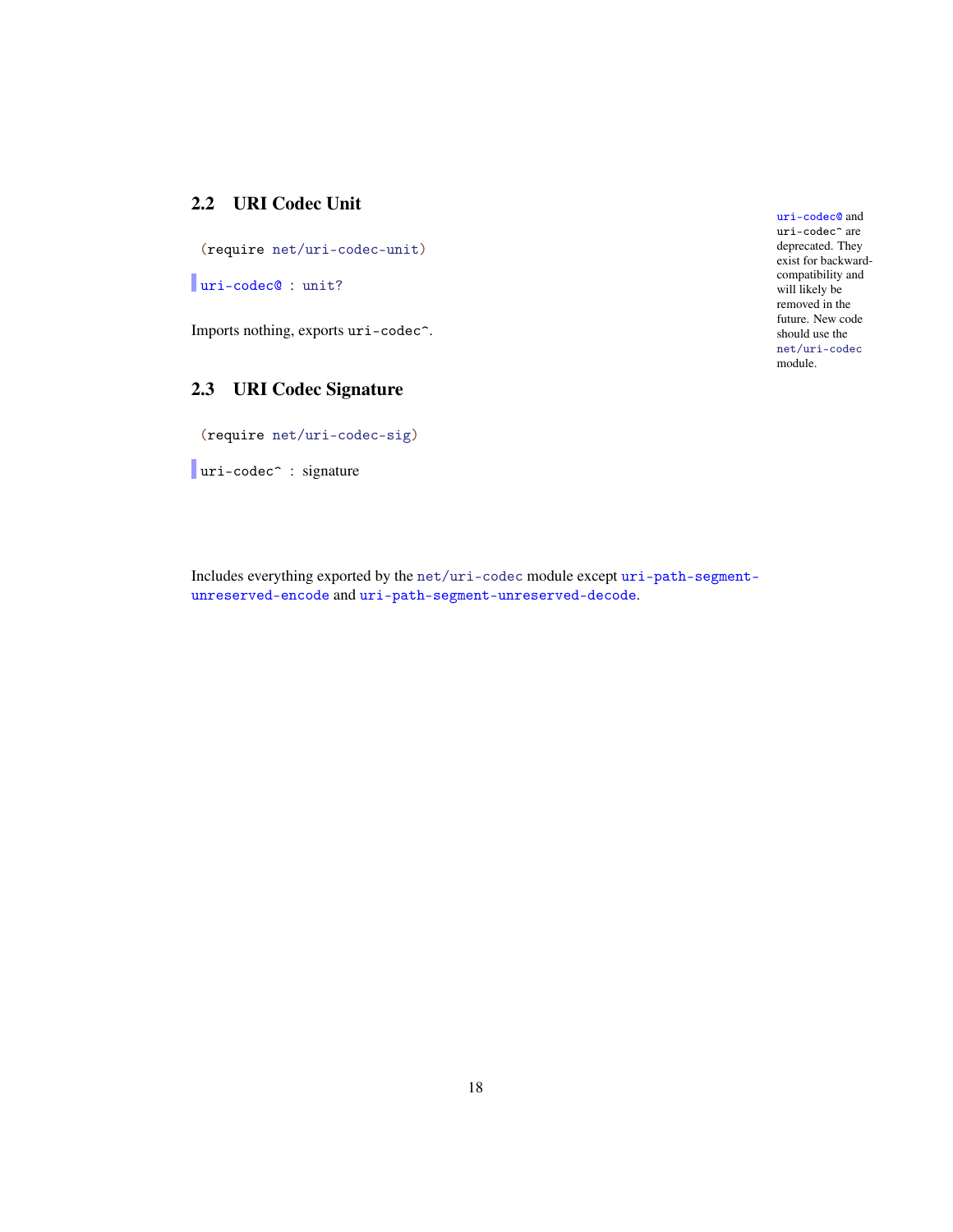## <span id="page-18-0"></span>3 WebSocket

(require net/websocket)

The net/websocket library provides utilities to run and communicate with WebSocket servers, as specified in [the WebSocket protocol](http://www.whatwg.org/specs/web-socket-protocol/) IETF draft as of August 16th, 2010.

This module provides the exports from net/websocket/client and net/websocket/server.

#### <span id="page-18-1"></span>3.1 Client API

```
(require net/websocket/client)
```

```
(ws-url? x) \rightarrow boolean?x : any/c
```
Returns true if  $x$  is a url? and has a url-scheme equal to ws or wss.

 $(wss-url? x) \rightarrow boolean?$  $x : any/c$ 

Returns true if x is a  $ur1$ ? and has a  $ur1$ -scheme equal to wss.

```
(ws-connect u [#:headsrs headers]) \rightarrow open-ws-conn?u : ws-url?
  headers : (listof header?) = empty
```
Connects to the WebSocket server specified by  $u$ , providing headers as additional headers. Returns the connection handle.

This module also provides the exports from net/websocket/conn.

#### <span id="page-18-2"></span>3.2 Server API

(require net/websocket/server)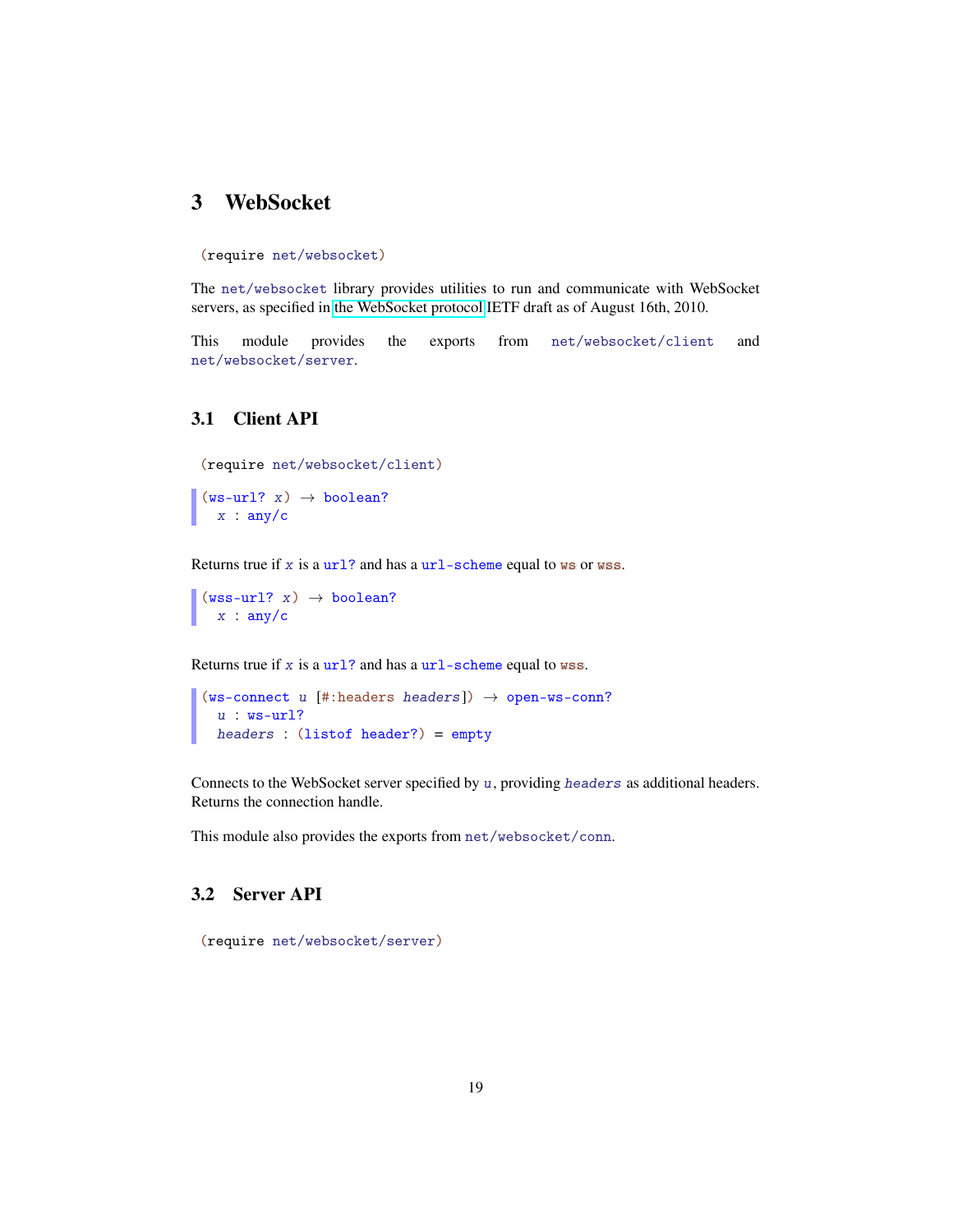```
(ws-serve conn-handle
          [#:conn-headers conn-headers
          #:tcp@ tcp@
           #:port port
           #:listen-ip listen-ip
           #:max-waiting max-waiting
           #:timeout timeout
           #:confirmation-channel confirm-ch]) \rightarrow (-> void)
 conn-handle : (open-ws-conn? any/c . -> . void)
 conn-headers : (bytes? (listof header?) . -> . (values (listof header?) any/c))
                = (\lambda \text{ (b hs) (values empty (void)))}tcp@ : (unit/c (import) (export tcp<sup>\hat{ }</sup>)) = raw:tcp@
 port : tcp-listen-port? = 80
 listen-ip : (or/c string? false/c) = #fmax-waiting : integer? = 4
 timeout: integer? = (* 60 60)confirm-ch : (or/c false/c async-channel?) = #f
```
Starts a WebSocket server where each new connection uses conn-headers to compute what headers the client receives based on the client's request line and headers. conn-headers also returns a piece of state that will be passed to conn-handle as its second argument. After the connection handshake is finished, conn-handle receives the connection and is in sole control until the WebSocket connection completes.

All other arguments are used as in a §1 "Dispatching Server". Similarly, the return result is a function that shuts down the server, just like a dispatch server.

The #:tcp@ keyword is provided for building an SSL server.

This module also provides the exports from net/websocket/conn.

#### <span id="page-19-0"></span>3.3 Connections

```
(require net/websocket/conn)
```
WebSocket connection are synchronizable events.

```
(framing-mode) \rightarrow (symbolS) 'old 'new)
(framing-mode mode) \rightarrow void?
  mode : (symbols 'old 'new)
```
Controls whether framing is as before August 16th, 2010 or after. (Most Web browsers currently support only 'old and they are incompatible, so you must choose the correct one.) Defaults to 'old.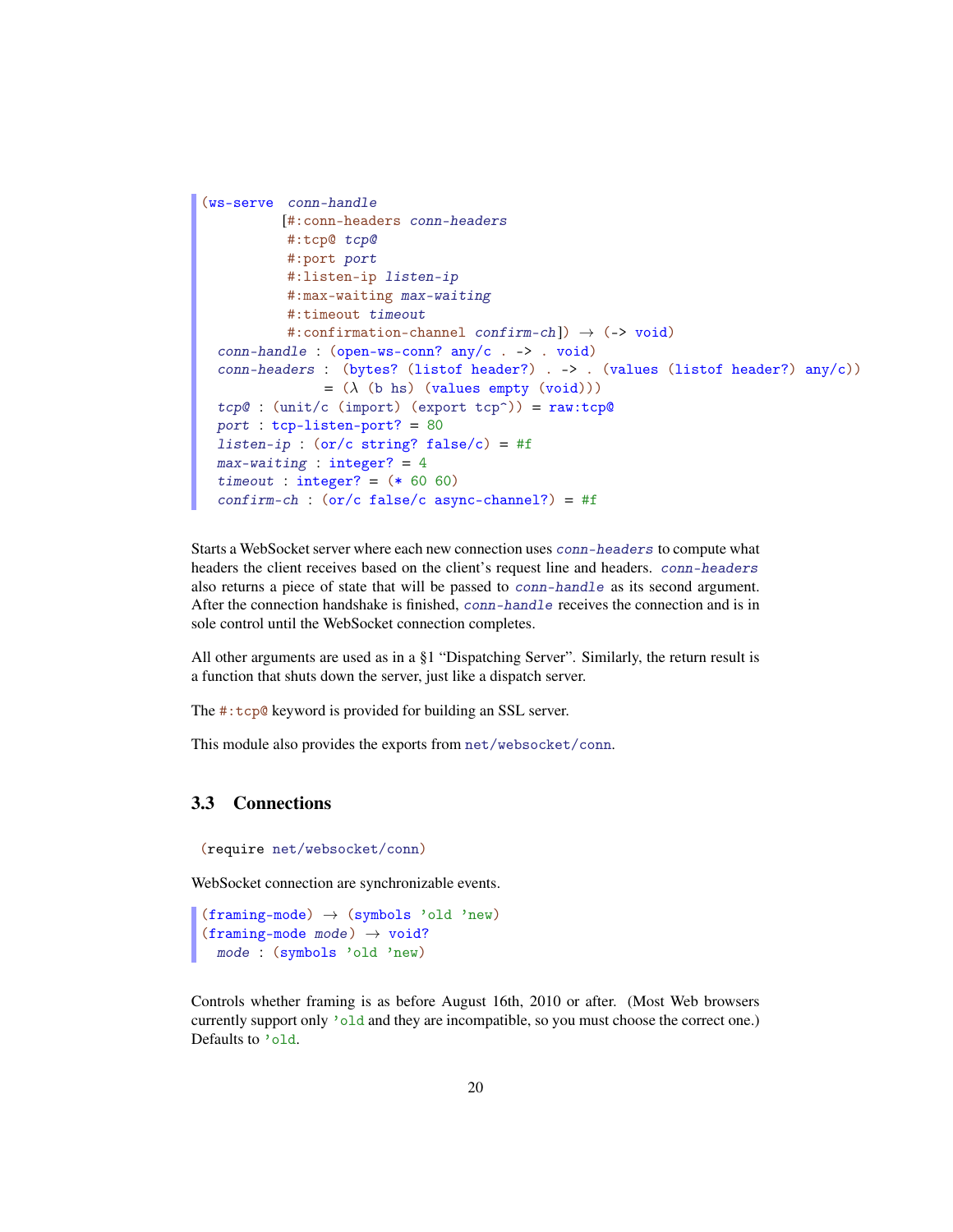```
(ws-conn? x) \rightarrow boolean?x : any/c
```
Returns true if x is a WebSocket connection.

 $(open-ws-conn? x) \rightarrow boolean?$  $x : any/c$ 

Returns true if x is an open WebSocket connection.

 $(ws-conn-line ws) \rightarrow bytes?$ ws : ws-conn?

Returns the request/response line of the WebSocket connection.

 $(ws-conn-closed?$   $ws)$   $\rightarrow$  boolean? ws : ws-conn?

Returns true if the WebSocket connection has been closed.

```
(ws-conn-headers ws) \rightarrow (listof header?)ws : ws-conn?
```
Returns the headers of the WebSocket connection.

WebSocket connection support only blocking calls:

```
(ws-send! ws s) \rightarrow voidws : open-ws-conn?
  s : string?
```
Sends s over  $ws$ .

```
\vert (ws-recv ws) \rightarrow (or/c string? eof-object?)
   ws : open-ws-conn?
```
Receives a string from ws. Returns eof if the other end closes the connection.

```
(ws-close! ws) \rightarrow voidws : open-ws-conn?
```
Closes ws.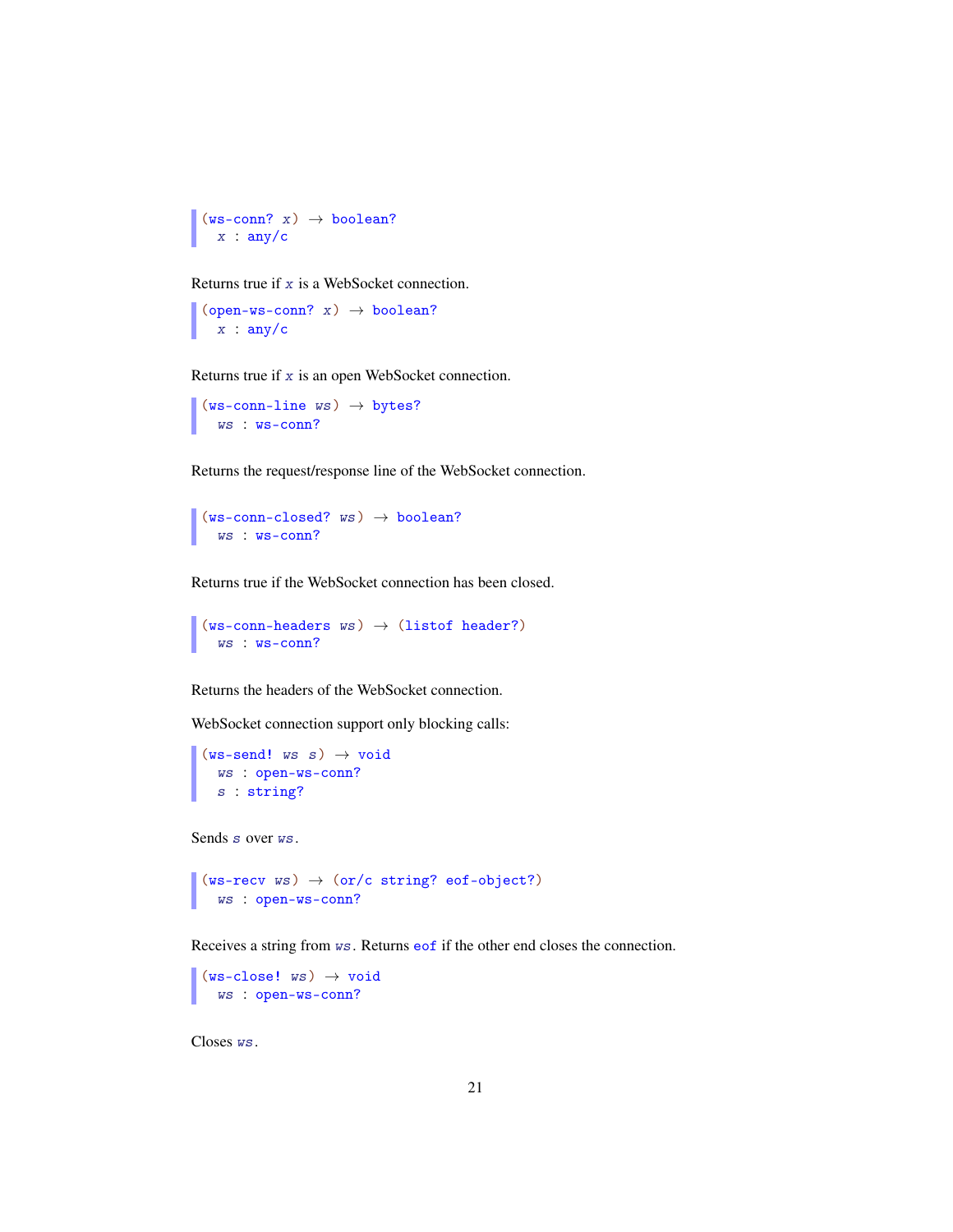#### <span id="page-21-0"></span>3.4 Example

This is a WebSocket echo server compatible with the browser origin security model:

```
(ws-serve
#:port 8080
(\lambda (wsc _{-})(let loop ()
     (define m (ws-recv wsc))
     (printf "∼a\n" m)
     (unless (eof-object? m)
       (ws-send! wsc m)
       (loop))))
#:conn-headers
(\lambda (\Delta hs)
   (define origin
     (header-value (headers-assq* #"Origin" hs)))
   (values
    (list
     (make-header #"Sec-WebSocket-Origin" origin)
     (make-header #"Sec-WebSocket-Location"
                   #"ws://localhost:8080/"))
    #f)))
```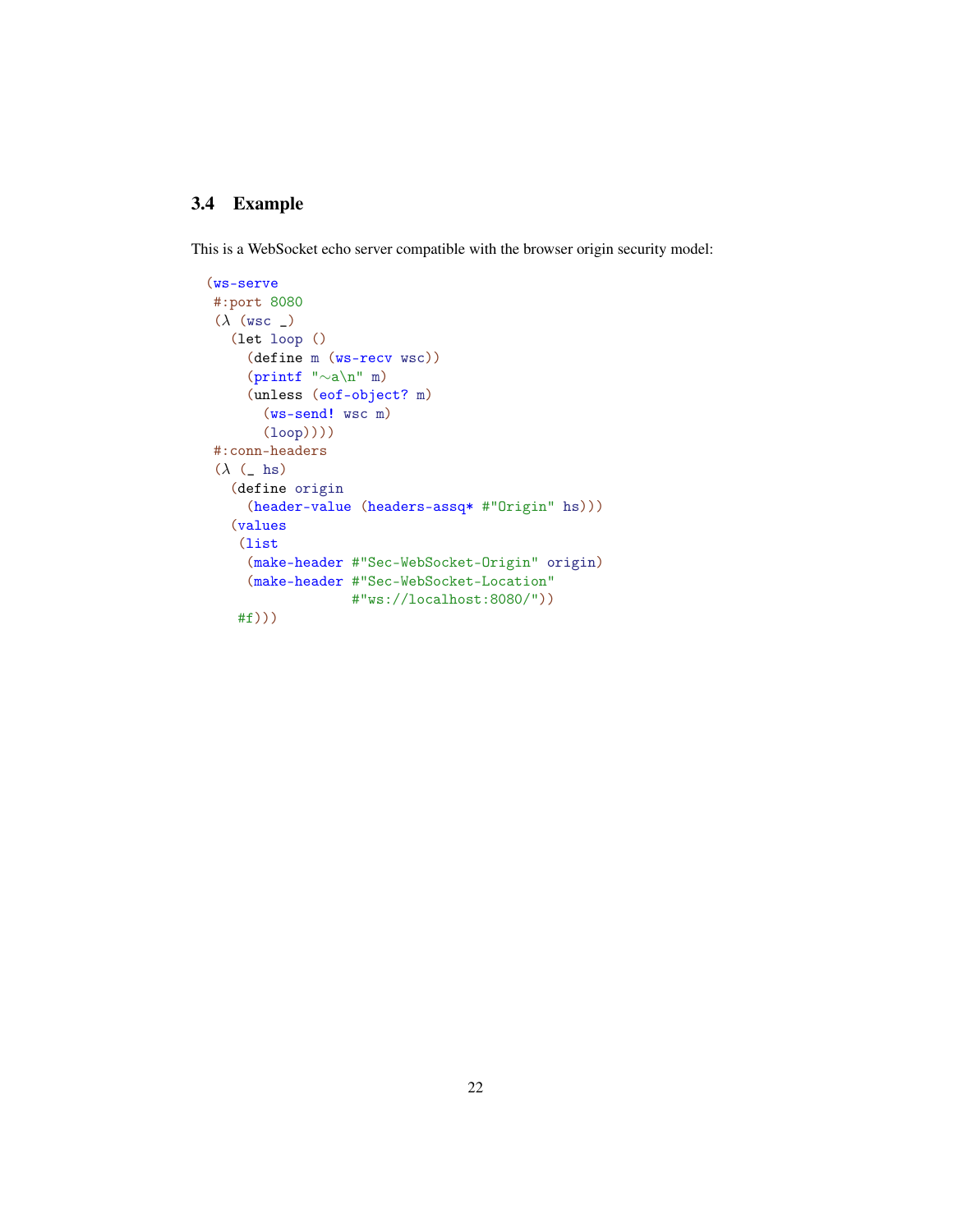## <span id="page-22-0"></span>4 FTP: Client

(require net/ftp)

The net/ftp library provides utilities for FTP client operations.

#### <span id="page-22-1"></span>4.1 Functions

```
(ftp-connection? v) \rightarrow boolean?v : any/c
```
Returns #t if v represents an FTP connection as returned by ftp-establish-connection, #f otherwise.

```
(ftp-establish-connection server
                            port-no
                            user
                            passwd) \rightarrowfty ftp-connection?
 server : string?
  port-no : (integer-in 0 65535)
  user : string?
 passwd : string?
```
Establishes an FTP connection with the given server using the supplied username and password. The port-np argument usually should be 21.

```
(ttp\text{-}close\text{-}connection \hspace{0.1cm}ftp\text{-}conn) \rightarrow void?
   ftp-conn : ftp-connection?
```
Closes an FTP connection.

```
(ftp-cd ftp-conn new-dir) \rightarrow void?
  ftp-conn : ftp-connection?
  new-dir : string?
```
Changes the current directory on the FTP server to new-dir. The new-dir argument is not interpreted at all, but simply passed on to the server; it must not contain a newline.

```
(ftp-directory-list ftp-conn [path])
 \rightarrow(listof (list/c (one-of/c "-" "d" "l")
                   string?
                   string?))
ftp-conn : ftp-connection?
 path : (or/c false/c string?) = #f
```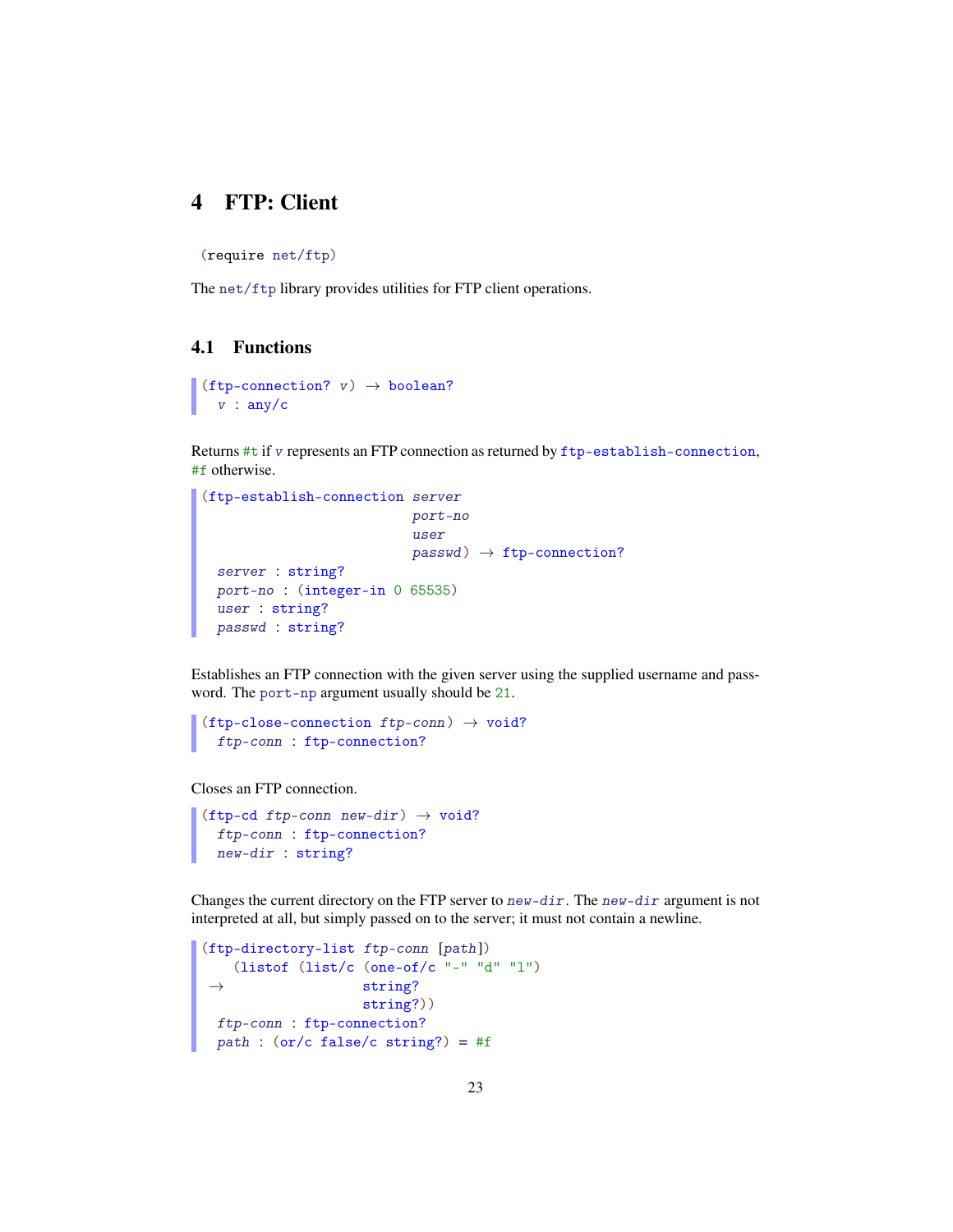Returns a list of files and directories in the current directory of the server, assuming that the server provides directory information in the quasi-standard Unix format. If a path argument is given, use it instead of the current directory.

Each file or directory is represented by a list of three or four strings. The first string is either " $-$ ", "d", or "l", depending on whether the items is a file, directory, or link, respectively. The second item is the file's date; to convert this value to seconds consistent with fileseconds, pass the date string to ftp-make-file-seconds. The third string is the name of the file or directory. If the item is a file (the first string is "-"), and if the line that the server replied with has a size in the expected place, then a fourth string containing this size is included.

Warning: the FTP protocol has no specification for the reply format, so this information can be unreliable.

```
(ttp\text{-make-file}-seconds\ ftp\text{-date}) \rightarrow exact\text{-integer?}ftp-date : string?
```
Takes a date string produced by ftp-directory-list and converts it to seconds (which can be used with seconds->date).

Warning: the FTP protocol has no specification for the reply format, so this information can be unreliable.

```
(ftp-download-file ftp-conn
                   local-dir
                   file
                  [#:progress progress-proc]) \rightarrow void?ftp-conn : ftp-connection?
 local-dir : path-string?
 file : string?
 progress-proc :
                  (or/c #f
                  (-> (-> (values exact-nonnegative-integer?
                                      evt?))
                            any))
                = #f
```
Downloads file from the server's current directory and puts it in local-dir using the same name. If the file already exists in the local directory, it is replaced, but only after the transfer succeeds (i.e., the file is first downloaded to a temporary file in local-dir, then moved into place on success).

If progress-proc is not  $#f$ , then it is called with a function get-count that returns two values: the number of bytes transferred so far, and an event that becomes ready when the transferred-bye count changes. The get-count function can be called in any thread and any number of times. The progress-proc function should return immediately, perhaps starting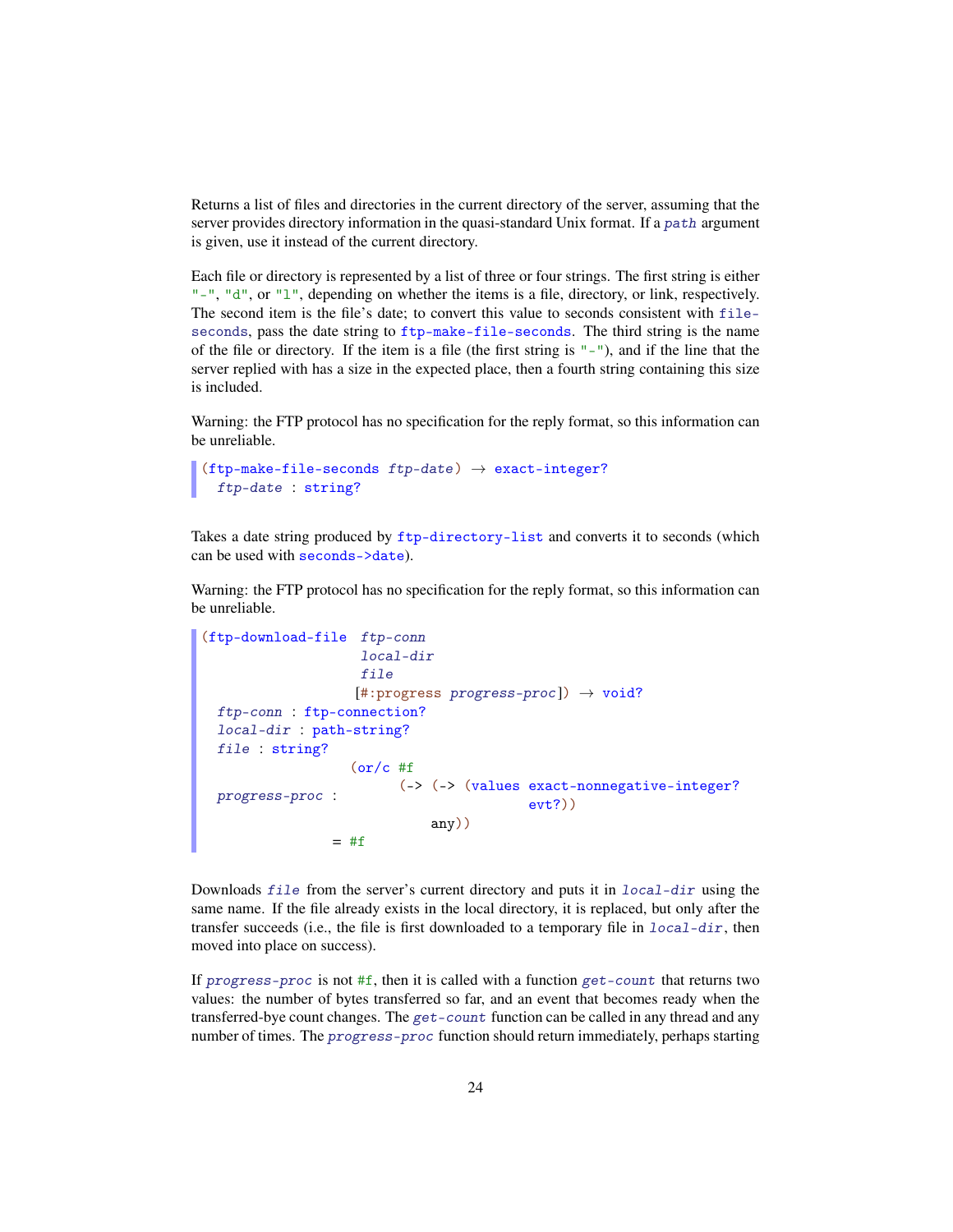a thread that periodically polls get-count. Do not poll too frequently, or else polling will slow the transfer; the second argument from get-count is intended to limit polling.

```
(ftp-download-file
 ftp-conn "." "testfile"
 #:progress
 (lambda (get-count)
   (thread
    (lambda ()
      (let loop ()
        (define-values (count changed-evt) (get-count))
        (printf "∼a bytes downloaded\n" count)
        (sync changed-evt)
        (loop))))))
(ftp-upload-file ftp-conn
                  file-path
                 [#:progress\ progress-proc]) \rightarrow void?ftp-conn : ftp-connection?
 file-path : path-string?
 progress-proc :
                (or/c #f
                       (-> (-> (values exact-nonnegative-integer?
                                         evt?))
                            any))
                = #f
```
Upload file-path to the server's current directory using the same name. If the file already exists in the local directory, it is replaced. The progress-proc argument is used in the same way as in ftp-download-file, but to report uploaded bytes instead of downloaded bytes.

```
(ftp-delete-file ftp-conn file-path) \rightarrow void?
  ftp-conn : ftp-connection?
  file-path : path-string?
```
Delete the remote file use the file-path on the server.

```
(ftp-make-directory ftp-conn dir-name) \rightarrow void?
  ftp-conn : ftp-connection?
  dir-name : string?
```
Make remote directory use the dir-name.

```
(ftp-delete-directory ftp-conn dir-name) \rightarrow void?
  ftp-conn : ftp-connection?
 dir-name : string?
```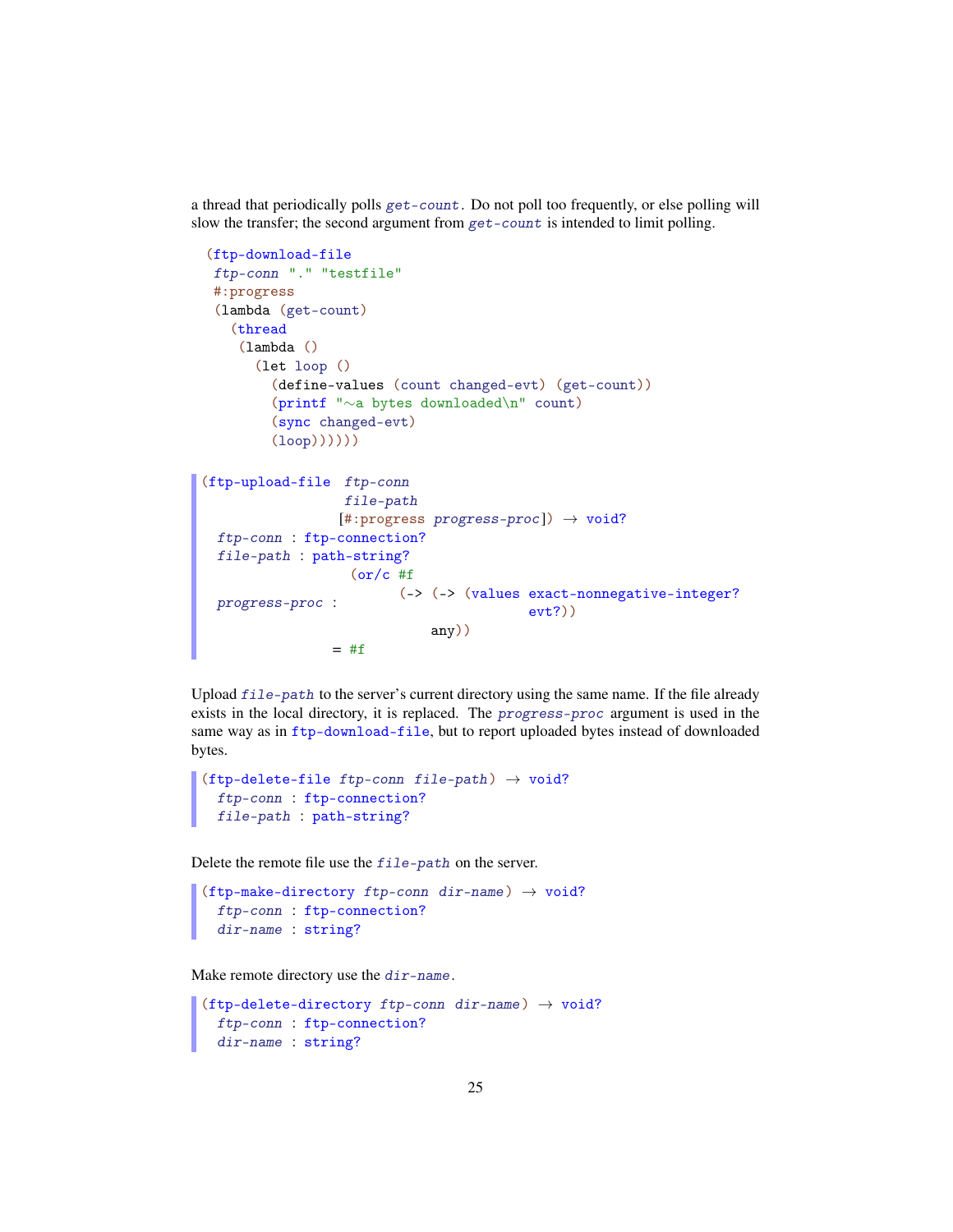Delete remote directory use the dir-name.

```
(ftp-rename-file ftp-conn origin dest) \rightarrow void?
  ftp-conn : ftp-connection?
  origin : string?
  dest : string?
```
Rename remote file name from origin to dest.

#### <span id="page-25-0"></span>4.2 FTP Unit

(require net/ftp-unit)

ftp@ : unit?

Imports nothing, exports ftp<sup>^</sup>.

### <span id="page-25-1"></span>4.3 FTP Signature

(require net/ftp-sig)

 $\int$  ftp<sup> $\sim$ </sup> : signature

Includes everything exported by the net/ftp module.

ftp@ and ftp^ are deprecated. They exist for backwardcompatibility and will likely be removed in the future. New code should use the net/ftp module.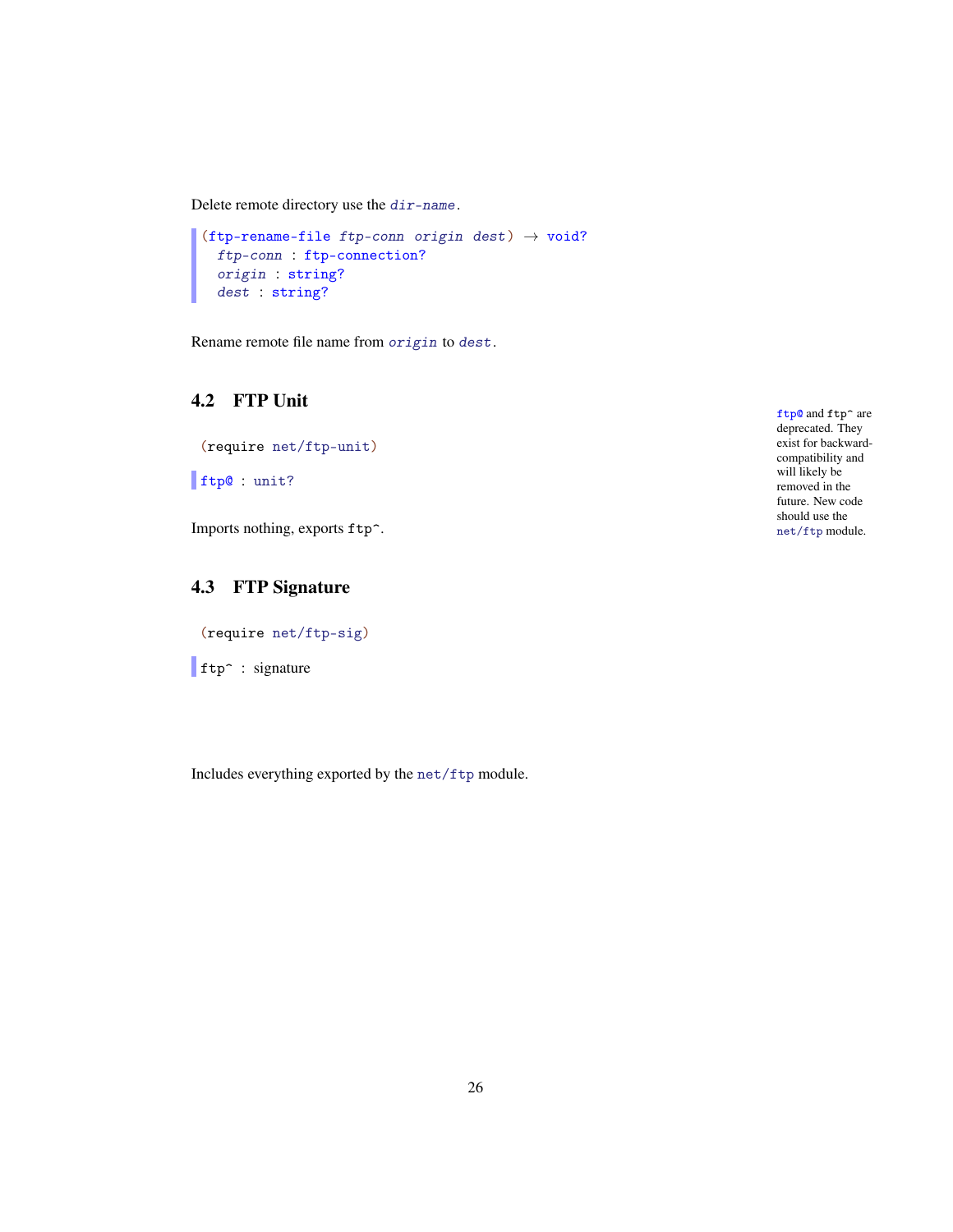#### <span id="page-26-0"></span>5 Send URL: Opening a Web Browser

(require net/sendurl)

Provides send-url for opening a URL in the user's chosen web browser.

See also browser/external, which requires racket/gui, but can prompt the user for a browser if no browser preference is set.

```
(send-url str
          [separate-window?
           #:escape escape?]) \rightarrow void?
 str : string?
 separate-window? : any/c = #tescape? : \text{any/c} = #t
```
Opens str, which represents a URL, in a platform-specific manner. For some platforms and configurations, the separate-window? parameter determines if the browser creates a new window to display the URL or not.

On Windows, send-url normally uses shell-execute to launch a browser. (If the URL appears to contain a fragment, it may use an intermediate redirecting file due to a bug in IE7.)

On Mac OS X, send-url runs osascript to start the user's chosen browser.

On Unix, send-url uses a user-preference, or when none is set, it will look for a known browser. See the description of external-browser for details.

The url string is usually escaped to avoid dangerous shell characters (quotations, dollar signs, backslashes, and non-ASCII). Note that it is a good idea to encode URLs before passing them to this function.

On all platforms, external-browser parameter can be set to a procedure to override the above behavior — the procedure will be called with the url string.

```
(send-url/file path
                [separate-window?
                 #:fragment fragment
                 #: query query]) \rightarrow void?
 path : path-string?
 separate-window? : \text{any/c} = #tfragment : (or/c \text{ string? false}/c) = #fquery : (or/c \text{ string? false}/c) = #f
```
Similar to send-url, but accepts a path to a file to be displayed by the browser. Use this function when you want to display a local file: it takes care of the peculiarities of constructing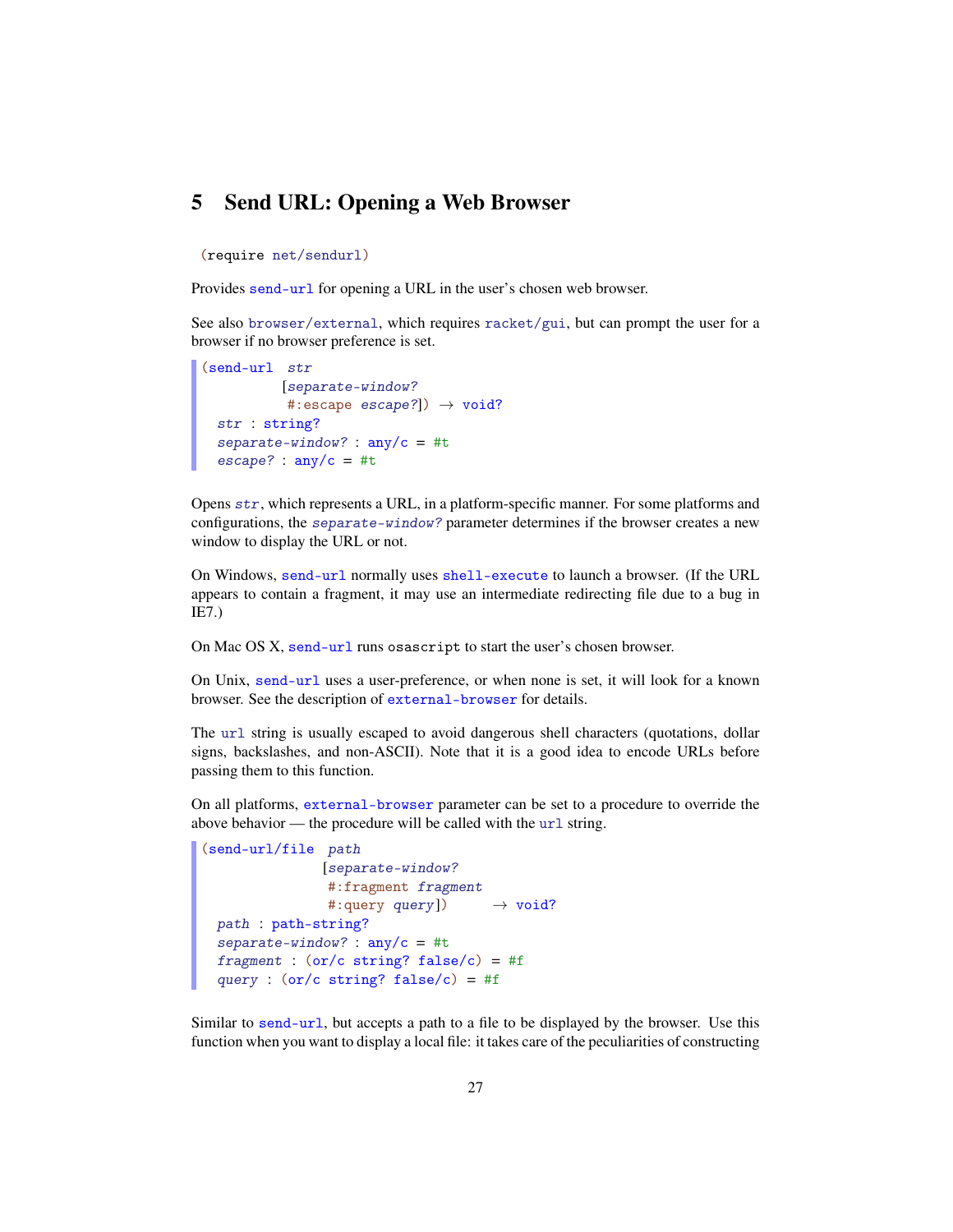the correct  $file://URL, and uses send-url to display the file. If you need to use an$ anchor fragment or a query string, use the corresponding keyword arguments.

```
(send-url/contents contents
                     [separate-window?
                     #:fragment fragment
                      #:query query
                      #:delete-at seconds]) \rightarrow void?
 contents : string?
 separate-window? : \text{any}/\text{c} = #tfragment : (or/c \text{ string? false}/c) = #fquery : (or/c \text{ string? false}/c) = #fseconds : (or/c number? false/c) = #f
```
Similar to send-url/file, but it consumes the contents of a page to show, and displayes it from a temporary file.

If delete-at is a number, the temporary file is removed after this many seconds. The deletion happens in a thread, so if racket exits before that it will not happen — when this function is called it scans old generated files (this happens randomly, not on every call) and removes them to avoid cluttering the temporary directory. If delete-at is #f, no delayed deletion happens, but old temporary files are still deleted as described above.

```
(external-brouser) \rightarrow browser-preference?(\text{external-brouser} \text{cmd}) \rightarrow \text{void?}cmd : browser-preference?
```
A parameter that can hold a procedure to override how a browser is started, or  $#f$  to use the default platform-dependent command.

On Unix, the command that is used depends on the 'external-browser preference. If the preference is unset, send-url uses the first of the browsers from unix-browser-list for which the executable is found. Otherwise, the preference should hold a symbol indicating a known browser (from the unix-browser-list), or it a pair of a prefix and a suffix string that are concatenated around the url string to make up a shell command to run. In addition, the external-browser paremeter can be set to one of these values, and send-url will use it instead of the preference value.

Note that the URL is encoded to make it work inside shell double-quotes: URLs can still hold characters like  $\#$ ,  $\mathbb{R}$ , and  $\&$ , so if the external-browser is set to a pair of prefix/suffix strings, they should use double quotes around the url.

If the preferred or default browser can't be launched, send-url fails. See get-preference and put-preferences for details on setting preferences.

```
(browser-preference? a) \rightarrow boolean?
  a : any/c
```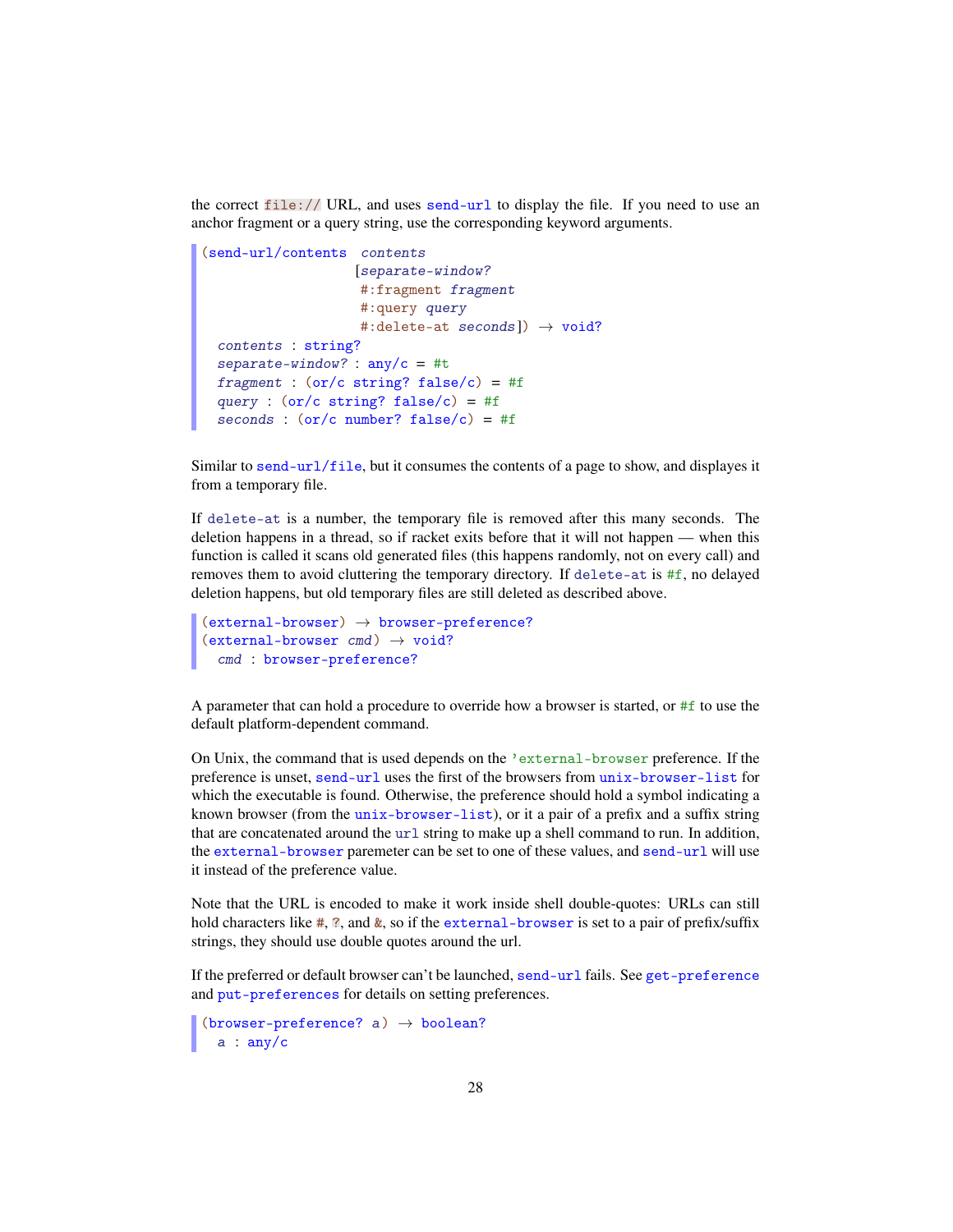Returns #t if v is a valid browser preference, #f otherwise. See external-browser for more information.

unix-browser-list : (listof symbol?)

A list of symbols representing Unix executable names that may be tried in order by sendurl. The send-url function internally includes information on how to launch each executable with a URL.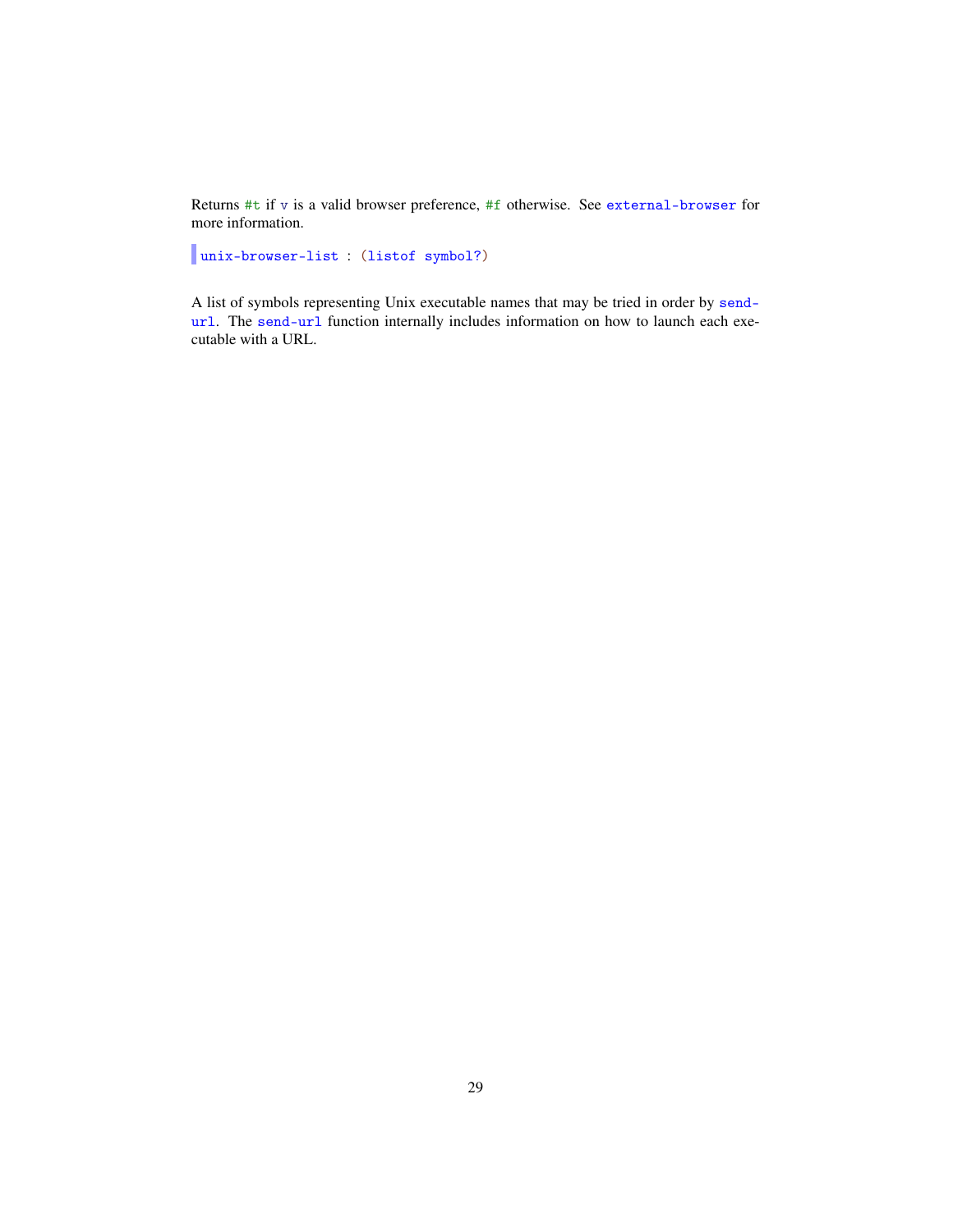## <span id="page-29-0"></span>6 SMTP: Sending E-Mail

#### (require net/smtp)

The net/smtp module provides tools for sending electronic mail messages using SMTP. The client must provide the address of an SMTP server; in contrast, the net/sendmail module uses a pre-configured sendmail on the local system.

The net/head library defines the format of a header string, which is used by send-smtpmessage. The net/head module also provides utilities to verify the formatting of a mail address. The procedures of the net/smtp module assume that the given string arguments are well-formed.

#### <span id="page-29-1"></span>6.1 SMTP Functions

```
(smtp-send-message server-address
                    from
                    to
                   header
                   message
                   [#:port-no port-no/k
                   #:auth-user user
                   #:auth-passwd pw
                   #:tcp-connect connect
                   #:tls-encode encode
                   port-no]) \rightarrow void?server-address : string?
 from : string?
 to : (listof string?)
 header : string?
 message : (listof (or/c string? bytes?))
 port-no/k : (integer-in 0 65535) = 25
 user : (or/c \text{ string? false}/c) = #fpw : (or/c string? false/c) = #f
  connect :
((string? (integer-in 0 65535))
             . -> * . (input-port? output-port?)) = tcp-connect
 encode :
           (or/c false/c
                ((input-port? output-port?
                  #:mode (one-of/c 'connect)
                  #:encrypt (one-of/c 'tls)
                  #:close-original? (one-of/c #t))
                  . ->* . (input-port? output-port?)))
                                                        = #f
 port-no : (integer-in 0 65535) = port-no/k
```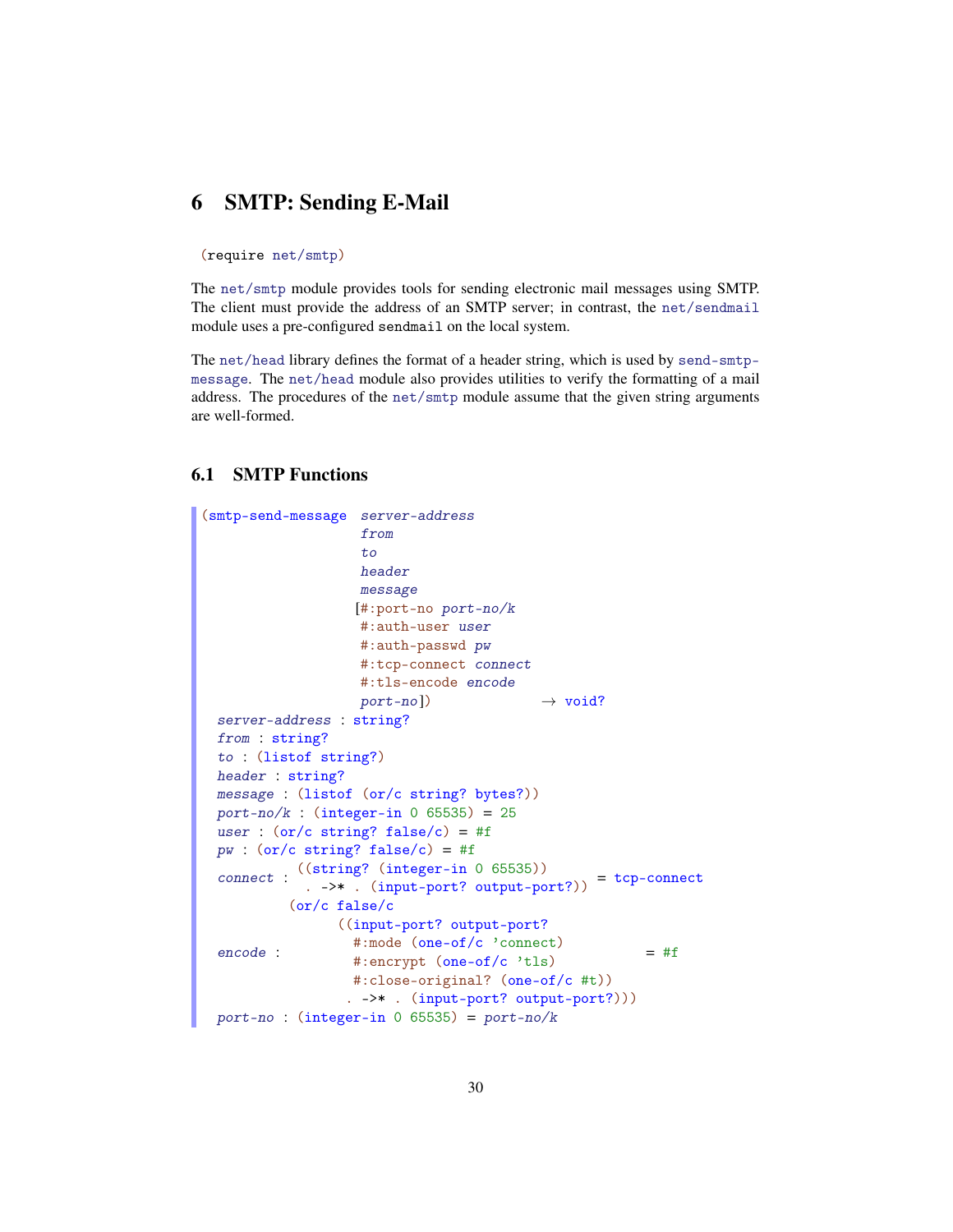Connects to the server at server-address and port-no to send a message. The from argument specifies the mail address of the sender, and to is a list of recipient addresses (including "To:", "CC", and "BCC" recipients).

The header argument is the complete message header, which should already include "From:", "To:", and "CC:" fields consistent with the given sender and recipients. See also the net/head library for header-creating utilities.

The message argument is the body of the message, where each string or byte string in the list corresponds to a single line of message text. No string in message should contain a carriage return or linefeed character.

The optional  $port-no$  argument—which can be specified either with the #:port-no keyword or, for backward compatibility, as an extra argument after keywords—specifies the IP port to use in contacting the SMTP server.

The optional #:auth-user and #:auth-passwd keyword argument supply a username and password for authenticated SMTP (using the AUTH PLAIN protocol).

The optional #:tcp-connect keyword argument supplies a connection procedure to be used in place of tcp-connect. For example, use ssl-connect to connect to the server via SSL.

If the optional  $\#$ : tls-encode keyword argument supplies a procedure instead of  $\#$ f, then the ESMTP STARTTLS protocol is used to initiate SSL communication with the server. The procedure given as the #:tls-encode argument should be like ports->ssl-ports; it will be called as

(encode r w #:mode 'connect #:encrypt 'tls #:close-original? #t)

and it should return two values: an input port and an export port. All further SMTP communication uses the returned ports.

For encrypted communication, normally either ssl-connect should be supplied for #:tcp-connect, or ports->ssl-ports should be supplied for #:tls-encode—one or the other (depending on what the server expects), rather than both.

```
(smtp-sending-end-of-message) \rightarrow (->any)(smtp-sending-end-of-message proc) \rightarrow void?proc : (->any)
```
A parameter that determines a send-done procedure to be called after smtp-send-message has completely sent the message. Before the send-done procedure is called, breaking the thread that is executing smtp-send-message cancels the send. After the send-done procedure is called, breaking may or may not cancel the send (and probably will not).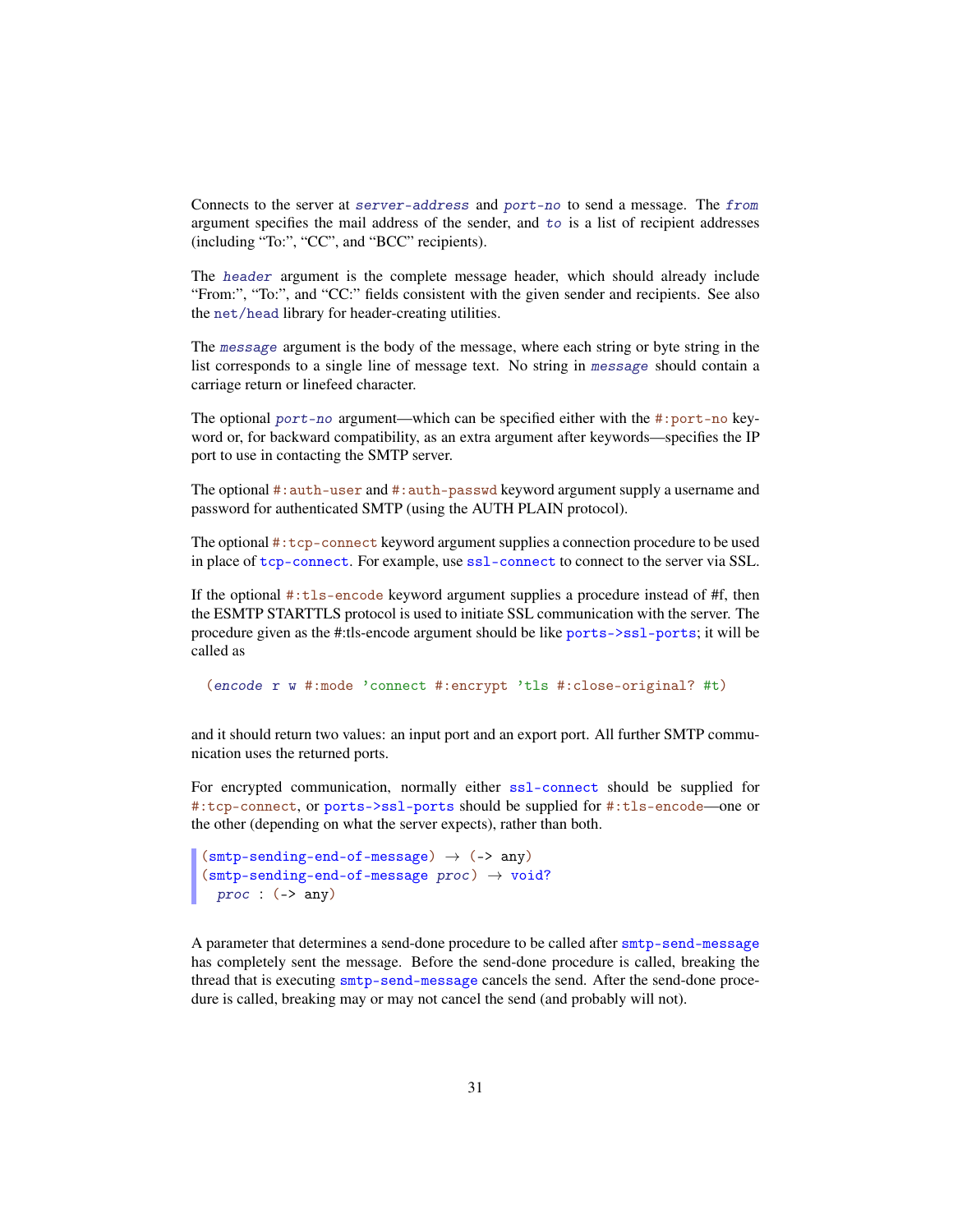#### <span id="page-31-0"></span>6.2 SMTP Unit

(require net/smtp-unit)

smtp@ : unit?

Imports nothing, exports smtp^.

## <span id="page-31-1"></span>6.3 SMTP Signature

(require net/smtp-sig)

smtp<sup>2</sup> : signature

Includes everything exported by the net/smtp module.

smtp@ and smtp^ are deprecated. They exist for backwardcompatibility and will likely be removed in the future. New code should use the net/smtp module.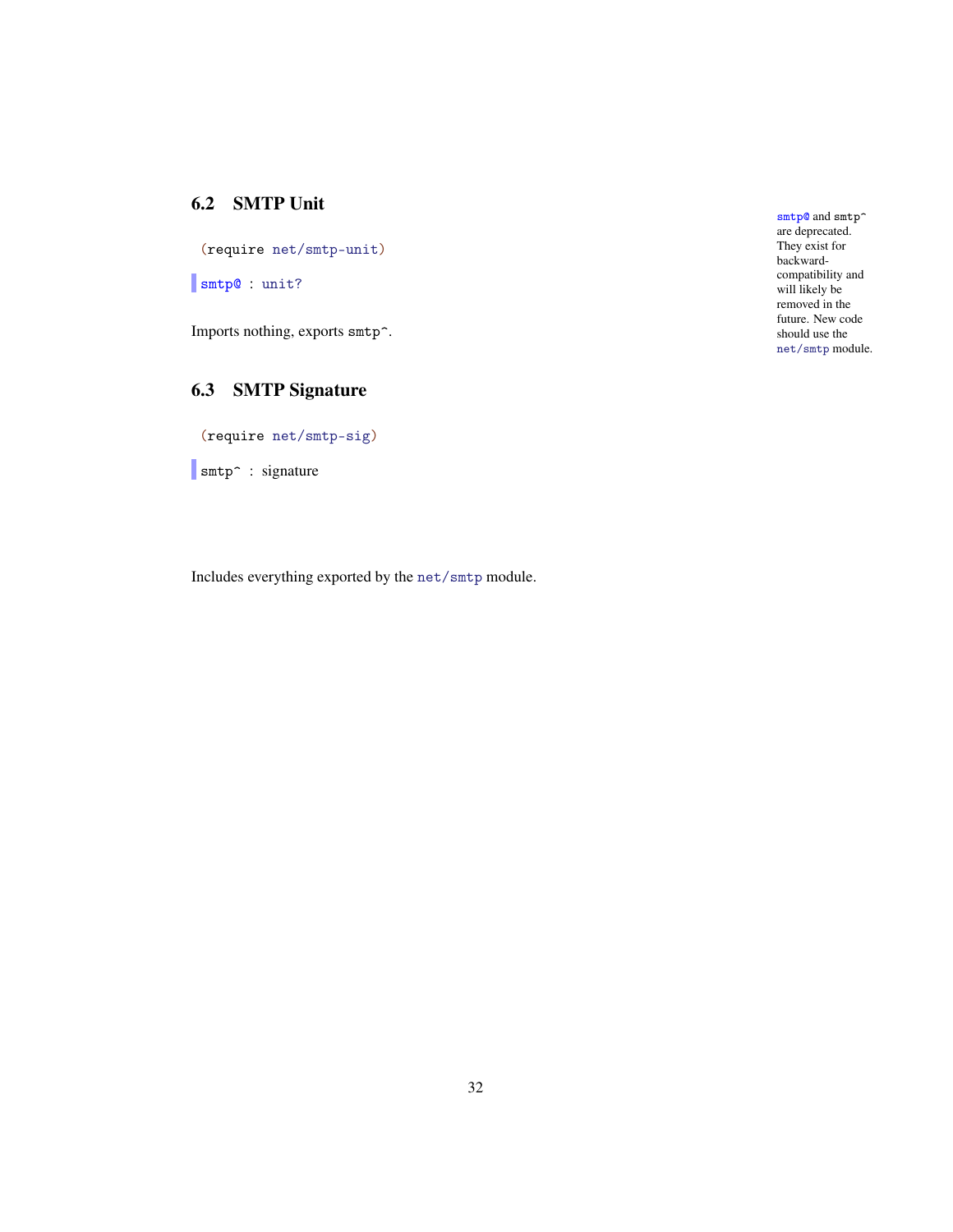## <span id="page-32-0"></span>7 sendmail: Sending E-Mail

#### (require net/sendmail)

The net/sendmail module provides tools for sending electronic mail messages using a sendmail program on the local system. See also the net/smtp package, which sends mail via SMTP.

All strings used in mail messages are assumed to conform to their corresponding SMTP specifications, except as noted otherwise.

#### <span id="page-32-1"></span>7.1 Sendmail Functions

```
(send-mail-message/port from
                         subject
                          to
                         cc
                         bcc
                          extra-header \dots) \rightarrow output-port?
 from : (or/c string? false/c)
 subject : string?
 to : (listof string?)
 cc : (listof string?)
 bcc : (listof string?)
 extra-header : string?
```
The first argument is the header for the sender, the second is the subject line, the third a list of "To:" recipients, the fourth a list of "CC:" recipients, and the fifth a list of "BCC:" recipients. All of these are quoted if they contain non-ASCII characters. Note that passing

Additional arguments argument supply other mail headers, which must be provided as lines (not terminated by a linefeed or carriage return) to include verbatim in the header.

already-quoted strings would be fine, since then there are no non-ASCII characters.

The return value is an output port into which the client must write the message. Clients are urged to use close-output-port on the return value as soon as the necessary text has been written, so that the sendmail process can complete.

The *from* argument can be any value; of course, spoofing should be used with care. If it is #f, no "From:" header is generated, which usually means that your sendmail program will fill in the right value based on the user.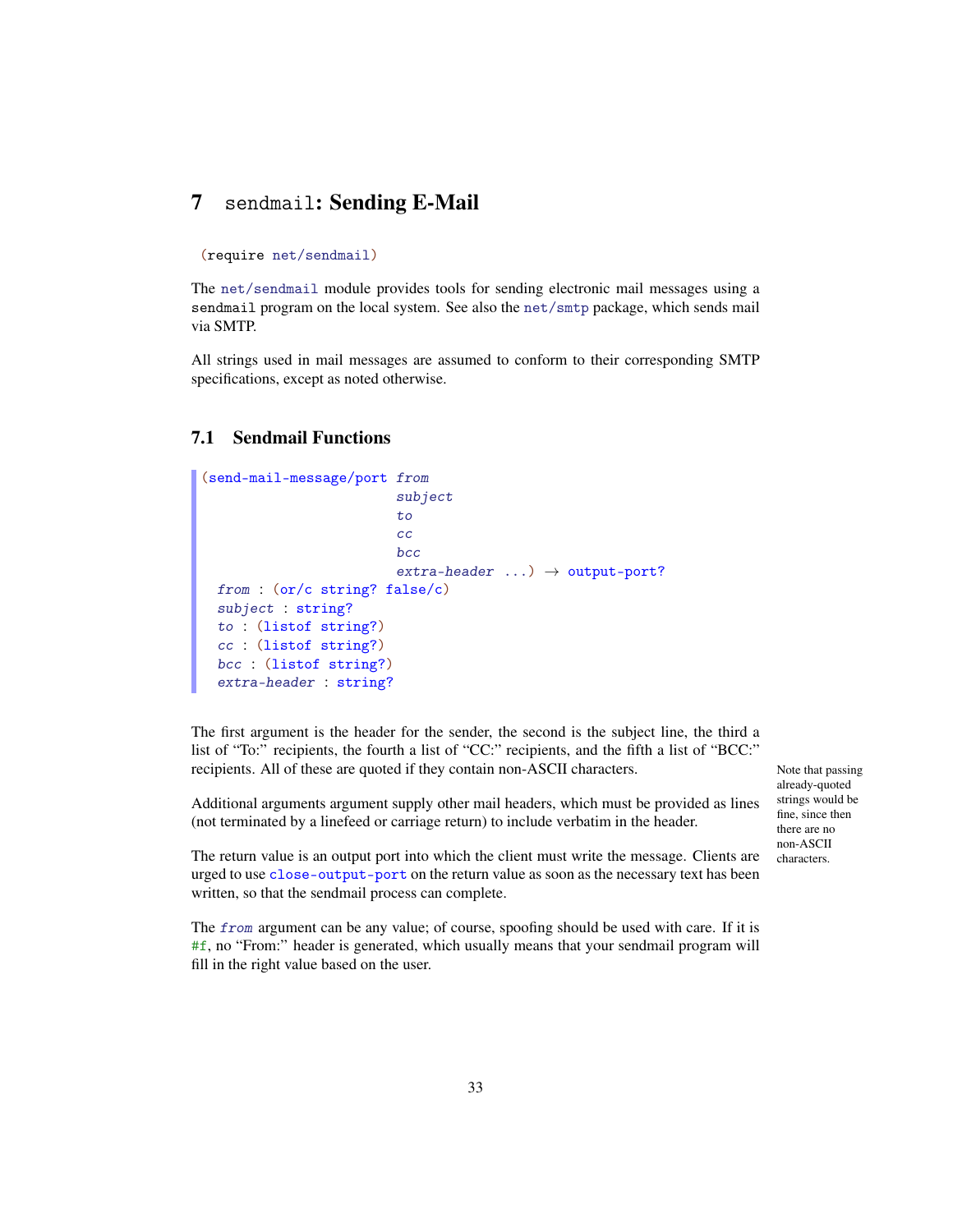```
(send-mail-message from
                    subject
                    to
                    cc
                    bcc
                    body
                    extra-header \ldots) \rightarrow void?
 from : string?
 subject : string?
 to : (listof string?)
 cc : (listof string?)
 bcc : (listof string?)
 body : (listof string?)
  extra-header : string?
```
Like send-mail-message/port, but with body as a list of strings, each providing a line of the message body.

Lines that contain a single period do not need to be quoted.

#### <span id="page-33-0"></span>7.2 Sendmail Unit

(require net/sendmail-unit)

```
sendmail@ : unit?
```
Imports nothing, exports sendmail^.

#### <span id="page-33-1"></span>7.3 Sendmail Signature

(require net/sendmail-sig)

sendmail<sup>^</sup> : signature

Includes everything exported by the net/sendmail module.

sendmail@ and  $\texttt{sendmail}$  are deprecated. They exist for backwardcompatibility and will likely be removed in the future. New code should use the net/sendmail module.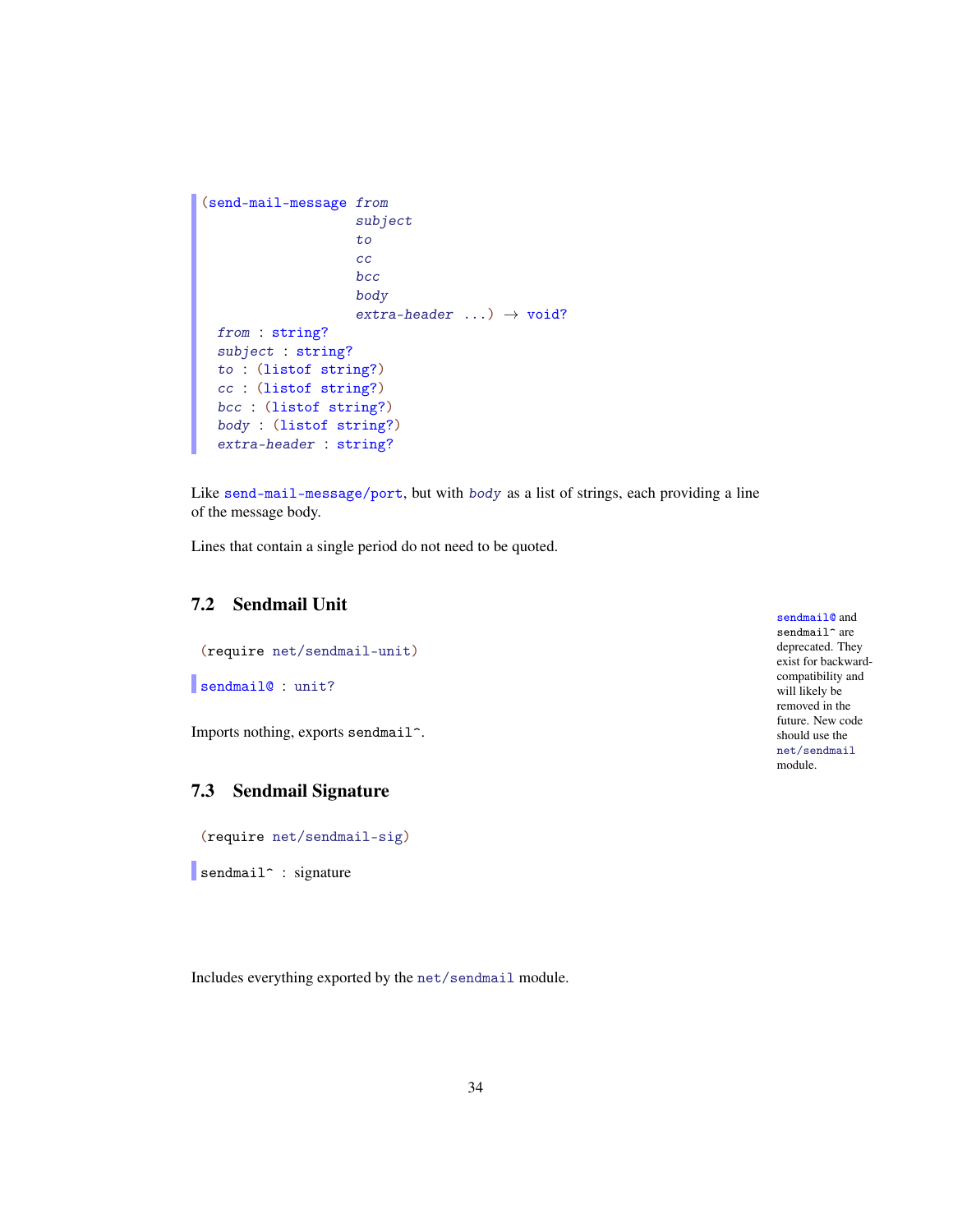#### <span id="page-34-0"></span>8 Headers: Parsing and Constructing

#### (require net/head)

The net/head module provides utilities for parsing and constructing RFC 822 headers [RFC822], which are used in protocols such as HTTP, SMTP, and NNTP.

A *header* is represented as a string or byte string containing CRLF-delimited lines. Each field within the header spans one or more lines. In addition, the header ends with two CRLFs (because the first one terminates the last field, and the second terminates the header).

#### <span id="page-34-1"></span>8.1 Functions

#### empty-header : string?

The string " $\rm\Im\,$   $\rm\Im\,$   $\rm\Im\,$   $\rm\Im\,$   $\rm\Im\,$   $\rm\Im\,$   $\rm\Im\,$   $\rm\Im\,$   $\rm\Im\,$   $\rm\Im\,$   $\rm\Im\,$   $\rm\Im\,$   $\rm\Im\,$   $\rm\Im\,$   $\rm\Im\,$   $\rm\Im\,$   $\rm\Im\,$   $\rm\Im\,$   $\rm\Im\,$   $\rm\Im\,$   $\rm\Im\,$   $\rm\Im\,$   $\rm\Im\,$   $\$ building up headers with insert-field and append-headers.

```
(validate-header candidate) \rightarrow void?candidate : (or string? bytes?)
```
Checks that candidate matches RFC 822. If it does not, an exception is raised.

```
(extract-field field header) \rightarrow (or/c string? bytes? false/c)
  field : (or/c string? bytes?)
 header : (or/c string? bytes?)
```
Returns the header content for the specified field, or #f if the field is not in the header. The field string should not end with ":", and it is used case-insensitively. The returned string will not contain the field name, color separator, or CRLF terminator for the field; however, if the field spans multiple lines, the CRLFs separating the lines will be intact.

The field and header arguments must be both strings or both byte strings, and the result  $(if not #f)$  is of the same type.

Example:

```
> (extract-field "TO" (insert-field "to" "me@localhost"
                                     empty-header))
"me@localhost"
(extract-all-fields header)
 →
(listof (cons/c (or/c string? bytes?)
                   (or/c string? bytes?)))
 header : (or/c string? bytes?)
```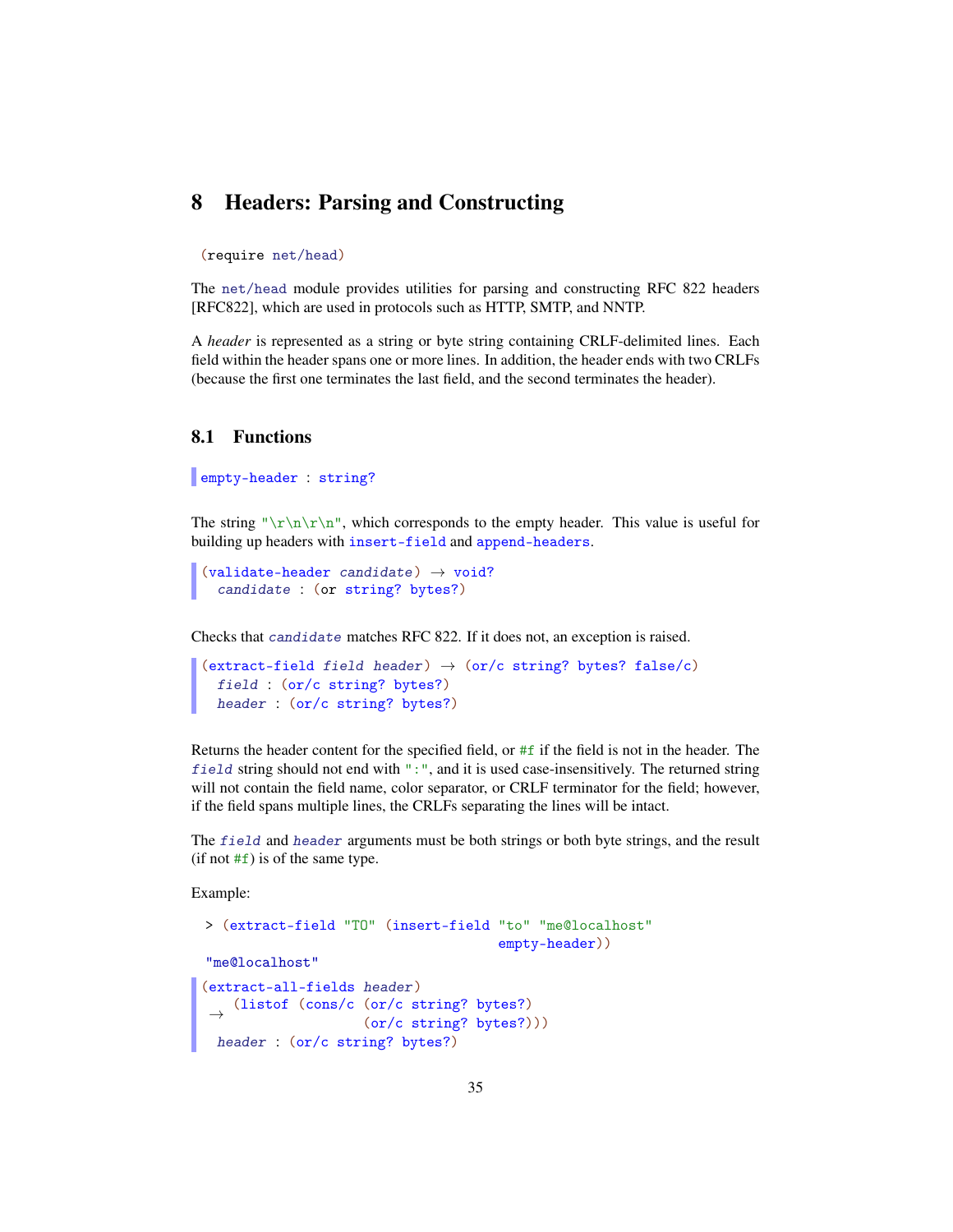Returns an association-list version of the header; the case of the field names is preserved, as well as the order and duplicate uses of a field name.

The result provides strings if header is a string, byte strings if header is a byte string.

```
(remove-field field header) \rightarrow (or/c string? bytes?)
  field : (or/c string? bytes?)
  header : (or/c string? bytes?)
```
Creates a new header by removing the specified field from header (or the first instance of the field, if it occurs multiple times). If the field is not in header, then the return value is header.

The field and header arguments must be both strings or both byte strings, and the result is of the same type.

```
(insert-field field value header) \rightarrow (or/c string? bytes?)
  field : (or/c string? bytes?)
  value : (or/c string? bytes?)
 header : (or/c string? bytes?)
```
Creates a new header by prefixing the given header with the given field-value pair. The value string should not contain a terminating CRLF, but a multi-line value (perhaps created with data-lines->data) may contain separator CRLFs.

The field, value, and header arguments must be all strings or all byte strings, and the result is of the same type.

```
(replace-field field value header) \rightarrow (or/c string? bytes?)
  field : (or/c string? bytes?)
  value : (or/c string? bytes? false/c)
 header : (or/c string? bytes?)
```
Composes remove-field and (if value is not #f) insert-field.

```
(append-headers header1 header2) \rightarrow (or/c string? bytes?)
  header1 : (or/c string? bytes?)
  header2 : (or/c string? bytes?)
```
Appends two headers.

The header1 and header2 arguments must be both strings or both byte strings, and the result is of the same type.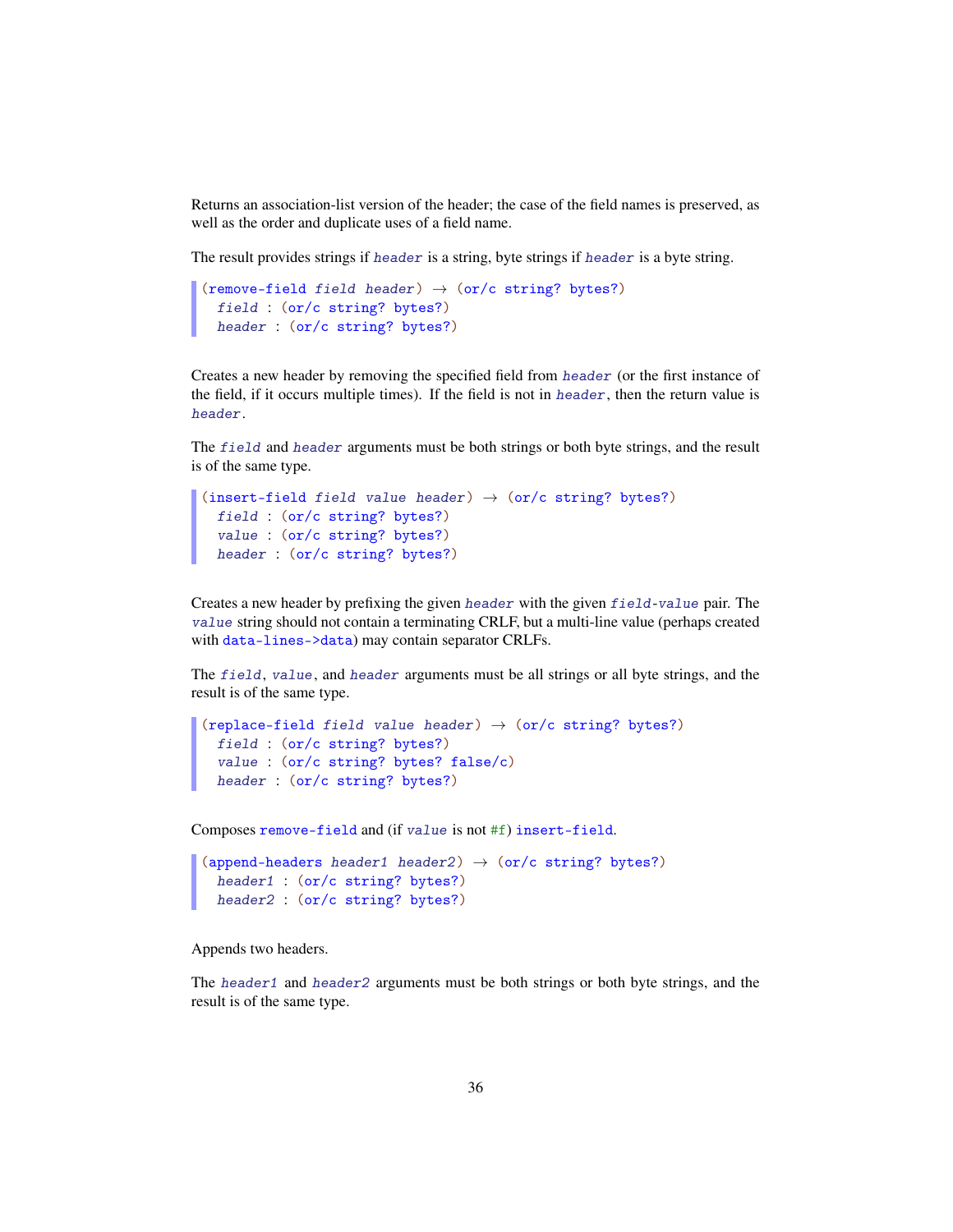```
(standard-message-header from
                          to
                          cc
                          bcc
                          subject) \rightarrow string?from : string?
 to : (listof string?)
 cc : (listof string?)
 bcc : (listof string?)
 subject : string?
```
Creates a standard mail header given the sender, various lists of recipients, a subject. A "Date" field is added to the header automatically, using the current time.

The BCC recipients do not actually appear in the header, but they're accepted anyway to complete the abstraction.

```
(data-Ines-\lambda data listof) \rightarrow string?listof : string?
```
Merges multiple lines for a single field value into one string, adding CRLF-TAB separators.

```
(extract-addresses line kind)
 \rightarrow (or/c (listof string?)
     (listof (list/c string? string? string?)))
 line : string?
  kind :
(one-of/c 'name 'address
                  'full 'all)
```
Parses string as a list of comma-delimited mail addresses, raising an exception if the list is ill-formed. This procedure can be used for single-address strings, in which case the returned list contains only one address.

The kind argument specifies which portion of an address should be returned:

• 'name — the free-form name in the address, or the address itself if no name is available.

Examples:

```
> (extract-addresses "John Doe <doe@localhost>" 'name)
'("John Doe")
> (extract-addresses "doe@localhost (Johnny Doe)" 'name)
'("Johnny Doe")
> (extract-addresses "doe@localhost" 'name)
'("doe@localhost")
```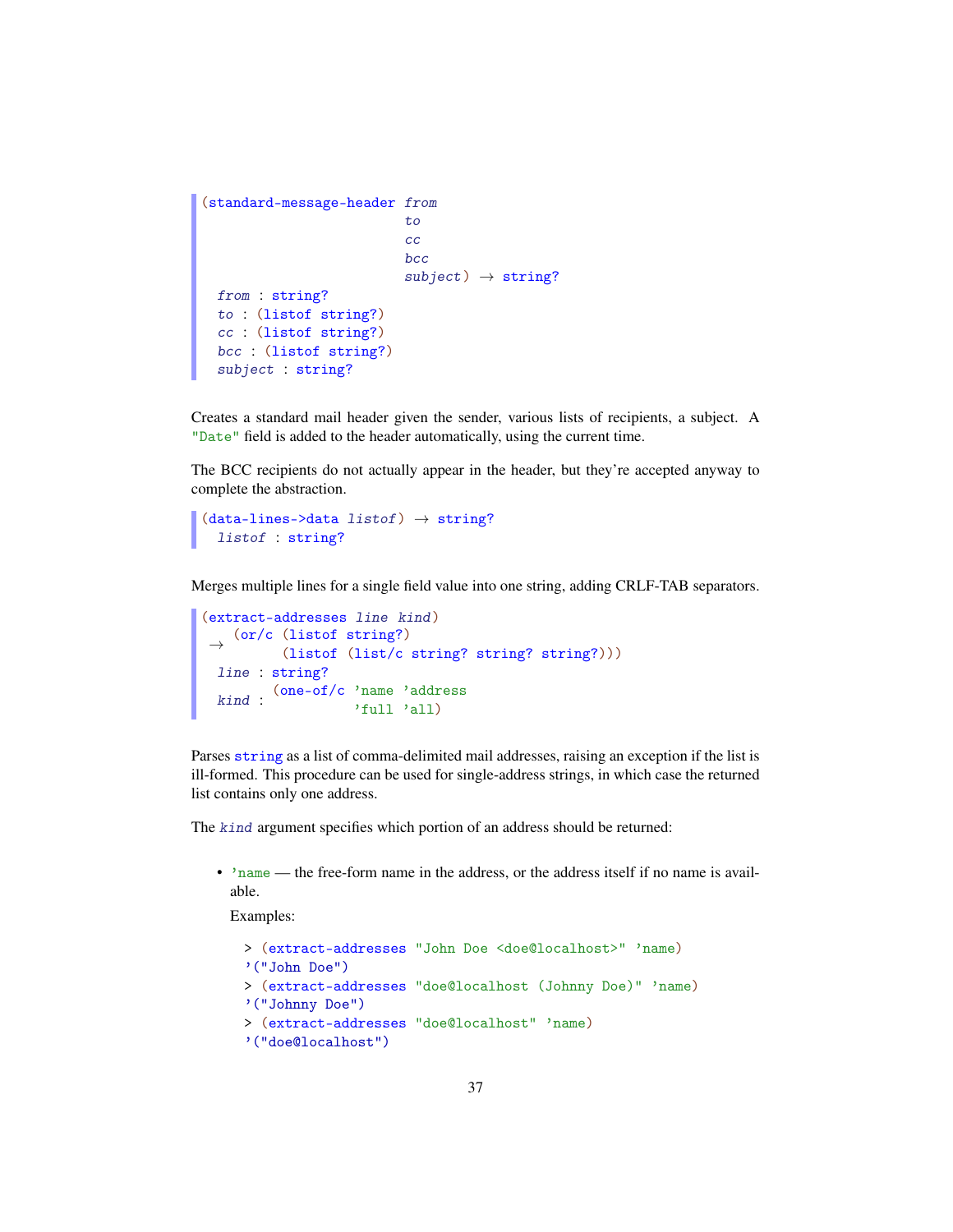```
> (extract-addresses " \"Doe, John\" <doe@localhost>, jane"
                     'name)
'("\"Doe, John\"" "jane")
```
• 'address — just the mailing address, without any free-form names. Examples:

```
> (extract-addresses "John Doe <doe@localhost>" 'address)
'("doe@localhost")
> (extract-addresses "doe@localhost (Johnny Doe)" 'address)
'("doe@localhost")
> (extract-addresses "doe@localhost" 'address)
'("doe@localhost")
> (extract-addresses " \"Doe, John\" <doe@localhost>, jane"
                     'address)
'("doe@localhost" "jane")
```
• 'full — the full address, essentially as it appears in the input, but normalized. Examples:

```
> (extract-addresses "John Doe < doe@localhost >" 'full)
'("John Doe <doe@localhost>")
> (extract-addresses " doe@localhost (Johnny Doe)" 'full)
'("doe@localhost (Johnny Doe)")
> (extract-addresses "doe@localhost" 'full)
'("doe@localhost")
> (extract-addresses " \"Doe, John\" <doe@localhost>, jane"
                     'full)
'("\"Doe, John\" <doe@localhost>" "jane")
```
• 'all — a list containing each of the three possibilities: free-form name, address, and full address (in that order).

Examples:

```
> (extract-addresses "John Doe <doe@localhost>" 'all)
'(("John Doe" "doe@localhost" "John Doe <doe@localhost>"))
> (extract-addresses "doe@localhost (Johnny Doe)" 'all)
'(("Johnny Doe" "doe@localhost" "doe@localhost (Johnny
Doe)"))
> (extract-addresses "doe@localhost" 'all)
'(("doe@localhost" "doe@localhost" "doe@localhost"))
> (define r
    (extract-addresses " \"John\" <doe@localhost>, jane"
                       'all))
```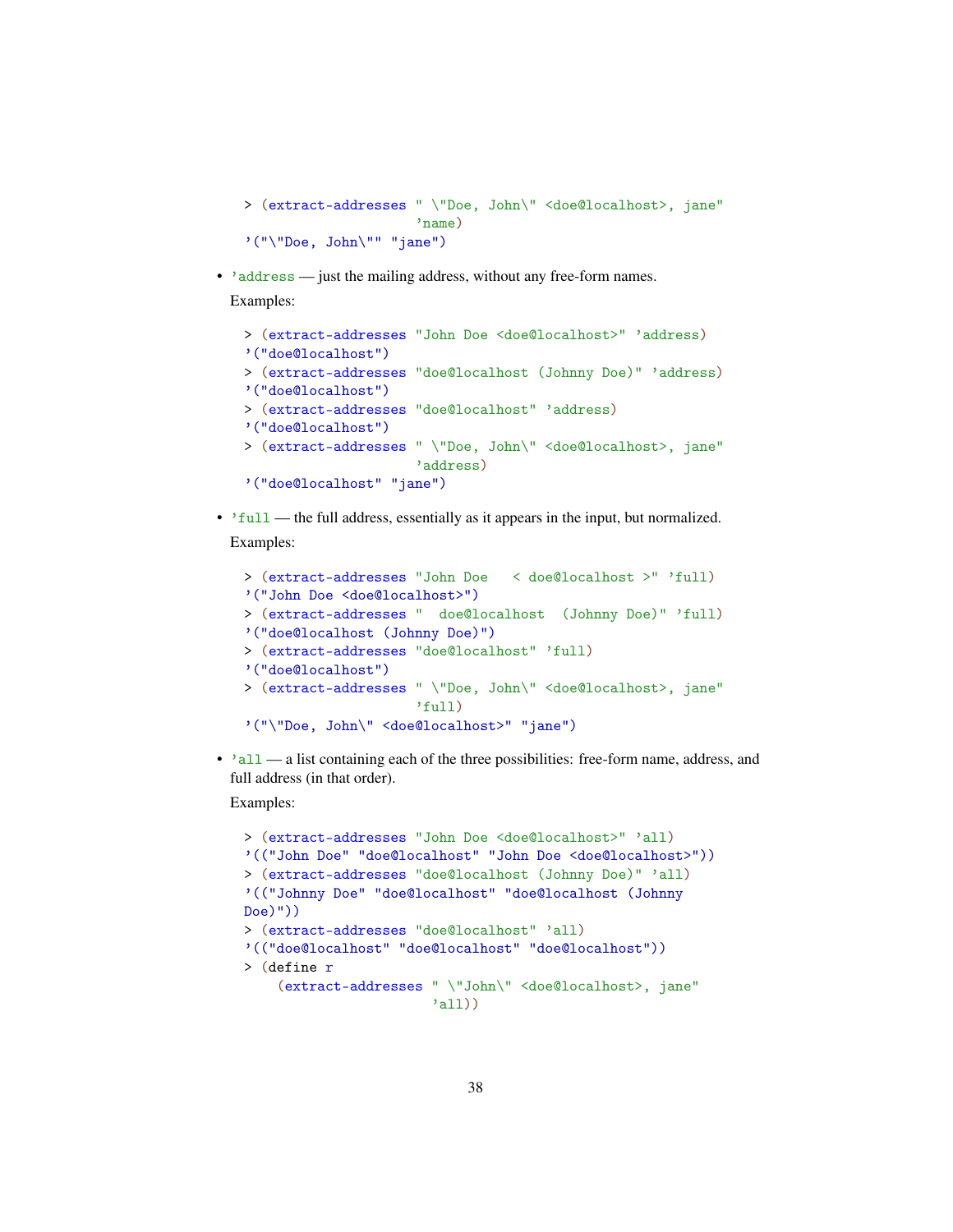```
> (length r)
     2
     >(car r)'("\"John\"" "doe@localhost" "\"John\" <doe@localhost>")
     >(cadr r)'("jane" "jane" "jane")
(\text{assume-address-field } address) \rightarrow string?addrs : (listof string?)
```
Creates a header field value from a list of addresses. The addresses are comma-separated, and possibly broken into multiple lines.

Example:

```
> (assemble-address-field '("doe@localhost"
                            "Jane <jane@elsewhere>"))
"doe@localhost, Jane <jane@elsewhere>"
```
## 8.2 Header Unit

(require net/head-unit)

```
head@ : unit?
```
Imports nothing, exports head^.

### 8.3 Header Signature

(require net/head-sig)

head<sup>^</sup> : signature

Includes everything exported by the net/head module.

| head@ and head^   |
|-------------------|
| are deprecated.   |
| They exist for    |
| backward-         |
| compatibility and |
| will likely be    |
| removed in the    |
| future. New code  |
| should use the    |
| net/head module.  |
|                   |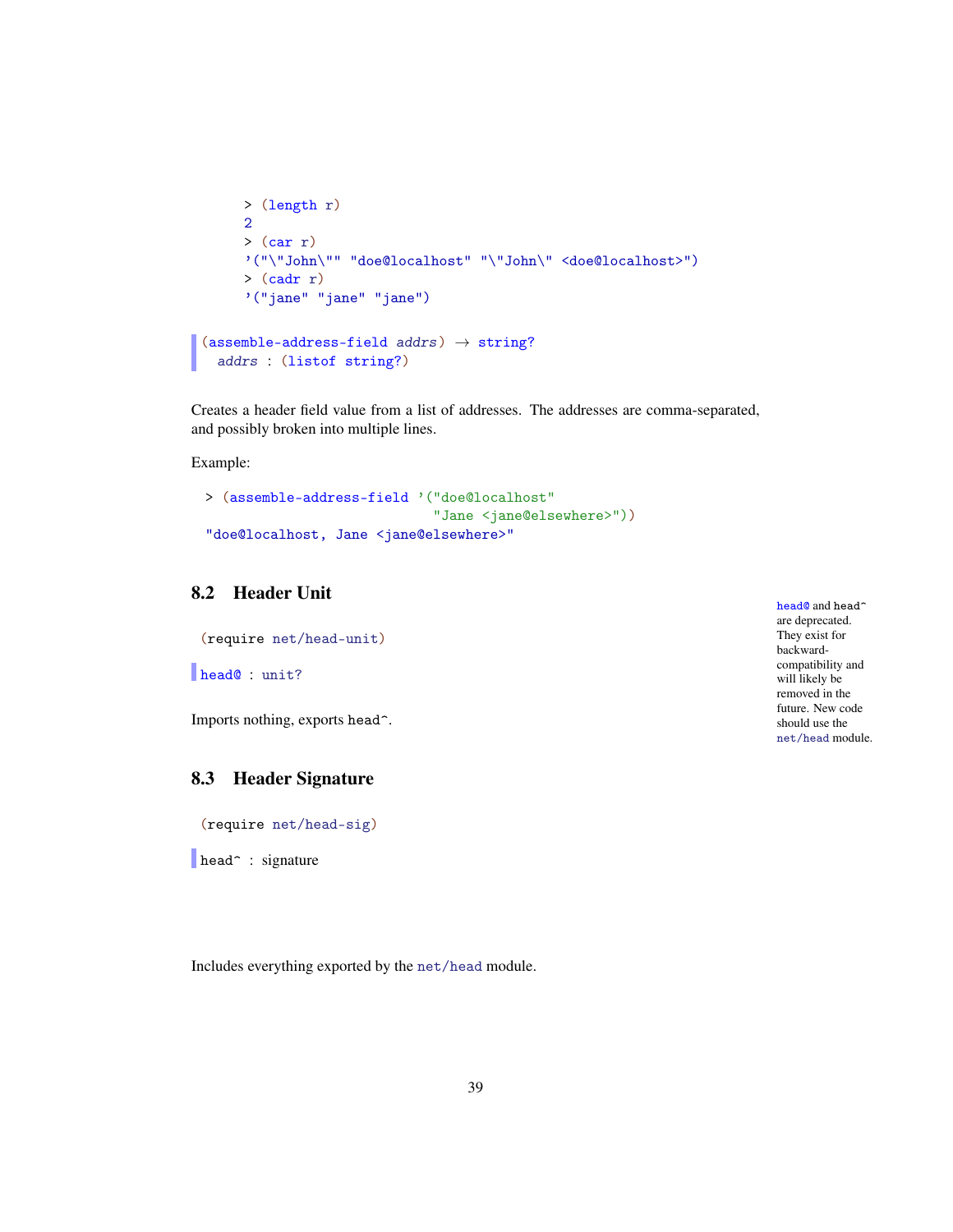## 9 IMAP: Reading Mail

(require net/imap)

The net/imap module provides utilities for the client side of Internet Message Access Protocol version 4rev1 [RFC2060].

#### 9.1 Connecting and Selecting Mailboxes

```
(imap-connection? v) \rightarrow boolean?v : any/c
```
Return #t if v is a IMAP-connection value (which is opaque), #f otherwise.

```
(imap-connect server
              username
              password
              mailbox
              [#:tls? tls?
               #:try-tls? try-tls?]) →
exact-nonnegative-integer?
                                       imap-connection?
                                       exact-nonnegative-integer?
 server : string?
 username : (or/c string? bytes?)
 password : (or/c string? bytes?)
 mailbox : (or/c string? bytes?)
 tls? : any/c = #f
 try-tls? : any/c = #t
```
Establishes an IMAP connection to the given server using the given username and password, and selects the specified mailbox. If  $tls$ ? is true, a TLS connection is made to the server before communicating using the IMAP protocol. If  $tls$ ? is #f but  $try-tls$ ? is true, then after the IMAP connection is initially established, the connection is switched to a TLS connection if the server supports it.

The first result value represents the connection. The second and third return values indicate the total number of messages in the mailbox and the number of recent messages (i.e., messages received since the mailbox was last selected), respectively.

See also imap-port-number.

A user's primary mailbox is always called "INBOX". (Capitalization doesn't matter for that mailbox name.)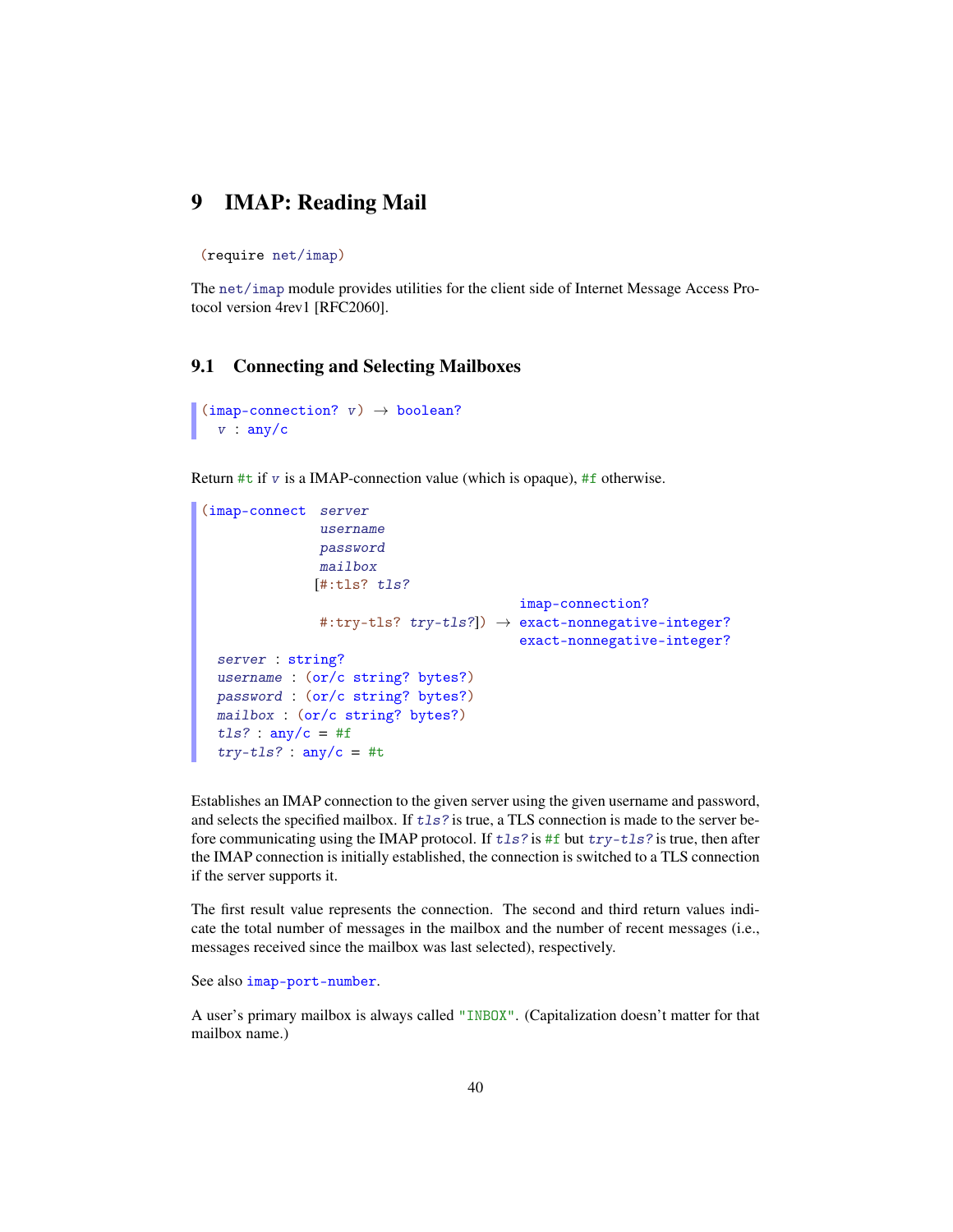Updated message-count and recent-count values are available through imap-messages and imap-recent. See also imap-new? and imap-reset-new!.

```
(imap-port-number) \rightarrow (integer-in 0 65535)
(imap-port-number k) \rightarrow void?k : (integer-in 0 65535)
```
A parameter that determines the server port number. The initial value is 143.

```
(imap-connect* in
               out
               username
               password
               mailbox
               [#:tls? tls?
               #:try-tls? try-tls?])
 →
exact-nonnegative-integer?
   imap-connection?
   exact-nonnegative-integer?
 in : input-port?
 out : output-port?
 username : (or/c string? bytes?)
 password : (or/c string? bytes?)
 mailbox : (or/c string? bytes?)
 tls? : any/c = #f
 try-tls? : any/c = #t
```
Like imap-connect, but given input and output ports (e.g., ports for an SSL session) instead of a server address.

```
(imap-disconnect\ imp) \rightarrow void?
  imap : imap-connection?
```
Closes an IMAP connection. The close may fail due to a communication error.

```
(imap-force-disconnect\;imap) \rightarrow void?imap : imap-connection?
```
Closes an IMAP connection forcefully (i.e., without send a close message to the server). A forced disconnect never fails.

```
(\text{imap-reselect image main}) \rightarrow \text{exact-nomnegative-integers?}exact-nonnegative-integer?
 imap : imap-connection?
 mailbox : (or/c string? bytes?)
```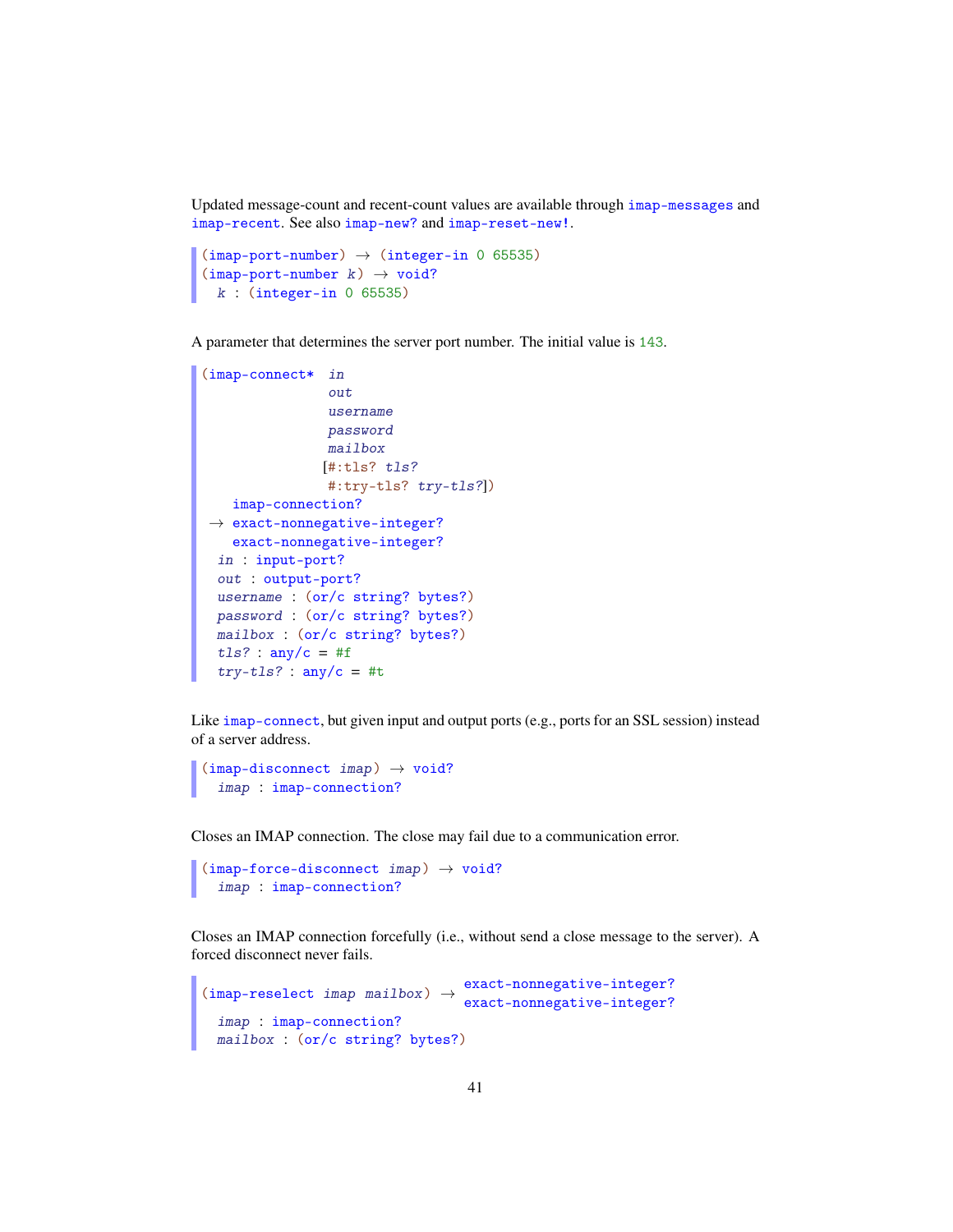De-selects the mailbox currently selected by the connection and selects the specified mailbox, returning the total and recent message counts for the new mailbox. Expunge and message-state information is removed.

Do not use this procedure to poll a mailbox to see whether there are any new messages. Use imap-noop, imap-new?, and imap-reset-new! instead.

```
(\text{imap-examine } \text{imap } \text{main}) \rightarrow exact-nonnegative-integer?
                                      exact-nonnegative-integer?
 imap : imap-connection?
 mailbox : (or/c string? bytes?)
```
Like imap-reselect, but the mailbox is selected as read-only.

### 9.2 Selected Mailbox State

```
(\text{imap-noop } \text{imap}) \rightarrow \text{exact-nomnegative-integers?}exact-nonnegative-integer?
  imap : imap-connection?
```
Sends a "no-op" message to the server, typically to keep the session alive. As for many commands, the server may report message-state updates or expunges, which are recorded in imap.

The return information is the same as for  $\mathbf{image}\text{-}\mathbf{respect}$ .

```
(imap-poll imap) → void?
  imap : imap-connection?
```
Does not send a request to the server, but checks for asynchronous messages from the server that update the message count, to report expunges, etc.

```
(imap-messages imp) \rightarrow exact-nonnegative-integer?imap : imap-connection?
```
Returns the number of messages in the selected mailbox. The server can update this count during most any interaction.

This operation does not communicate with the server. It merely reports the result of previous communication.

```
(imap-recent <i>imap</i>) \rightarrow exact-nonnegative-integer?imap : imap-connection?
```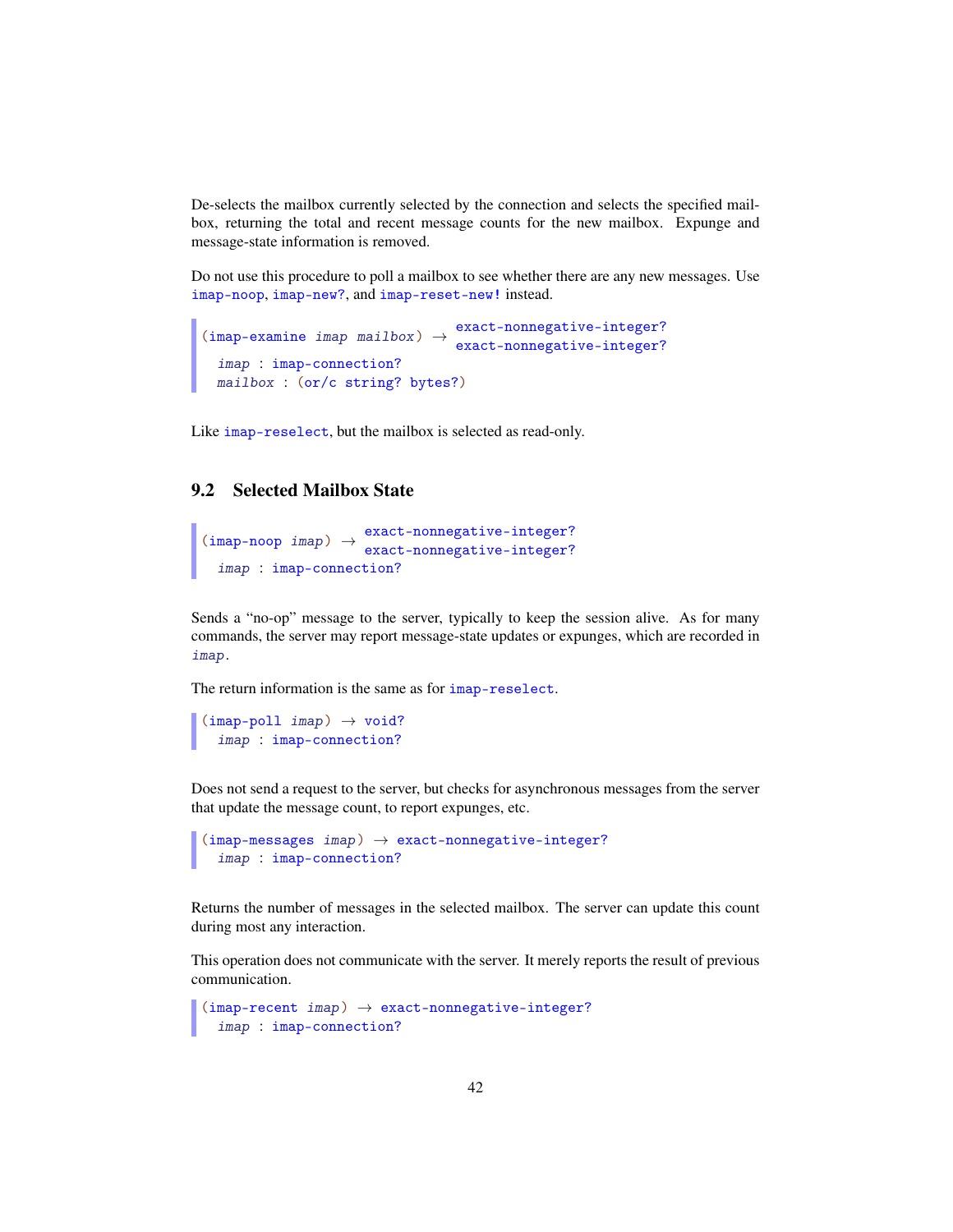Returns the number of "recent" messages in the currently selected mailbox, as most recently reported by the server. The server can update this count during most any interaction.

This operation does not communicate with the server. It merely reports the result of previous communication.

```
(imap-unseen \, \text{imap}) \rightarrow (or/c \, \text{exact-nonnegative-integer? } \, \text{false}/c)imap : imap-connection?
```
Returns the number of "unseen" messages in the currently selected mailbox, as most recently reported by the server. The server can update this count during most any interaction. Old IMAP servers might not report this value, in which case the result is #f.

This operation does not communicate with the server. It merely reports the result of previous communication.

```
(imap-uidnext imap) → (or/c exact-nonnegative-integer? false/c)
 imap : imap-connection?
```
Returns the predicted next uid for a message in the currently selected mailbox, as most recently reported by the server. The server can update this count during most any interaction. Old IMAP servers might not report this value, in which case the result is #f.

This operation does not communicate with the server. It merely reports the result of previous communication.

```
(imap-uidvalidity imap)
\rightarrow (or/c exact-nonnegative-integer? false/c)
 imap : imap-connection?
```
Returns an id number that changes when all uids become invalid. The server *cannot* update this number during a session. Old IMAP servers might not report this value, in which case the result is #f.

This operation does not communicate with the server. It merely reports the result of previous communication.

```
(imap-new? <i>imap</i> \rightarrow boolean?
  imap : imap-connection?
```
Returns  $#t$  if the server has reported an increase in the message count for the currently mailbox since the last call to imap-reset-new!. Selecting a mailbox implicitly calls imapreset-new!.

This operation does not communicate with the server. It merely reports the result of previous communication.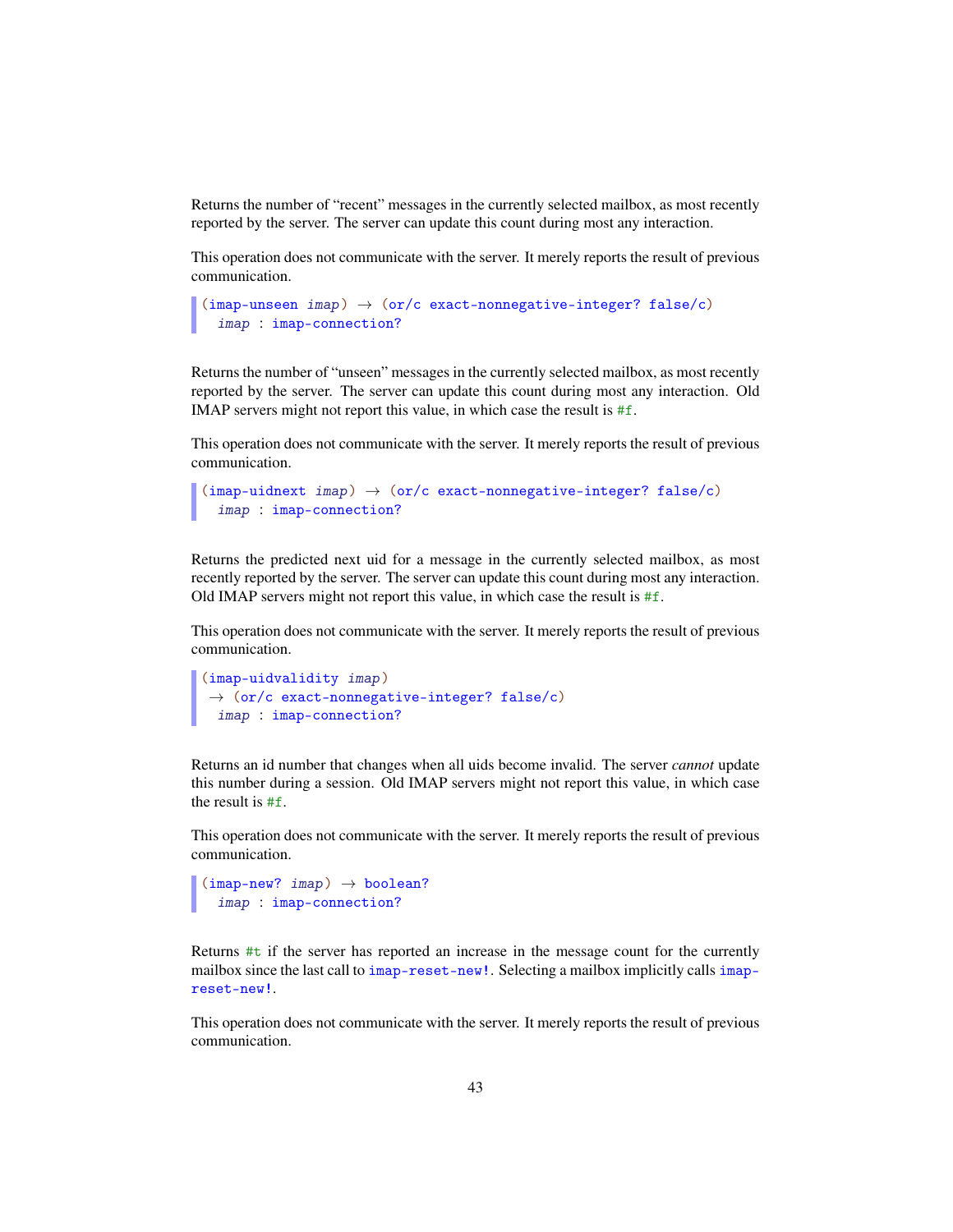```
(imap-reset-new! <i>imap</i> \rightarrow void?
  imap : imap-connection?
```
Resets the new flag for the session; see imap-new?. This operation does not communicate with the server.

```
(imap\text{-}get\text{-}expunges\text{-}map) \rightarrow (listof\text{-}exact\text{-}nonnegative\text{-}integer?)imap : imap-connection?
```
Returns pending expunge notifications from the server for the selected mailbox in terms of message positions (not uids), and clears the pending notifications. The result list is sorted, ascending.

This operation does not communicate with the server. It merely reports the result of previous communication.

The server can notify the client of newly deleted messages during most other commands, but not asynchronously between commands. Furthermore, the server cannot report new deletions during imap-get-messages or imap-store operations.

Before calling any IMAP operation that works in terms of message numbers, pending expunge notifications must be handled by calling imap-get-expunges.

```
(imap-pending-expunges? <i>imap</i> > <math>\rightarrow</math> boolean?imap : imap-connection?
```
Returns #f if imap-get-expunges would return an empty list, #t otherwise.

```
(imap-get-updates imap)
 →
(listof (cons/c exact-nonnegative-integer?
                   (listof pair?)))
 imap : imap-connection?
```
Returns information must like imap-get-messages, but includes information reported asynchronously by the server (e.g., to notify a client with some other client changes a message attribute). Instead of reporting specific requested information for specific messages, the result is associates message positions to field-value association lists. The result list is sorted by message position, ascending.

This operation does not communicate with the server. It merely reports the result of previous communication. It also clears the update information from the connection after reporting it.

When a server reports information that supersedes old reported information for a message, or if the server reports that a message has been deleted, then old information for the message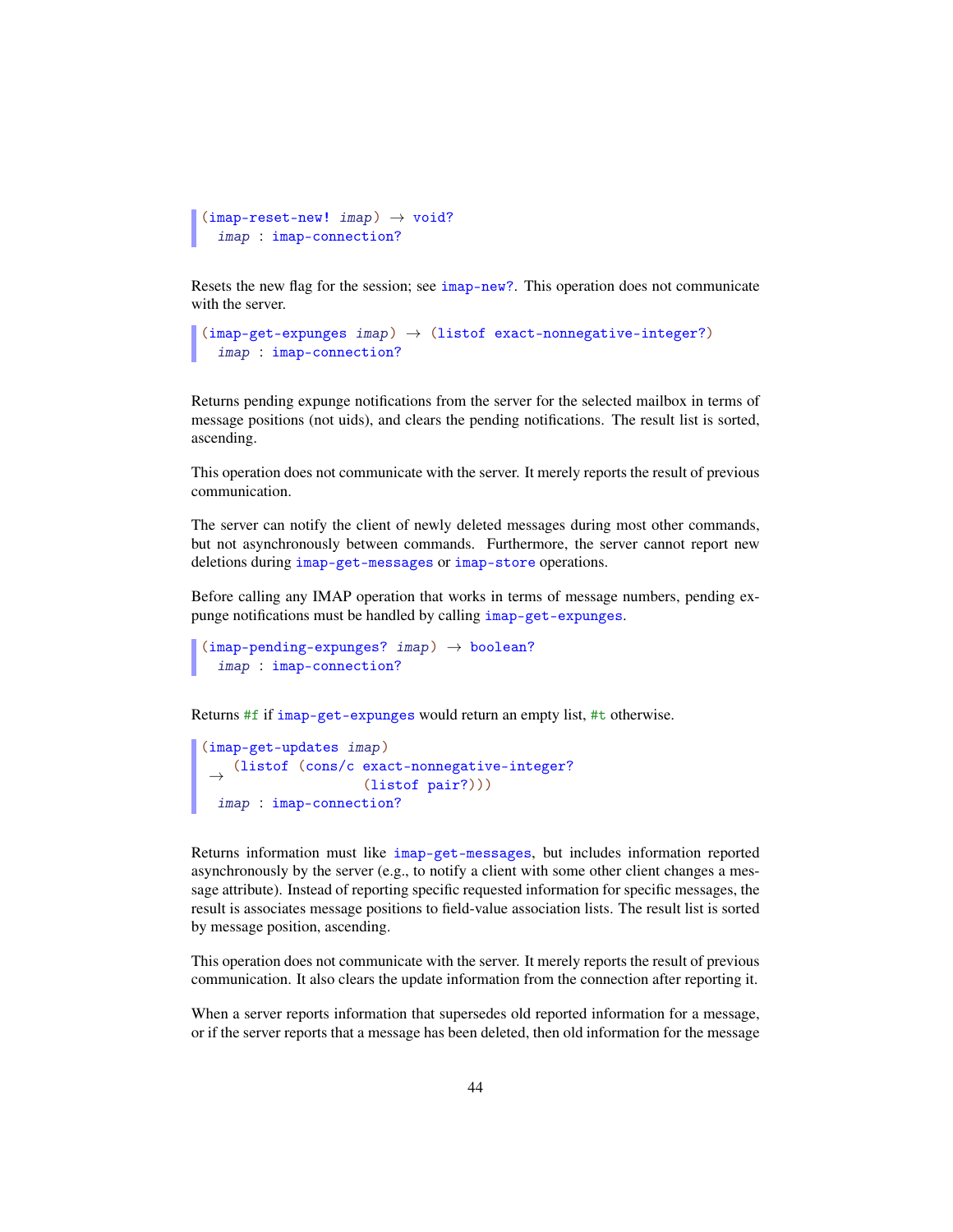is dropped. Similarly, if imap-get-messages is used to explicitly obtain information, any redundant (or out-of-date) information is dropped.

A client need not use imap-get-updates ever, but accumulated information for the connection consumes space.

```
(imap-pending-updates? <i>imap</i> \rightarrow boolean?
  imap : imap-connection?
```
Returns #f if imap-get-updates would return an list, #t otherwise.

#### 9.3 Manipulating Messages

```
(imap-get-messages imp msg-nums fields) \rightarrow (listof list?)
  imap : imap-connection?
 msg-nums : (listof exact-nonnegative-integer?)
 fields :
        (listof (one-of/c 'uid
                             'header
                              'body
                              'flags))
```
Downloads information for a set of messages. The msg-nums argument specifies a set of messages by their message positions (not their uids). The fields argument specifies the type of information to download for each message. The available fields are:

- $\cdot$  'uid the value is an integer
- 'header the value is a header (a string, but see net/head)
- 'body the value is a byte string, with CRLF-separated lines
- 'flags the value is a list of symbols that correspond to IMAP flags; see imapflag->symbol

The return value is a list of entry items in parallel to  $msg$ -nums. Each entry is itself a list containing value items in parallel to fields.

Pending expunges must be handled before calling this function; see imap-get-expunges.

Example:

```
> (imap-get-message imap '(1 3 5) '(uid header))
'((107 #"From: larry@stooges.com ...")
  (110 #"From: moe@stooges.com ...")
  (112 #"From: curly@stooges.com ..."))
```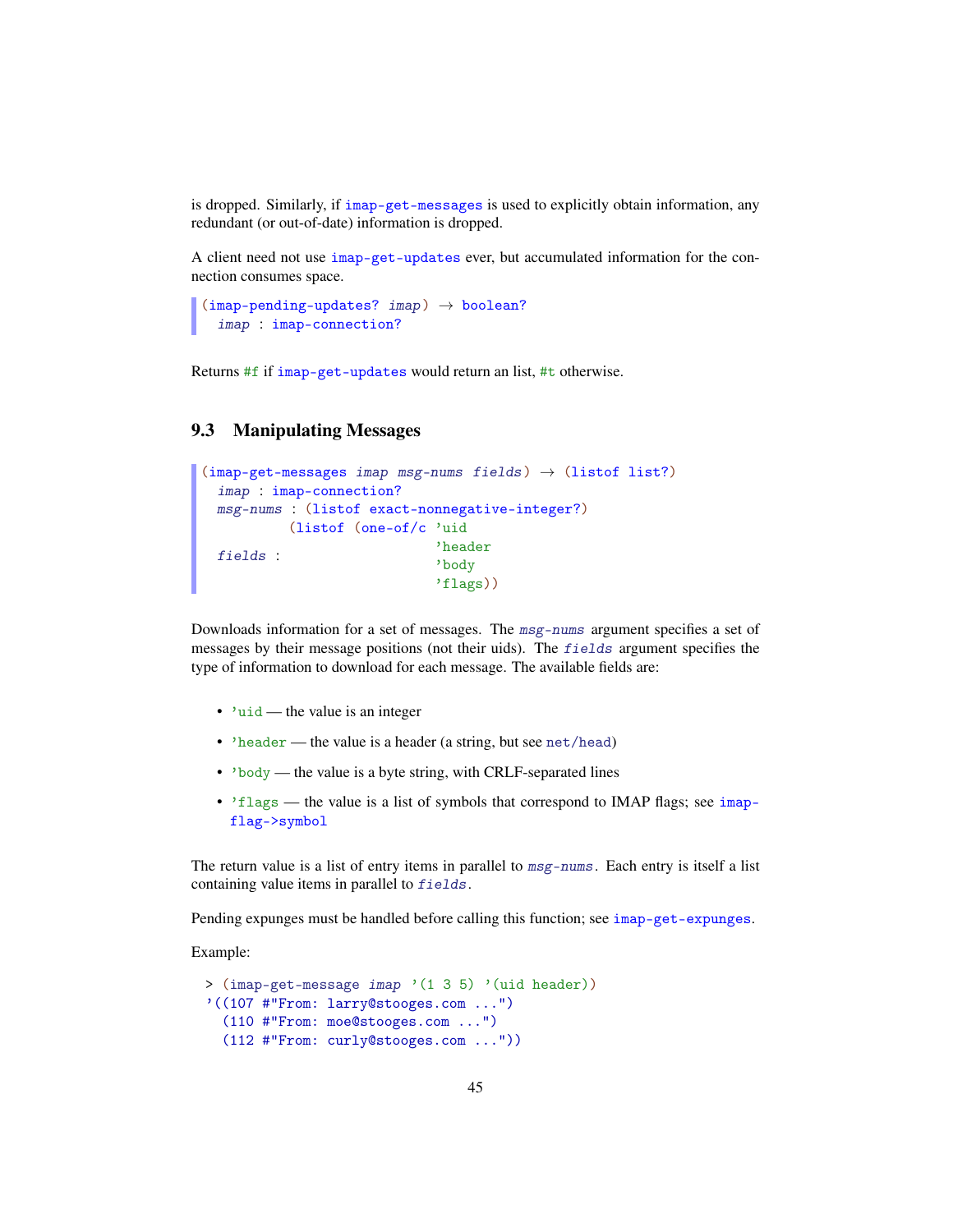```
(imap-flag->symbol 1 flag) \rightarrow symbol?flag : symbol?
(symbol->imap-flag sym) \rightarrow symbol?sym : symbol?
```
An IMAP flag is a symbol, but it is generally not a convenient one to use within a Racket program, because it usually starts with a backslash. The imap-flag->symbol and symbol- >imap-flag procedures convert IMAP flags to convenient symbols and vice-versa:

|                | symbol         | <b>IMAP</b> flag   |
|----------------|----------------|--------------------|
| message flags: | 'seen          | '   \Seen          |
|                | 'answered      | ' \Answered        |
|                | 'flagged       | '   \Flagged       |
|                | deleted        | ' \Deleted         |
|                | 'draft         | ' \Draft           |
|                | 'recent        | $'$   \Recent      |
| mailbox flags: | 'noinferiors   | ' \Noinferiors     |
|                | 'noselect      | ' \Noselect        |
|                | 'marked        | ' \Marked          |
|                | 'unmarked      | ' \Unmarked        |
|                | 'hasnochildren | '   \HasNoChildren |
|                | 'haschildren   | ' \HasChildren     |

The imap-flag->symbol and symbol->imap-flag functions act like the identity function when any other symbol is provided.

```
(imap-store imap mode msg-nums imap-flags) \rightarrow void?
  imap : imap-connection?
 mode : (one-off/c '+ '- '!)
 msg-nums : (listof exact-nonnegative-integer?)
 imap-flags : (listof symbol?)
```
Sets flags for a set of messages. The mode argument specifies how flags are set:

- $\cdot$   $\cdot$  + add the given flags to each message
- $\cdot$  — remove the given flags from each message
- '! set each message's flags to the given set

The msg-nums argument specifies a set of messages by their message positions (not their uids). The flags argument specifies the imap flags to add/remove/install.

Pending expunges must be handled before calling this function; see imap-get-expunges. The server will not report back message-state changes (so they will not show up through imap-get-updates).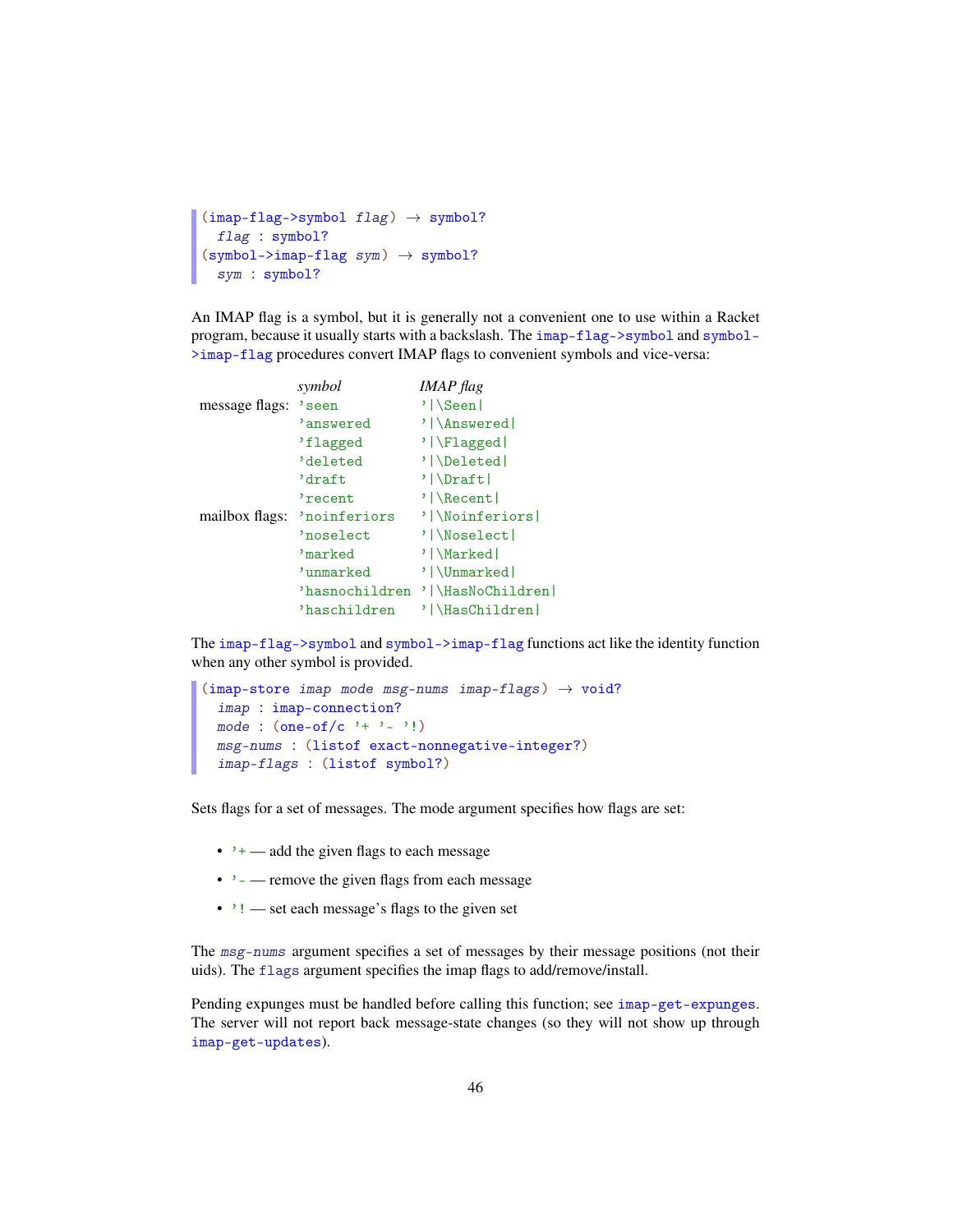Examples:

```
> (imap-store imap '+ '(1 2 3) (list (symbol->imap-
flag 'deleted)))
; marks the first three messages to be deleted
> (imap-expunge imap)
; permanently removes the first three messages (and possibly
; others) from the currently-selected mailbox
(imap-expunge imp) \rightarrow void?imap : imap-connection?
```
Purges every message currently marked with the '|\Deleted| flag from the mailbox.

### 9.4 Querying and Changing (Other) Mailboxes

```
(imap-copy imap msg-nums dest-mailbox) \rightarrow void?
  imap : imap-connection?
 msg-nums : (listof exact-nonnegative-integer?)
  dest-mailbox : (or/c string? bytes?)
```
Copies the specified messages from the currently selected mailbox to the specified mailbox.

Pending expunges must be handled before calling this function; see imap-get-expunges.

```
(imap-append\ imp\ mailbox\ new\ message) \rightarrow void?imap : imap-connection?
  mailbox : string?
  message : (or/c string? bytes?)
```
Adds a new message (containing message) to the given mailbox.

```
(imap-status imap mailbox statuses) \rightarrow list?
  imap : imap-connection?
  mailbox : (or/c string? bytes?)
  statuses : (listof symbol?)
```
Requests information about a mailbox from the server, typically *not* the currently selected mailbox.

The statuses list specifies the request, and the return value includes one value for each symbol in statuses. The allowed status symbols are: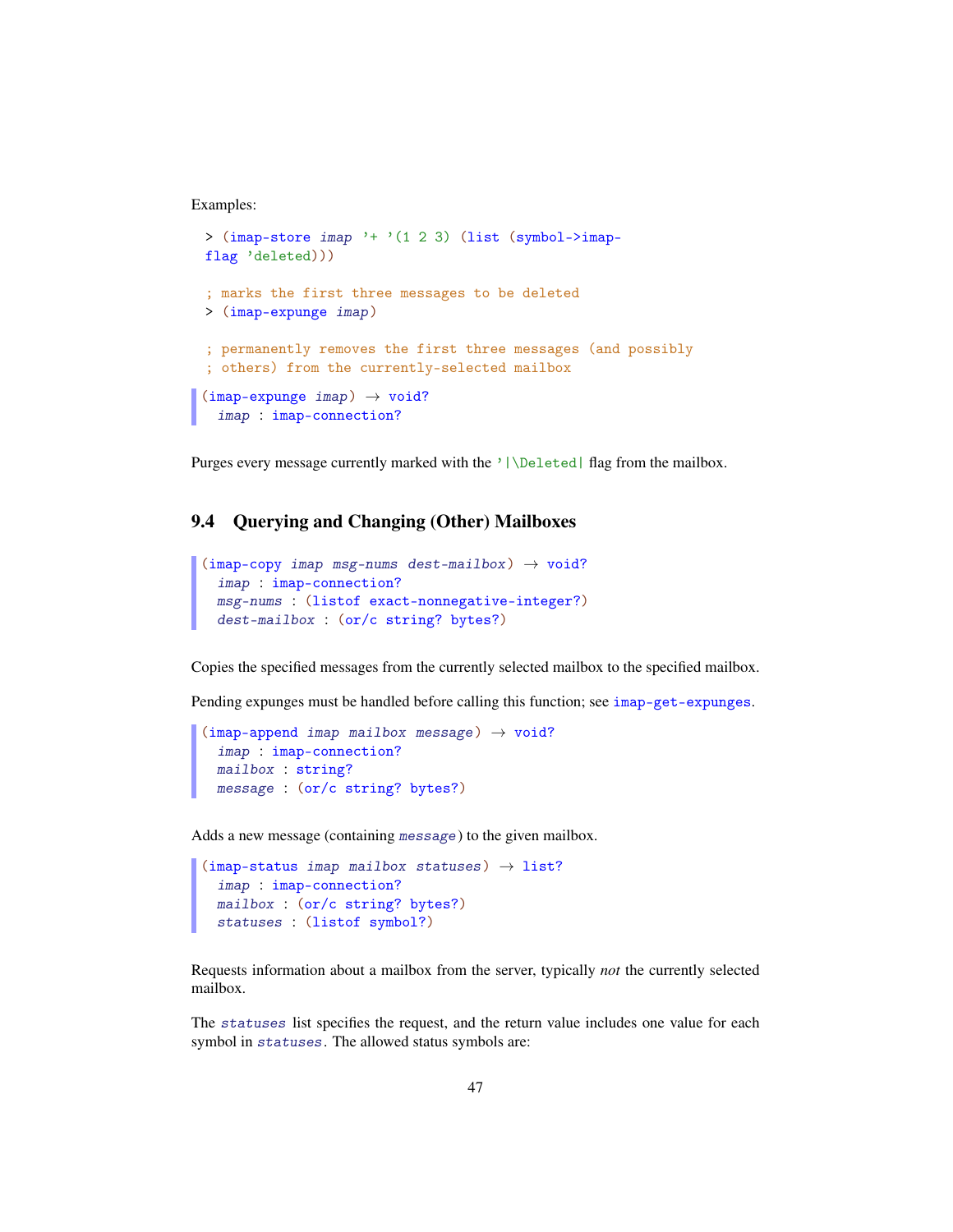- 'messages number of messages
- 'recent number of recent messages
- 'unseen number of unseen messages
- 'uidnext uid for next received message
- 'uidvalidity id that changes when all uids are changed

Use imap-messages to get the message count for the currently selected mailbox, etc. Use imap-new? and imap-reset-new! to detect when new messages are available in the currently selected mailbox.

```
(imap-mailbox-exists? image mailbox) \rightarrow boolean?imap : imap-connection?
  mailbox : (or/c string? bytes?)
```
Returns #t if mailbox exists, #f otherwise.

```
(imap-create-mailbox <i>imap</i> mailbox) <math>\rightarrow</math> void?imap : imap-connection?
  mailbox : (or/c string? bytes?)
```
Creates mailbox. (It must not exist already.)

```
(imap-list-child-mailboxes imap
                            mailbox
                            [delimiter])
\rightarrow (listof (list/c (listof symbol?) bytes?))
 imap : imap-connection?
 mailbox : (or/c string? bytes? false/c)
 delimiter : (or/c string? bytes?)
            = (imap-get-hierarchy-delimiter)
```
Returns information about sub-mailboxes of mailbox; if mailbox is  $#f$ , information about all top-level mailboxes is returned. The delimiter is used to parse mailbox names from the server to detect hierarchy.

The return value is a list of mailbox-information lists. Each mailbox-information list contains two items:

- a list of imap flags for the mailbox
- the mailbox's name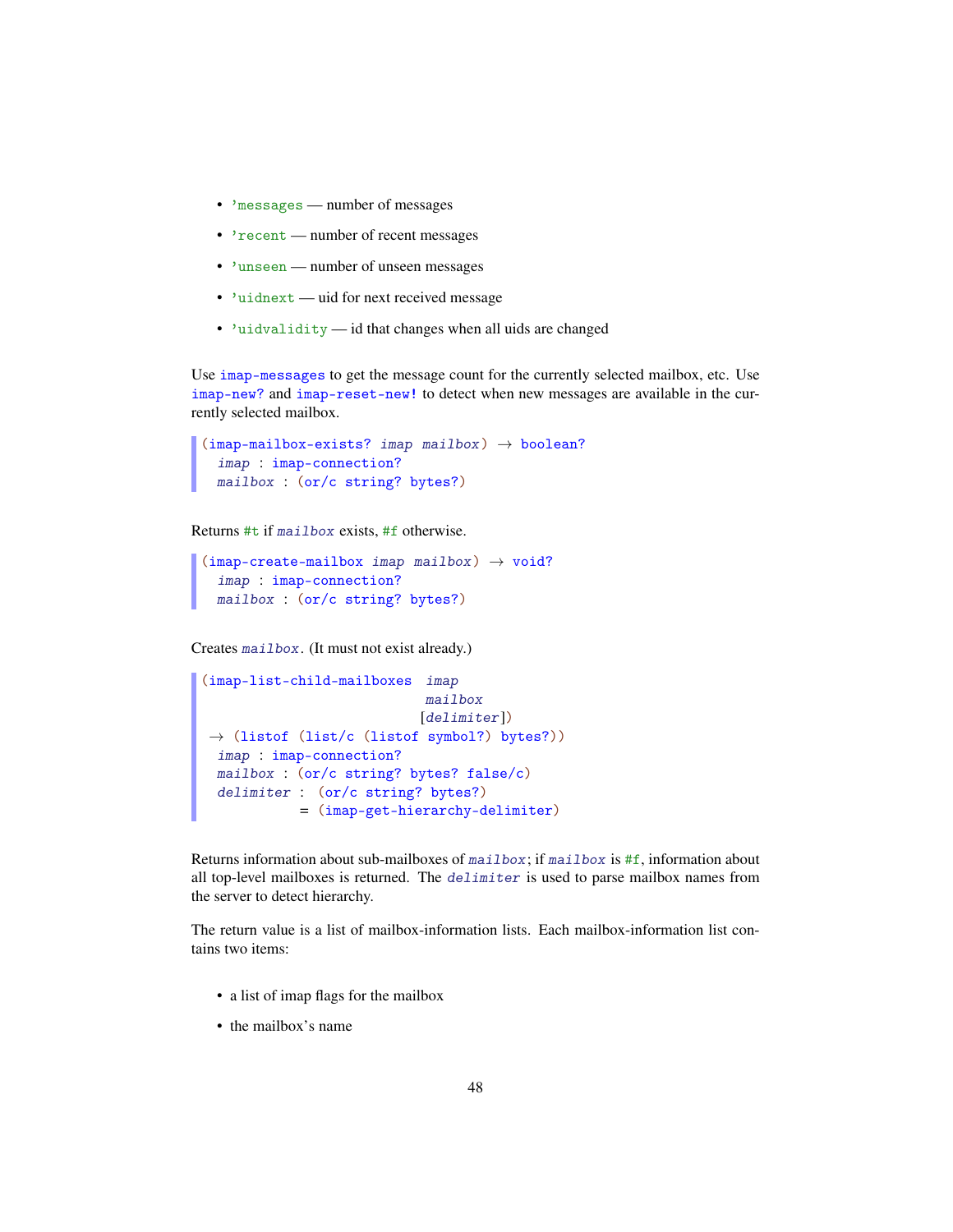```
(imap-get-hierarchy-delimiter \text{ }imp) \rightarrow bytes?
  imap : imap-connection?
```
Returns the server-specific string that is used as a separator in mailbox path names.

```
(imap-mailbox-flags image mailbox) \rightarrow (listof symbol?)
  imap : imap-connection?
  mailbox : (or/c string? bytes?)
```
Returns a list of IMAP flags for the given mailbox. See also imap-flag->symbol.

# 9.5 IMAP Unit

```
(require net/imap-unit)
```
imap@ : unit?

Imports nothing, exports imap^.

### 9.6 IMAP Signature

```
(require net/imap-sig)
```
limap<sup>o</sup> : signature

Includes everything exported by the net/imap module.

imap<sup>o</sup> and imap<sup>o</sup> are deprecated. They exist for backwardcompatibility and will likely be removed in the future. New code should use the net/imap module.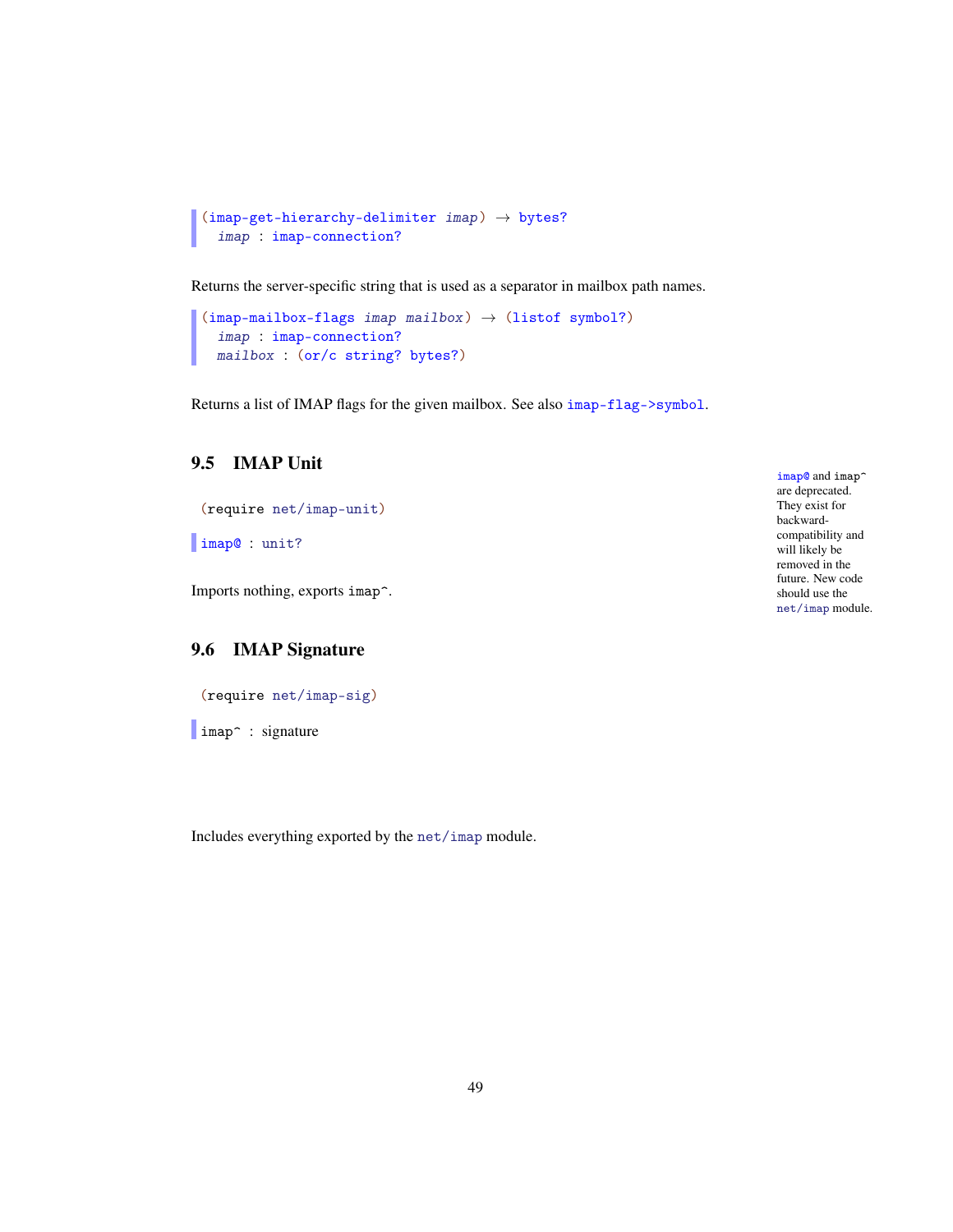# 10 POP3: Reading Mail

(require net/pop3)

The net/pop3 module provides tools for the Post Office Protocol version 3 [RFC977].

```
(struct communicator (sender receiver server port state)
       #:extra-constructor-name make-communicator)
 sender : output-port?
 receiver : input-port?
 server : string?
 port : (integer-in 0 65535)
 state : (one-of/c 'disconnected 'authorization 'transaction)
```
Once a connection to a POP-3 server has been established, its state is stored in a communicator instance, and other procedures take communicator instances as an argument.

```
(connect-to-server server [port-number]) \rightarrow communciator?server : string?
  port-number: (integer-in 0 65535) = 110
```
Connects to server at port-number.

```
(disconnect-from-server communiator) \rightarrow void?communicator : communicator?
```
Disconnects communicator from the server, and sets communicator's state to 'disconnected.

```
(authenticate/plain-text user
                           passwd
                           communication) \rightarrow void?user : string?
  passwd : string?
  communicator : communicator?
```
Authenticates using user and passwd. If authentication is successful, communicator's state is set to 'transaction.

```
(get-mailbox-status communiator) \rightarrow exact-nonnegative-integer?
                                        exact-nonnegative-integer?
 communicator : communicator?
```
Returns the number of messages and the number of octets in the mailbox.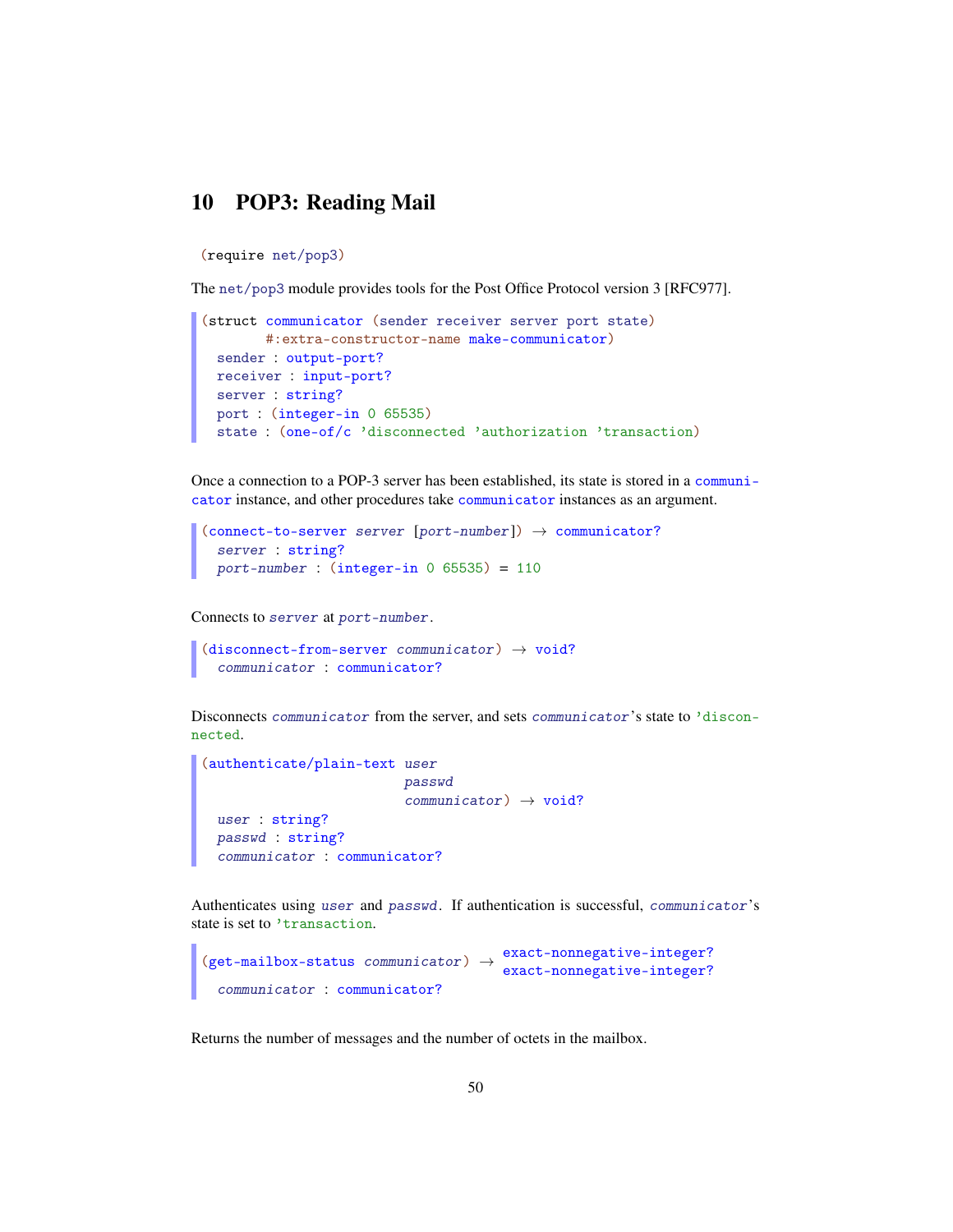```
(get-message/complete communicator
                    message-number)
→ (listof string?) (listof string?)
 communicator : communicator?
 message-number : exact-integer?
```
Given a message number, returns a list of message-header lines and list of message-body lines.

```
(get-message/headers communicator
                   message-number)
 \rightarrow (listof string?) (listof string?)
 communicator : communicator?
 message-number : exact-integer?
```
Given a message number, returns a list of message-header lines.

```
(get-message/body communicator
                  message-number)
\rightarrow (listof string?) (listof string?)
 communicator : communicator?
 message-number : exact-integer?
```
Given a message number, returns a list of message-body lines.

```
(delete-message communicator
               message-number) \rightarrow void?communicator : communicator?
 message-number : exact-integer?
```
Deletes the specified message.

```
(get-unique-id/single communicator
                      message-number) \rightarrow string?communicator : communicator?
 message-number : exact-integer?
```
Gets the server's unique id for a particular message.

```
(get-unique-id/all communicator)
\rightarrow (listof (cons/c exact-integer? string?))
  communicator : communicator?
```
Gets a list of unique id's from the server for all the messages in the mailbox. The car of each item in the result list is the message number, and the cdr of each item is the message's id.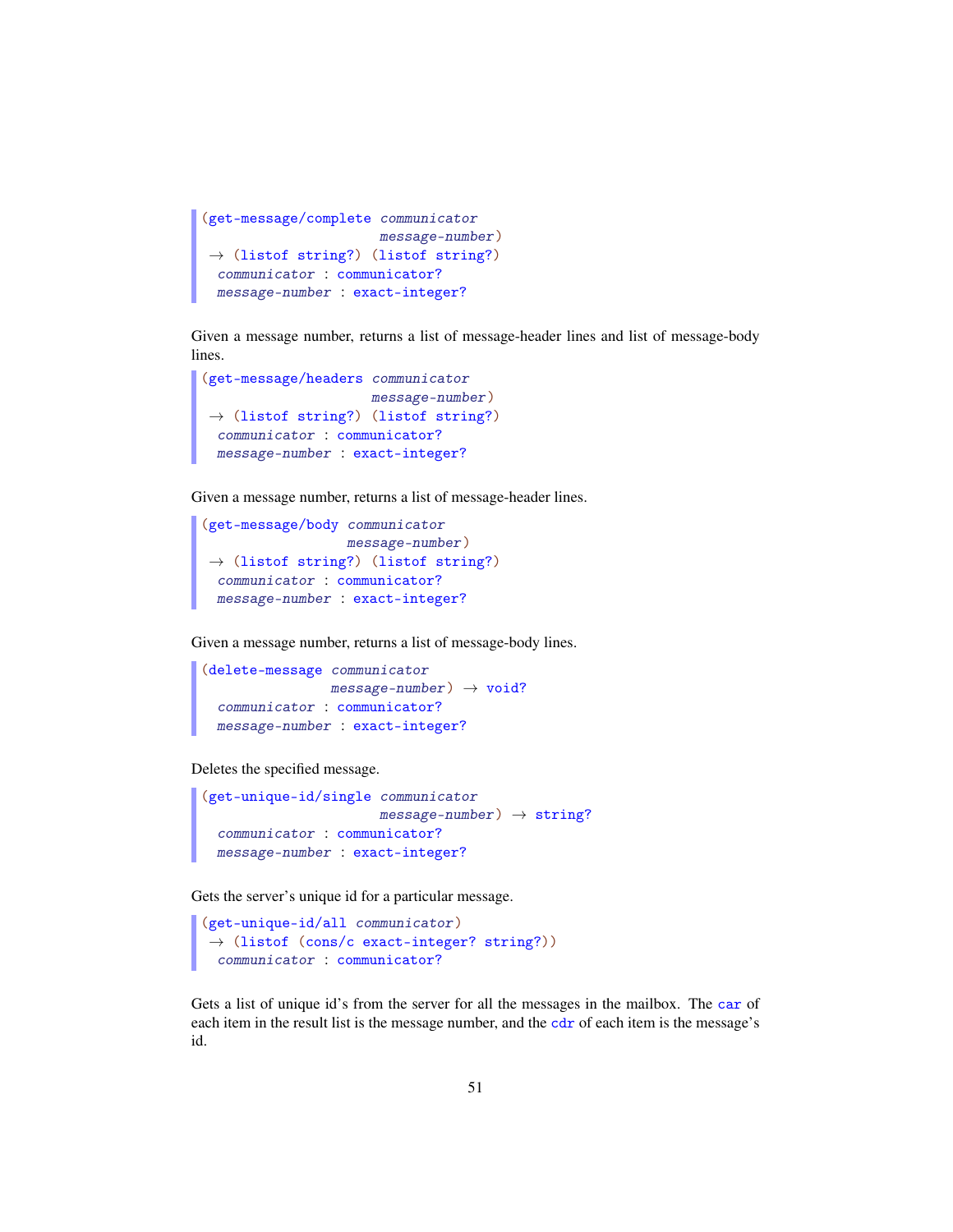```
(make-desired-header tag-string) \rightarrow regexp?tag-string : string?
```
Takes a header field's tag and returns a regexp to match the field

```
(extract-designed-headers header desired) \rightarrow (listof string?)header : (listof string?)
 desireds : (listof regexp?)
```
Given a list of header lines and of desired regexps, returns the header lines that match any of the desireds.

### 10.1 Exceptions

```
(struct pop3 exn ()
        #:extra-constructor-name make-pop3)
```
The supertype of all POP3 exceptions.

```
(struct cannot-connect pop3 ()
        #:extra-constructor-name make-cannot-connect)
```
Raised when a connection to a server cannot be established.

```
(struct username-rejected pop3 ()
        #:extra-constructor-name make-username-rejected)
```
Raised if the username is rejected.

```
(struct password-rejected pop3 ()
        #:extra-constructor-name make-password-rejected)
```
Raised if the password is rejected.

```
(struct not-ready-for-transaction pop3 (communicator)
        #:extra-constructor-name make-not-ready-for-transaction)
  communicator : communicator?
```
Raised when the communicator is not in transaction mode.

```
(struct not-given-headers pop3 (communicator message)
       #:extra-constructor-name make-not-given-headers)
 communicator : communicator?
 message : exact-integer?
```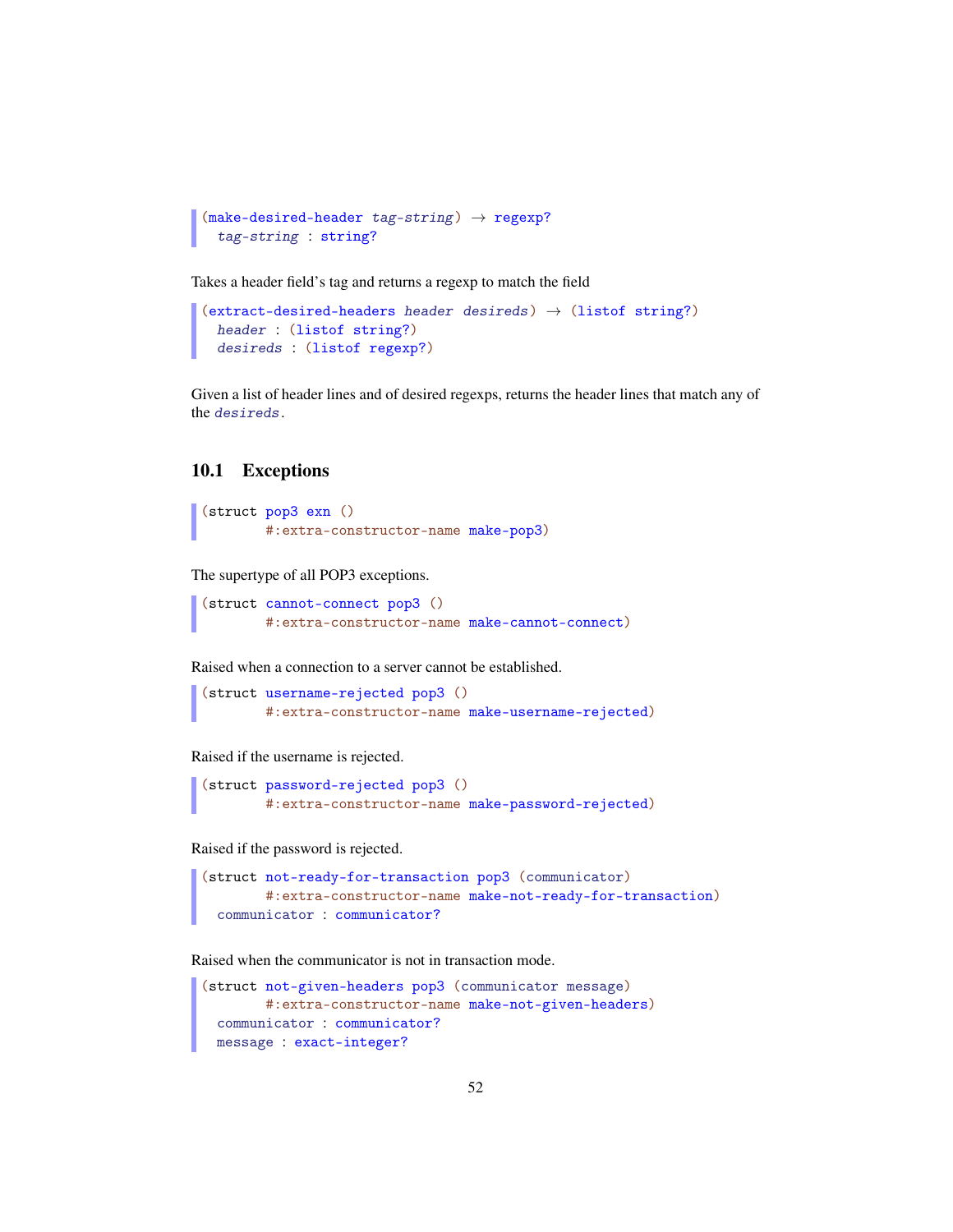Raised when the server does not respond with headers for a message as requested.

```
(struct illegal-message-number pop3 (communicator message)
        #:extra-constructor-name make-illegal-message-number)
  communicator : communicator?
 message : exact-integer?
```
Raised when the client specifies an illegal message number.

```
(struct cannot-delete-message exn (communicator message)
       #:extra-constructor-name make-cannot-delete-message)
  communicator : communicator?
 message : exact-integer?
```
Raised when the server is unable to delete a message.

```
(struct disconnect-not-quiet pop3 (communicator)
       #:extra-constructor-name make-disconnect-not-quiet)
 communicator : communicator?
```
Raised when the server does not gracefully disconnect.

```
(struct malformed-server-response pop3 (communicator)
        #:extra-constructor-name make-malformed-server-response)
  communicator : communicator?
```
Raised when the server produces a malformed response.

### 10.2 Example Session

```
> (require net/pop3)
> (define c (connect-to-server "foo.bar.com"))
> (authenticate/plain-text "bob" "********" c)
> (get-mailbox-status c)
196
816400
> (get-message/headers c 100)
("Date: Thu, 6 Nov 1997 12:34:18 -0600 (CST)"
 "Message-Id: <199711061834.MAA11961@foo.bar.com>"
"From: Alice <alice@foo.bar.com>"
 ....
 "Status: RO")
> (get-message/complete c 100)
```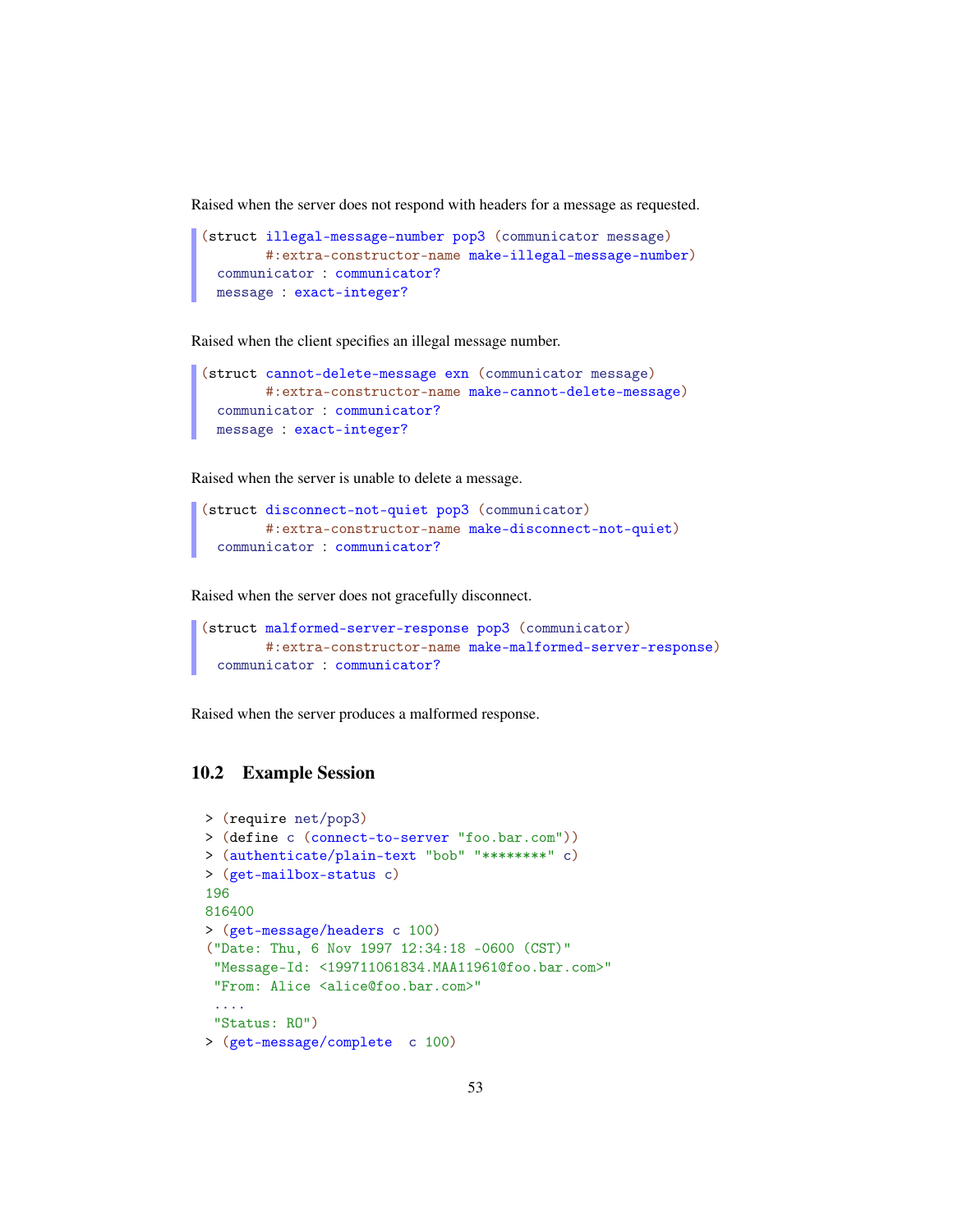```
("Date: Thu, 6 Nov 1997 12:34:18 -0600 (CST)"
 "Message-Id: <199711061834.MAA11961@foo.bar.com>"
 "From: Alice <alice@foo.bar.com>"
 ....
 "Status: RO")
("some body" "text" "goes" "." "here" "." "")
> (get-unique-id/single c 205)
no message numbered 205 available for unique id
> (list-tail (get-unique-id/all c) 194)
((195 . "e24d13c7ef050000") (196 . "3ad2767070050000"))
> (get-unique-id/single c 196)
"3ad2767070050000"
> (disconnect-from-server c)
```
#### 10.3 POP3 Unit

(require net/pop3-unit)

pop30 : unit?

Imports nothing, exports pop3^.

### 10.4 POP3 Signature

(require net/pop3-sig)

pop3<sup>^</sup> : signature

Includes everything exported by the net/pop3 module.

pop3<sup>o</sup> and pop3<sup>^</sup> are deprecated. They exist for backwardcompatibility and will likely be removed in the future. New code should use the net/pop3 module.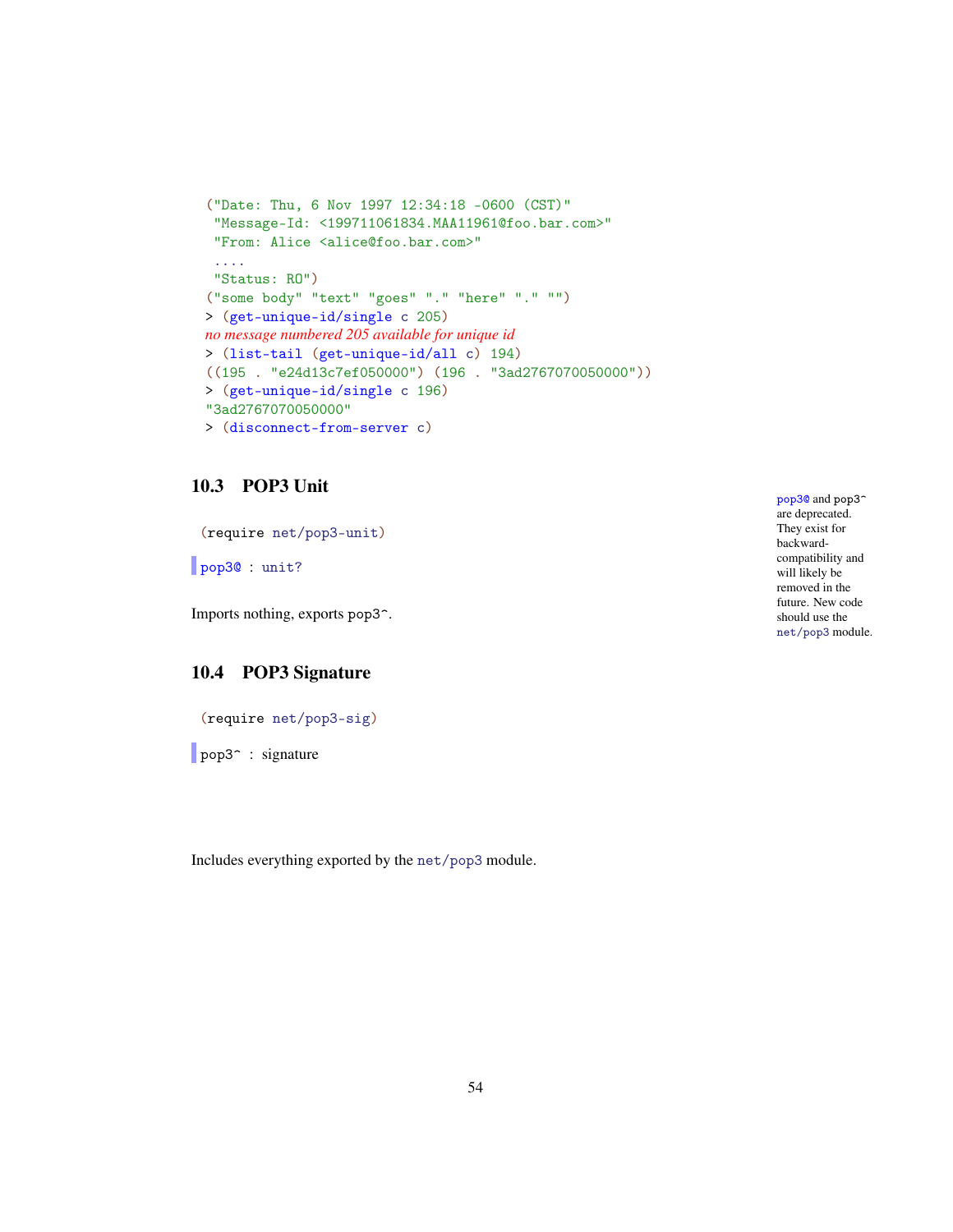# 11 MIME: Decoding Internet Data

```
(require net/mime)
```
The net/mime library provides utilities for parsing and creating MIME encodings as described in RFC 2045 through RFC 2049.

The library was written by Francisco Solsona.

#### 11.1 Message Decoding

```
(mime-analyze message-in [part?]) \rightarrow message?
 message-in : (or/c bytes? input-port)
 part? : any/c = #f
```
Parses message-in and returns the parsed result as a message instance.

If part? is #f, then message-in should start with the header for a full message; otherwise, message-in should start with the header for a part within a message.

```
(struct message (version entity fields)
       #:extra-constructor-name make-message)
 version : real?
 entity : entity
 fields : (listof string?)
```
A decoded MIME message. The version is 1.0 by default. The entity field represents the message data. The fields field contains one string for each field in the message header.

```
(struct entity (type
                subtype
                charset
                encoding
                disposition
                params
                id
                description
                other
                fields
                parts
                body)
         #:extra-constructor-name make-entity)
 type : symbol?
 subtype : symbol?
```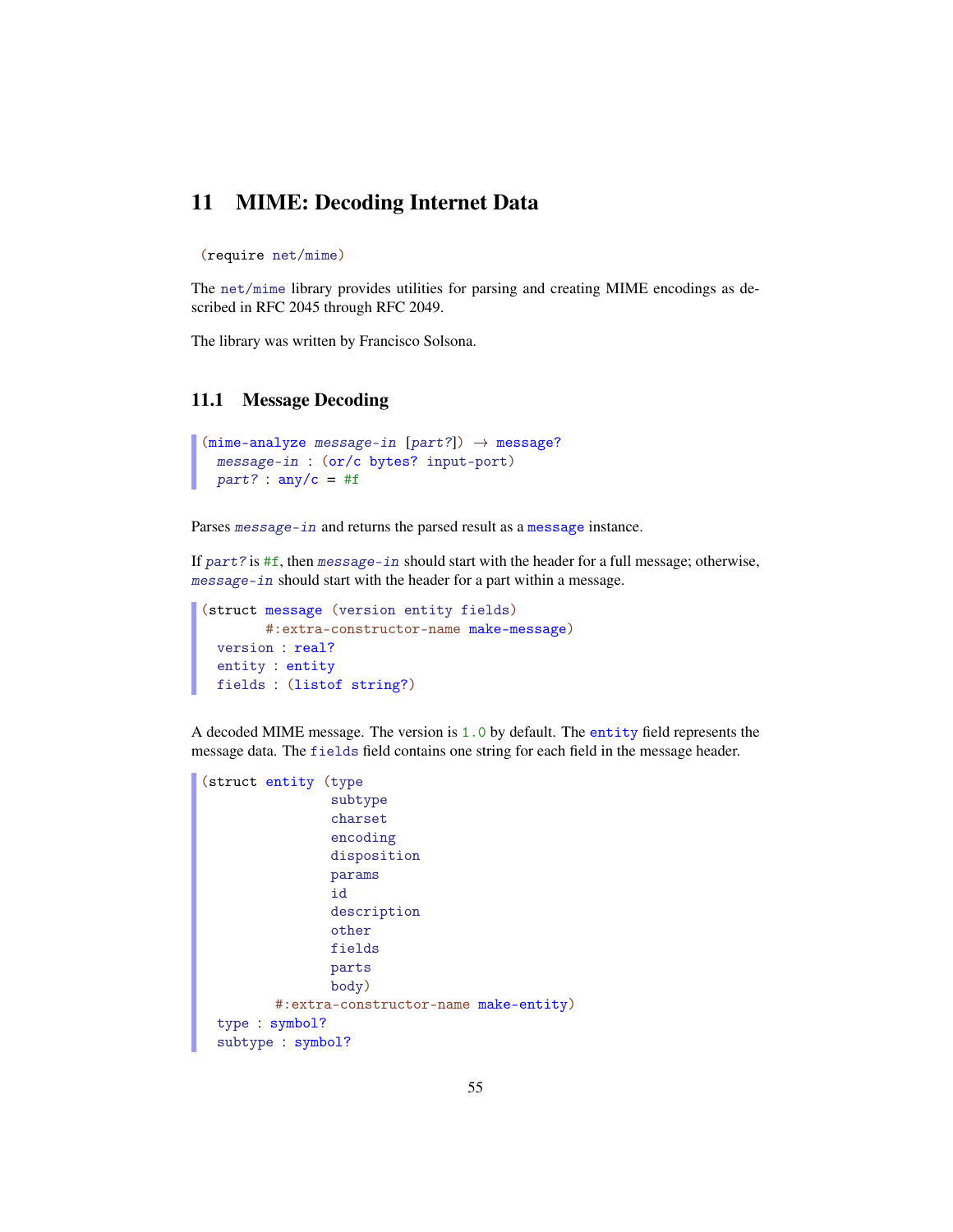```
charset : symbol?
encoding : symbol?
disposition : disposition?
params : (listof (cons/c symbol? string?))
id : string?
description : string?
other : (listof string?)
fields : (listof string?)
parts : (listof message?)
body : (or/c (output-port? . -> . void?) null?)
```
Represents the content of a message or a sub-part. The mime-analyze function chooses default values for fields when they are not specified in input.

Standard values for the type field include 'text, 'image, 'audio, 'video, 'application, 'message, and 'multipart.

Standard values for the subtype field depend on the type field, and include the following, but any subtype is allowed as a downcased version of the specification from the header.

| 'text        | 'plain                          | [RFC1521, NSB]                   |
|--------------|---------------------------------|----------------------------------|
|              | 'richtext                       | [RFC1521, NSB]                   |
|              | 'tab-separated-values [Lindner] |                                  |
| 'multipart   | 'mixed                          | [RFC1521, NSB]                   |
|              | 'alternative                    | [RFC1521, NSB]                   |
|              | digest                          | [RFC1521, NSB]                   |
|              | 'parallel                       | [RFC1521, NSB]                   |
|              | 'appledouble                    | [MacMime, Faltstrom]             |
|              | 'header-set                     | [Crocker]                        |
| 'message     | 'rfc822                         | [RFC1521, NSB]                   |
|              | 'partial                        | [RFC1521, NSB]                   |
|              | 'external-body                  | [RFC1521, NSB]                   |
|              | 'news                           | [RFC 1036, Spencer]              |
| 'application | 'octet-stream                   | [RFC1521,NSB]                    |
|              | 'postscript                     | [RFC1521, NSB]                   |
|              | 'oda                            | [RFC1521, NSB]                   |
|              | 'atomicmail                     | [atomicmail, NSB]                |
|              | 'andrew-inset                   | [andrew-inset, NSB]              |
|              | 'slate                          | [slate, Crowley]                 |
|              | 'wita                           | [Wang Info Transfer, Campbell]   |
|              | 'dec-dx                         | [Digital Doc Trans, Campbell]    |
|              | 'dca-rft                        | [IBM Doc Content Arch, Campbell] |
|              | 'activemessage                  | [Shapiro]                        |
|              | 'rtf                            | [Lindner]                        |
|              | 'applefile                      | [MacMime, Faltstrom]             |
|              | 'mac-binhex40                   | [MacMime, Faltstrom]             |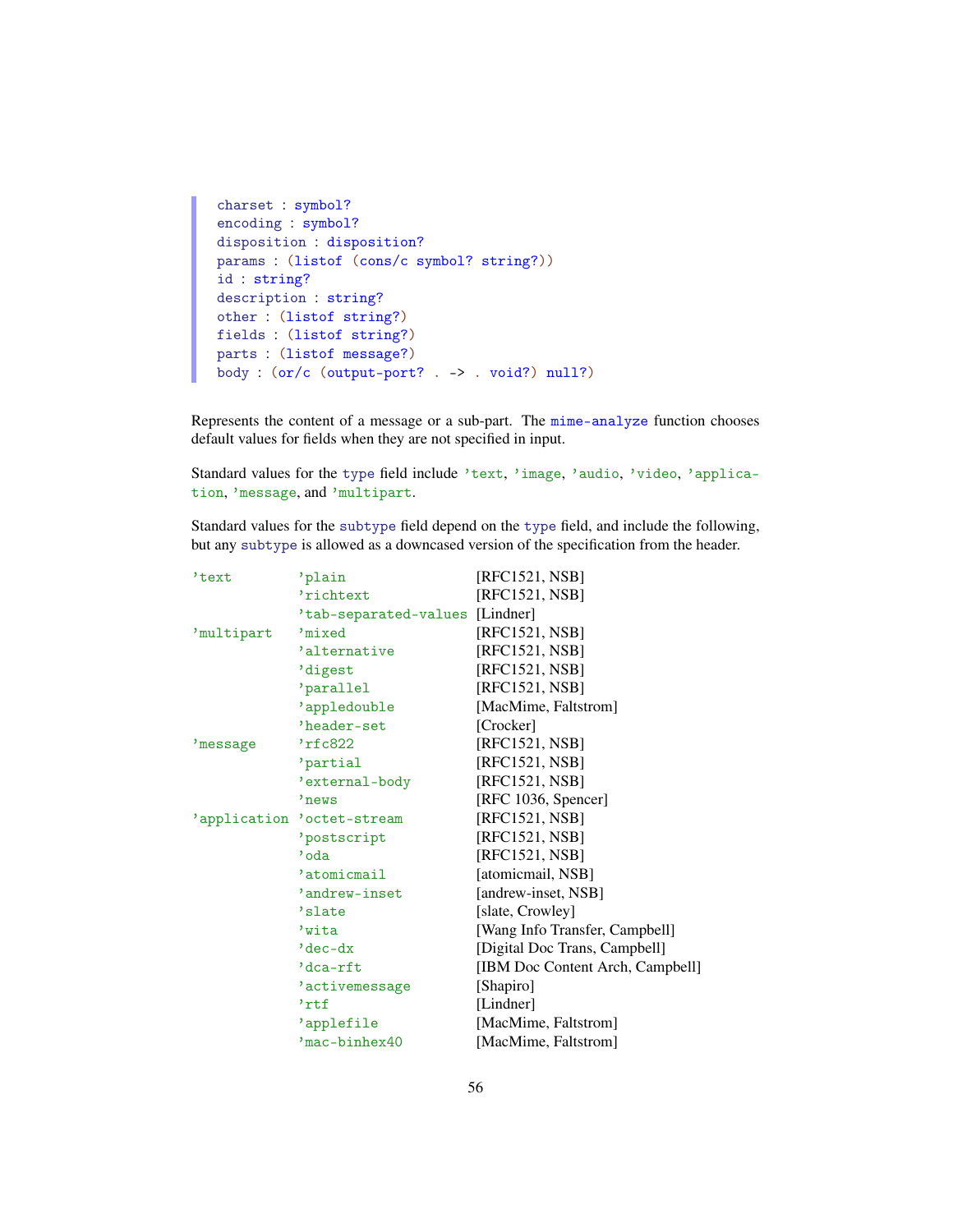|        | 'news-message-id   | [REC1036, Spencer] |
|--------|--------------------|--------------------|
|        | 'news-transmission | [RFC1036, Spencer] |
|        | 'wordperfect5.1    | [Lindner]          |
|        | 'pdf               | [Lindner]          |
|        | 'zip               | [Lindner]          |
|        | 'macwriteii        | [Lindner]          |
|        | 'msword            | [Lindner]          |
|        | 'remote-printing   | [RFC1486,MTR]      |
| 'image | 'jpeg              | [RFC1521, NSB]     |
|        | 'gif               | [RFC1521, NSB]     |
|        | 'ief               | [RFC1314]          |
|        | 'tiff              | [MTR]              |
| 'audio | 'basic             | [RFC1521, NSB]     |
| 'video | 'mpeg              | [RFC1521, NSB]     |
|        | 'quicktime         | [Lindner]          |

Standard values for the charset field include 'us-ascii, which is the default.

Standard values for the encoding field are '7bit, '8bit, 'binary, 'quoted-printable, and 'base64. The default is '7bit.

The params field contains a list of parameters from other MIME headers.

The id field is taken from the "Content-Id" header field.

The description field is taken from the "Content-description" header field.

The other field contains additional (non-standard) field headers whose field names start with "Content-".

The fields field contains additional field headers whose field names *do not* start with "Content-".

The parts contains sub-parts from multipart MIME messages. This list is non-empty only when type is 'multipart or 'message.

The body field represents the body as a function that consumes an output out and writes the decoded message to the port. If type is 'multipart or 'message., then body is '(). All of the standard values of encoding are supported. The procedure only works once (since the encoded body is pulled from a stream).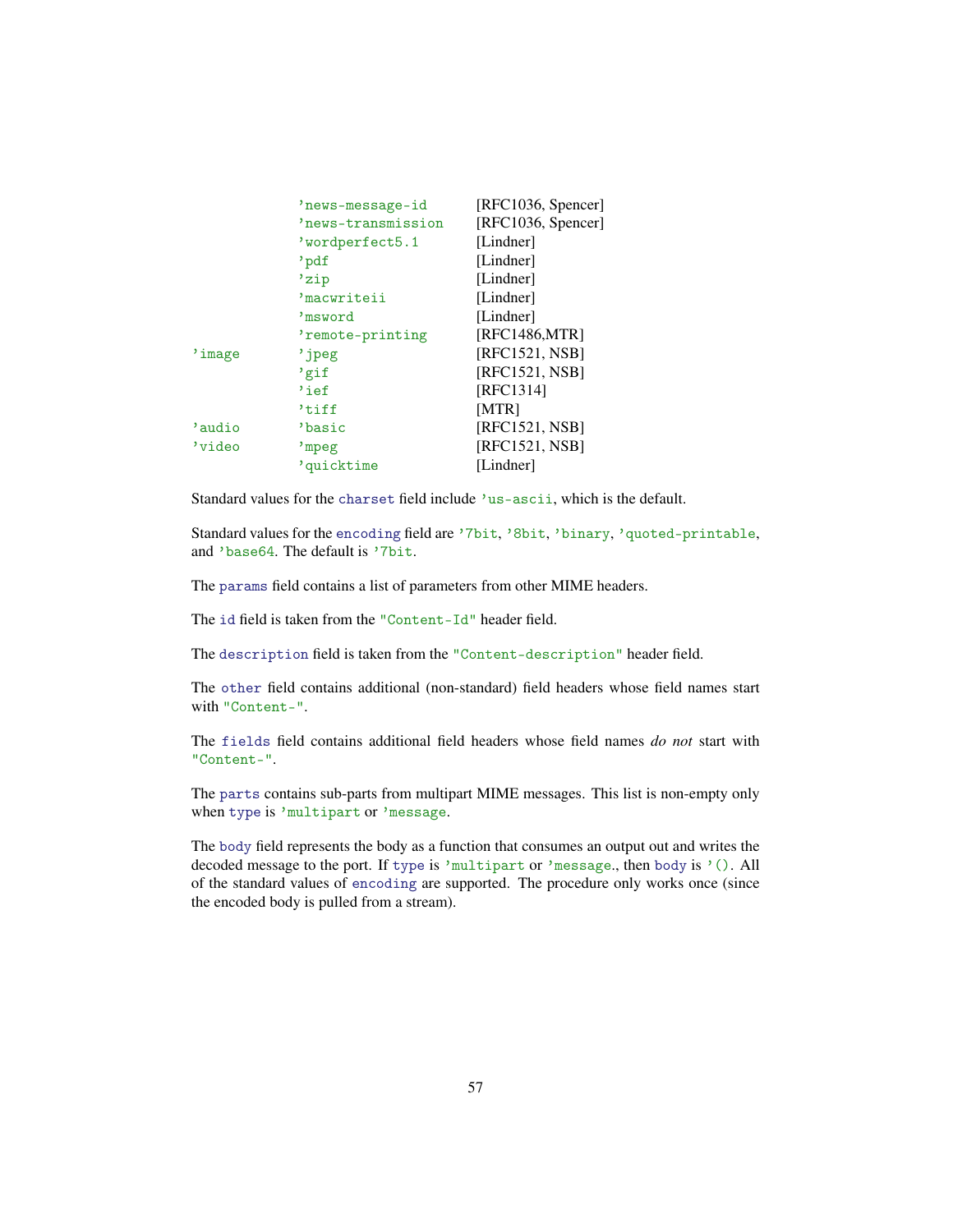```
(struct disposition (type
                     filename
                     creation
                     modification
                     read
                     size
                     params)
         #:extra-constructor-name make-disposition)
 type : symbol?
 filename : (or/c string? false/c)
 creation : (or/c string? false/c)
 modification : (or/c string? false/c)
 read : (or/c string? false/c)
 size : (or/c exact-nonnegative-integer? false/c)
 params : (listof (cons/c symbol? string?))
```
Represents a "Content-Disposition" header as defined in RFC 2183.

Standard values for the type field include 'inline and 'attachment.

The filename field is drawn from the "filename" parameter of the "Content-Disposition" header, if included in the message.

The creation, modification, and read fields represent file timestamps as drawn from the "creation-date", "modification-date", and "read-date" attributes of the "Content-Disposition" header, if included in the message.

The size field is drawn from the "size" parameter of the "Content-Disposition" header, if included in the message.

The params field stores any additional attribute bindings of the "Content-Disposition" header, if included in the message.

#### 11.2 Exceptions

```
(struct mime-error exn:fail ()
        #:extra-constructor-name make-mime-error)
```
The supertype of all MIME exceptions. Only the subtype missing-multipartboundary-parameter is ever actually raised.

```
(struct unexpected-termination mime-error (msg)
       #:extra-constructor-name make-unexpected-termination)
 msg : string?
```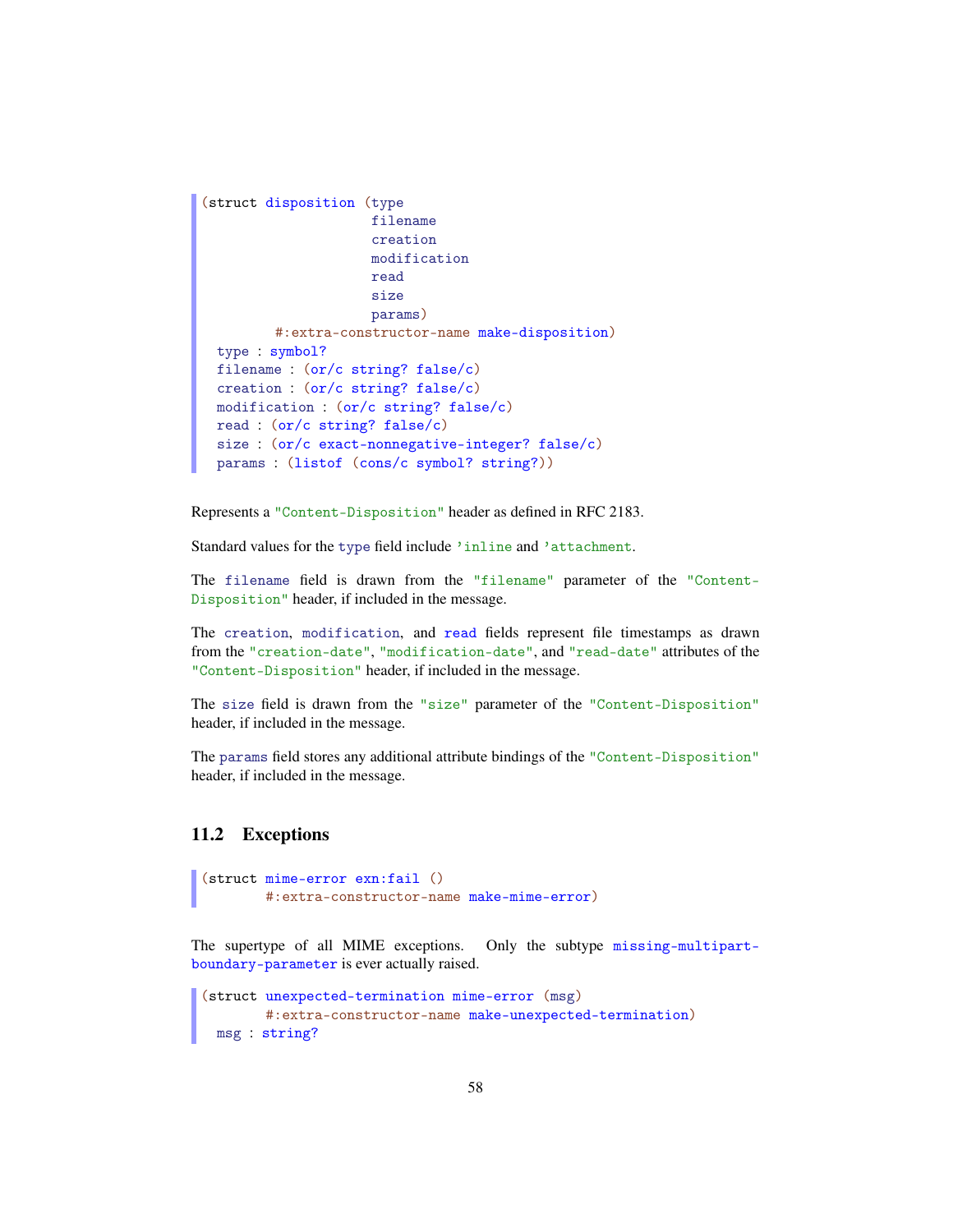Originally raised when an end-of-file is reached while parsing the headers of a MIME entity, but currently a mere warning is logged.

```
(struct missing-multipart-boundary-parameter mime-error ()
       #:extra-constructor-name
       make-missing-multipart-boundary-parameter)
```
Raised when a multipart type is specified, but no "Boundary" parameter is given.

```
(struct malformed-multipart-entity mime-error (msg)
        #:extra-constructor-name make-malformed-multipart-entity)
 msg : string?
```
Never actually raised.

```
(struct empty-mechanism mime-error ()
        #:extra-constructor-name make-empty-mechanism)
```
Never actually raised.

```
(struct empty-type mime-error ()
        #:extra-constructor-name make-empty-type)
```
Never actually raised.

```
(struct empty-subtype mime-error ()
        #:extra-constructor-name make-empty-subtype)
```
Never actually raised.

```
(struct empty-disposition-type mime-error ()
        #:extra-constructor-name make-empty-disposition-type)
```
Never actually raised.

### 11.3 MIME Unit

(require net/mime-unit)

mime@ : unit?

Imports nothing, exports mime^.

mime@ and mime^ are deprecated. They exist for backwardcompatibility and will likely be removed in the future. New code should use the net/mime module.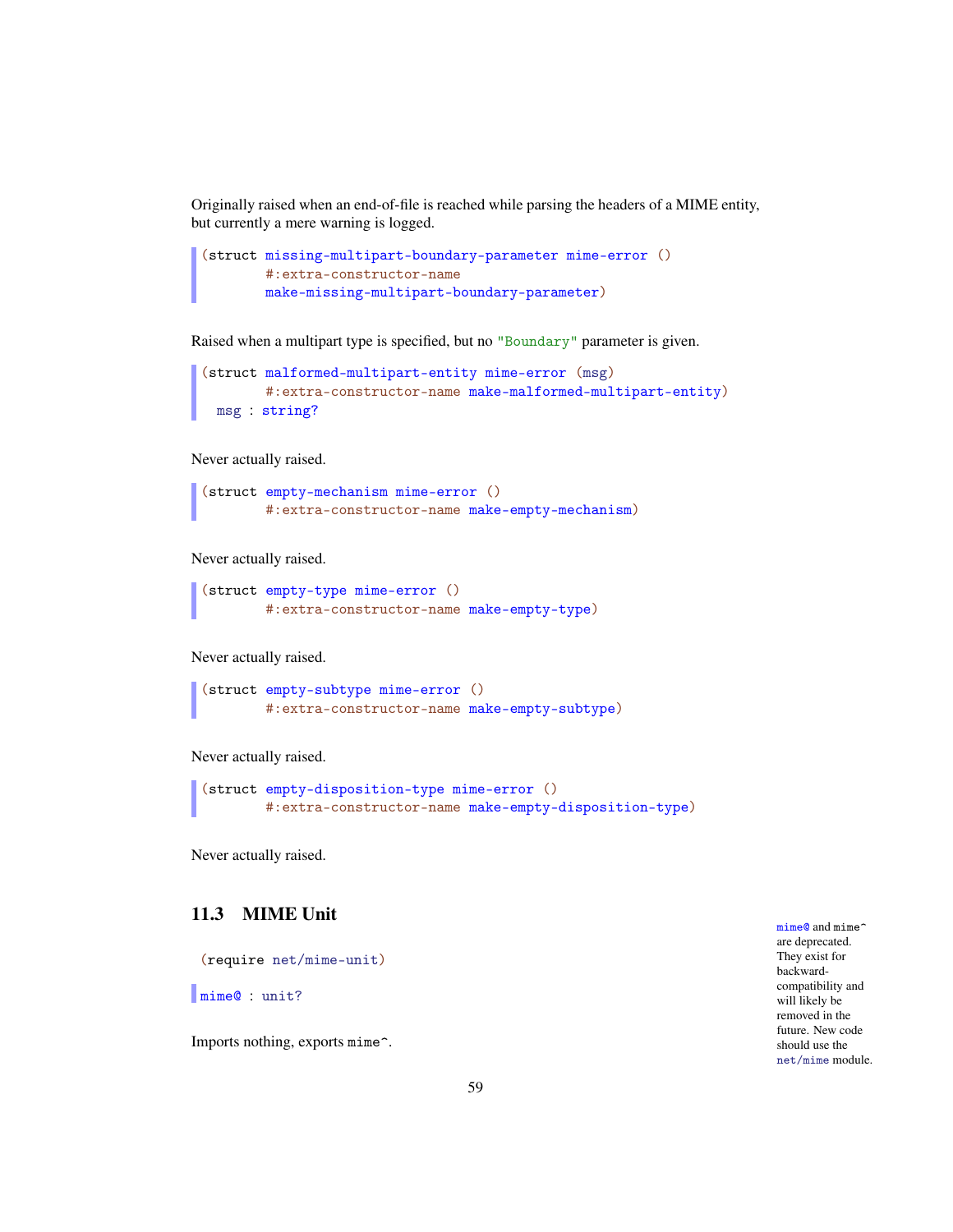# 11.4 MIME Signature

(require net/mime-sig)

Imime<sup>2</sup> : signature

Includes everything exported by the net/mime module.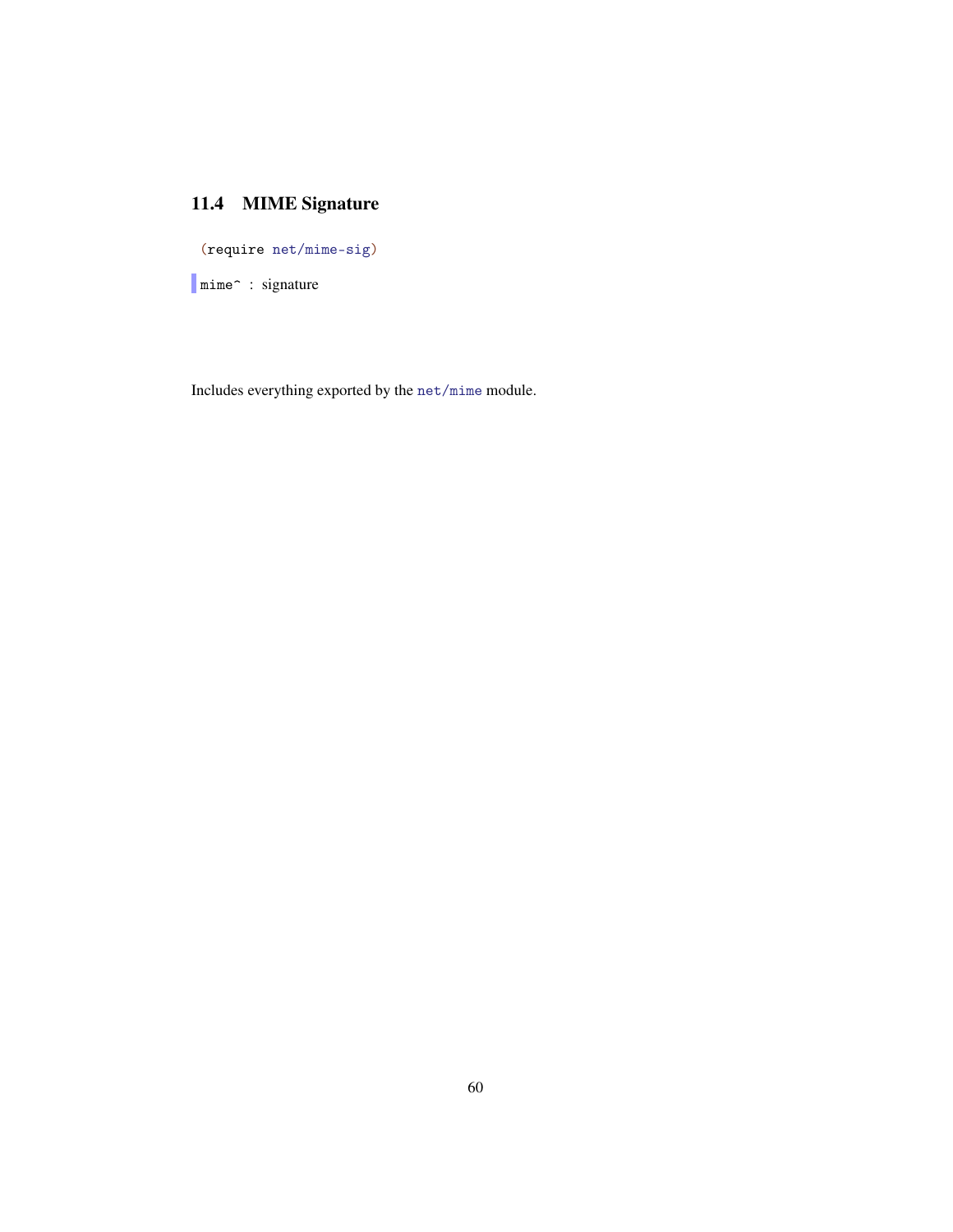# 12 Base 64: Encoding and Decoding

(require net/base64)

The net/base64 library provides utilities for Base 64 (MIME-standard) encoding and decoding.

#### 12.1 Functions

```
(base64-encode bstr [newline-bstr]) \rightarrow bytes?bstr : bytes?
  newline-bstr : bytes? = #"\r\n"
```
Consumes a byte string and returns its Base 64 encoding as a new byte string. The returned string is broken into 72-byte lines separated by newline-bstr, which defaults to a CRLF combination, and the result always ends with a newline-bstr unless the input is empty.

 $(base64-decode bstr) \rightarrow bytes?$ bstr : bytes?

Consumes a byte string and returns its Base 64 decoding as a new byte string.

```
(base64-encode-stream in out [newherebstr]) \rightarrow void?in : input-port?
 out : output-port?
 newline-bstr : bytes? = #"\n"
```
Reads bytes from in and writes the encoded result to  $out$ , breaking the output into 72character lines separated by newline-bstr, and ending with newline-bstr unless the input stream is empty. Note that the default newline-bstr is just  $\#"\n\in \mathbb{N}^n$ , not  $\#"\n\in \mathbb{N}^n$ . The procedure returns when it encounters an end-of-file from in.

```
(base64-decode-stream in out) \rightarrow void?in : input-port?
 out : output-port?
```
Reads a Base 64 encoding from in and writes the decoded result to out. The procedure returns when it encounters an end-of-file or Base 64 terminator  $\equiv$  from in.

#### 12.2 Base64 Unit

(require net/base64-unit)

base64@ and base64<sup> $\hat{ }$ </sup> are deprecated. They exist for backwardcompatibility and will likely be removed in the future. New code should use the net/base64 module.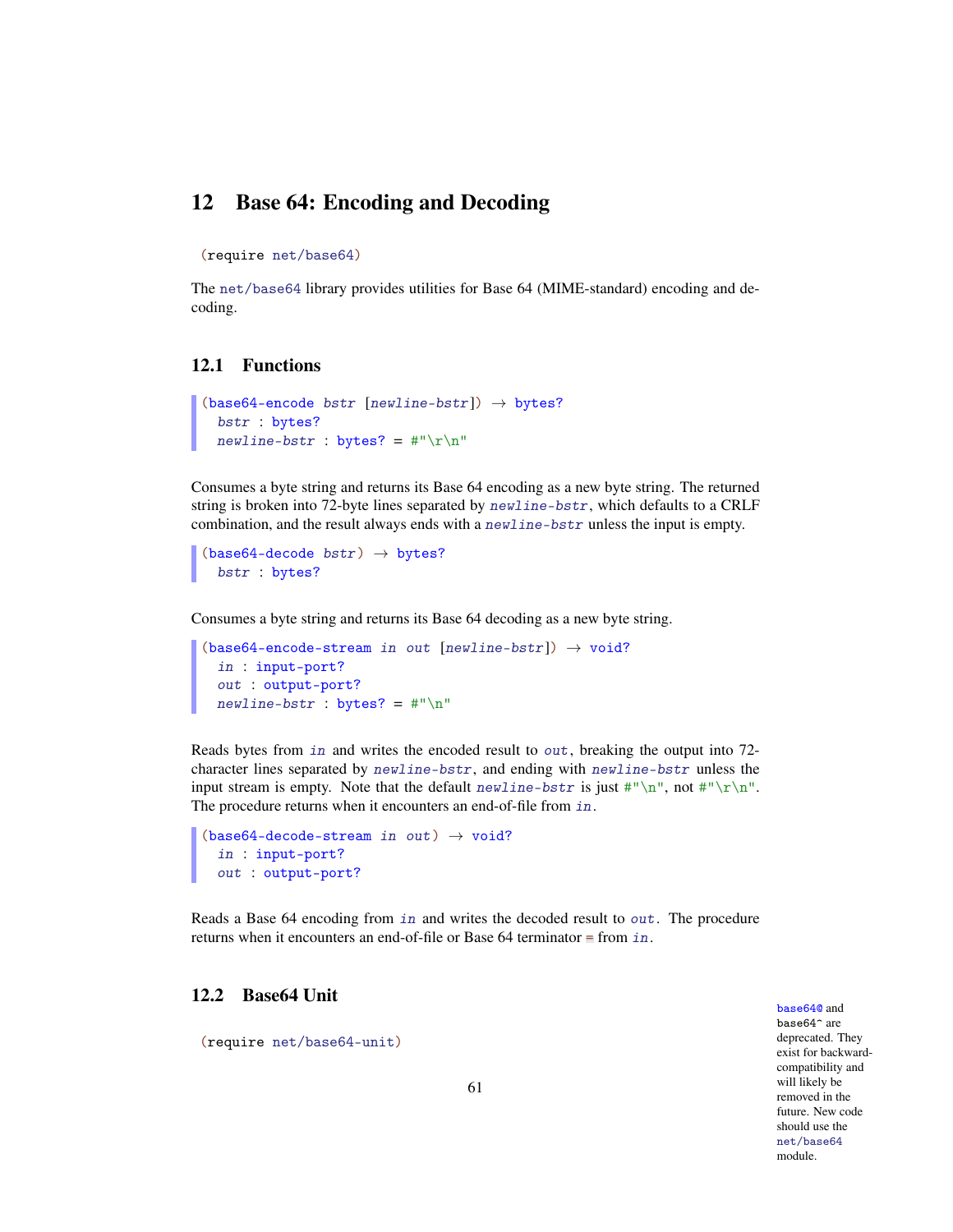# base640 : unit?

Imports nothing, exports base64^.

# 12.3 Base64 Signature

(require net/base64-sig)

base64^ : signature

Includes everything exported by the net/base64 module.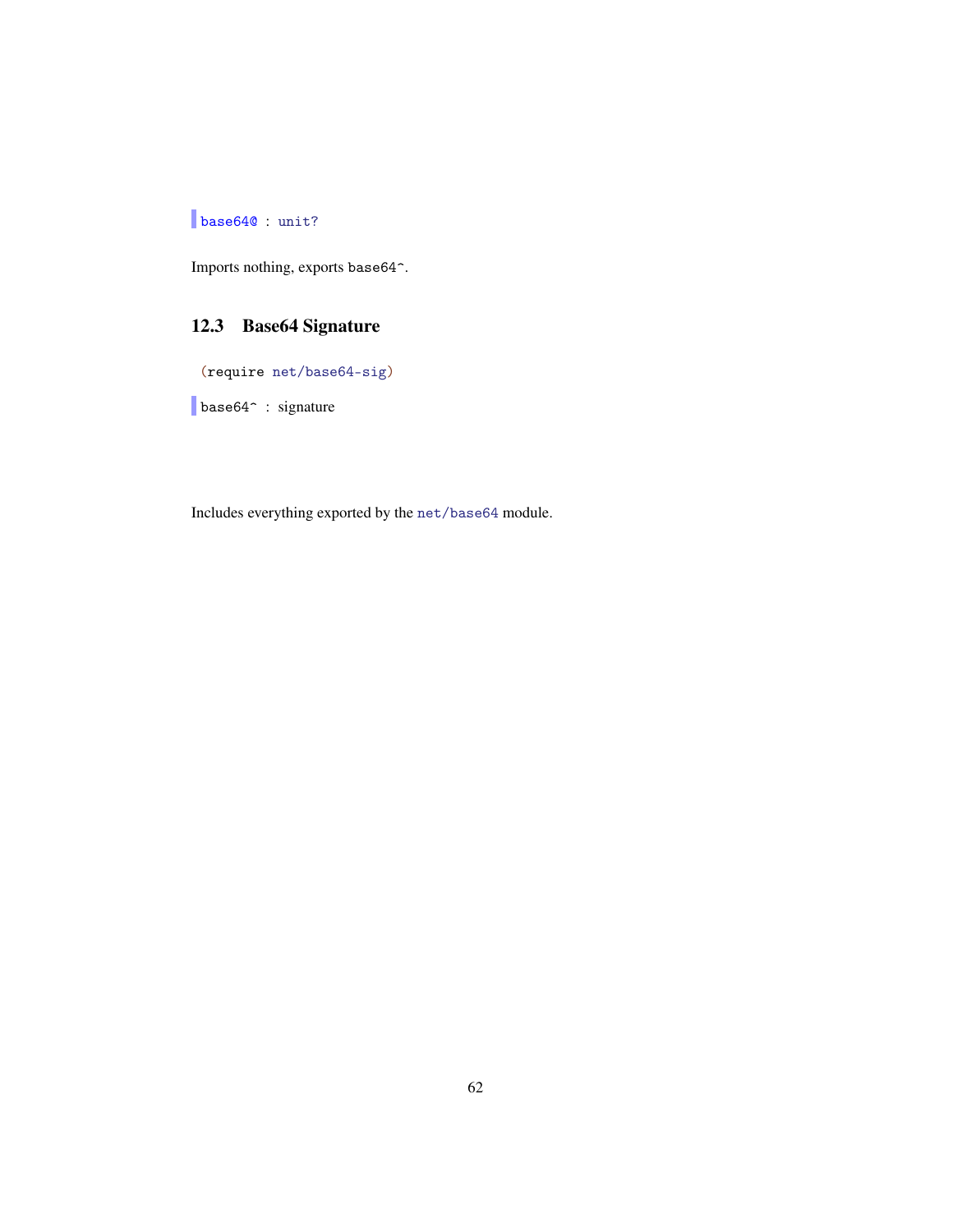## 13 Quoted-Printable: Encoding and Decoding

(require net/qp)

The net/qp library provides utilities for quoted-printable (mime-standard) encoding and decoding from RFC 2045 section 6.7.

The library was written by Francisco Solsona.

#### 13.1 Functions

```
(qp\text{-encode bstr}) \rightarrow bytes?bstr : bytes?
```
Consumes a byte string and returns its quoted printable representation as a new string. The encoded string uses  $\frac{\mu}{\lambda}$ " where necessary to create shorter lines.

 $(qp-decode bstr) \rightarrow bytes?$ bstr : bytes?

Consumes a byte string and returns its un-quoted printable representation as a new string. Non-soft line breaks are preserved in whatever form they exist (CR, LR, or CRLF) in the input string.

```
(qp\text{-encode-stream in out }[newline-bstr]) \rightarrow void?in : input-port?
  out : output-port?
  newline-bstr : bytes? = #"\n"
```
Reads characters from in and writes the quoted printable encoded result to out.

The newline-bstr argument is used for soft line-breaks (after  $\equiv$ ). Note that the default newline-bstr is just  $\#"\n\cdot n$ , not  $\#"\r\cdot n$ .

Other line breaks are preserved in whatever form they exist (CR, LR, or CRLF) in the input stream.

```
(qp-decode-stream in out) \rightarrow void?in : input-port?
 out : output-port?
```
Reads characters from in and writes de-quoted-printable result to out. Non-soft line breaks are preserved in whatever form they exist (CR, LR, or CRLF) in the input stream.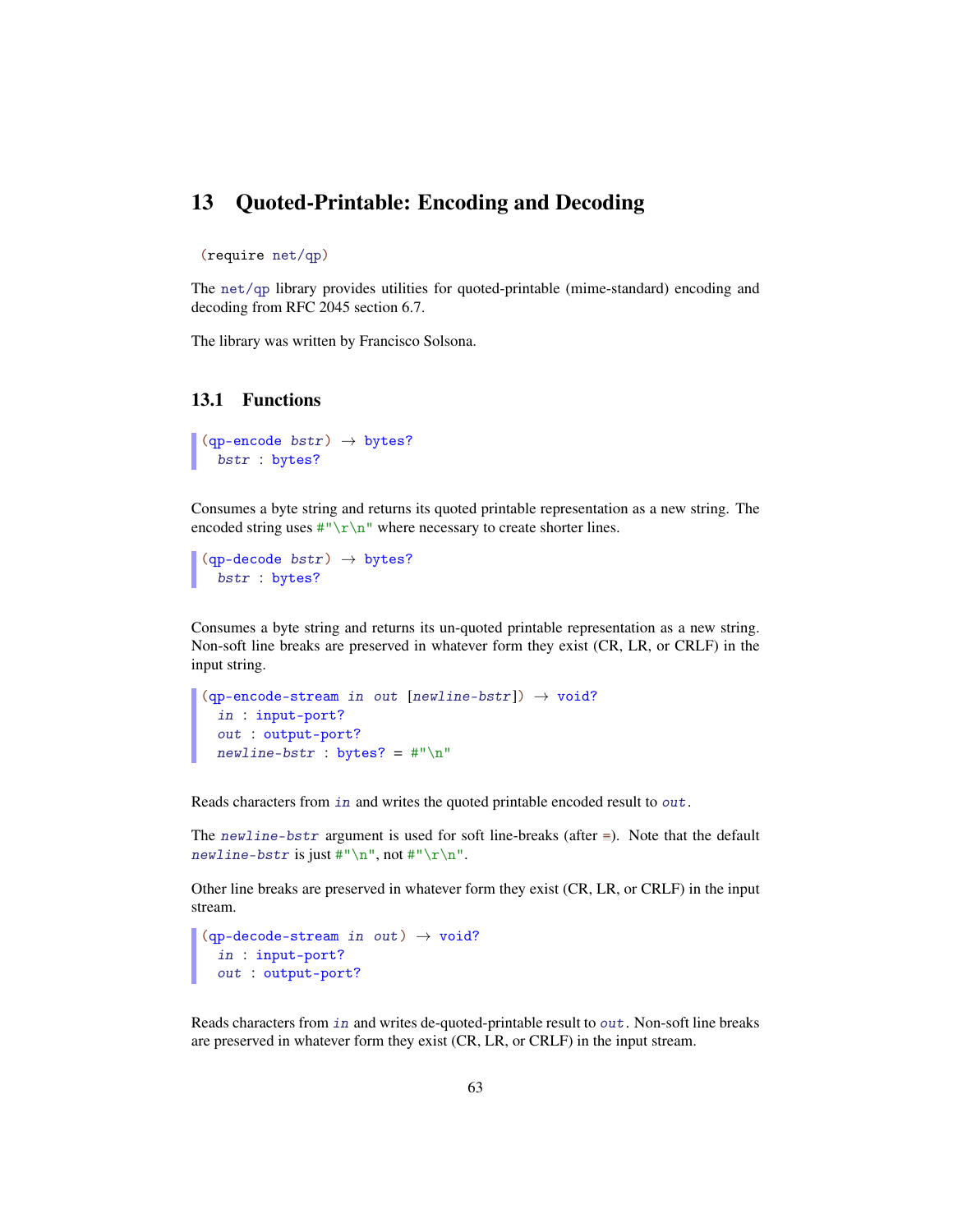#### 13.2 Exceptions

```
(struct qp-error ()
       #:extra-constructor-name make-qp-error)
(struct qp-wrong-input qp-error ()
       #:extra-constructor-name make-qp-wrong-input)
(struct qp-wrong-line-size qp-error ()
       #:extra-constructor-name make-qp-wrong-line-size)
```
None of these are used anymore, but the bindings are preserved for backward compatibility.

### 13.3 Quoted-Printable Unit

```
(require net/qp-unit)
qp@ : unit?
```
Imports nothing, exports qp<sup>o.</sup>

### 13.4 -Printable Signature

```
(require net/qp-sig)
```
**qp**<sup> $\cdot$ </sup> : signature

Includes everything exported by the net/qp module.

qp@ and qp^ are deprecated. They exist for backwardcompatibility and will likely be removed in the future. New code should use the net/qp module.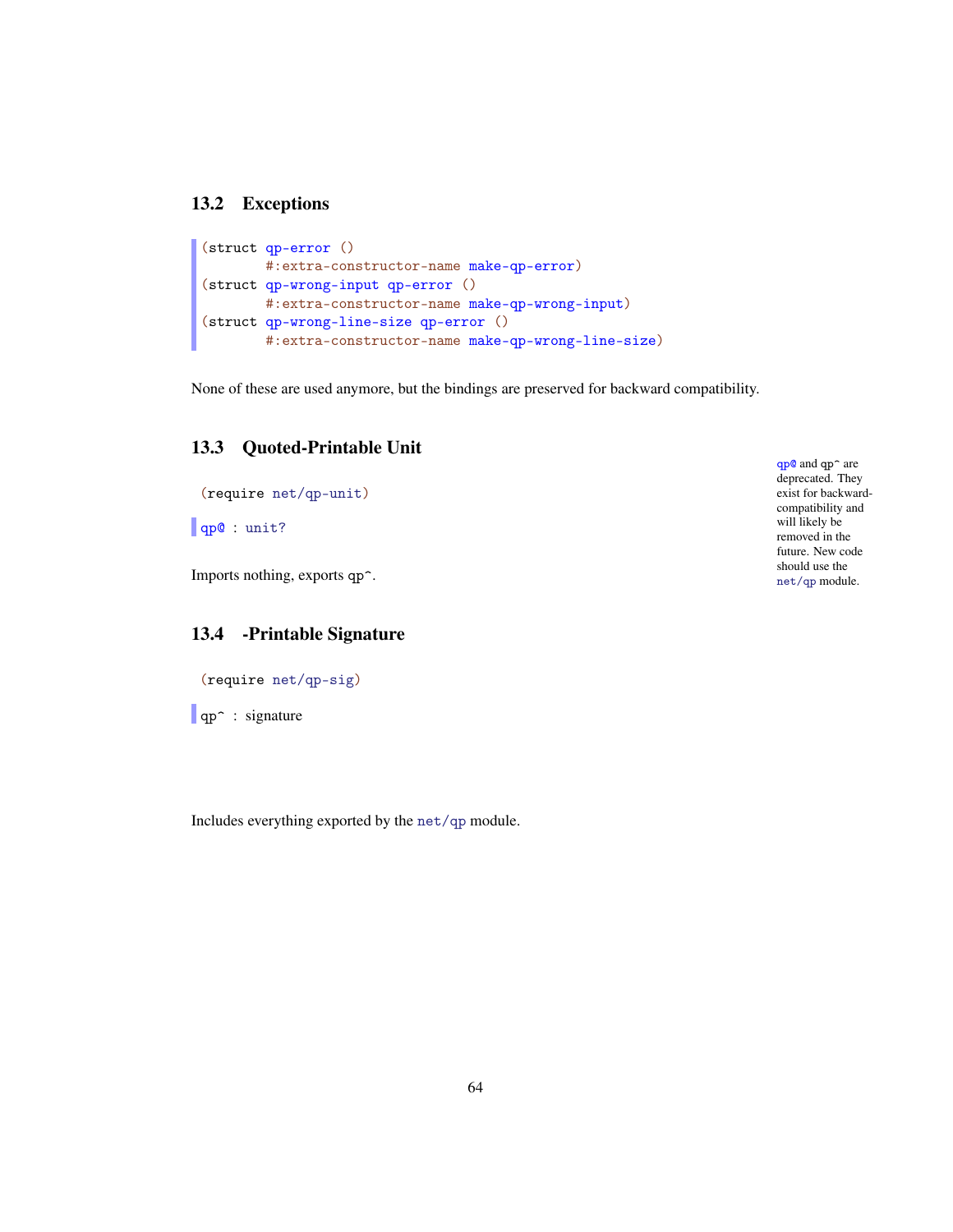## 14 DNS: Domain Name Service Queries

(require net/dns)

The net/dns library provides utilities for looking up hostnames.

Thanks to Eduardo Cavazos and Jason Crowe for repairs and improvements.

### 14.1 Functions

```
(dns-get-address nameserver
                    address
                   [#:ipv6? <i>ipv6?</i>]) \rightarrow string?
 nameserver : string?
  address : string?
  ipv6? : any/c = #f
```
Consults the specified nameserver (normally a numerical address like "128.42.1.30") to obtain a numerical address for the given Internet address.

The query record sent to the DNS server includes the "recursive" bit, but dns-get-address also implements a recursive search itself in case the server does not provide this optional feature.

If  $ipv6$ ? is a true value, then the numerical address that is returned will be an IPv6 address. If no AAAA record exists, an error will be raised.

```
(dns-get-name \text{ }nameserver \text{ } address) \rightarrow string?nameserver : string?
  address : string?
```
Consults the specified nameserver (normally a numerical address like "128.42.1.30") to obtain a name for the given numerical address.

```
(dns-get-mail-exchanger nameserver address) \rightarrow string?
  nameserver : string?
  address : string?
```
Consults the specified nameserver to obtain the address for a mail exchanger the given mail host address. For example, the mail exchanger for "ollie.cs.rice.edu" might be "cs.rice.edu".

 $\vert$  (dns-find-nameserver)  $\rightarrow$  (or/c string? false/c)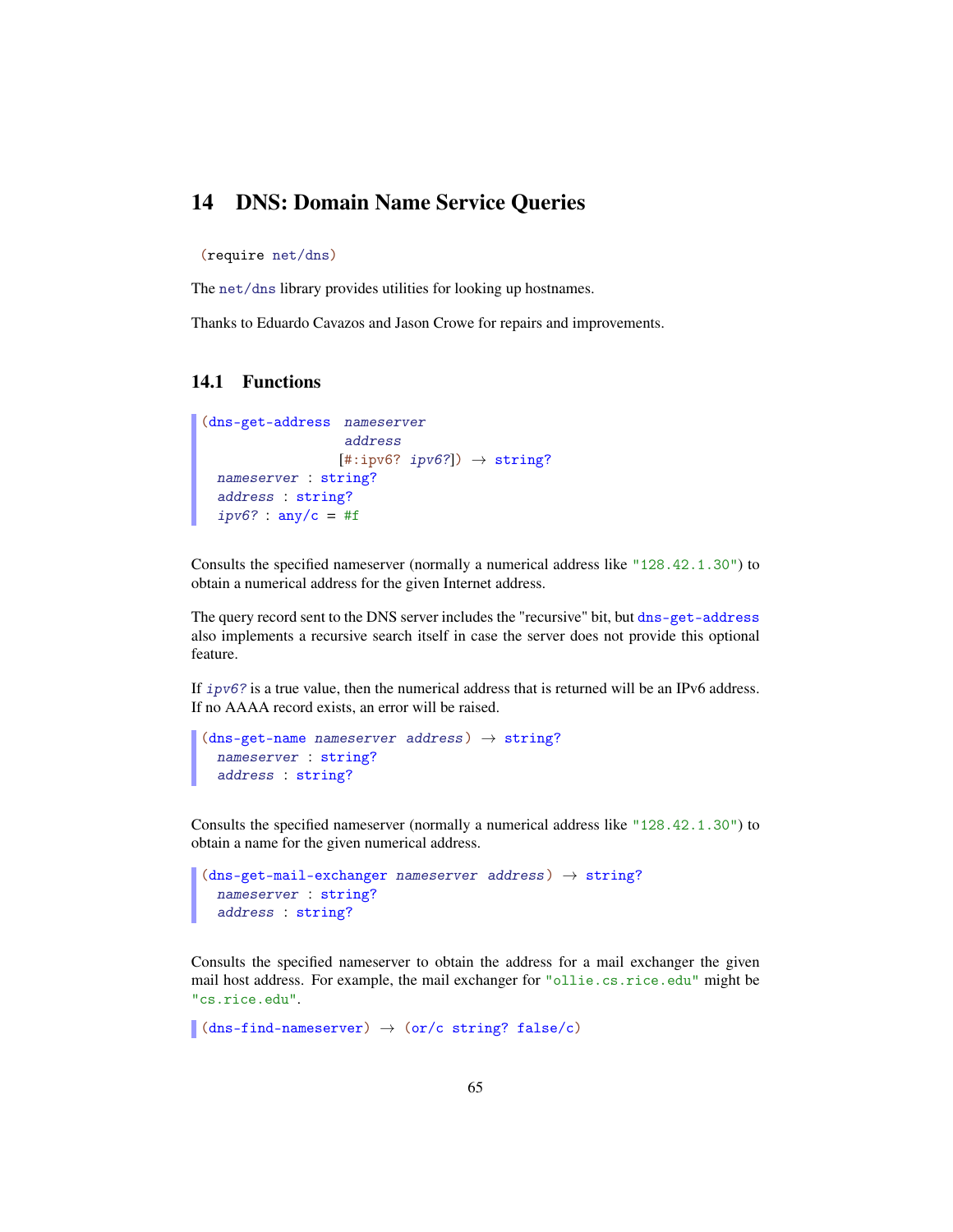Attempts to find the address of a nameserver on the present system. On Unix and Mac OS X, this procedure parses "/etc/resolv.conf" to extract the first nameserver address. On Windows, it runs nslookup.exe.

## 14.2 DNS Unit

(require net/dns-unit)

dns@ : unit?

Imports nothing, exports dns<sup>^</sup>.

### 14.3 DNS Signature

(require net/dns-sig)

dns<sup>2</sup> : signature

Includes everything exported by the net/dns module.

dns<sup>o</sup> and dns<sup>o</sup> are deprecated. They exist for backwardcompatibility and will likely be removed in the future. New code should use the net/dns module.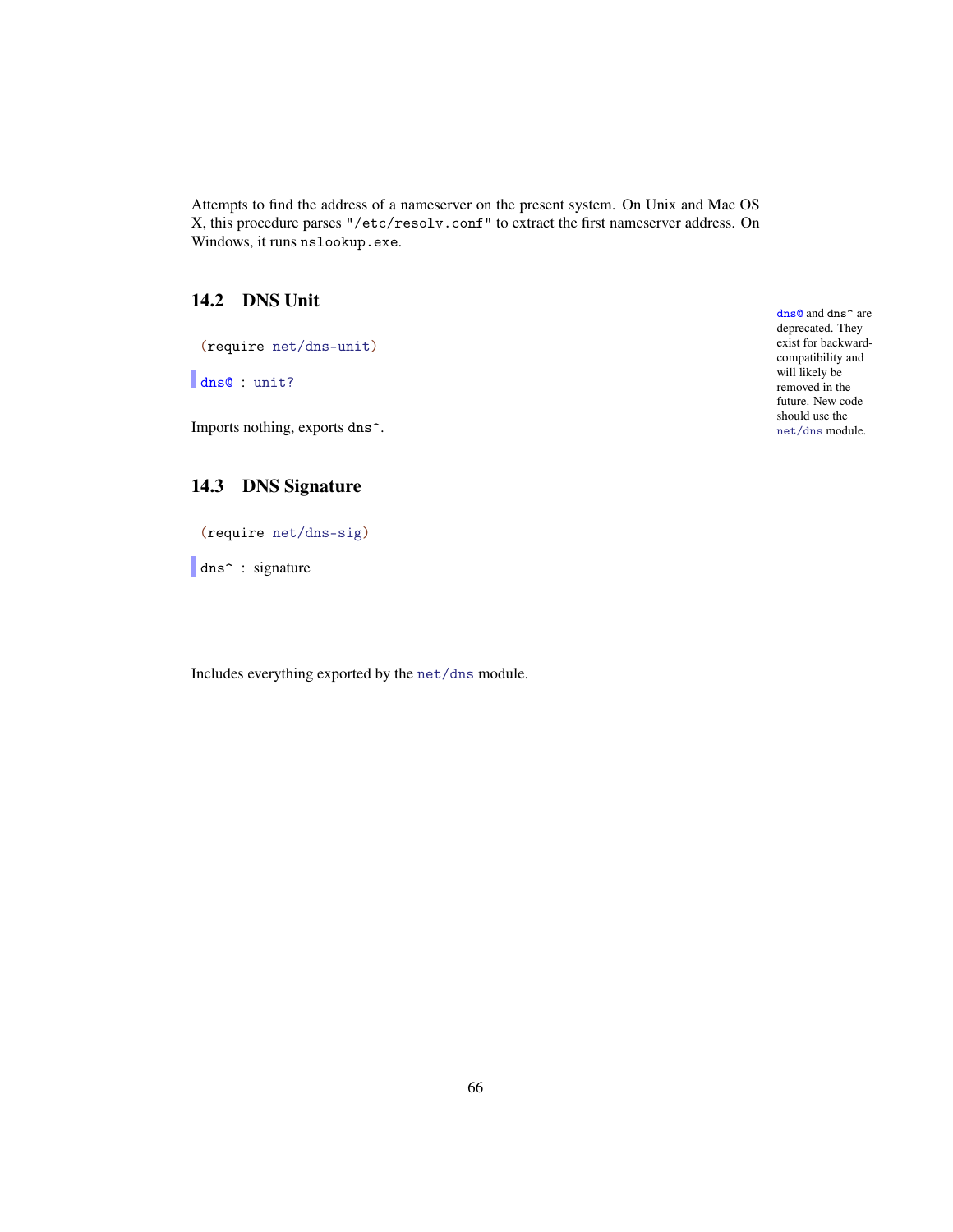## 15 NNTP: Newsgroup Protocol

(require net/nntp)

The net/nntp module provides tools to access Usenet group via NNTP [RFC977].

### 15.1 Connection and Operations

```
(struct communicator (sender receiver server port)
       #:extra-constructor-name make-communicator)
 sender : output-port?
 receiver : input-port?
 server : string?
 port : (integer-in 0 65535)
```
Once a connection to a Usenet server has been established, its state is stored in a communicator, and other procedures take communicators as an argument.

```
(connect-to-server server [port-number]) \rightarrow communciator?server : string?
 port-number: (integer-in 0 65535) = 119
```
Connects to server at port-number.

```
(disconnect-from-server communiator) \rightarrow void?communicator : communicator?
```
Disconnects an NNTP communicator.

```
(open-news-group communicator newsgroup )
 →
exact-nonnegative-integer?
   exact-nonnegative-integer?
   exact-nonnegative-integer?
 communicator : communicator?
 newsgroup : string?
```
Selects the newsgroup of an NNTP connection. The returned values are the total number of articles in the group, the first available article, and the last available article.

```
(authenticate-user communicator
                   username
                   password) \rightarrow void?communicator : communicator?
 username : string?
 password : string?
```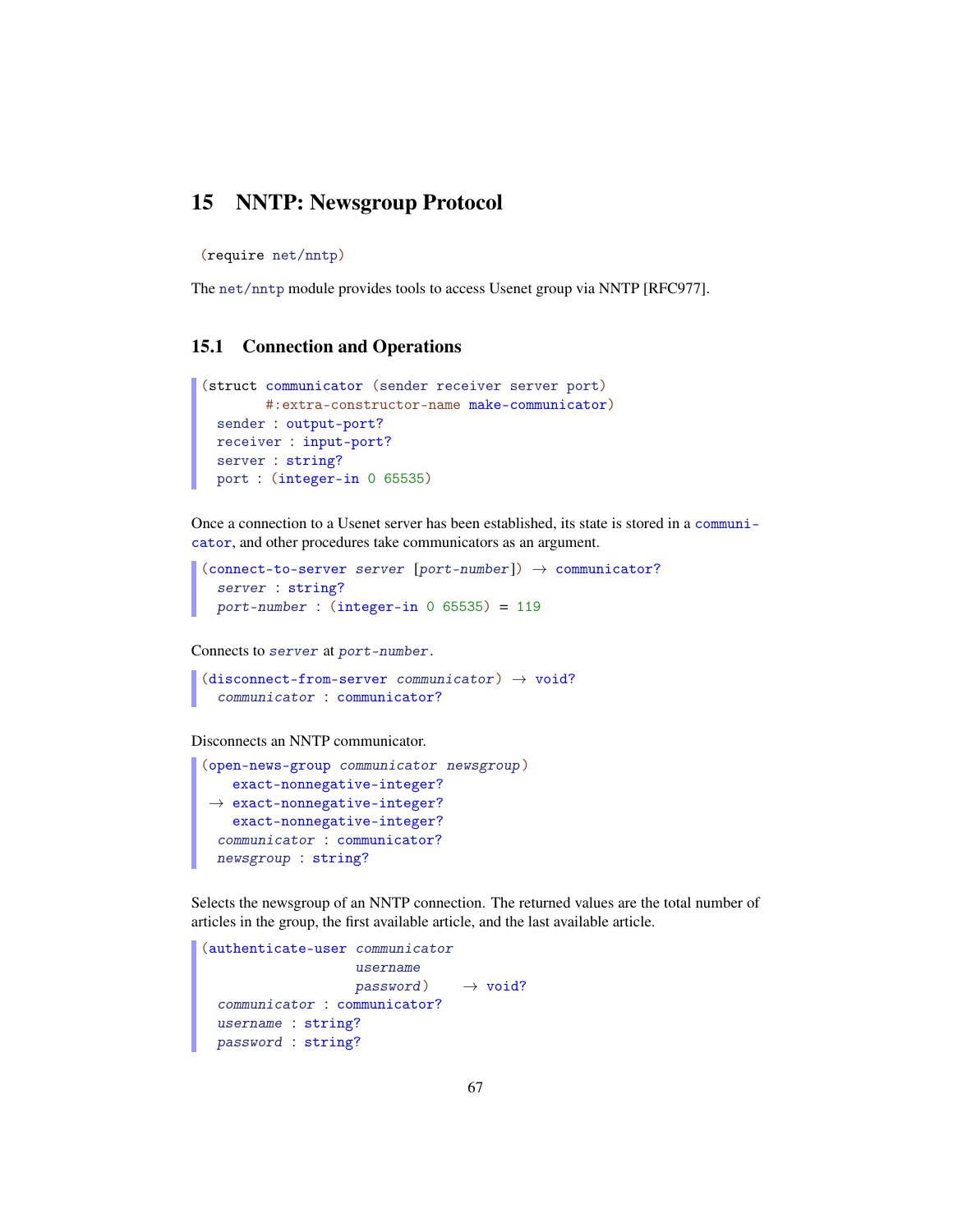Tries to authenticate a user with the original authinfo command (uses cleartext). The password argument is ignored if the server does not ask for it.

```
(head-of-message communicator
                 message-index) \rightarrow (listof string?)communicator : communicator?
 message-index : exact-nonnegative-integer?
```
Given a message number, returns its header lines.

```
(body-of-message communicator
                 message-index) \rightarrow (listof string?)communicator : communicator?
 message-index : exact-nonnegative-integer?
```
Given a message number, returns the body of the message.

```
(newnews-since communicator message-index) \rightarrow (listof string?)
  communicator : communicator?
  message-index : exact-nonnegative-integer?
```
Implements the NEWNEWS command (often disabled on servers).

```
((generic-message-command command
                          ok-code)
                          communicator
                          message-index) \rightarrow (listof string?)command : string?
 ok-code : exact-integer?
 communicator : communicator?
 message-index : exact-nonnegative-integer?
```
Useful primitive for implementing head-of-message, body-of-message and other similar commands.

```
(make-desired-header tag-string) \rightarrow regexp?tag-string : string?
```
Takes a header field's tag and returns a regexp to match the field

```
(extract-desired-headers header desireds) \rightarrow (listof string?)
  header : (listof string?)
  desireds : (listof regexp?)
```
Given a list of header lines and of desired regexps, returns the header lines that match any of the desireds.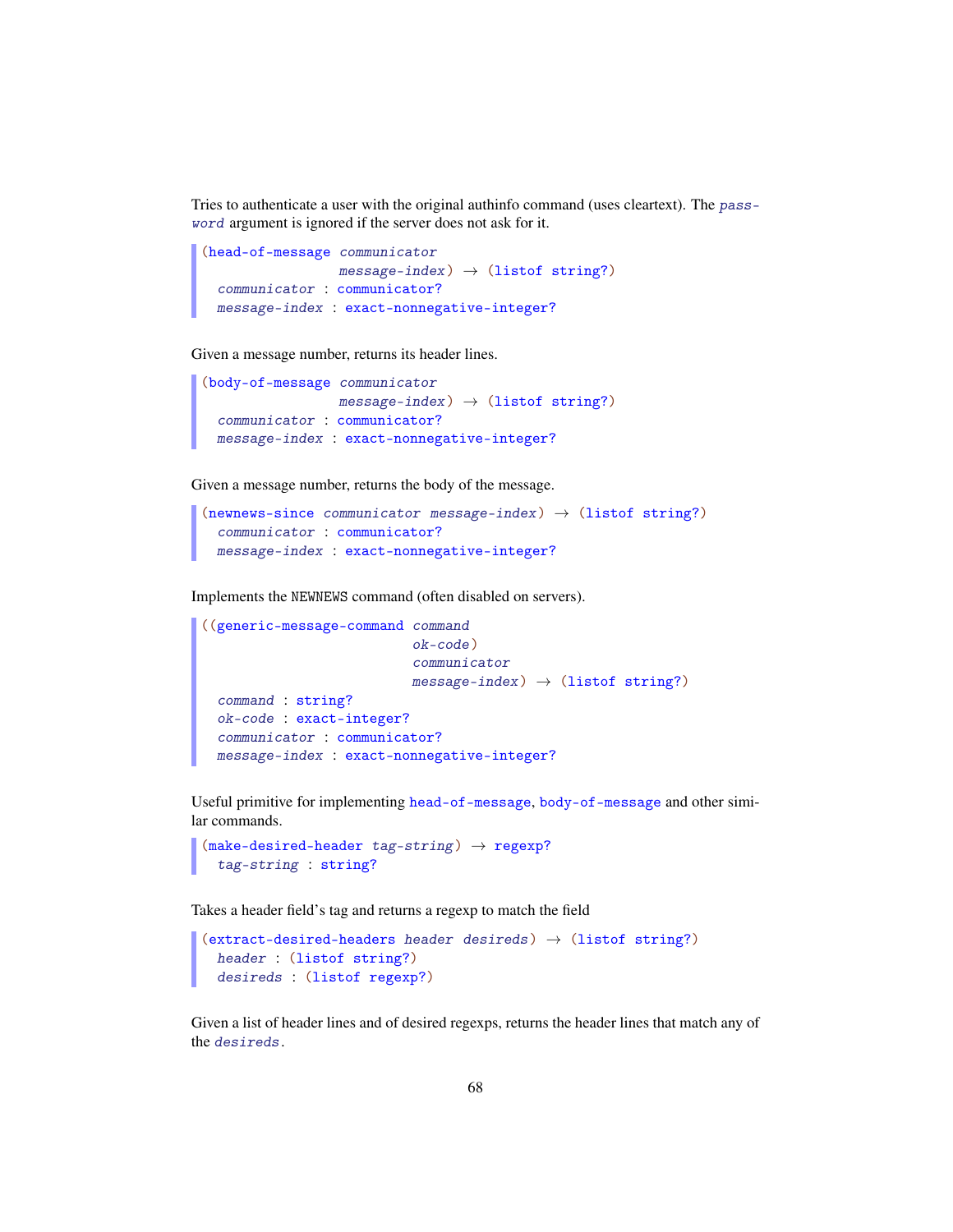#### 15.2 Exceptions

```
(struct nntp exn ()
        #:extra-constructor-name make-nntp)
```
The supertype of all NNTP exceptions.

```
(struct unexpected-response nntp (code text)
       #:extra-constructor-name make-unexpected-response)
 code : exact-integer?
 text : string?
```
Raised whenever an unexpected response code is received. The text field holds the response text sent by the server.

```
(struct bad-status-line nntp (line)
       #:extra-constructor-name make-bad-status-line)
 line : string?
```
Raised for mal-formed status lines.

```
(struct premature-close nntp (communicator)
       #:extra-constructor-name make-premature-close)
 communicator : communicator?
```
Raised when a remote server closes its connection unexpectedly.

```
(struct bad-newsgroup-line nntp (line)
       #:extra-constructor-name make-bad-newsgroup-line)
 line : string?
```
Raised when the newsgroup line is improperly formatted.

```
(struct non-existent-group nntp (group)
       #:extra-constructor-name make-non-existent-group)
 group : string?
```
Raised when the server does not recognize the name of the requested group.

```
(struct article-not-in-group nntp (article)
       #:extra-constructor-name make-article-not-in-group)
 article : exact-integer?
```
Raised when an article is outside the server's range for that group.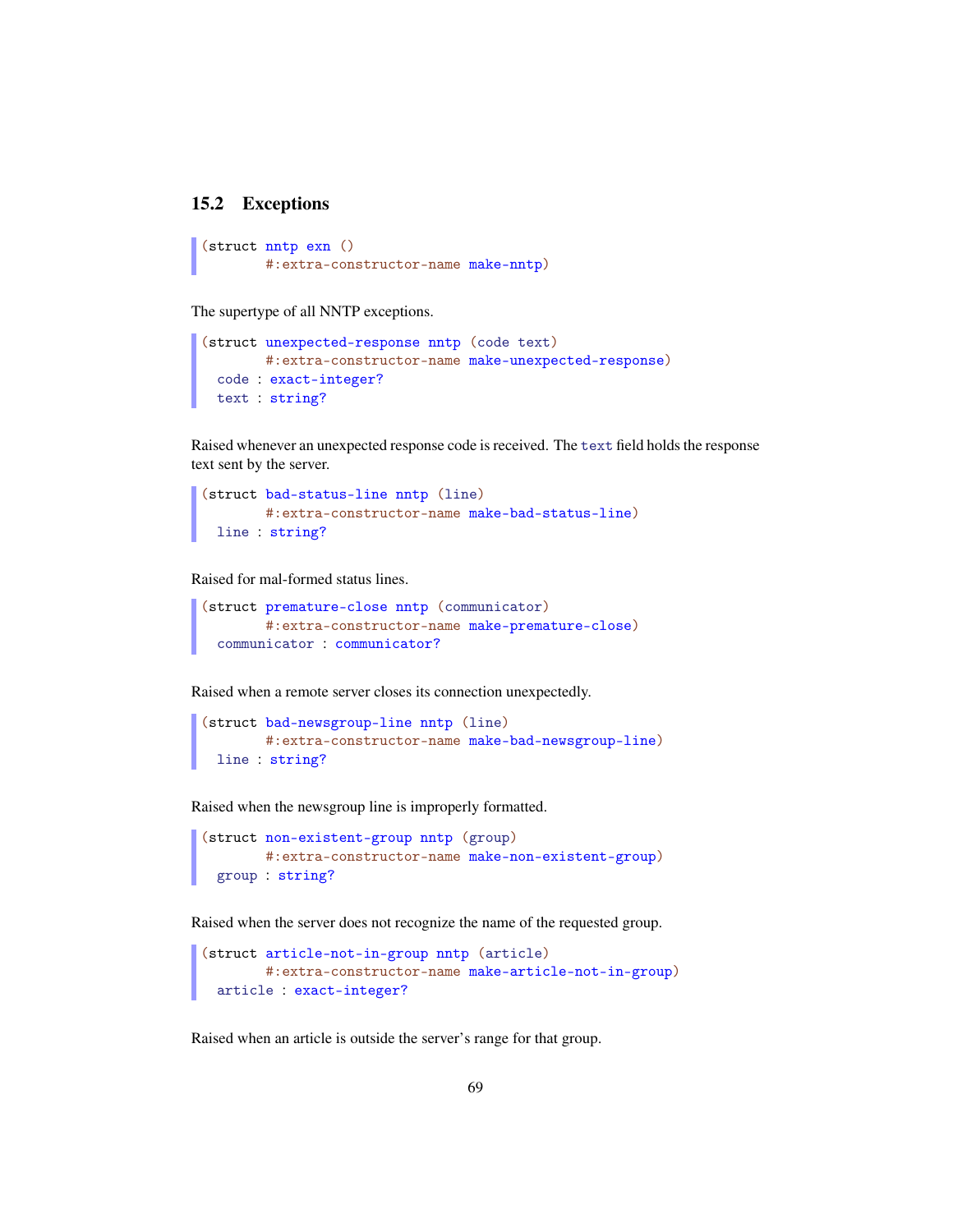```
(struct no-group-selected nntp ()
        #:extra-constructor-name make-no-group-selected)
```
Raised when an article operation is used before a group has been selected.

```
(struct article-not-found nntp (article)
        #:extra-constructor-name make-article-not-found)
 article : exact-integer?
```
Raised when the server is unable to locate the article.

```
(struct authentication-rejected nntp ()
        #:extra-constructor-name make-authentication-rejected)
```
Raised when the server reject an authentication attempt.

## 15.3 NNTP Unit

(require net/nntp-unit)

```
nntp@ : unit?
```
Imports nothing, exports nntp^.

### 15.4 NNTP Signature

(require net/nntp-sig)

nntp<sup>o</sup> : signature

Includes everything exported by the net/nntp module.

nntp@ and nntp^ are deprecated. They exist for backwardcompatibility and will likely be removed in the future. New code should use the net/nntp module.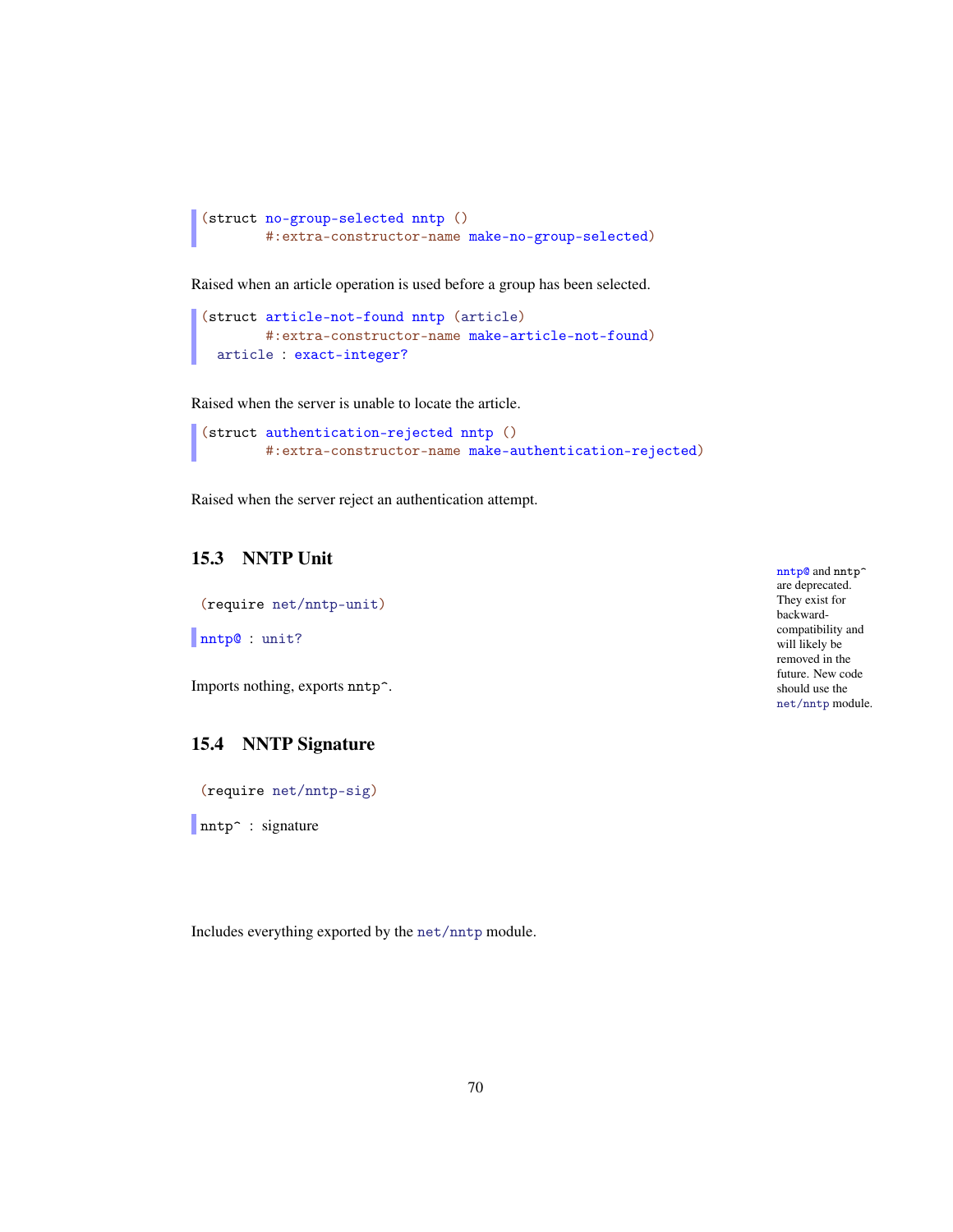# 16 TCP: Unit and Signature

The net/tcp-sig and net/tcp-unit libraries define a tcp $\hat{ }$  signature and tcp@ implementation, where the implementation uses racket/tcp.

Some units in the "net" collection import tcp^, so that they can be used with transports other than plain TCP. For example,  $url@$  imports tcp<sup>^</sup>.

```
See also tcp-redirect and make-ssl-tcp@.
```
### 16.1 TCP Signature

```
(require net/tcp-sig)
```

```
tcp<sup>o</sup> : signature
```

```
(tcp-listen port-no
            [max-allow-wait
            reuse?
            hostname]) \rightarrow tcp-listener?
 port-no :
           (and/c exact-nonnegative-integer?
                 (integer-in 1 65535))
 max-allow-wait : exact-nonnegative-integer? = 4
 reuse? : any/c = #fhostname : (or/c \text{ string? false}/c) = #f
```
Like tcp-listen from racket/tcp.

```
(tcp-connect hostname
             port-no
            [local-hostname
             local-port-no]) \rightarrow input-port? output-port?
 hostname : string?
  port-no :
(and/c exact-nonnegative-integer?
                 (integer-in 1 65535))
 local-hostname : (or/c string? false/c) = #flocal-port-no :
                 (or/c (and/c exact-nonnegative-integer?
                               (integer-in 1 65535))
                       false/c)
                                                      = #f
```
Like tcp-connect from racket/tcp.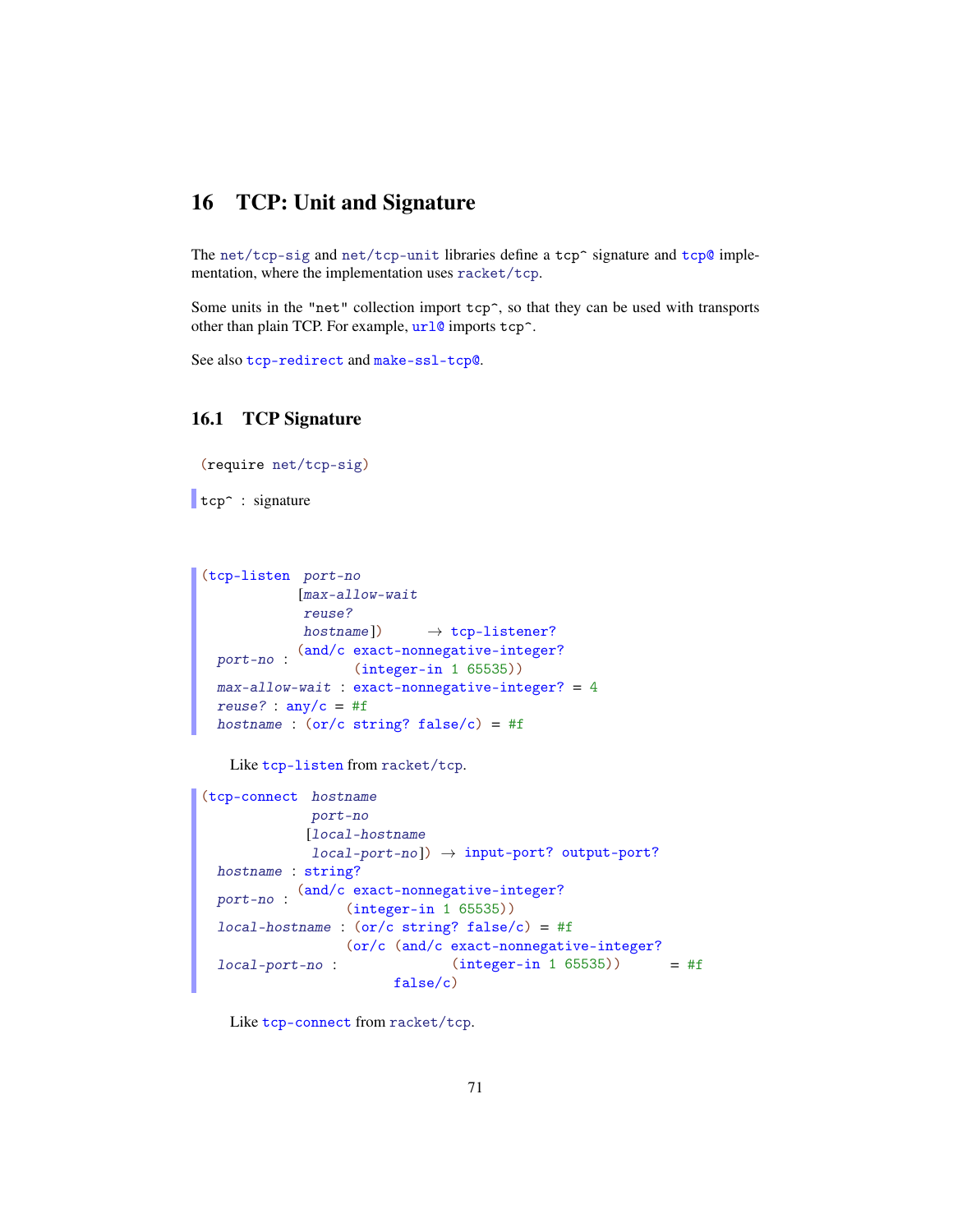```
(tcp-connect/enable-break hostname
                           port-no
                          [local-hostname]
                           local-port-no)
\rightarrow input-port? output-port?
 hostname : string?
  port-no :
(and/c exact-nonnegative-integer?
                 (integer-in 1 65535))
 local-hostname : (or/c string? false/c) = #f
 local-port-no :
                  (or/c (and/c exact-nonnegative-integer?
                                (integer-in 1 65535))
                        false/c)
```
Like tcp-connect/enable-break from racket/tcp.

```
(tcp\text{-}accept\text{ }listener) \rightarrow input-port? output-port?
  listener : tcp-listener?
```
Like tcp-accept from racket/tcp.

```
(tcp-accept/enable-break listener) \rightarrow input-port? output-port?listener : tcp-listener?
```
Like tcp-accept/enable-break from racket/tcp.

```
(tcp-accept-ready? listener) \rightarrow boolean?listener : tcp-listener?
```
Like tcp-accept-ready? from racket/tcp.

```
(tcp-close listener) \rightarrow void?
  listener : tcp-listener?
```
Like tcp-close from racket/tcp.

```
(tcp-listener? v) \rightarrow boolean?v : any/c
```
Like tcp-listener? from racket/tcp.

```
(tcp-abandon-port\ tcp-port) \rightarrow void?tcp-port : port?
```
Like tcp-abandon-port from racket/tcp.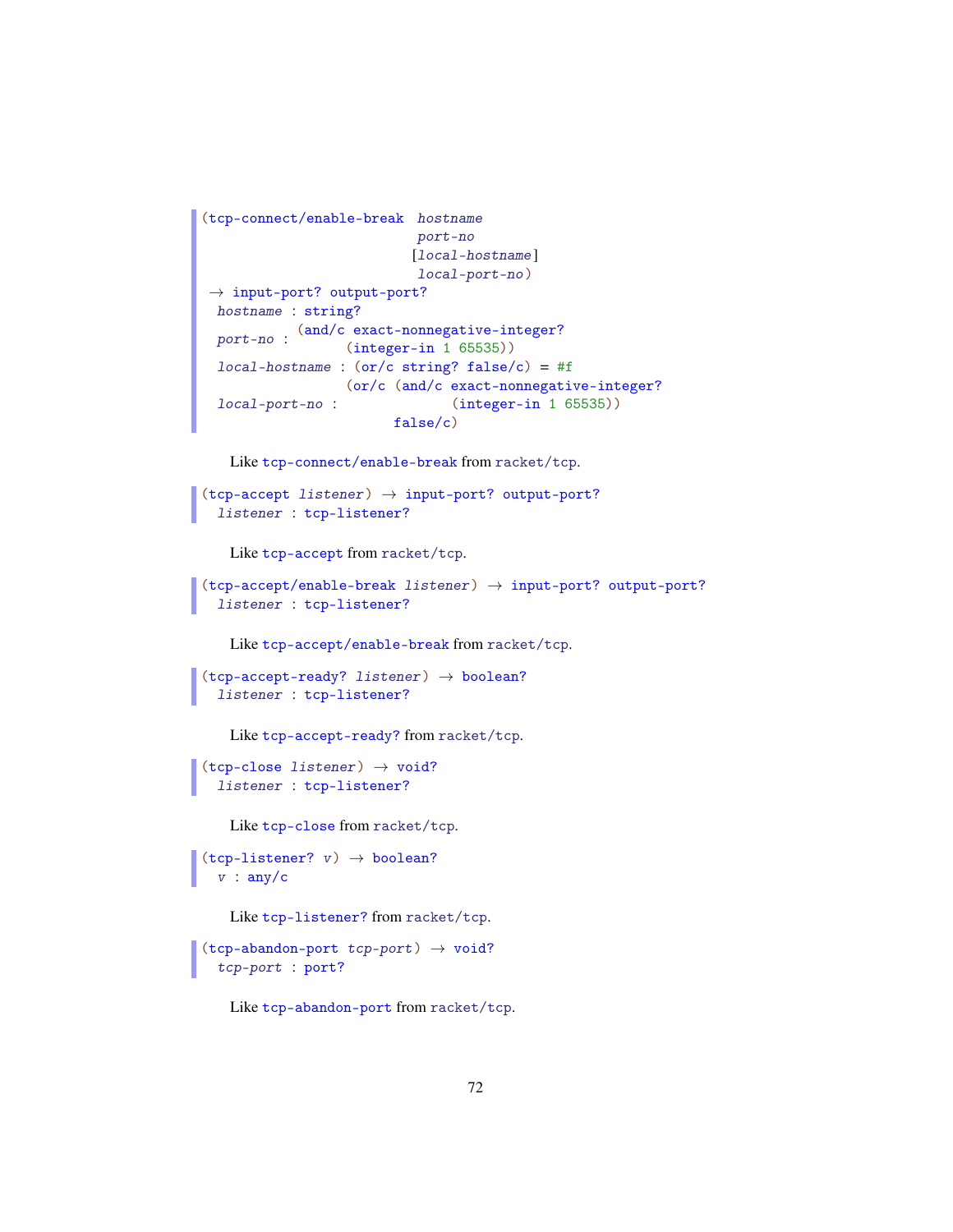```
(tcp-addresses tcp-port [port-numbers?])
 \rightarrow(or/c (values string? string?)
          (values string? (integer-in 1 65535)
                   string? (integer-in 1 65535)))
tcp-port : port?
 port-numbers? : any/c = #f
```
Like tcp-addresses from racket/tcp.

# <span id="page-72-0"></span>16.2 TCP Unit

```
(require net/tcp-unit)
```
tcp@ : unit?

Imports nothing and exports tcp^, implemented using racket/tcp.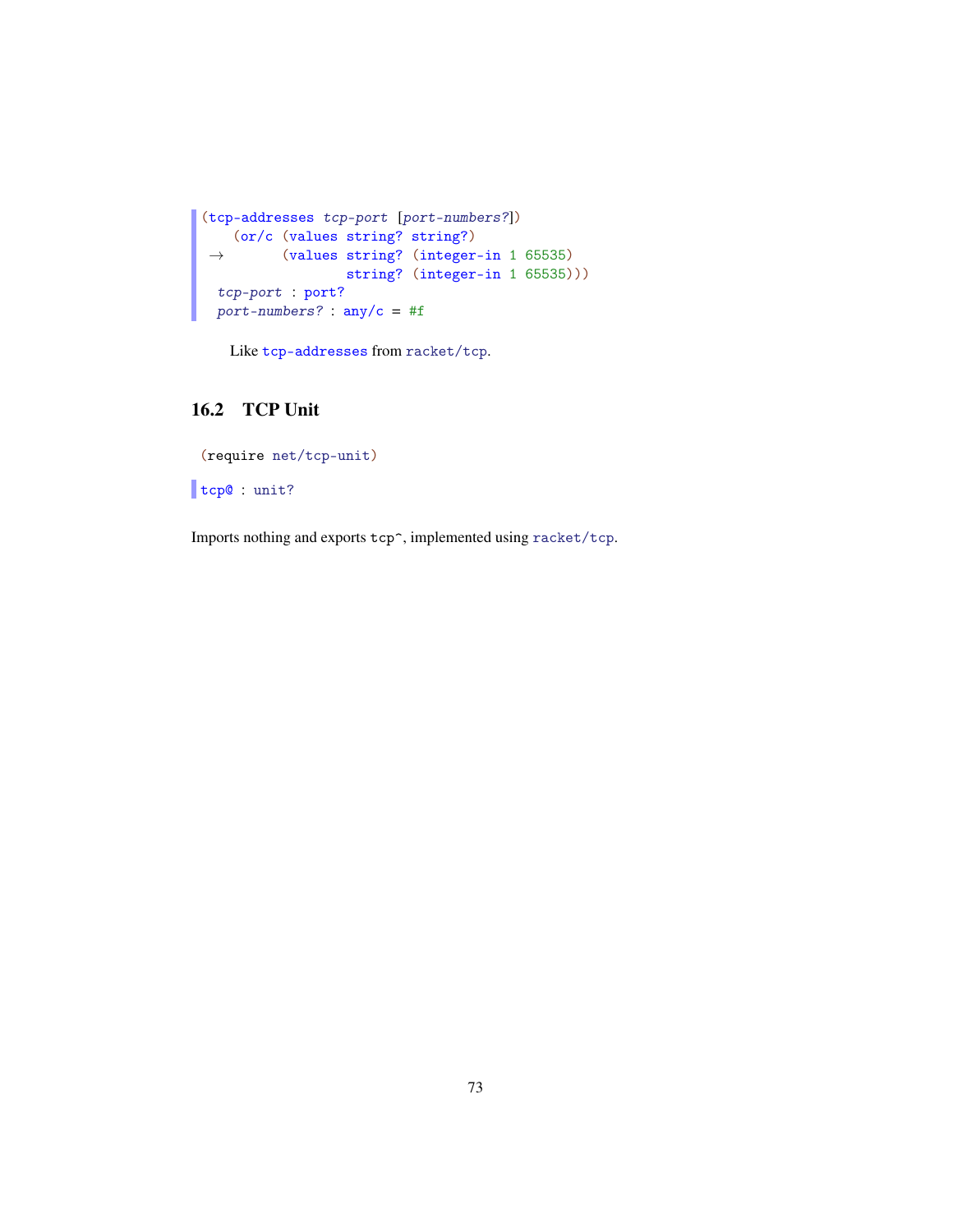# <span id="page-73-0"></span>17 TCP Redirect: tcp<sup>~</sup> via Channels

(require net/tcp-redirect)

The net/tcp-redirect library provides a function for directing some TCP port numbers to use buffered channels instead of the TCP support from racket/tcp.

```
(tcp-redirect port-numbers) \rightarrow unit?
 port-numbers : (listof (integer-in 0 65535))
```
Returns a unit that implements tcp^. For port numbers not listed in port-numbers, the unit's implementations are the racket/tcp implementations.

For the port numbers listed in port-numbers and for connections to "127.0.0.1", the unit's implementation does not use TCP connections, but instead uses internal buffered channels. Such channels behave exactly as TCP listeners and ports.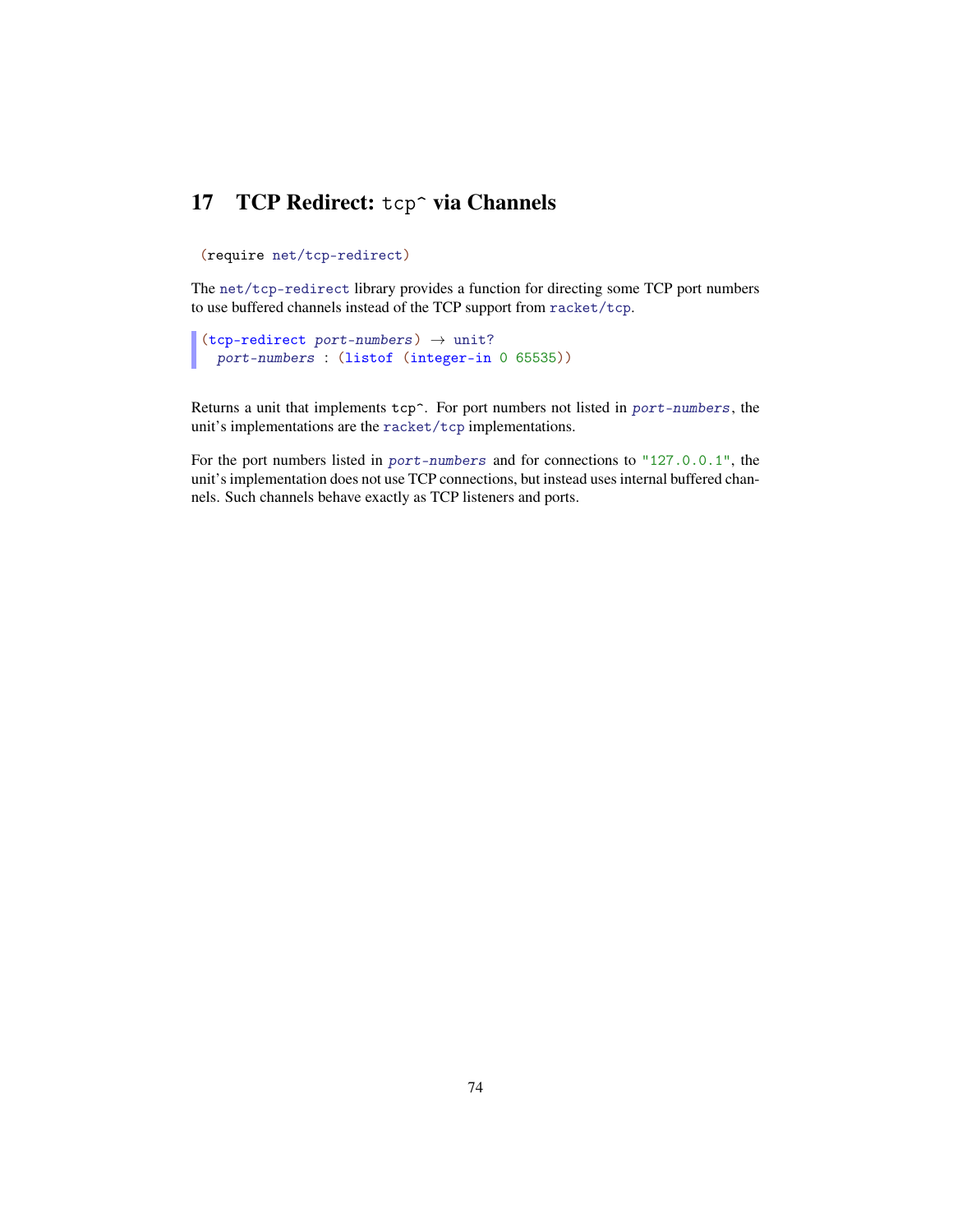# <span id="page-74-0"></span>18 SSL Unit: tcp<sup>o</sup> via SSL

(require net/ssl-tcp-unit)

The net/ssl-tcp-unit library provides a function for creating a tcp $\hat{ }$  implementation with openssl functionality.

```
(make-ssl-tcp@ server-cert-file
               server-key-file
               server-root-cert-files
               server-suggest-auth-file
               client-cert-file
               client-key-file
               client-root-cert-files) \rightarrow unit?
 server-cert-file : (or/c path-string? false/c)
 server-key-file : (or/c path-string? false/c)
 server-root-cert-files : (or/c (listof path-string?) false/c)
 server-suggest-auth-file : path-string?
 client-cert-file : (or/c path-string? false/c)
 client-key-file : (or/c path-string? false/c)
 client-root-cert-files : (listof path-string?)
```
Returns a unit that implements  $\text{top}$  using the SSL functions from openssl. The arguments to make-ssl-tcp@ control the certificates and keys uses by server and client connections:

- server-cert-file a PEM file for a server's certificate; #f means no certificate (which is unlikely to work with any SSL client)
- server-key-file a private key PEM to go with server-cert-file; #f means no key (which is likely renders a certificate useless)
- server-root-cert-files a list of PEM files for trusted root certificates; #f disables verification of peer client certificates
- server-suggest-auth-file PEM file for root certificates to be suggested to peer clients that must supply certificates
- client-cert-file a PEM file for a client's certificate; #f means no certificate (which is usually fine)
- client-key-file a private key PEM to go with client-cert-file; #f means no key (which is likely renders a certificate useless)
- client-root-cert-files a list of PEM files for trusted root certificates; #f disables verification of peer server certificates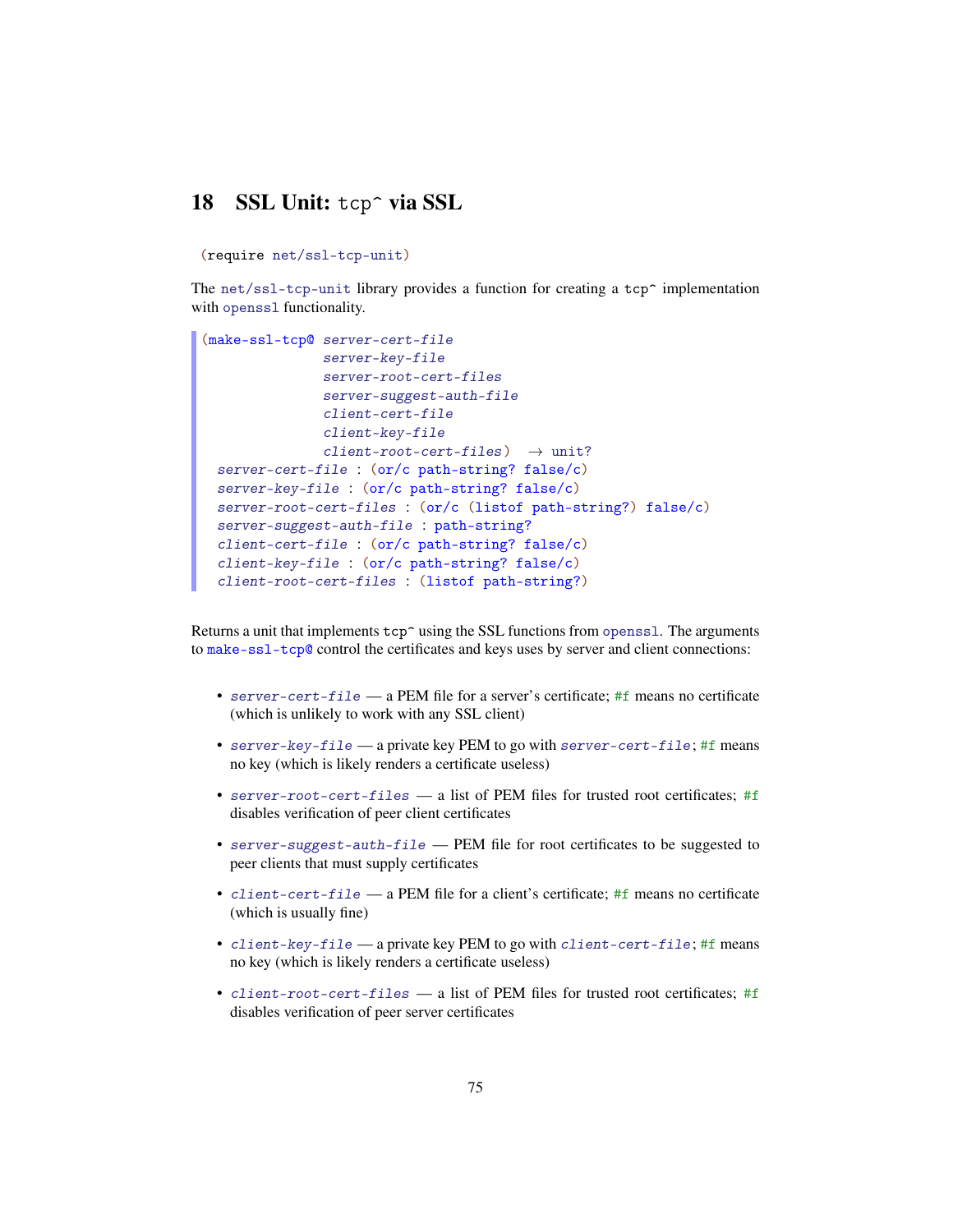# <span id="page-75-0"></span>19 CGI Scripts

(require net/cgi)

The net/cgi module provides tools for scripts that follow the Common Gateway Interface [CGI].

The net/cgi library expects to be run in a certain context as defined by the CGI standard. This means, for instance, that certain environment variables will be bound.

Unfortunately, not all CGI environments provide this. For instance, the FastCGI library, despite its name, does not bind the environment variables required of the standard. Users of FastCGI will need to bind REQUEST\_METHOD and possibly also QUERY\_STRING to successfully employ the CGI library. The FastCGI library ought to provide a way to extract the values bound to these variables; the user can then put these into the CGI program's environment using the putenv function.

A CGI *binding* is an association of a form item with its value. Some form items, such as checkboxes, may correspond to multiple bindings. A binding is a tag-string pair, where a tag is a symbol or a string.

#### <span id="page-75-1"></span>19.1 CGI Functions

```
(get-bindings)
\rightarrow (listof (cons/c (or/c symbol? string?) string?))
(get-bindings/post)
\rightarrow (listof (cons/c (or/c symbol? string?) string?))
(get-bindings/get)
→ (listof (cons/c (or/c symbol? string?) string?))
```
Returns the bindings that corresponding to the options specified by the user. The getbindings/post and get-bindings/get variants work only when POST and GET forms are used, respectively, while get-bindings determines the kind of form that was used and invokes the appropriate function.

These functions respect current-alist-separator-mode.

```
(extract-bindings key? bindings) \rightarrow (listof string?)
  key? : (or/c symbol? string?)
  bindings : (listof (cons/c (or/c symbol? string?) string?))
```
Given a key and a set of bindings, determines which ones correspond to a given key. There may be zero, one, or many associations for a given key.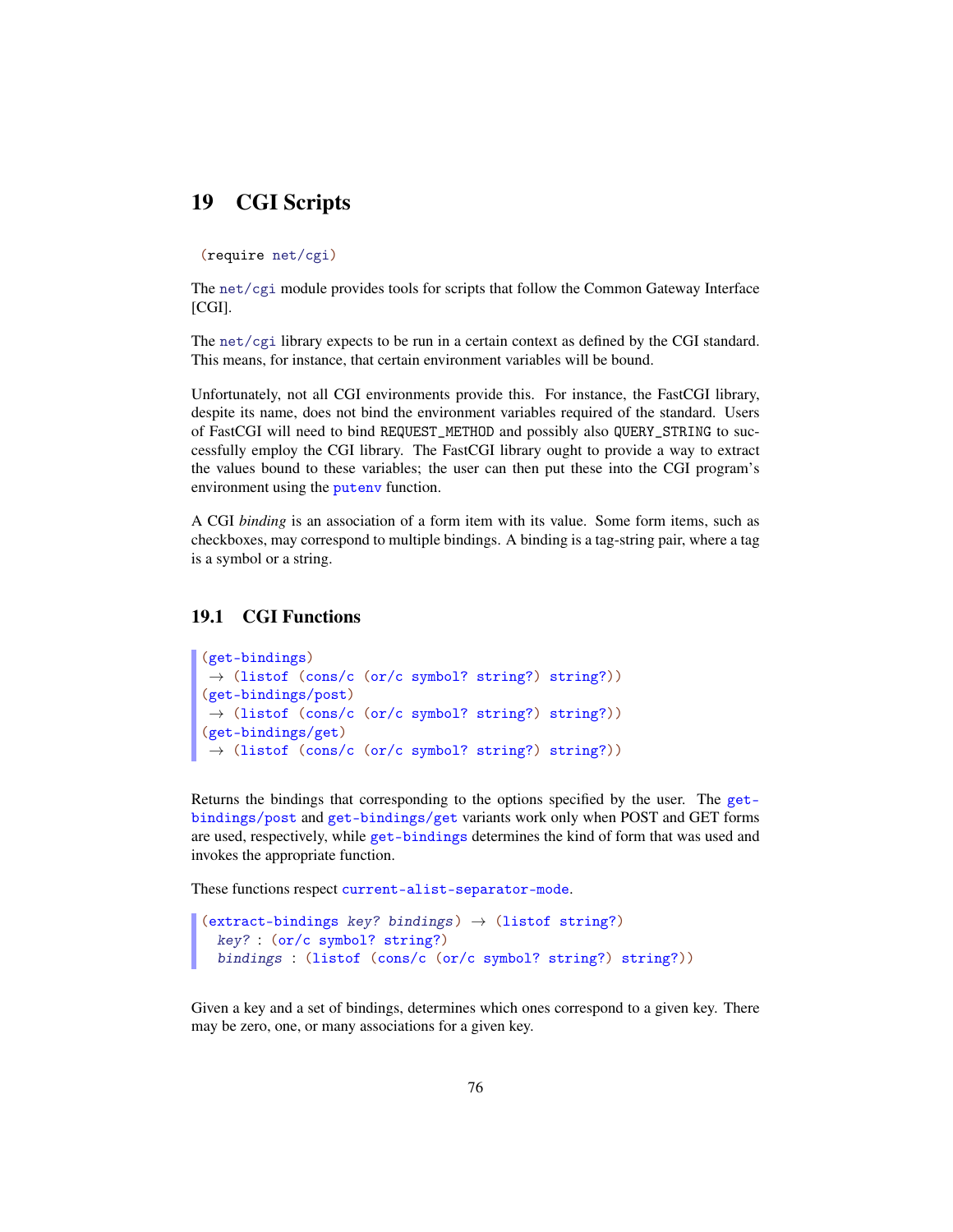```
(\text{extract-binding/single key? bindings}) \rightarrow \text{string?}key? : (or/c symbol? string?)
  bindings : (listof (cons/c (or/c symbol? string?) string?))
```
Like extract-bindings, but for a key that has exactly one association.

```
\sqrt{\frac{1}{\text{output}-\text{http-heads} + void?
```
Outputs all the HTTP headers needed for a normal response. Only call this function if you are not using generate-html-output or generate-error-output.

```
(generate-html-output title
                       body
                      [text-color
                       bg-color
                       link-color
                       vlink-color
                       \text{alink-color}) \rightarrow void?
 title : string?
 body : (listof string?)
 text-color : string? = "#000000"bg-color: string? = "#ffffff"link-color : string? = "#cc2200"
 vlink-color : string? = "#882200"alink-color : string? = "#444444"
```
Outputs an response: a title and a list of strings for the body.

The last five arguments are each strings representing a HTML color; in order, they represent the color of the text, the background, un-visited links, visited links, and a link being selected.

```
\sqrt{\text{string-}html str) \rightarrow \text{string}?
    str : string?
```
Converts a string into an HTML string by applying the appropriate HTML quoting conventions.

```
(generate-link-text str html-str) \rightarrow string?
  str : string?
 html-str : string?
```
Takes a string representing a URL, a HTML string for the anchor text, and generates HTML corresponding to an anchor.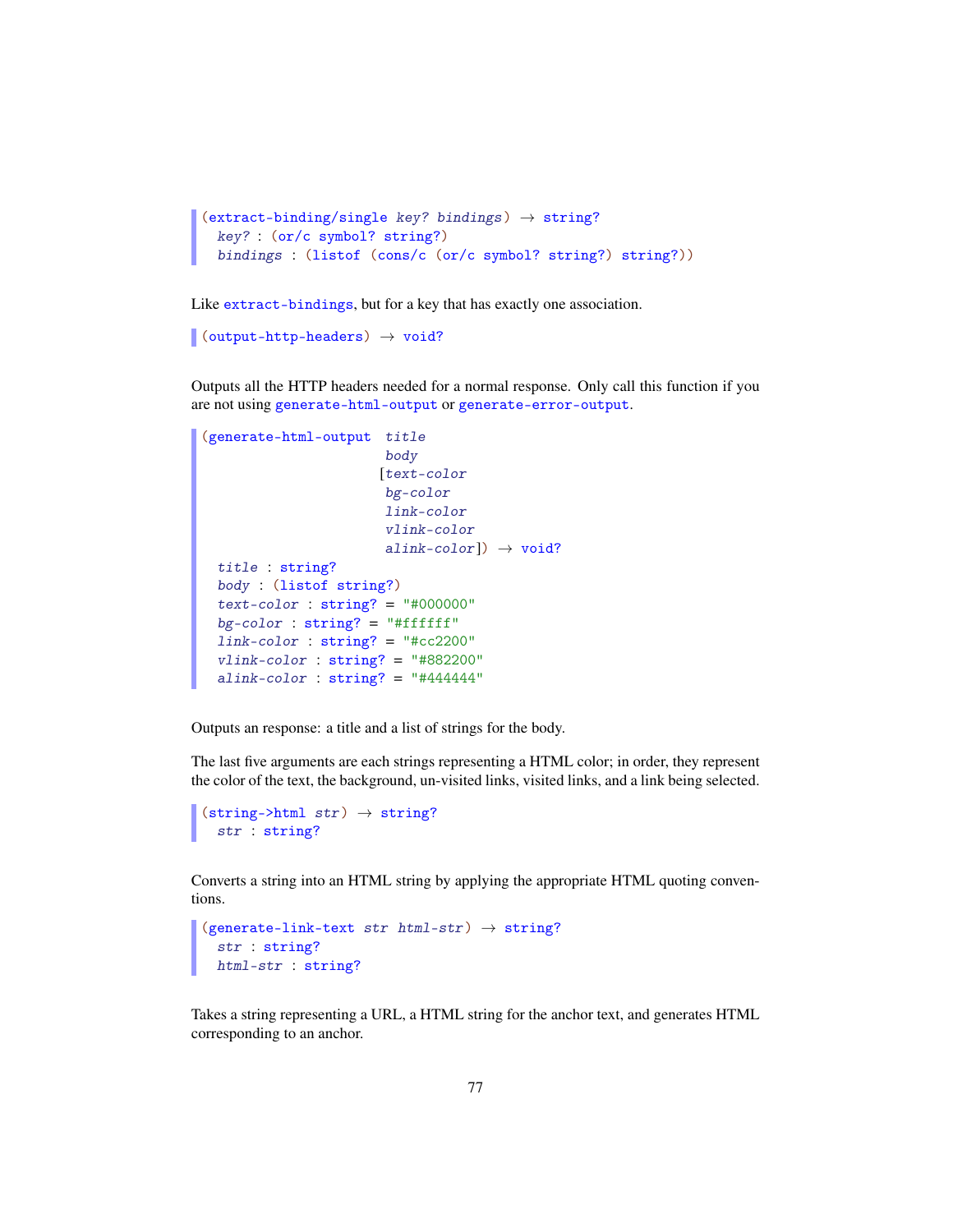```
(generate-error-output strs) \rightarrow any
   strs : (listof string?)
```
The procedure takes a list of HTML strings representing the body, prints them with the subject line "Internal error", and exits via exit.

```
\left[ (get-cgi-method) \rightarrow (one-of/c "GET" "POST")
```
Returns either "GET" or "POST" when invoked inside a CGI script, unpredictable otherwise.

```
(bindings-as-html listof) \rightarrow (listof string?)
  listof : (cons/c (or/c symbol? string?) string?)
```
Converts a set of bindings into a list of HTML strings, which is useful for debugging.

#### <span id="page-77-1"></span>19.2 CGI Unit

(require net/cgi-unit)

cgi@ : unit?

Imports nothing, exports cgi^.

## <span id="page-77-0"></span>19.3 CGI Signature

(require net/cgi-sig)

cgi<sup> $\sim$ </sup> : signature

Includes everything exported by the net/cgi module.

cgi@ and cgi^ are deprecated. They exist for backwardcompatibility and will likely be removed in the future. New code should use the net/cgi module.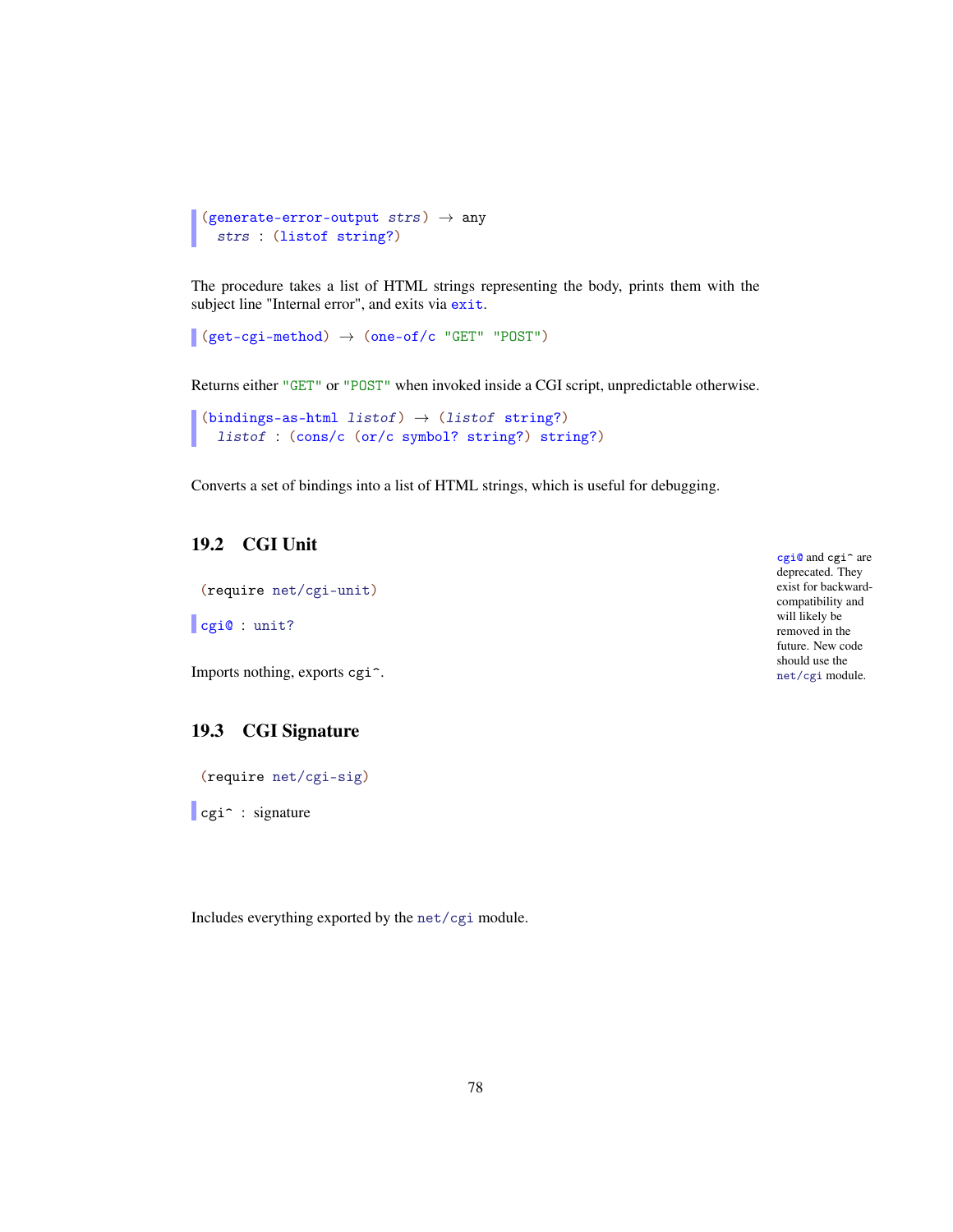# <span id="page-78-1"></span>20 Cookie: HTTP Client Storage

```
(require net/cookie)
```
The net/cookie library provides utilities for using cookies as specified in RFC 2109 [RFC2109].

#### <span id="page-78-0"></span>20.1 Functions

```
\vert (cookie? v) \rightarrow boolean?
 v : any/c
```
Returns  $#t$  if v represents a cookie,  $#f$  otherwise.

 $\sqrt{\text{valid-domain?}}$  v)  $\rightarrow \text{boolean?}$  $v : any/c$ 

Returns  $#t$  if  $v$  represents a valid domain,  $#f$  otherwise.

 $(cookie-name? v) \rightarrow boolean?$ v : any/c

Returns  $#t$  if  $v$  is a valid cookie name string,  $#f$  otherwise.

```
(cookie-value? v) \rightarrow boolean?v : any/c
```
Returns  $#t$  if  $v$  is a valid cookie value string,  $#f$  otherwise.

```
(set-cookie name value) \rightarrow cookie?name : cookie-name?
  value : cookie-value?
```
Creates a new cookie, with default values for required fields.

```
(cookie:add-comment\ cookie\ comment)\ \rightarrow\ cookie?cookie : cookie?
  comment : string?
```
Modifies cookie with a comment, and also returns cookie.

```
(cookie:add-domain cookie domain) \rightarrow cookie?cookie : cookie?
  domain : valid-domain?
```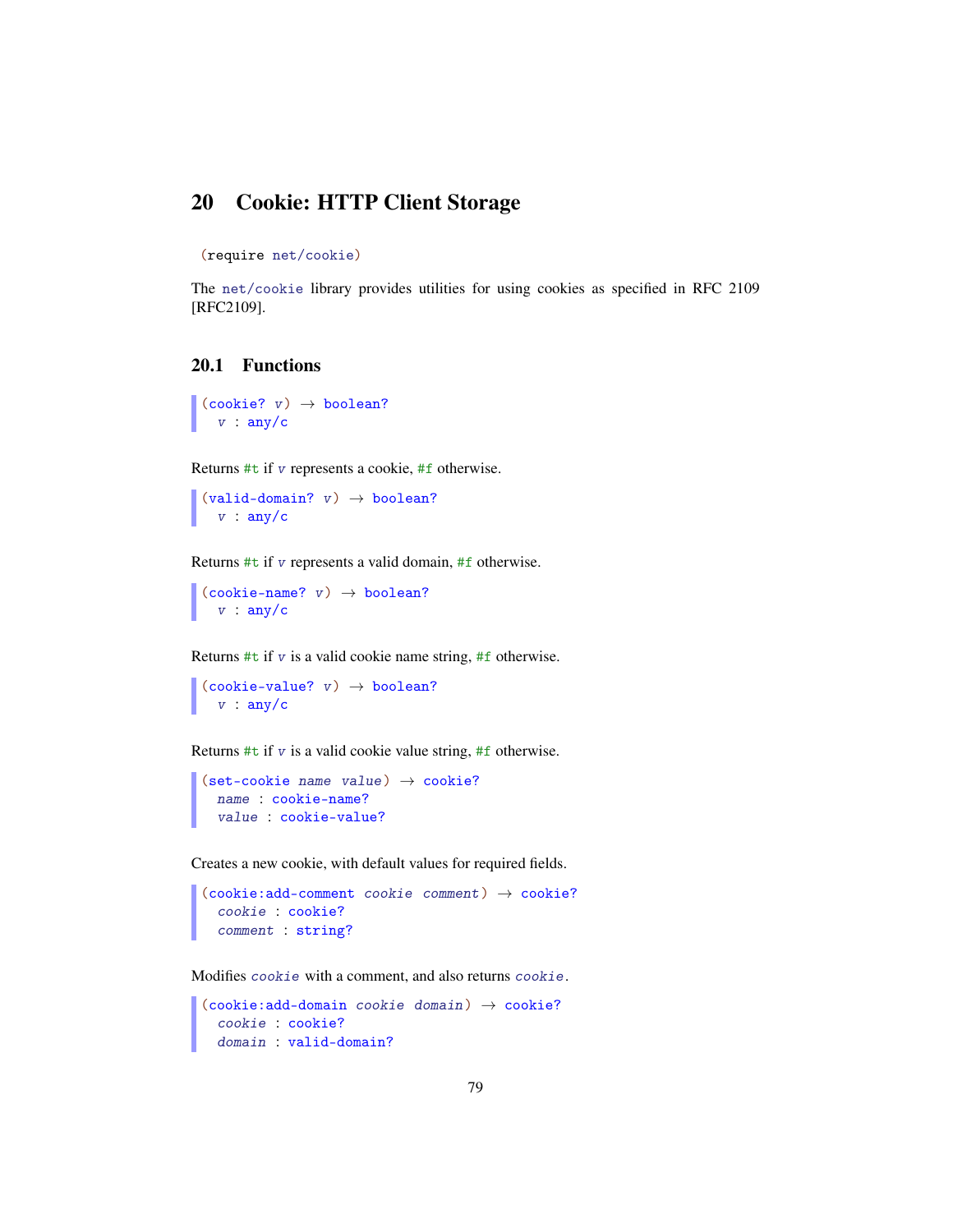Modifies cookie with a domain, and also returns cookie. The domain must match a prefix of the request URI.

```
(cookie:add-max-age cookie secons) \rightarrow cookie?cookie : cookie?
  seconds : exact-nonnegative-integer?
```
Modifies cookie with a maximum age, and also returns cookie. The seconds argument is number of seconds that a client should retain the cookie.

```
(cookie:add-path cookie path) \rightarrow cookie?cookie : cookie?
  path : valid-path?
```
Modifies cookie with a path, and also returns cookie.

```
(cookie:add-expires cookie path) \rightarrow cookie?cookie : cookie?
 path : string
```
Modifies cookie with an expiration, and also returns cookie.

```
(cookie:secure cookie secure) \rightarrow cookie?cookie : cookie?
  secure : boolean?
```
Modifies cookie with a security flag, and also returns cookie.

```
(cookie:version cookie version) \rightarrow cookie?cookie : cookie?
  version : exact-nonnegative-integer?
```
Modifies cookie with a version, and also returns cookie. The default is the only known incarnation of HTTP cookies: 1.

```
(print-cookie cookie) \rightarrow string?cookie : cookie?
```
Prints cookie to a string. Empty fields do not appear in the output except when there is a required default.

```
(get-cookie name cookies) \rightarrow (listof cookie-value?)name : cookie-name?
  cookies : string?
```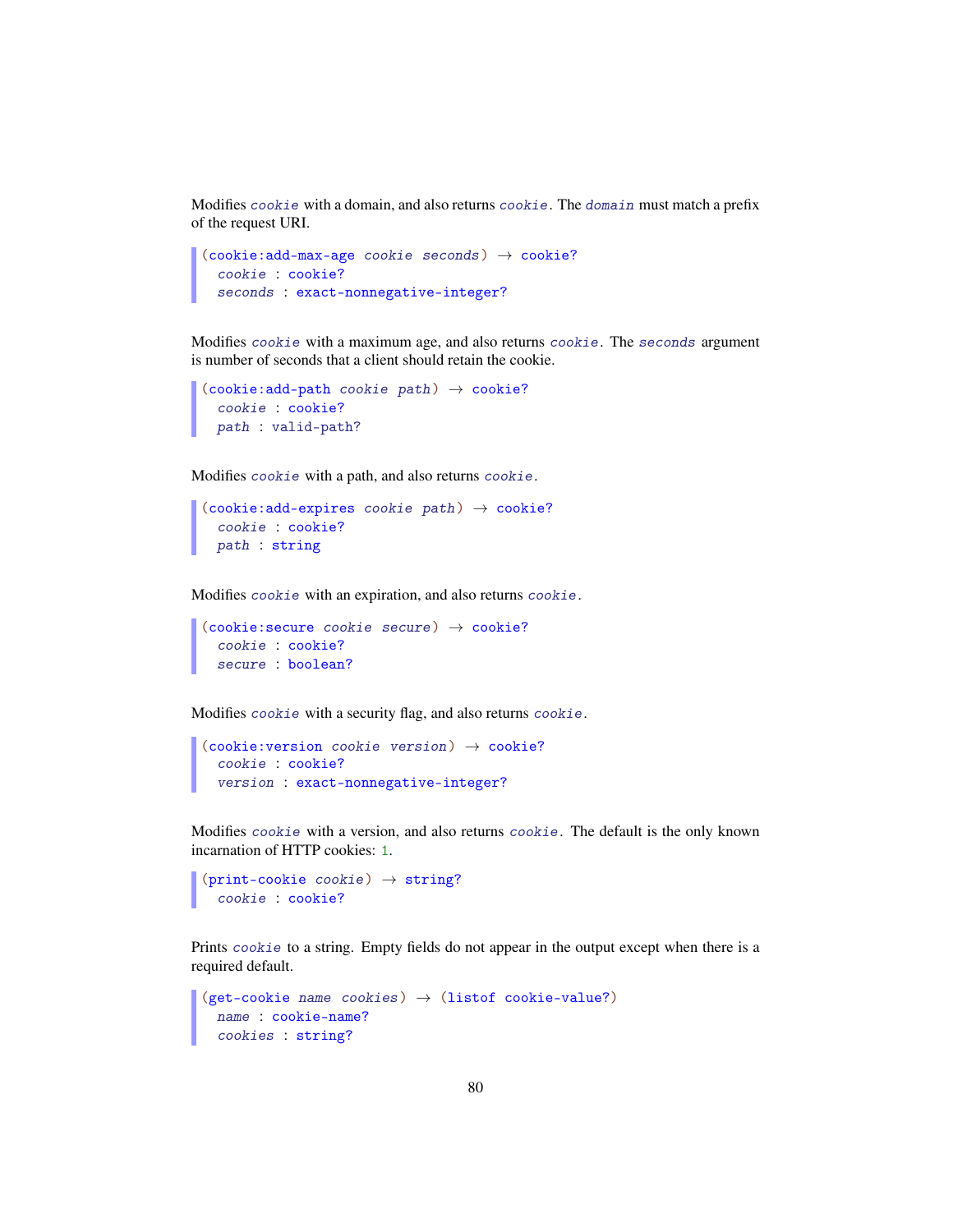Returns a list with all the values (strings) associated with name.

The method used to obtain the "Cookie" header depends on the web server. It may be an environment variable (CGI), or you may have to read it from the input port (FastCGI), or maybe it comes in an initial-request structure, etc. The get-cookie and get-cookie/single procedure can be used to extract fields from a "Cookie" field value.

```
(get-cookie/single name cookies) \rightarrow (or/c cookie-value? false/c)name : cookie-name?
 cookies : string?
```
Like get-cookie, but returns the just first value string associated to name, or #f if no association is found.

```
(struct cookie-error exn:fail ()
        #:extra-constructor-name make-cookie-error)
```
Raised for errors when handling cookies.

#### <span id="page-80-1"></span>20.2 Examples

#### <span id="page-80-0"></span>20.2.1 Creating a cookie

```
(let ([c (cookie:add-max-age
          (cookie:add-path
           (set-cookie "foo" "bar")
           "/servlets")
          3600)])
  (print-cookie c))
```
Produces

"foo=bar; Max-Age=3600; Path=/servlets; Version=1"

To use this output in a "regular" CGI, instead of the last line use:

(display (format "Set-Cookie: ∼a" (print-cookie c)))

and to use with the PLT Web Server, use:

```
(make-response/full code message (current-seconds) mime
                    (list (make-header #"Set-Cookie" (string-
>bytes/utf-8 (print-cookie c))))
                    body)
```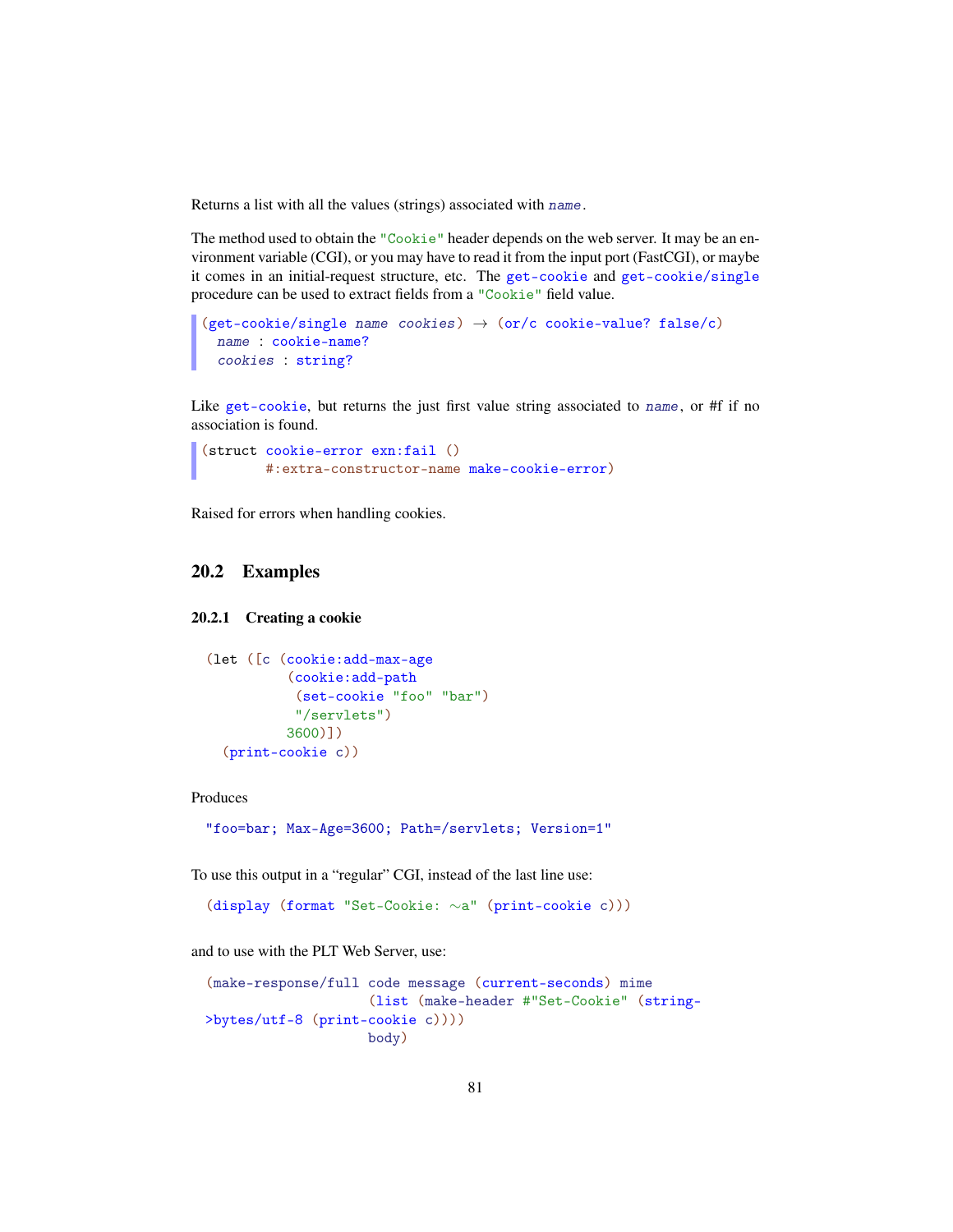#### <span id="page-81-2"></span>20.2.2 Parsing a cookie

Imagine your Cookie header looks like this:

```
> (define cookies
    "test2=2; test3=3; xfcTheme=theme6; xfcTheme=theme2")
```
Then, to get the values of the xfcTheme cookie, use

```
> (get-cookie "xfcTheme" cookies)
'("theme6" "theme2")
> (get-cookie/single "xfcTheme" cookies)
"theme6"
```
If you try to get a cookie that simply is not there:

```
> (get-cookie/single "foo" cookies)
#f
> (get-cookie "foo" cookies)
' ()
```
Note that not having a cookie is normally not an error. Most clients won't have a cookie set then first arrive at your site.

## <span id="page-81-1"></span>20.3 Cookie Unit

(require net/cookie-unit)

cookie@ : unit?

Imports nothing, exports cookie^.

## <span id="page-81-0"></span>20.4 Cookie Signature

```
(require net/cookie-sig)
```
cookie<sup>^</sup> : signature

Includes everything exported by the net/cookie module.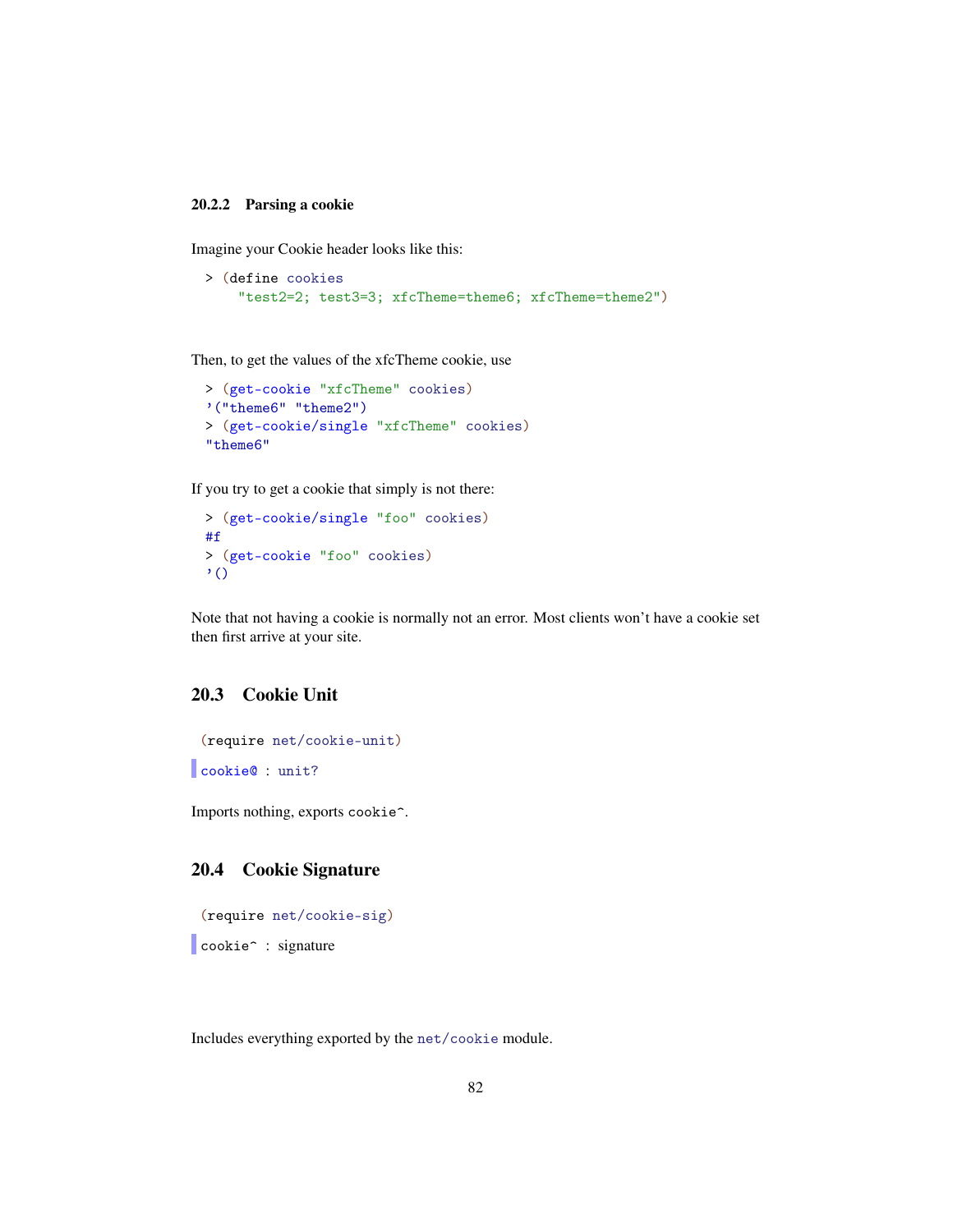# Bibliography

| [CGI]                                     | "Common                                                                         | Gateway Interface                                      |  | $(CGI/1.1)$ ." |  |
|-------------------------------------------|---------------------------------------------------------------------------------|--------------------------------------------------------|--|----------------|--|
|                                           | http://hoohoo.ncsa.uiuc.edu/cgi/                                                |                                                        |  |                |  |
| [RFC822]                                  | David Crocker, "Standard for the Format of ARPA Internet Text Mes-              |                                                        |  |                |  |
|                                           |                                                                                 | sages," RFC, 1982. http://www.ietf.org/rfc/rfc0822.txt |  |                |  |
| [RFC977]                                  | Brian Kantor and Phil Lapsley, "Network News Transfer Protocol," RFC,           |                                                        |  |                |  |
|                                           | 1986. http://www.ietf.org/rfc/rfc0977.txt                                       |                                                        |  |                |  |
|                                           | [RFC1738] T. Berners-Lee, L. Masinter, and M. McCahill, "Uniform Resource Loca- |                                                        |  |                |  |
|                                           | tors (URL)," RFC, 1994. http://www.ietf.org/rfc/rfc1738.txt                     |                                                        |  |                |  |
|                                           | [RFC1939] J. Myers and M. Rose, "Post Office Protocol - Version 3," RFC, 1996.  |                                                        |  |                |  |
|                                           | http://www.ietf.org/rfc/rfc1939.txt                                             |                                                        |  |                |  |
|                                           | [RFC2060] M. Crispin, "Internet Message Access Protocol - Version 4rev1," RFC,  |                                                        |  |                |  |
| 1996. http://www.ietf.org/rfc/rfc2060.txt |                                                                                 |                                                        |  |                |  |
|                                           | [RFC2109] D. Kristol and L. Montulli, "HTTP State Management Mechanism," RFC,   |                                                        |  |                |  |
| 1997. http://www.ietf.org/rfc/rfc2109.txt |                                                                                 |                                                        |  |                |  |
|                                           | [RFC2396] T. Berners-Lee, R. Fielding, and L. Masinter, "Uniform"               |                                                        |  |                |  |
|                                           | Resource Identifiers (URI): Generic Syntax," RFC, 1998.                         |                                                        |  |                |  |

<http://www.ietf.org/rfc/rfc2396.txt> [RFC3986] T. Berners-Lee, R. Fielding, and L. Masinter, "Uniform Resource Identifier (URI): Generic Syntax," RFC, 2005. <http://www.ietf.org/rfc/rfc3986.txt>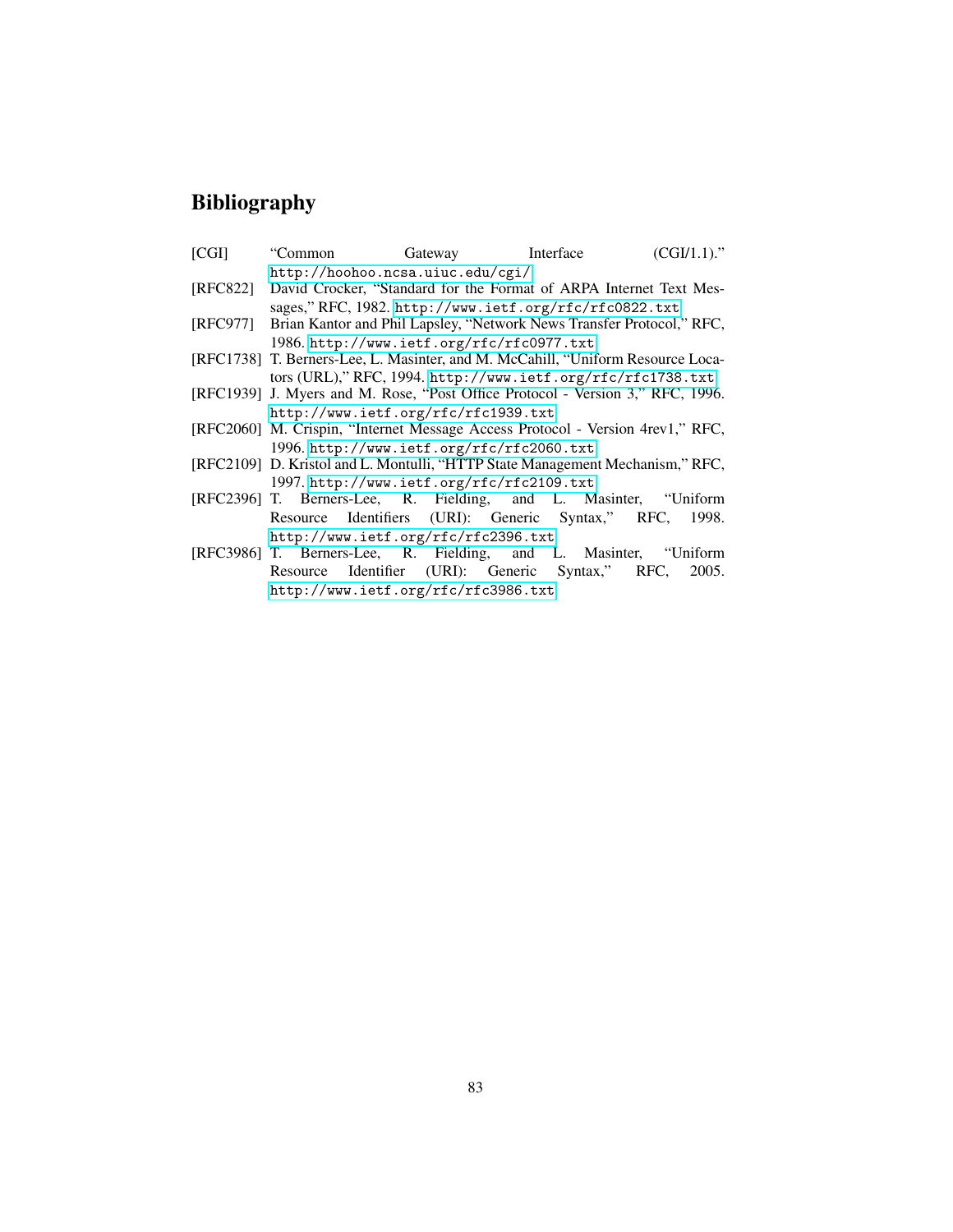## Index

-Printable Signature, [64](#page-63-0) alist->form-urlencoded, [16](#page-13-0) append-headers, [36](#page-34-0) article-not-found, [70](#page-68-0) article-not-found-article, [70](#page-68-0) article-not-found?, [70](#page-68-0) article-not-in-group, [69](#page-68-0) article-not-in-group-article, [69](#page-68-0) article-not-in-group?, [69](#page-68-0) assemble-address-field, [39](#page-34-0) authenticate-user, [67](#page-66-0) authenticate/plain-text, [50](#page-49-0) authentication-rejected, [70](#page-68-0) authentication-rejected?, [70](#page-68-0) bad-newsgroup-line, [69](#page-68-0) bad-newsgroup-line-line, [69](#page-68-0) bad-newsgroup-line?, [69](#page-68-0) bad-status-line, [69](#page-68-0) bad-status-line-line, [69](#page-68-0) bad-status-line?, [69](#page-68-0) Base 64: Encoding and Decoding, [61](#page-60-0) Base64 Signature, [62](#page-61-0) Base64 Unit, [61](#page-60-1) base64-decode, [61](#page-60-2) base64-decode-stream, [61](#page-60-2) base64-encode, [61](#page-60-2) base64-encode-stream, [61](#page-60-2) base64@, [62](#page-60-1) base $64^{\degree}$ ,  $62$ *binding*, [76](#page-75-0) bindings-as-html, [78](#page-75-1) body-of-message, [68](#page-66-0) browser-preference?, [28](#page-26-0) call/input-url, [11](#page-5-0) cannot-connect, [52](#page-51-0) cannot-connect?, [52](#page-51-0) cannot-delete-message, [53](#page-51-0) cannot-delete-messagecommunicator, [53](#page-51-0) cannot-delete-message-message, [53](#page-51-0) cannot-delete-message?, [53](#page-51-0) CGI Functions, [76](#page-75-1) CGI Scripts, [76](#page-75-0) CGI Signature, [78](#page-77-0) CGI Unit, [78](#page-77-1) cgi@, [78](#page-77-1)  $cgi^2$ , [78](#page-77-0) Client API, [19](#page-18-0) combine-url/relative, [7](#page-5-0) communicator, [50](#page-49-0) communicator, [67](#page-66-0) communicator-port, [50](#page-49-0) communicator-port, [67](#page-66-0) communicator-receiver, [50](#page-49-0) communicator-receiver, [67](#page-66-0) communicator-sender, [50](#page-49-0) communicator-sender, [67](#page-66-0) communicator-server, [50](#page-49-0) communicator-server, [67](#page-66-0) communicator-state, [50](#page-49-0) communicator?, [67](#page-66-0) communicator?, [50](#page-49-0) connect-to-server, [67](#page-66-0) connect-to-server, [50](#page-49-0) Connecting and Selecting Mailboxes, [40](#page-39-0) Connection and Operations, [67](#page-66-0) Connections, [20](#page-19-0) Cookie Signature, [82](#page-81-0) Cookie Unit, [82](#page-81-1) cookie-error, [81](#page-78-0) cookie-error?, [81](#page-78-0) cookie-name?, [79](#page-78-0) cookie-value?, [79](#page-78-0) Cookie: HTTP Client Storage, [79](#page-78-1) cookie:add-comment, [79](#page-78-0) cookie:add-domain, [79](#page-78-0) cookie:add-expires, [80](#page-78-0) cookie:add-max-age, [80](#page-78-0) cookie:add-path, [80](#page-78-0) cookie:secure, [80](#page-78-0) cookie:version, [80](#page-78-0)

cookie?, [79](#page-78-0)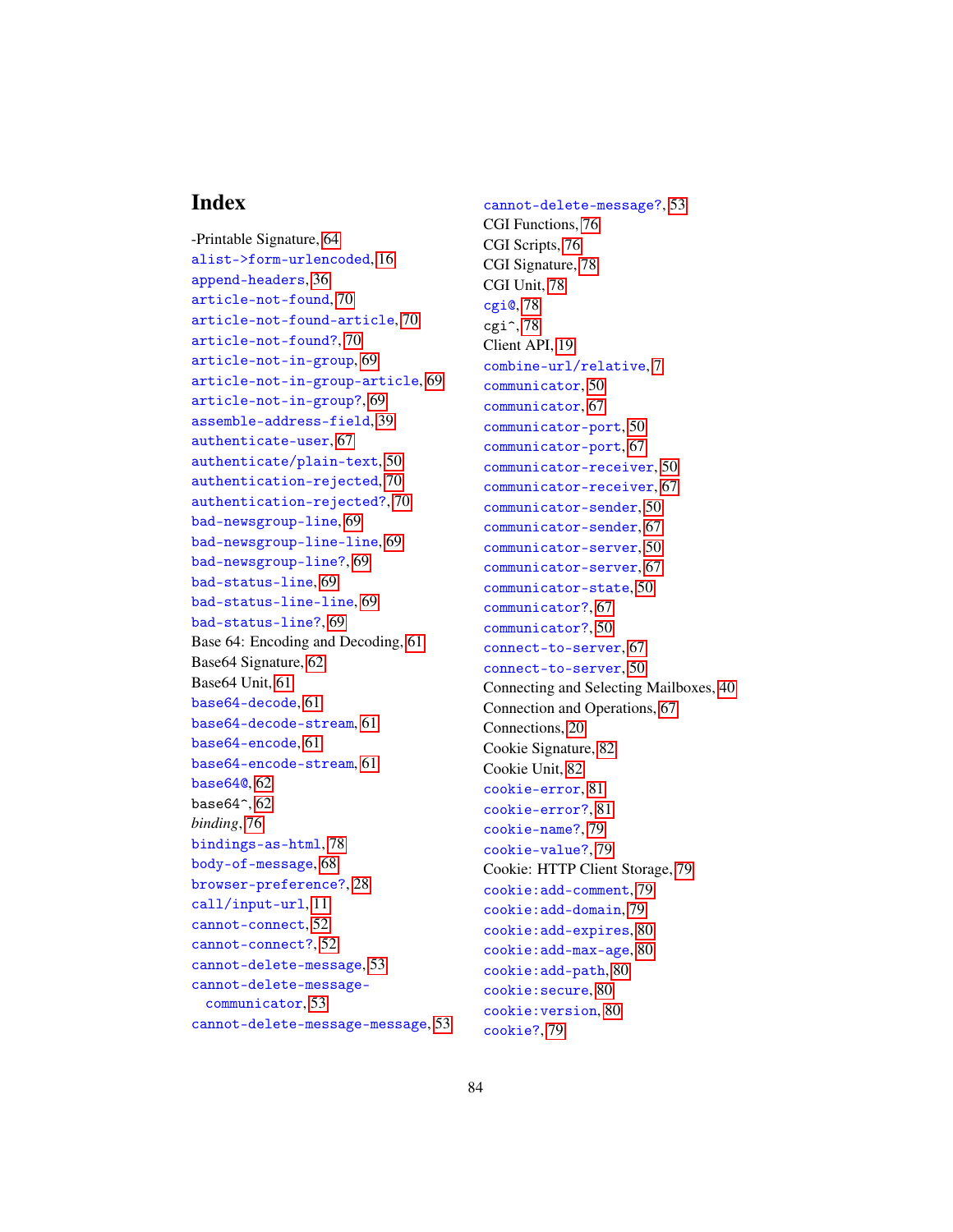```
cookie@, 82
cookie^, 82
Creating a cookie, 81
current-alist-separator-mode, 16
current-https-protocol, 12
current-proxy-servers, 11
current-url-encode-mode, 8
data-lines->data, 37
delete-impure-port, 9
delete-message, 51
delete-pure-port, 9
disconnect-from-server, 50
disconnect-from-server, 67
disconnect-not-quiet, 53
disconnect-not-quiet-communicator,
 53
disconnect-not-quiet?, 53
display-pure-port, 10
disposition, 58
disposition-creation, 58
disposition-filename, 58
disposition-modification, 58
disposition-params, 58
disposition-read, 58
disposition-size, 58
disposition-type, 58
disposition?, 58
DNS Signature, 66
DNS Unit, 66
dns-find-nameserver, 65
dns-get-address, 65
dns-get-mail-exchanger, 65
dns-get-name, 65
DNS: Domain Name Service Queries, 65
dns@, 66
dns^, 66
empty-disposition-type, 59
empty-disposition-type?, 59
empty-header, 35
empty-mechanism, 59
empty-mechanism?, 59
empty-subtype, 59
```
empty-subtype?, [59](#page-57-0) empty-type, [59](#page-57-0) empty-type?, [59](#page-57-0) entity, [55](#page-54-0) entity-body, [55](#page-54-0) entity-charset, [55](#page-54-0) entity-description, [55](#page-54-0) entity-disposition, [55](#page-54-0) entity-encoding, [55](#page-54-0) entity-fields, [55](#page-54-0) entity-id, [55](#page-54-0) entity-other, [55](#page-54-0) entity-params, [55](#page-54-0) entity-parts, [55](#page-54-0) entity-subtype, [55](#page-54-0) entity-type, [55](#page-54-0) entity?, [55](#page-54-0) Example, [22](#page-21-0) Example Session, [53](#page-52-0) Examples, [81](#page-80-1) Exceptions, [69](#page-68-0) Exceptions, [58](#page-57-0) Exceptions, [52](#page-51-0) Exceptions, [64](#page-63-1) external-browser, [28](#page-26-0) extract-addresses, [37](#page-34-0) extract-all-fields, [35](#page-34-0) extract-binding/single, [77](#page-75-1) extract-bindings, [76](#page-75-1) extract-desired-headers, [52](#page-49-0) extract-desired-headers, [68](#page-66-0) extract-field, [35](#page-34-0) file-url-path-convention-type, [8](#page-5-0) form-urlencoded->alist, [16](#page-13-0) form-urlencoded-decode, [16](#page-13-0) form-urlencoded-encode, [16](#page-13-0) framing-mode, [20](#page-19-0) FTP Signature, [26](#page-25-0) FTP Unit, [26](#page-25-1) ftp-cd, [23](#page-22-0) ftp-close-connection, [23](#page-22-0) ftp-connection?, [23](#page-22-0)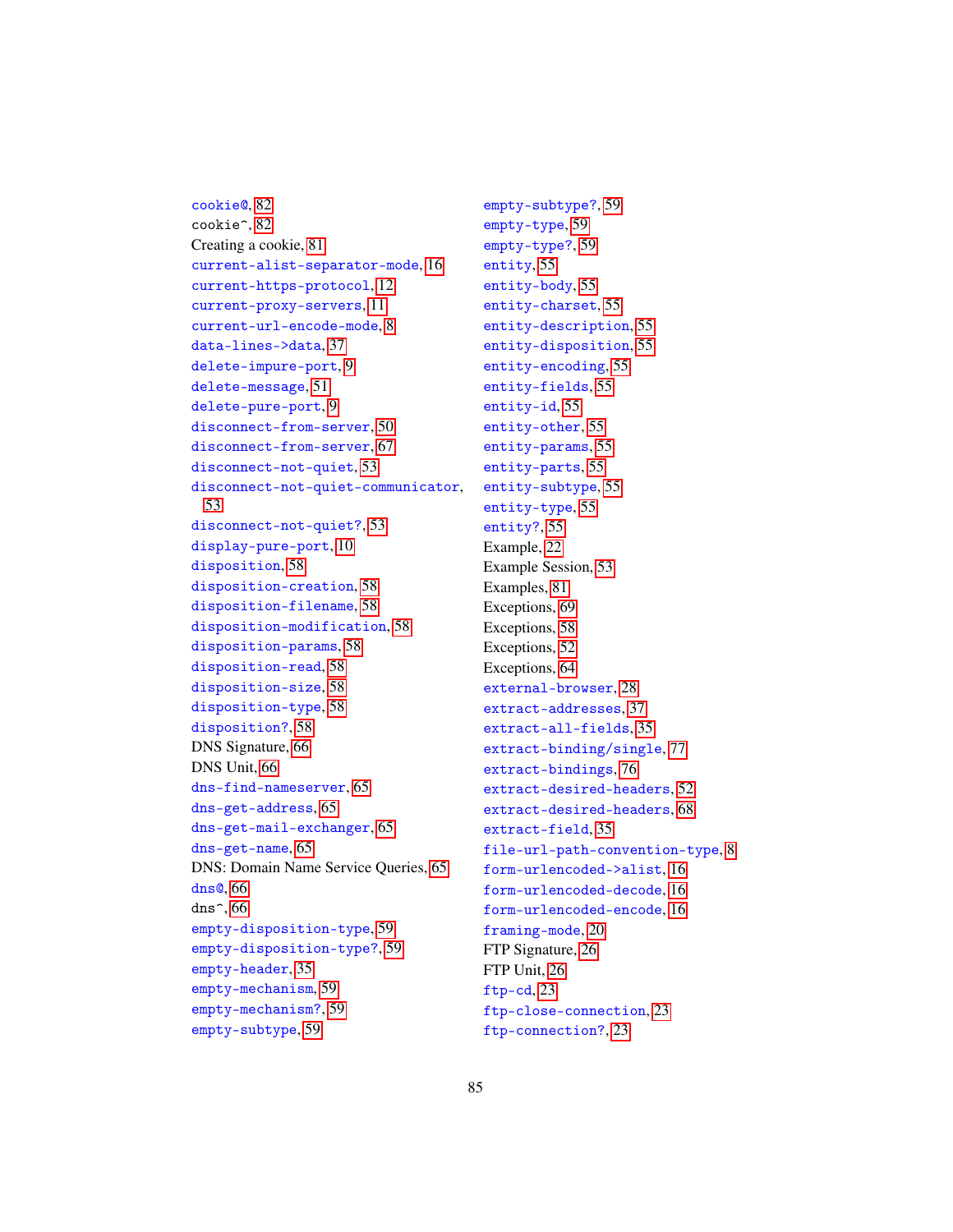ftp-delete-directory, [25](#page-22-0) ftp-delete-file, [25](#page-22-0) ftp-directory-list, [23](#page-22-0) ftp-download-file, [24](#page-22-0) ftp-establish-connection, [23](#page-22-0) ftp-make-directory, [25](#page-22-0) ftp-make-file-seconds, [24](#page-22-0) ftp-rename-file, [26](#page-22-0) ftp-upload-file, [25](#page-22-0) FTP: Client, [23](#page-22-1) ftp@, [26](#page-25-1) ftp $\hat{ }$ , [26](#page-25-0) Functions, [35](#page-34-0) Functions, [61](#page-60-2) Functions, [79](#page-78-0) Functions, [65](#page-64-0) Functions, [23](#page-22-0) Functions, [63](#page-62-0) Functions, [14](#page-13-0) generate-error-output, [78](#page-75-1) generate-html-output, [77](#page-75-1) generate-link-text, [77](#page-75-1) generic-message-command, [68](#page-66-0) get-bindings, [76](#page-75-1) get-bindings/get, [76](#page-75-1) get-bindings/post, [76](#page-75-1) get-cgi-method, [78](#page-75-1) get-cookie, [80](#page-78-0) get-cookie/single, [81](#page-78-0) get-impure-port, [9](#page-5-0) get-mailbox-status, [50](#page-49-0) get-message/body, [51](#page-49-0) get-message/complete, [51](#page-49-0) get-message/headers, [51](#page-49-0) get-pure-port, [8](#page-5-0) get-pure-port/headers, [10](#page-5-0) get-unique-id/all, [51](#page-49-0) get-unique-id/single, [51](#page-49-0) head-impure-port, [9](#page-5-0) head-of-message, [68](#page-66-0) head-pure-port, [8](#page-5-0) head@, [39](#page-38-0)

head^, [39](#page-38-1) *header*, [35](#page-34-1) Header Signature, [39](#page-38-1) Header Unit, [39](#page-38-0) Headers: Parsing and Constructing, [35](#page-34-1) illegal-message-number, [53](#page-51-0) illegal-message-numbercommunicator, [53](#page-51-0) illegal-message-number-message, [53](#page-51-0) illegal-message-number?, [53](#page-51-0) IMAP Signature, [49](#page-48-0) IMAP Unit, [49](#page-48-1) imap-append, [47](#page-46-0) imap-connect, [40](#page-39-0) imap-connect\*, [41](#page-39-0) imap-connection?, [40](#page-39-0) imap-copy, [47](#page-46-0) imap-create-mailbox, [48](#page-46-0) imap-disconnect, [41](#page-39-0) imap-examine, [42](#page-39-0) imap-expunge, [47](#page-44-0) imap-flag->symbol, [46](#page-44-0) imap-force-disconnect, [41](#page-39-0) imap-get-expunges, [44](#page-41-0) imap-get-hierarchy-delimiter, [49](#page-46-0) imap-get-messages, [45](#page-44-0) imap-get-updates, [44](#page-41-0) imap-list-child-mailboxes, [48](#page-46-0) imap-mailbox-exists?, [48](#page-46-0) imap-mailbox-flags, [49](#page-46-0) imap-messages, [42](#page-41-0) imap-new?, [43](#page-41-0) imap-noop, [42](#page-41-0) imap-pending-expunges?, [44](#page-41-0) imap-pending-updates?, [45](#page-41-0) imap-poll, [42](#page-41-0) imap-port-number, [41](#page-39-0) imap-recent, [42](#page-41-0) imap-reselect, [41](#page-39-0) imap-reset-new!, [44](#page-41-0) imap-status, [47](#page-46-0) imap-store, [46](#page-44-0)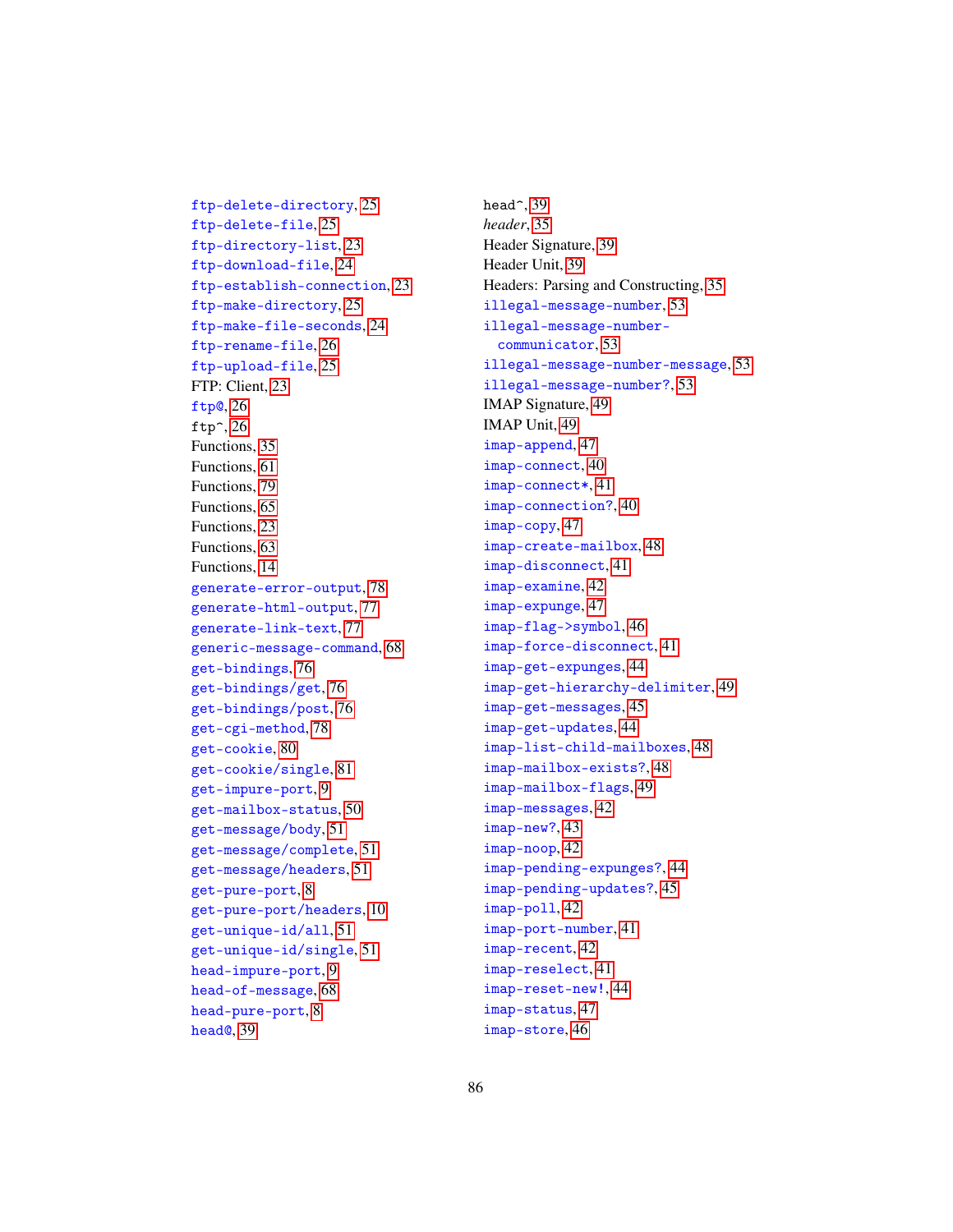imap-uidnext, [43](#page-41-0) imap-uidvalidity, [43](#page-41-0) imap-unseen, [43](#page-41-0) IMAP: Reading Mail, [40](#page-39-1) imap@, [49](#page-48-1) imap<sup>2</sup>, [49](#page-48-0) *impure port*, [6](#page-5-0) insert-field, [36](#page-34-0) make-article-not-found, [70](#page-68-0) make-article-not-in-group, [69](#page-68-0) make-authentication-rejected, [70](#page-68-0) make-bad-newsgroup-line, [69](#page-68-0) make-bad-status-line, [69](#page-68-0) make-cannot-connect, [52](#page-51-0) make-cannot-delete-message, [53](#page-51-0) make-communicator, [67](#page-66-0) make-communicator, [50](#page-49-0) make-cookie-error, [81](#page-78-0) make-desired-header, [52](#page-49-0) make-desired-header, [68](#page-66-0) make-disconnect-not-quiet, [53](#page-51-0) make-disposition, [58](#page-54-0) make-empty-disposition-type, [59](#page-57-0) make-empty-mechanism, [59](#page-57-0) make-empty-subtype, [59](#page-57-0) make-empty-type, [59](#page-57-0) make-entity, [55](#page-54-0) make-illegal-message-number, [53](#page-51-0) make-malformed-multipart-entity, [59](#page-57-0) make-malformed-server-response, [53](#page-51-0) make-message, [55](#page-54-0) make-mime-error, [58](#page-57-0) make-missing-multipart-boundaryparameter, [59](#page-57-0) make-nntp, [69](#page-68-0) make-no-group-selected, [70](#page-68-0) make-non-existent-group, [69](#page-68-0) make-not-given-headers, [52](#page-51-0) make-not-ready-for-transaction, [52](#page-51-0) make-password-rejected, [52](#page-51-0) make-path/param, [6](#page-4-0) make-pop3, [52](#page-51-0)

make-premature-close, [69](#page-68-0) make-qp-error, [64](#page-63-1) make-qp-wrong-input, [64](#page-63-1) make-qp-wrong-line-size, [64](#page-63-1) make-ssl-tcp@, [75](#page-74-0) make-unexpected-response, [69](#page-68-0) make-unexpected-termination, [58](#page-57-0) make-url, [5](#page-4-0) make-username-rejected, [52](#page-51-0) malformed-multipart-entity, [59](#page-57-0) malformed-multipart-entity-msg, [59](#page-57-0) malformed-multipart-entity?, [59](#page-57-0) malformed-server-response, [53](#page-51-0) malformed-server-responsecommunicator, [53](#page-51-0) malformed-server-response?, [53](#page-51-0) Manipulating Messages, [45](#page-44-0) message, [55](#page-54-0) Message Decoding, [55](#page-54-0) message-entity, [55](#page-54-0) message-fields, [55](#page-54-0) message-version, [55](#page-54-0) message?, [55](#page-54-0) MIME Signature, [60](#page-59-0) MIME Unit, [59](#page-58-0) mime-analyze, [55](#page-54-0) mime-error, [58](#page-57-0) mime-error?, [58](#page-57-0) MIME: Decoding Internet Data, [55](#page-54-1) mime@, [59](#page-58-0) mime $\hat{}$ , [60](#page-59-0) missing-multipart-boundaryparameter, [59](#page-57-0) missing-multipart-boundaryparameter?, [59](#page-57-0) net/base64, [61](#page-60-0) net/base64-sig, [62](#page-61-0) net/base64-unit, [61](#page-60-1) net/cgi, [76](#page-75-0) net/cgi-sig, [78](#page-77-0) net/cgi-unit, [78](#page-77-1) net/cookie, [79](#page-78-1)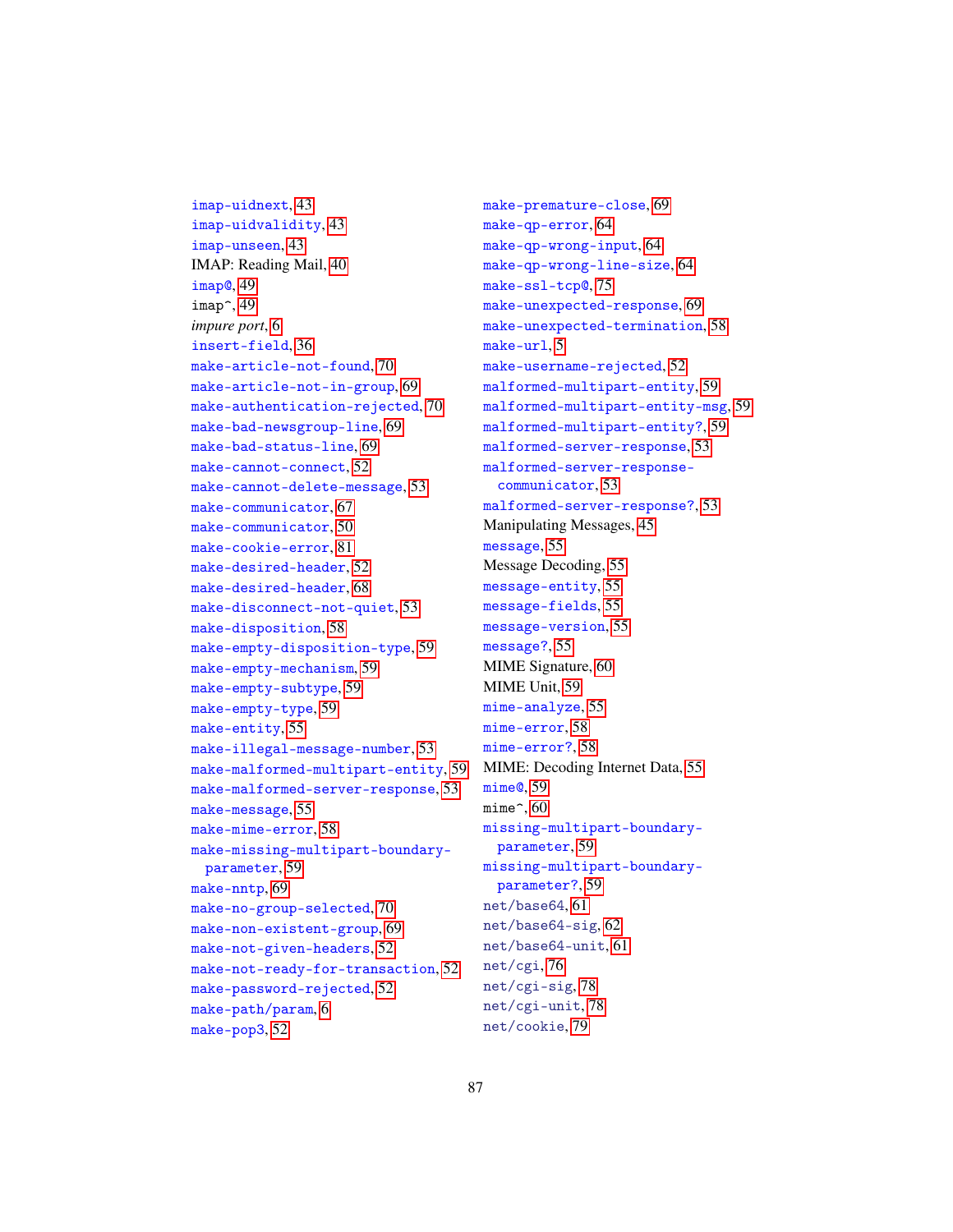net/cookie-sig, [82](#page-81-0) net/cookie-unit, [82](#page-81-1) net/dns, [65](#page-64-1) net/dns-sig, [66](#page-65-0) net/dns-unit, [66](#page-65-1) net/ftp, [23](#page-22-1) net/ftp-sig, [26](#page-25-0) net/ftp-unit, [26](#page-25-1) net/head, [35](#page-34-1) net/head-sig, [39](#page-38-1) net/head-unit, [39](#page-38-0) net/imap, [40](#page-39-1) net/imap-sig, [49](#page-48-0) net/imap-unit, [49](#page-48-1) net/mime, [55](#page-54-1) net/mime-sig, [60](#page-59-0) net/mime-unit, [59](#page-58-0) net/nntp, [67](#page-66-1) net/nntp-sig, [70](#page-69-0) net/nntp-unit, [70](#page-69-1) net/pop3, [50](#page-49-0) net/pop3-sig, [54](#page-53-0) net/pop3-unit, [54](#page-53-1) net/qp, [63](#page-62-1) net/qp-sig, [64](#page-63-0) net/qp-unit, [64](#page-63-2) net/sendmail, [33](#page-32-0) net/sendmail-sig, [34](#page-33-0) net/sendmail-unit, [34](#page-33-1) net/sendurl, [27](#page-26-0) net/smtp, [30](#page-29-0) net/smtp-sig, [32](#page-31-0) net/smtp-unit, [32](#page-31-1) net/ssl-tcp-unit, [75](#page-74-0) net/tcp-redirect, [74](#page-73-0) net/tcp-sig, [71](#page-70-0) net/tcp-unit, [73](#page-72-0) net/uri-codec, [14](#page-13-1) net/uri-codec-sig, [18](#page-17-0) net/uri-codec-unit, [18](#page-17-1) net/url, [5](#page-4-1) net/url-connect, [12](#page-11-0)

net/url-sig, [12](#page-11-1) net/url-structs, [5](#page-4-0) net/url-unit, [12](#page-11-2) net/websocket, [19](#page-18-1) net/websocket/client, [19](#page-18-0) net/websocket/conn, [20](#page-19-0) net/websocket/server, [19](#page-18-2) Net: Networking Libraries, [1](#page-0-0) netscape/string->url, [7](#page-5-0) newnews-since, [68](#page-66-0) nntp, [69](#page-68-0) NNTP Signature, [70](#page-69-0) NNTP Unit, [70](#page-69-1) NNTP: Newsgroup Protocol, [67](#page-66-1) nntp?, [69](#page-68-0) nntp@, [70](#page-69-1) nntp^, [70](#page-69-0) no-group-selected, [70](#page-68-0) no-group-selected?, [70](#page-68-0) non-existent-group, [69](#page-68-0) non-existent-group-group, [69](#page-68-0) non-existent-group?, [69](#page-68-0) not-given-headers, [52](#page-51-0) not-given-headers-communicator, [52](#page-51-0) not-given-headers-message, [52](#page-51-0) not-given-headers?, [52](#page-51-0) not-ready-for-transaction, [52](#page-51-0) not-ready-for-transactioncommunicator, [52](#page-51-0) not-ready-for-transaction?, [52](#page-51-0) open-news-group, [67](#page-66-0) open-ws-conn?, [21](#page-19-0) output-http-headers, [77](#page-75-1) Parsing a cookie, [82](#page-81-2) password-rejected, [52](#page-51-0) password-rejected?, [52](#page-51-0) path->url, [8](#page-5-0) path/param, [6](#page-4-0) path/param-param, [6](#page-4-0) path/param-path, [6](#page-4-0) path/param?, [6](#page-4-0) pop3, [52](#page-51-0)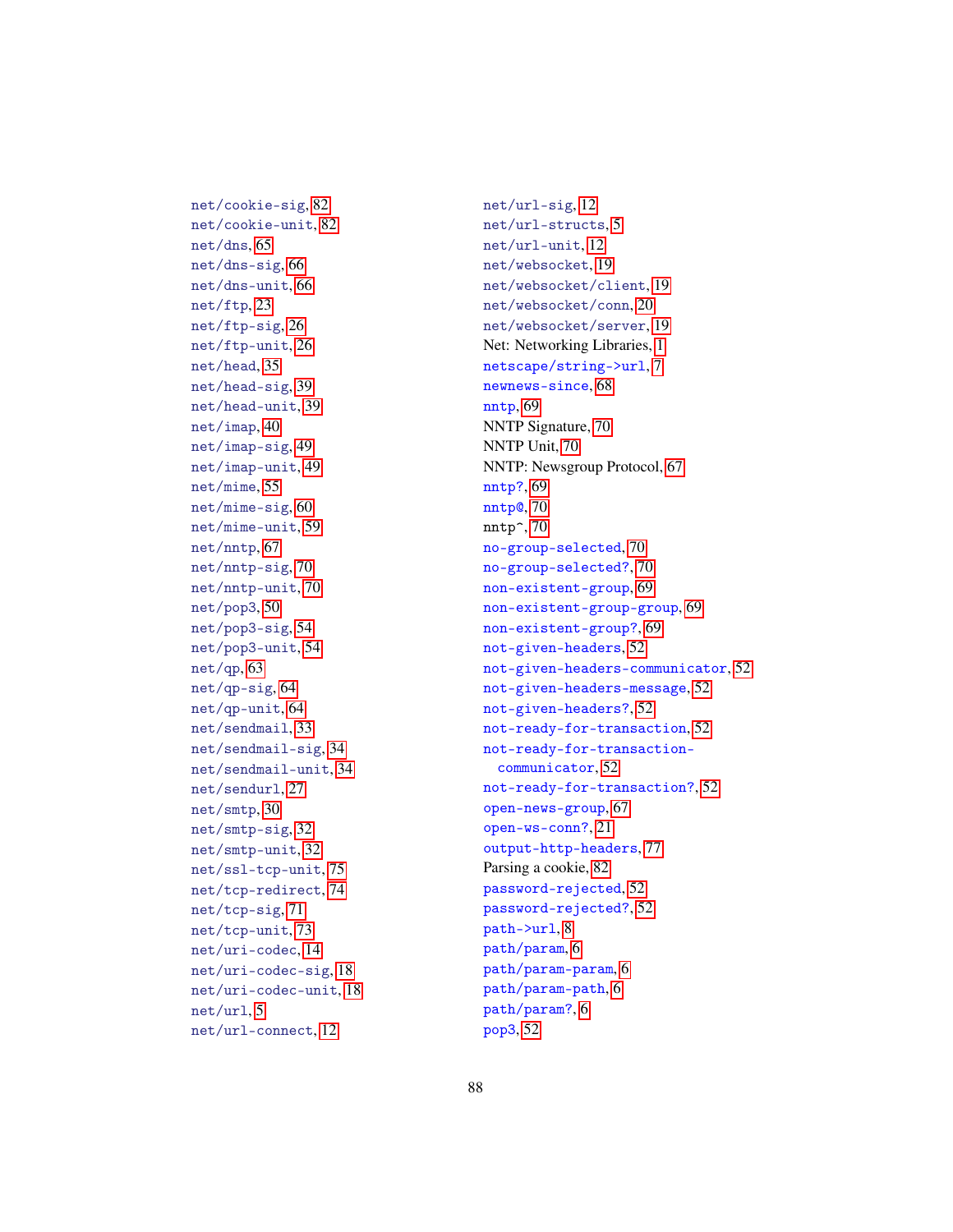POP3 Signature, [54](#page-53-0) POP3 Unit, [54](#page-53-1) POP3: Reading Mail, [50](#page-49-0) pop3?, [52](#page-51-0) pop3@, [54](#page-53-1) pop3^, [54](#page-53-0) post-impure-port, [10](#page-5-0) post-pure-port, [9](#page-5-0) premature-close, [69](#page-68-0) premature-close-communicator, [69](#page-68-0) premature-close?, [69](#page-68-0) print-cookie, [80](#page-78-0) *pure port*, [6](#page-5-0) purify-port, [10](#page-5-0) put-impure-port, [10](#page-5-0) put-pure-port, [9](#page-5-0) qp-decode, [63](#page-62-0) qp-decode-stream, [63](#page-62-0) qp-encode, [63](#page-62-0) qp-encode-stream, [63](#page-62-0) qp-error, [64](#page-63-1) qp-error?, [64](#page-63-1) qp-wrong-input, [64](#page-63-1) qp-wrong-input?, [64](#page-63-1) qp-wrong-line-size, [64](#page-63-1) qp-wrong-line-size?, [64](#page-63-1) qp@, [64](#page-63-2) qp^, [64](#page-63-0) Querying and Changing (Other) Mailboxes, [47](#page-46-0) Quoted-Printable Unit, [64](#page-63-2) Quoted-Printable: Encoding and Decoding, [63](#page-62-1) remove-field, [36](#page-34-0) replace-field, [36](#page-34-0) Selected Mailbox State, [42](#page-41-0) Send URL: Opening a Web Browser, [27](#page-26-0) send-mail-message, [34](#page-32-1) send-mail-message/port, [33](#page-32-1) send-url, [27](#page-26-0) send-url/contents, [28](#page-26-0) send-url/file, [27](#page-26-0)

Sendmail Functions, [33](#page-32-1) Sendmail Signature, [34](#page-33-0) Sendmail Unit, [34](#page-33-1) sendmail: Sending E-Mail, [33](#page-32-0) sendmail@, [34](#page-33-1) sendmail<sup>^</sup>, [34](#page-33-0) Server API, [19](#page-18-2) set-cookie, [79](#page-78-0) SMTP Functions, [30](#page-29-1) SMTP Signature, [32](#page-31-0) SMTP Unit, [32](#page-31-1) smtp-send-message, [30](#page-29-1) smtp-sending-end-of-message, [31](#page-29-1) SMTP: Sending E-Mail, [30](#page-29-0) smtp@, [32](#page-31-1) smtp<sup>o</sup>, [32](#page-31-0) SSL Unit: tcp<sup>o</sup> via SSL, [75](#page-74-0) standard-message-header, [37](#page-34-0) string->html, [77](#page-75-1) string->url, [6](#page-5-0) struct:article-not-found, [70](#page-68-0) struct:article-not-in-group, [69](#page-68-0) struct:authentication-rejected, [70](#page-68-0) struct:bad-newsgroup-line, [69](#page-68-0) struct:bad-status-line, [69](#page-68-0) struct:cannot-connect, [52](#page-51-0) struct:cannot-delete-message, [53](#page-51-0) struct:communicator, [50](#page-49-0) struct:communicator, [67](#page-66-0) struct:cookie-error, [81](#page-78-0) struct:disconnect-not-quiet, [53](#page-51-0) struct:disposition, [58](#page-54-0) struct:empty-disposition-type, [59](#page-57-0) struct:empty-mechanism, [59](#page-57-0) struct:empty-subtype, [59](#page-57-0) struct:empty-type, [59](#page-57-0) struct:entity, [55](#page-54-0) struct:illegal-message-number, [53](#page-51-0) struct:malformed-multipart-entity, [59](#page-57-0) struct:malformed-server-response, [53](#page-51-0)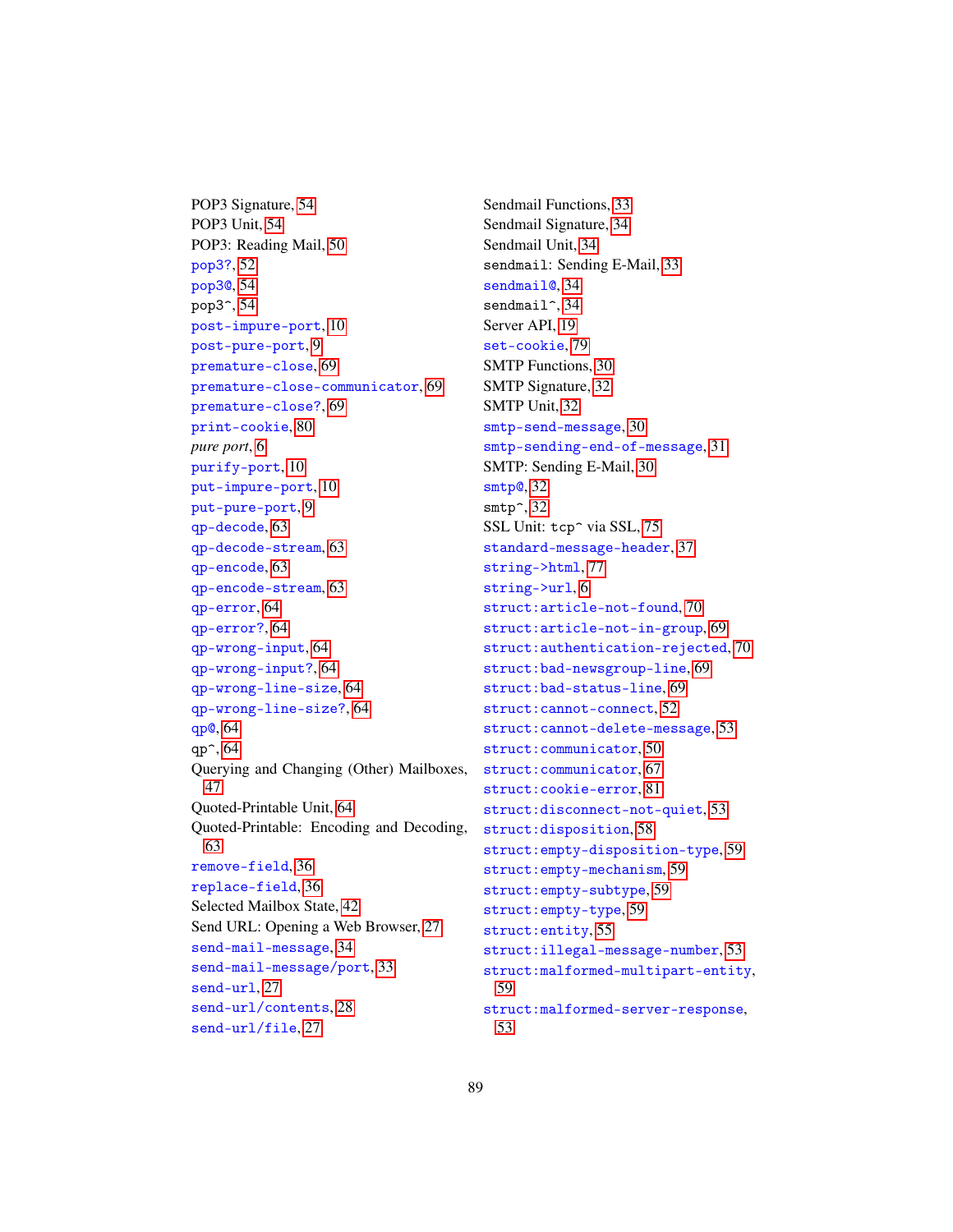struct:message, [55](#page-54-0) struct:mime-error, [58](#page-57-0) struct:missing-multipartboundary-parameter, [59](#page-57-0) struct: nntp, [69](#page-68-0) struct:no-group-selected, [70](#page-68-0) struct:non-existent-group, [69](#page-68-0) struct:not-given-headers, [52](#page-51-0) struct:not-ready-for-transaction, [52](#page-51-0) struct:password-rejected, [52](#page-51-0) struct:path/param, [6](#page-4-0) struct:pop3, [52](#page-51-0) struct:premature-close, [69](#page-68-0) struct:qp-error, [64](#page-63-1) struct:qp-wrong-input, [64](#page-63-1) struct:qp-wrong-line-size, [64](#page-63-1) struct:unexpected-response, [69](#page-68-0) struct:unexpected-termination, [58](#page-57-0) struct:url, [5](#page-4-0) struct:username-rejected, [52](#page-51-0) symbol->imap-flag, [46](#page-44-0) TCP Redirect: tcp<sup>~</sup> via Channels, [74](#page-73-0) TCP Signature, [71](#page-70-0) TCP Unit, [73](#page-72-0) tcp-abandon-port, [72](#page-70-0) tcp-accept, [72](#page-70-0) tcp-accept-ready?, [72](#page-70-0) tcp-accept/enable-break, [72](#page-70-0) tcp-addresses, [73](#page-70-0) tcp-close, [72](#page-70-0) tcp-connect, [71](#page-70-0) tcp-connect/enable-break, [72](#page-70-0) tcp-listen, [71](#page-70-0) tcp-listener?, [72](#page-70-0) tcp-redirect, [74](#page-73-0) TCP: Unit and Signature, [71](#page-70-1) tcp@, [73](#page-72-0) tcp^, [71](#page-70-0) unexpected-response, [69](#page-68-0) unexpected-response-code, [69](#page-68-0) unexpected-response-text, [69](#page-68-0)

unexpected-response?, [69](#page-68-0) unexpected-termination, [58](#page-57-0) unexpected-termination-msg, [58](#page-57-0) unexpected-termination?, [58](#page-57-0) unix-browser-list, [29](#page-26-0) URI Codec Signature, [18](#page-17-0) URI Codec Unit, [18](#page-17-1) URI Codec: Encoding and Decoding URIs, [14](#page-13-1) uri-codec@, [18](#page-17-1) uri-codec^, [18](#page-17-0) uri-decode, [15](#page-13-0) uri-encode, [15](#page-13-0) uri-path-segment-decode, [15](#page-13-0) uri-path-segment-encode, [15](#page-13-0) uri-path-segment-unreserveddecode, [16](#page-13-0) uri-path-segment-unreservedencode, [16](#page-13-0) uri-unreserved-decode, [15](#page-13-0) uri-unreserved-encode, [15](#page-13-0) uri-userinfo-decode, [15](#page-13-0) uri-userinfo-encode, [15](#page-13-0)  $url. 5$  $url. 5$ URL Functions, [6](#page-5-0) URL HTTPS mode, [12](#page-11-0) URL Signature, [12](#page-11-1) URL Structure, [5](#page-4-0) URL Unit, [12](#page-11-2) url+scheme^, [13](#page-11-1) url->path, [8](#page-5-0) url->string, [7](#page-5-0) url-exception?, [12](#page-5-0) url-fragment, [5](#page-4-0) url-host, [5](#page-4-0) url-path, [5](#page-4-0) url-path-absolute?, [5](#page-4-0) url-port, [5](#page-4-0) url-query, [5](#page-4-0) url-scheme, [5](#page-4-0) url-user, [5](#page-4-0) url?, [5](#page-4-0)